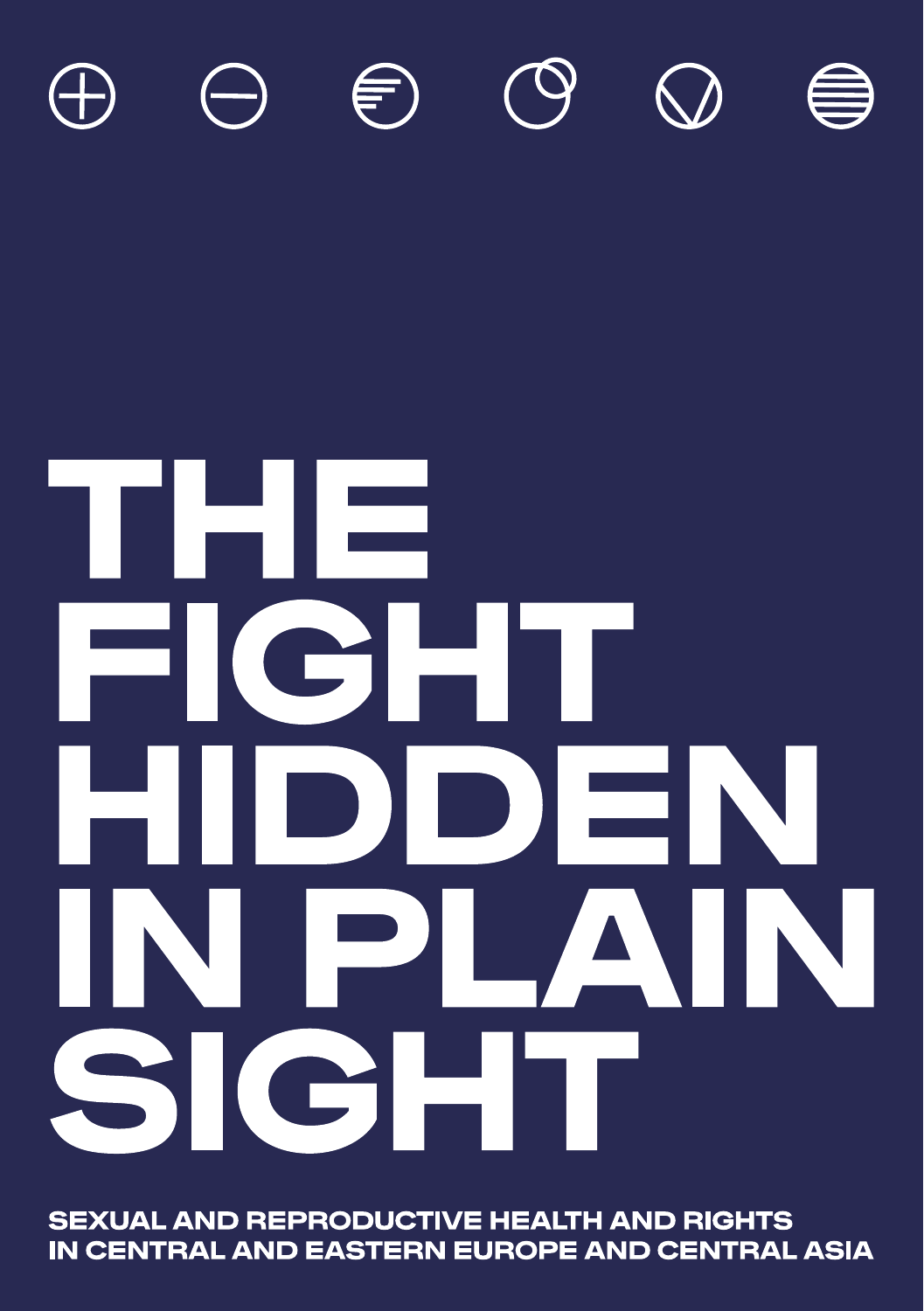# THE FIGHT HIDDEN IN PLAIN SIGHT

SEXUAL AND REPRODUCTIVE HEALTH AND RIGHTS IN CENTRAL AND EASTERN EUROPE AND CENTRAL ASIA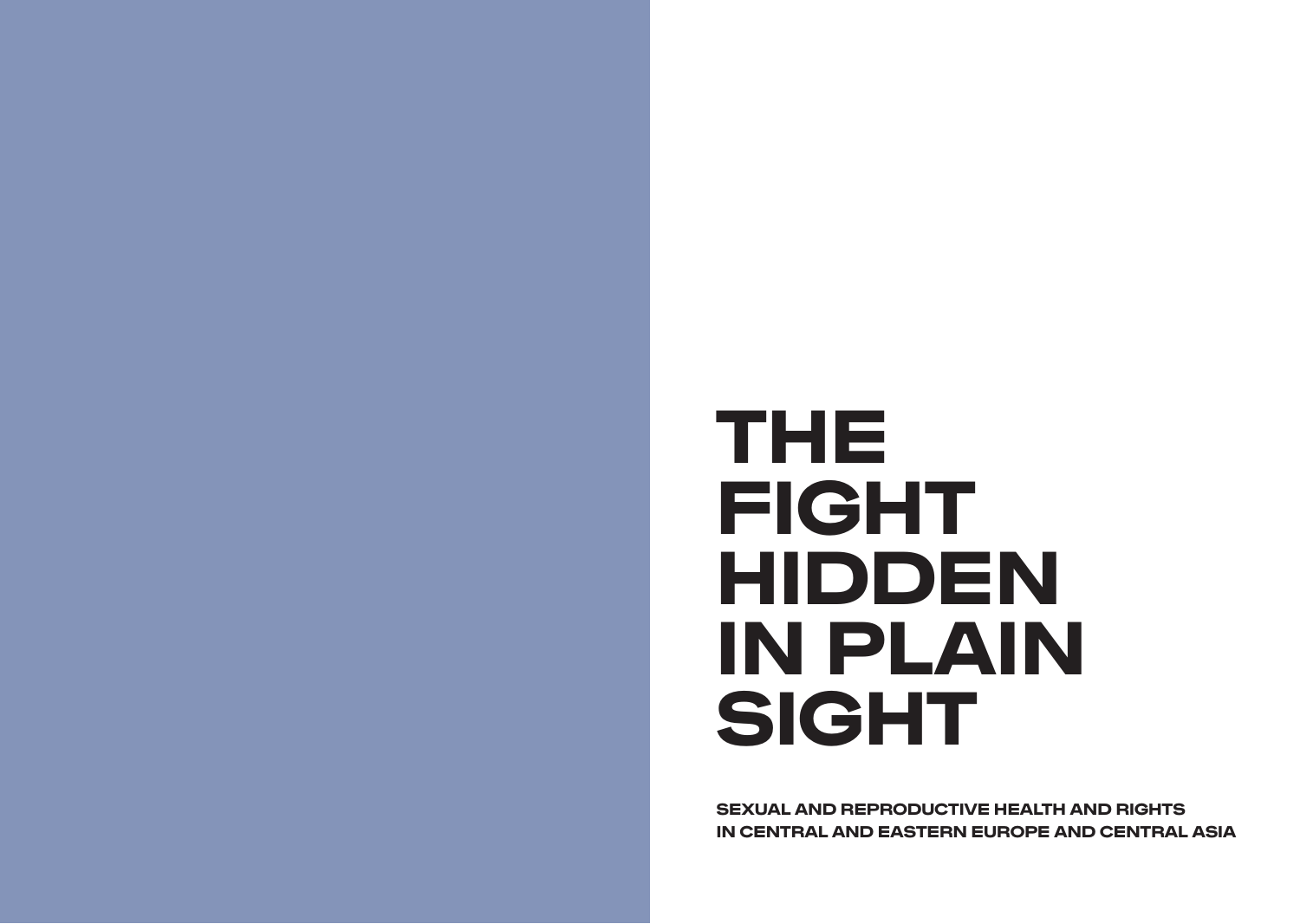# Table of contents:

Introduction 5

Albania 6

Armenia 14

Belarus 22

Bosnia and Herzegovina 32

Bulgaria 38

Croatia 44

Georgia 52

Kazakhstan 60

Latvia 64

North Macedonia 68

Moldova 76

Poland 82

Romania 92

Russia 100

 $\bigodot \bigodot \bigodot$   $\bigodot \bigodot$ 

Attribution-NonCommercial-NoDerivatives 4.0 International Introduction: Antonina Lewandowska Proof reading: Joel Henderson Cover and layout design: Julia Karwan-Jastrzębska, Joanna Meuś ISBN 978-83-88-568-67-1 Published by: ASTRA Network Secretariat Nowolipie 13/15, 00-150, Warsaw, Poland Warsaw, Poland, 2020 *Publication of this report was possible due to financial support of International Women's Health Coalition.*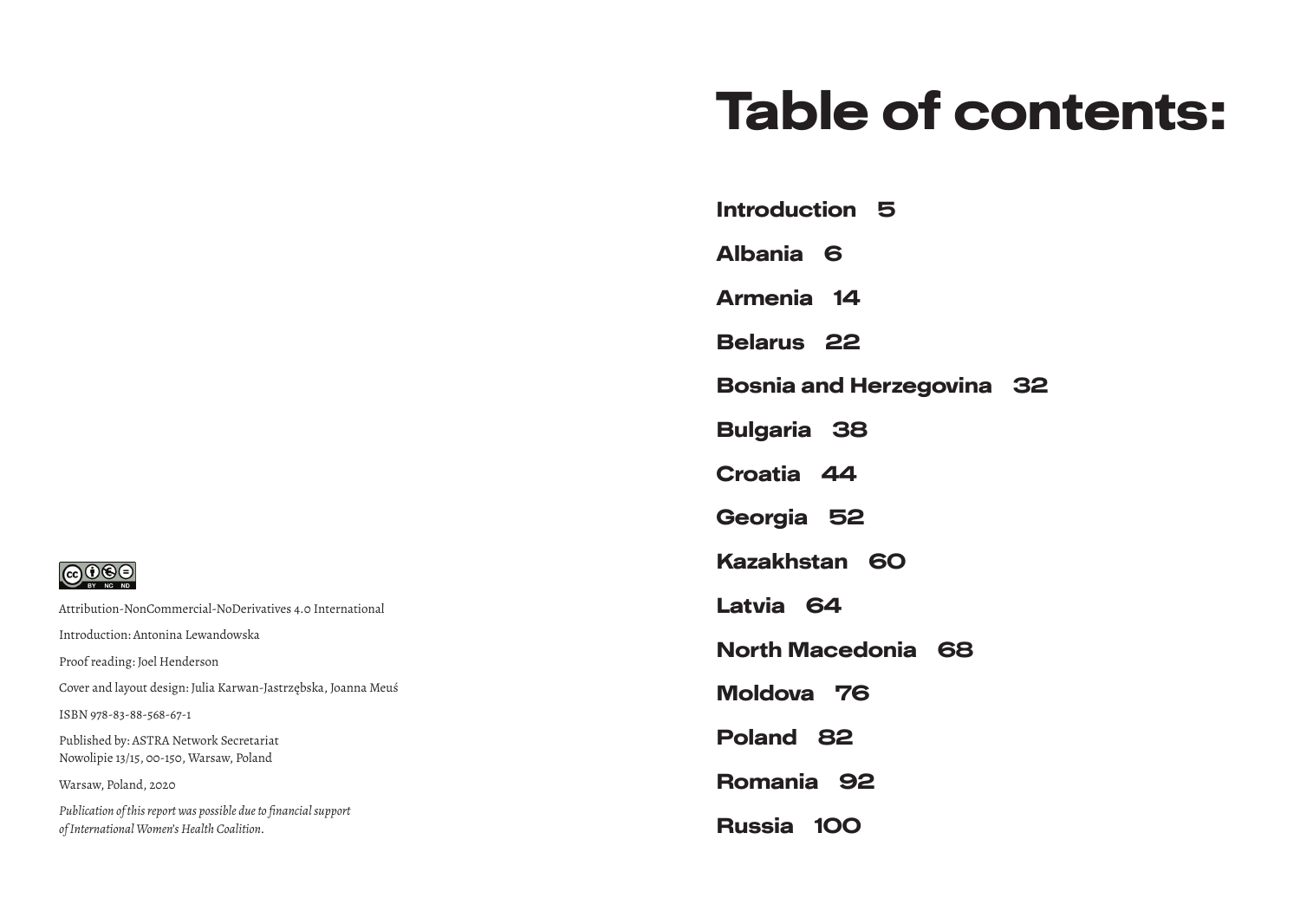# Introduction

*Note: As ASTRA Network we recognize everyone's gender identity and the fact that not only women get pregnant and need access to reproductive services. The term "woman" used in the publication is a simplification made for the sake of clarity of the text.* 

*Moreover, countries of the region lack specific data on access to SRHR for transgender men, non-bi nary and genderqueer persons and it would be risky and most likely inaccurate to apply data gathered on cisgender women to representatives of the queer community. Authors aimed to tackle the topic of LGBTQI+ rights in each country in a dedicated chapter.*

The year 2019 marked ASTRA Network's 20th anniversary of existence. For two decades, we have been monitoring the situation of sexual and reproductive health and rights in Central and Eastern Europe and Central Asia. Our work focuses on supporting grassroot organ isations in the region and providing them with opportunities to forward their work even further – including the international arena. Our members are amazing actors in their home countries, who do game-chang ing grassroot work on community organizing, providing healthcare and education, mobiliz ing the general public and reacting to current political and social events. It is honouring and humbling to be able to bring together such initiatives. We are more than proud to say that today ASTRA Network consists of 42 organisa tions based in 21 countries.

The past 20 years were extremely exciting and eventful. Starting from repetitive attempts of fundamentalist movements to limit access to abortion and contraception, attacks aimed at women's and sexual and reproductive rights activists, numerous attempts to alter the law in several countries of the region so that women would struggle to actively exercise their basic human rights to decide about themselves and their bodies… And this is just the tip of the iceberg – all of the above, and so much more, is the norm for women living in Central and Eastern Europe, and Central Asia.

However, the fact that women of the region do fight back cannot go unseen – and they have been doing so for years. Protests that gained international attention, just like Polish Black Protest or Slovak Nebudeme Ticho to name the latest ones, have had the power to stop draconian laws and keep the legislature intact. However, Poland and Slovakia are not the only ones that can mobilize the people – similar initiatives, often organized or coordinated by ASTRA Network member organisations, were attended by tens of thousands in differ ent countries of the region as well. Activists defending human rights are fighting relent lessly to not let the far-right and religious fundamentalists alter the system. Despite that fight, the situation remains a dynamic one.

Today, at the beginning of a new decade, we are presenting you with the newest and most comprehensive publication about sexual and reproductive health and rights in Central and Eastern Europe and Central Asia. The report you are holding right now is a coherent over view of 14 countries' situations regarding abortion, contraception, pre- and antenatal care, sexuality education, LGBTQI+ rights and gender-based violence – all written from the perspective of local activists. In the spirit of providing a platform for regional initiatives, all the inputs were provided by our member organisations and their national associates.

Central and Eastern Europe, and Central Asia tend to be left out of the conversation when it comes to building civil societies and protecting human rights. Hopefully, this report will change the way you think about our region – which is an unnoticed bastion of fight for basic human rights.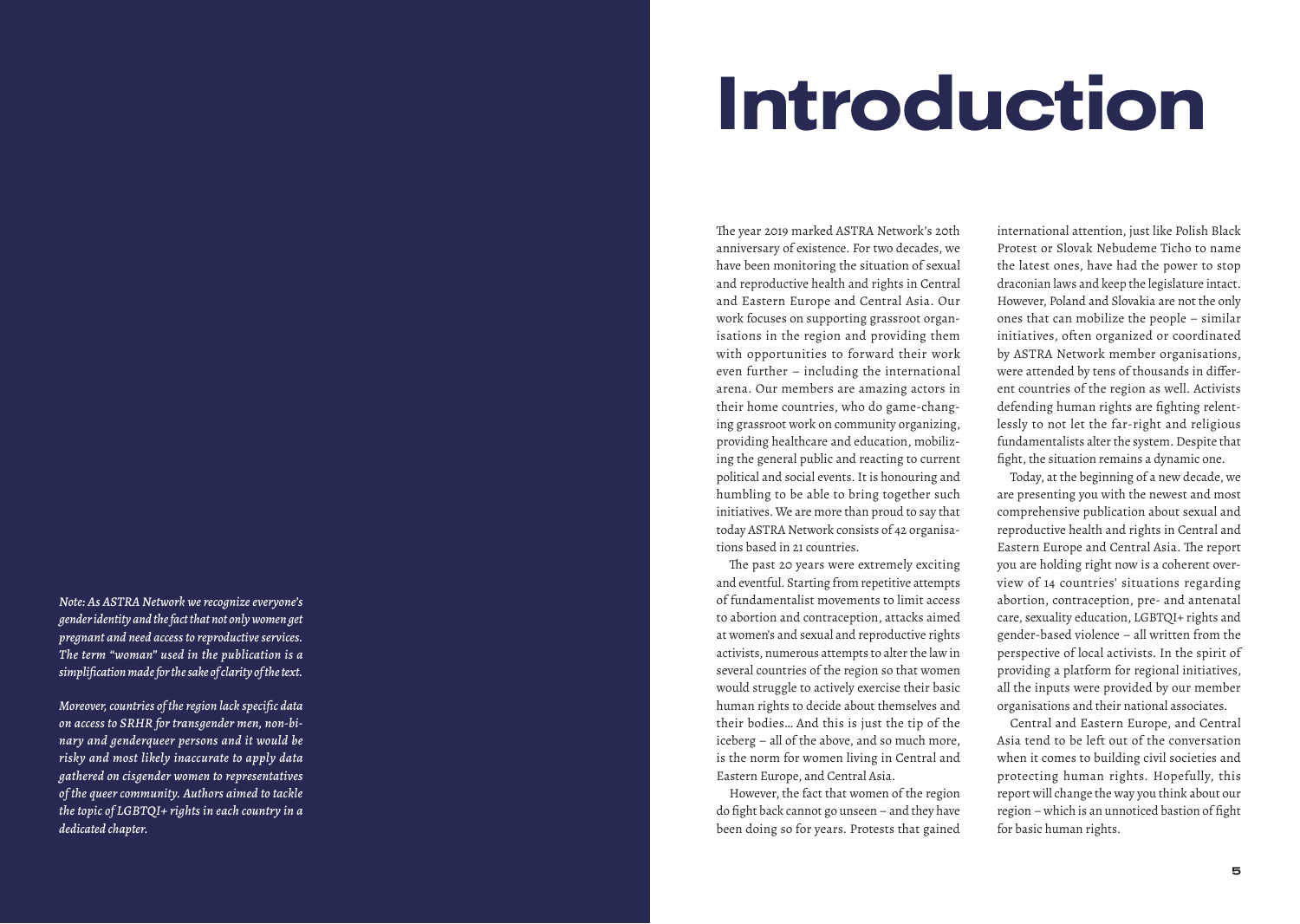# Albania

#### Abortion and postabortion care

Abortion in Albania was fully legalized through by Law no. 8045/1995 on the Interruption of Pregnancy. Abortion can be performed on demand until the twelfth week of pregnancy. According to the law, an abortion is not allowed to be performed without the parental consent of girls under the age of 16. The law was amended by Law no. 57/2013, but it still does not foresee free health care, such as carrying out a pre-abortion analysis, abortion procedures or post-abortion visits.

In 2018, the National Institute of Statistics estimated 191 abortions per 1,000 live births showing a slight increase over 2017 (171 abortions per 1,000 live births). Unofficial sources indicate a higher number of abortions than those published that are performed illegally in un-registered private clinics. To address under-reporting and illegal abortions, the Ministry of Health released an order based on which as of January 2013, private-sector health care clinics no longer have permission to perform abortions; only public-and private-sector hospitals are be allowed to do so.

There is no full access to abortion care throughout the country and abortion still is stigmatized among community members, health care providers, men and some political parties' representatives.

As there are no national studies on abortion stigma, ACPD refers to its work with the community and service providers, and a few studies, such as the study conducted in 2013 (funded by the Packard Foundation through IPPF) to analyse abortion stigma. Interviews conducted with women who had undergone a legal induced abortion, service providers and community members and/or supporters in Tirana and Vlora, found a high level of stigma associated with abortion revealing that gender

There is no full access to abortion care throughout the country and abortion still is stigmatized among community members, health care providers, men and some political parties' representatives.

stereotypes are one of the main contributors to abortion-related stigma. Women still face barriers in accessing safe and legal abortion care due to the state's failure to ensure that women can still access abortion services in practice when medical professionals refuse care on grounds of conscience or religion. Additionally, ACPD has revealed that stigma has caused some women to carry their pregnancies to term and assume a disproportionate economic burden for care; it has led women to seek unsafe abortions clandestinely to avoid judgment by society, or contribute to women avoiding or delaying safe post-abortion care.

Although a number of initiatives have been undertaken by the Ministry of Health and Social Protection to strengthen law enforcement, the 2013 study conducted by UNFPA1 shows that a preference for sons is a distinctive feature of Albania's population structure, with fertility behaviours clearly shaped by strong gender considerations, leading to gender biased sex selection.

Medical abortions are included in the national guidelines for abortion, but there are not clear mechanisms in place as to how to provide and monitor them.

#### **Contraception**

The Albanian government has constantly given high priority and attention to Family Planning and Contraceptive Security. Access to family planning was legalized by a Government Order in May 1992. Family Planning is integrated into the Primary Health Care system. The Albanian Ministry of Health is in the process of developing strategies and policy documents: The National Strategy of Reproductive Health 2016–2020; National Strategy of Health Promotion 2016–2020; and the Guideline and protocol for the provision of FP services.

ADHS (2017–2018) reports indicate that the total fertility rate is 1.8 children per woman; the use of modern contraception among currently married women decreased from 11% in 2008–09 to 4% in 2017–18; 15% of currently married women and 11% of all women have an unmet need for family planning. The total demand for family planning among currently married women decreased from 82% in 2008–09 to 61% in 2017–18. There are many reasons associated with the decrease in numbers and lack of information due to stigma and difficulties in accessing and correctly understanding is one of those reasons.2 Contraception is offered in Albania in the three levels of healthcare – primary, secondary and tertiary (family planning centres, maternity hospitals, healthcare centres, etc.). Contraception is provided for free, and you can access it without prescription. Although when accessed in the healthcare sector, family planning is always preceded by medical consultation on the best method to take. Contraception is provided in three forms – for the most part, it is provided for free (in 426 healthcare centres) at prices subsidized by social marketing programs, and at market prices in the for-profit private sector. Oral contraception is the one of the most used contraception methods in Albania. Also, emergency contraception is accessible without medical prescription.

Despite the fact that contraceptive methods are provided, there are still some difficulties in accessing them due to social norms and extra-social factors that hamper the protection and provision of RH rights, especially of those underserved communities. Partial data suggest that infant and child mortality rates among Roma are higher than among the rest of the population. Nineteen percent of the Roma population declared they have lost a child after birth. Early marriage and childbirth adversely affect the quality of childcare they can provide.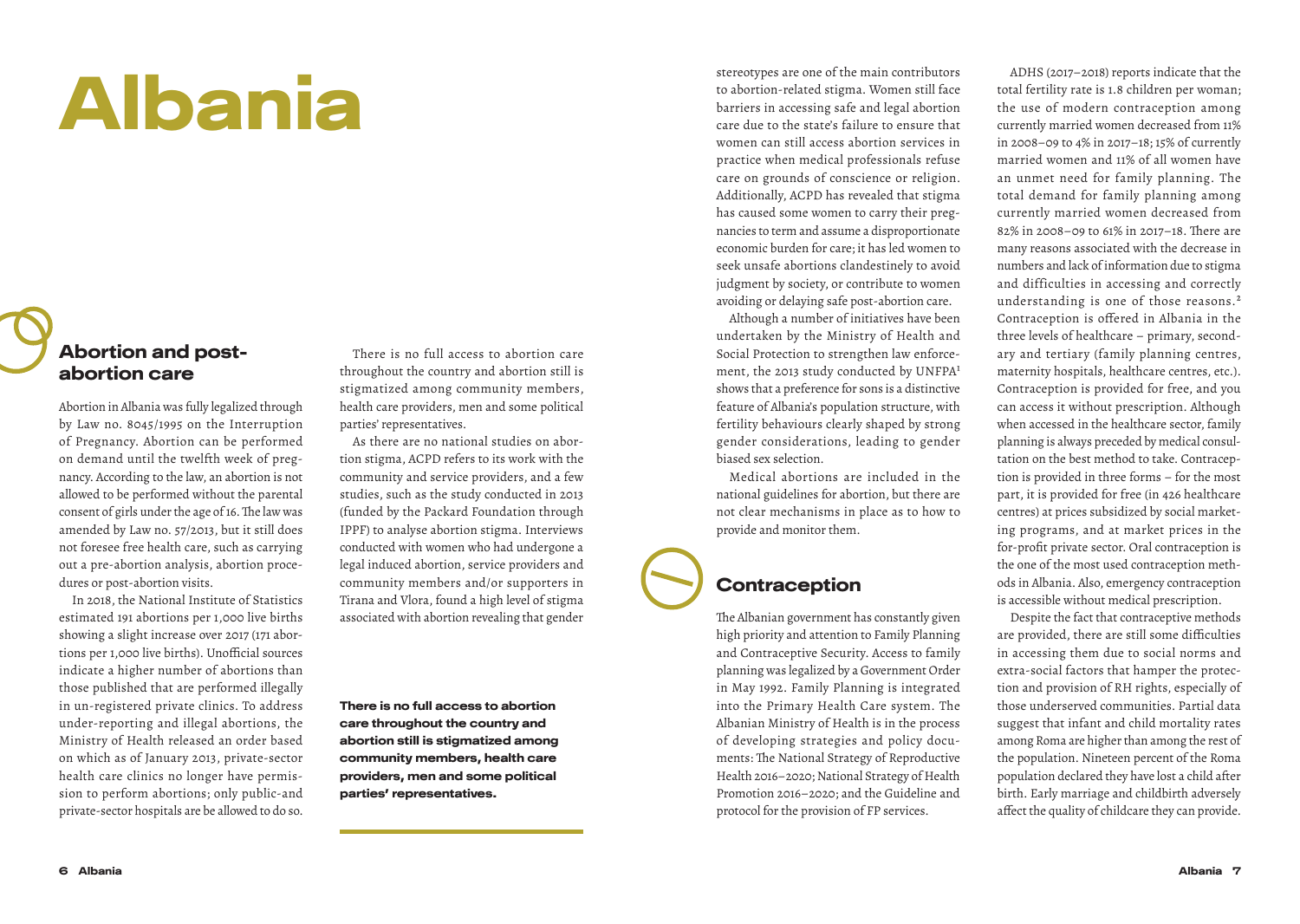Furthermore, abortion is seen as a method of birth control. The average number of abortions per woman is 4.8 (for those who have had abortions). Only 44% of the Roma population are aware of a birth control method (UNDP 2012).

### Sexuality Education

In Albania, youth remains the target group of sexual reproductive health: almost 65 percent of the population are between 15–64 years of age, while children under age 15 make up 23 percent of the population. In spite of up-todate achievements and results related to sexuality education, young people still have limited access to comprehensive, rights based and gender sensitive sexuality education, specifically young people from vulnerable groups.

The DHS 2017–2018 shows that 10.5% of 15–19-year-olds and 59.1% of 20–24-year-old women have had sexual contact. Only 1% of women age 25–49 report having had their first sexual intercourse by age 15, and more than one-third (37%) had initiated sexual activity by age 20. The unmet need for family planning was 27.4 % among 15–19-year-old women and 25.9% in the 20–24 ages among currently married women. Ten percent of women and 2% of men aged 15–49 reported having an STI or symptoms associated with an STI within the past 12 months. According to the National Institute of Public Health (2018), the prevalence rate for HIV infection in our country was 0.04% in 2018, and 9.2% of all HIV infections occurred in the  $16-24$  age group.<sup>3</sup>

In this challenging landscape of information, programs that provide alternative, but complementary, means of reaching young people are sorely needed.

Albania has developed and implemented a programme called "Sexuality Education for Life Skills" for 10 to 19-year-old students under the lead of the Ministry of Education Sports and Youth with the support of UNFPA and IPPF. Since 2015, about 3,000 public school teachers have been trained to teach this program. The program seeks to go beyond improving sexual health. It also aims to prevent and reduce gender-based and intimate partner violence and discrimination; to increase gender equitable norms, self-efficacy and confidence; and to build stronger and healthier relationships. What's more Albania has already made significant progress in adopting regulations supportive of comprehensive sexuality education, and getting teachers, young people and health professionals involved in the planning and implementation process. Some attention is also given to vulnerable groups in the school curricula, but no specifications are given and no strategies are mentioned for reaching out to them.4

The Albanian Center for Population and Development (ACPD) provides sexuality education in its youth centres, and a few other NGOs provide youth-friendly SRH and HIV/ AIDS services. General SRH services as well as contraceptive supplies are available free of charge and without age restrictions. However, studies reveal that youth commonly report stigma and discrimination from health care workers when seeking SRH services, along with cost prohibitions and transportation

The Family Code does not recognize the rights of same-sex couples to marry or to enter into civil union. Rights relating to property, inheritance, tax or a surviving partner's pension are not recognized for samesex couples.

confidentiality when speaking with adults about SRH contribute to the youths' challenges in obtaining high-quality, comprehensive information about reproductive health, contraception and condoms, and HIV.

#### Pre- and antenatal care

challenges in reaching heath facilities. Embarrassment and a perceived lack of privacy and

Women's health problems are evident and undermine their well-being and potential in fulfilling their right to health.

The Basic Package of Primary Health Care Services (Revised and Adopted in 2015) provides a range of health care measures for women and their reproductive health, which relate to screening and preventive examinations of early pregnancy, pre- and post-natal care, cervical cancer, etc. According to this package, every woman will receive prenatal (antenatal) visits in line with WHO standards necessary to prevent, detect, and manage possible complications, and when needed, will be referred to the applicable guidelines in a timely manner.<sup>5</sup>

Despite the improvement of maternal and child health and nutrition indicators, there are health disparities related to age, gender, mentality, socio-economic level, geographic area and place of residence. There is a de facto lack of integrated services, resulting in critical health gaps which limit the effectiveness of sexual and reproductive health programs and compromise people's health as well as feed stigma and discrimination against vulnerable groups.

About 12% of Roma women between the ages of 15 and 30 do not receive medical assistance, including prenatal check-ups during pregnancy, while only 35% of them carry out health check-ups during pregnancy. Data show that 51% of Roma women and 25.8% of Egyptian women who give birth do not receive any health checks. As a result, many Roma and Egyptian women are affected by a number of health problems. 19.2% of Roma women and 10.9% of interviewed Egyptian women have experienced infant deaths. This is due to socio-economic factors and insufficient access to health care. Knowledge of sex education and reproductive health is obtained in higher grades of elementary school, but many Roma girls drop out of school as soon as they complete the lower cycle.<sup>6</sup>

### LGBTQI+ Rights

Since 2010, Albania has had a Law on Protection from Discrimination.7 Hate crimes and hate speech on the grounds of SOGI are prohibited in the Penal Code.<sup>8</sup> Discrimination on the grounds of SOGI is prohibited by several laws: the Labour Code,<sup>9</sup> the Code of Administrative Procedures,<sup>10</sup> the Law on Pre-University Education,<sup>11</sup> and the Law on Free Legal Aid.<sup>12</sup> The Family Code<sup>13</sup> does not recognize the rights of same-sex couples to marry or to enter into civil union. Rights relating to property, inheritance, tax or a surviving partner's pension are not recognized for same-sex couples.14 The Law on Reproduction does to support the right to reproduction for lesbians and gays.<sup>15</sup> The Law on Asylum<sup>16</sup> considers affiliation to a particular social group to be a basis for granting refugee status to people facing persecution; however, it does not include explicit references to SOGI as grounds for protection.

By the end of 2018, there were 421 documented cases of discrimination at the Alliance against Discrimination of LGBTQI+ against LGBTQI+ members in Albania. In 2018 we observed a decrease in the number of cases that experienced homophobic attacks being reported to appropriate authorities. We attribute this decline due to a lack of trust in state institutions to respond and prosecute accordingly. The cases that were reported to police,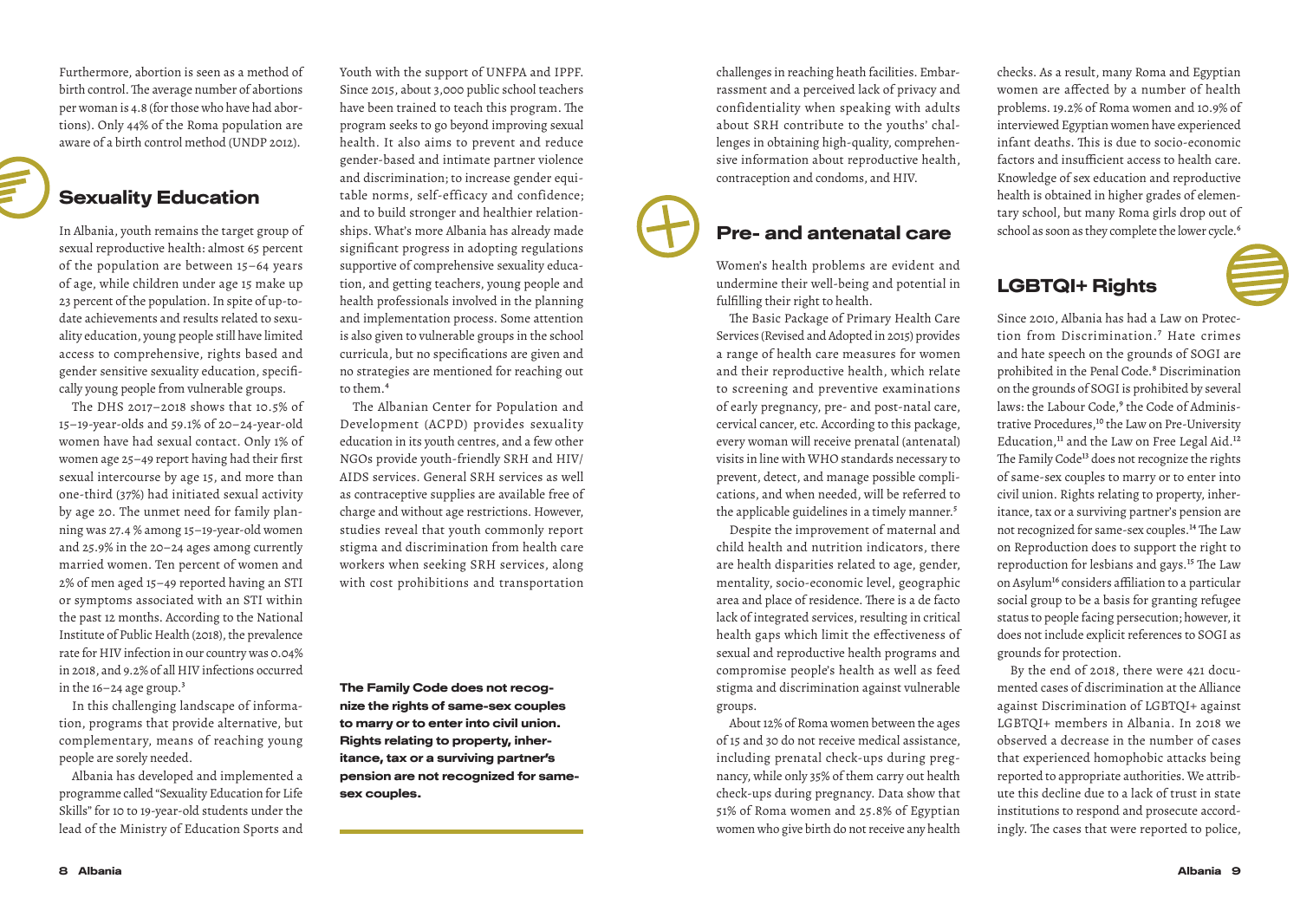for instance, failed to follow through with an investigation or prosecution. The police lack significant capacities in recording and completing case registers, which limits their ability to continue with the investigations.

All legislative documentation in the area of healthcare is generic and makes no specific reference to SOGI or to LGBTQI+ people's health needs. Since the legal basis provides for healthcare for everyone, LGBTQI+ people should be beneficiaries of healthcare on the same basis as other citizens.

Rights to reproductive health,<sup>17</sup> health insurance and mental health<sup>18</sup> are accorded to everyone equally, but LGBTQI+ people do not always enjoy them in practice. LGBTQI+ people do not have access to assisted reproduction technology (ART); sex reassignment surgery (SRS) is not offered to transgender persons in public hospitals; and SRS and HRT costs are not covered by health insurance schemes. Intersex people are subjected to forced medical interventions, contravening their right to bodily integrity.19

*(\*Information provided with support of the organization Alliance against Discrimination of LGBTI)*

#### Gender-based violence

"Albania has developed a solid legislative framework to address domestic violence, in the fields of both civil and criminal law."20

According to Law no. 47/2018 on some adding and changes in law no. 9669, dated 18.12.2006 on measures against violence in family relations, as amended, more subjects benefit from protection under this law.

Three important sublegal acts of this law have been adopted: the Joint Instruction on Procedures and Risk Assessment Model for Cases of Domestic Violence (no. 866, 20.12.2018); the Joint Instruction on the Procedures and Model

of the Order for Precautionary Measures for Immediate Protection (no. 912, 27.12.2018); the Instruction of the Minister of Health and Social Protection on the approval of standards for service provided and functioning of crisis management Centres for cases of sexual violence (no. 816, 27.11.2018).

 The Criminal Procedure Code was updated, and for the first time it, stipulated the procedural rights of the victims during the criminal proceedings.21 These rights were harmonized with the standards of the EU Directive and the Council of Europe Convention.<sup>22</sup>

The Albanian Parliament adopted Law no. 22 / 2018 on Social Housing, which foresees three categories of abused women as beneficiaries of this service: victims of domestic violence; victims of trafficking; potential victims of trafficking. Statistics indicate that in 2018, 8.6% of women had 'ever' experienced and 3.6% 'currently' experienced one or more of the three types of sexual violence in their intimate relationships. Women were most likely to experience having sexual intercourse with their husband/partner, because they were afraid of what he would do if she refused (7.5% ever, 3.3% current).23

Furthermore, 36.6% of women 'currently' experienced violence, 33.7% of women 'currently' experienced intimate partner domestic violence, 61.8% of women dating or engaged 'currently' experienced dating violence. Among all women 18–74 years of age, 3.4% 'currently' experienced non-partner violence, 8.5% were experiencing sexual harassment and 6.9% were experiencing stalking.24

*(\*Information provided with support of the Gender Based Violence Monitoring Network)*

- 1 https://albania.unfpa.org/en/publications/ sex-imbalances-birth-albania
- 2 https://www.ishp.gov.al/wp-content/uploads/2015/04/ADHS-2017-18-Complete-PDF-FINAL-ilovepdf-compressed-1.pdf
- 3 https://www.ishp.gov.al/wp-content/uploads/2015/04/ADHS-2017-18-Complete-PDF-FINAL-ilovepdf-compressed-1.pdf
- 4 https://www.bzga-whocc.de/fileadmin/ user\_upload/Dokumente/BZgA\_Factsheets\_Online\_Albania.pdf
- 5 https://www.shendetesia.gov.al/wp-content/uploads/2018/02/Paketa\_e\_rishikuar\_e\_miratuar.pdf
- 6 Raporti hije për zbatimin e Konventës së CEDAW, 2016
- 7 Law on Protection from Discrimination, No. 10221, date 4.2.2010, Official Gazette, http://kmd.al/skedaret/1442237534-1308053956-Ligji%20 per%20mbrojtjen%20nga%20diskriminimi.pdf
- 8 The Penal Code of the Republic of Albania, Law No. 7895, dated 27 January 1995, last amended 2013, Official Gazette, http:// www.qbz.gov.al/Kode-pdf/Kodi%20Penal-2014.pdf
- 9 The Labour Code of the Republic of Albania, Law No. 7961, dated 12.07.1995, last amended 2015, Official Gazette, http:// inspektoriatipunes.gov.al/wp-content/ uploads/2014/02/kodi\_i\_punes.pdf
- 10 The Code of Administrative Procedures of the Republic of Albania, Law No. 44/2015, Official Gazette, http://www.erru.al/doc/ Kodi\_i\_Procedurave\_Administrative\_2015. pdf
- 11 Law on Pre-University Education of the Republic of Albania, Law No .69/2012,

last amended with Law No.56/2015, date 28.5.2015, Official Gazette, http://www. arsimi.gov.al/files/userfiles/arkiva/dok-0029.pdf

- 12 Law on Legal Aid, Law No. 10039, date 22.12.2008, last amended by Law No. 77/2014, date 10.07.2014, Official Gazette, http://www.tlas.org.al/sites/default/files/ ligji%20per%20ndihmen%20juridike.pdf
- 13 The Family Code of the Republic of Albania, Law No. 9062 date 8.5.2003, last amended with Law No. 134/2015, date 5.12.2015, Official Gazette, http://www. qbz.gov.al/Kode-pdf/Kodi%20i%20Familjes-%20i%20azhurnuar%202016.pdf
- 14 Voko, Kristina (2013) Access in healthcare and service quality for LGBT people in Albania, People's Advocate Technical Report and Alliance LGBTI (Aksesinëshërbimedhecilësia e kujdesitshëndetësorpërpersonat LGBT nëShqipëri – RaportTeknik", AvokatiiPopullit, Tiranë)
- 15 Law on Reproductive Health, No. 8876, date 4.4.2002, (Ligji 'PërShëndetinRiprodhues'), accessed 26.08.2016, http://www. ishp.gov.al/wp-content/uploads/2015/ligjet/Per-shendetin-riprodhues.pdf
- 16 Law on Asylum in the Republic of Albania, Law No. 121/2014, Official Gazette, https://www.parlament.al/wp-content/ uploads/sites/4/2015/10/ligj\_nr\_121\_ dt\_18\_9\_2014\_19228\_11.pdf
- 17 Ibidem 19.
- 18 Law on Mental Health, No. 44/2012, date 2012, Official Gazette, (Ligj për Shëndetin Mendor), accessed 27.08.2016, http:// www.qbz.gov.al/botime/fletore\_zyrtare/2012/PDF-2012/53-2012.pdf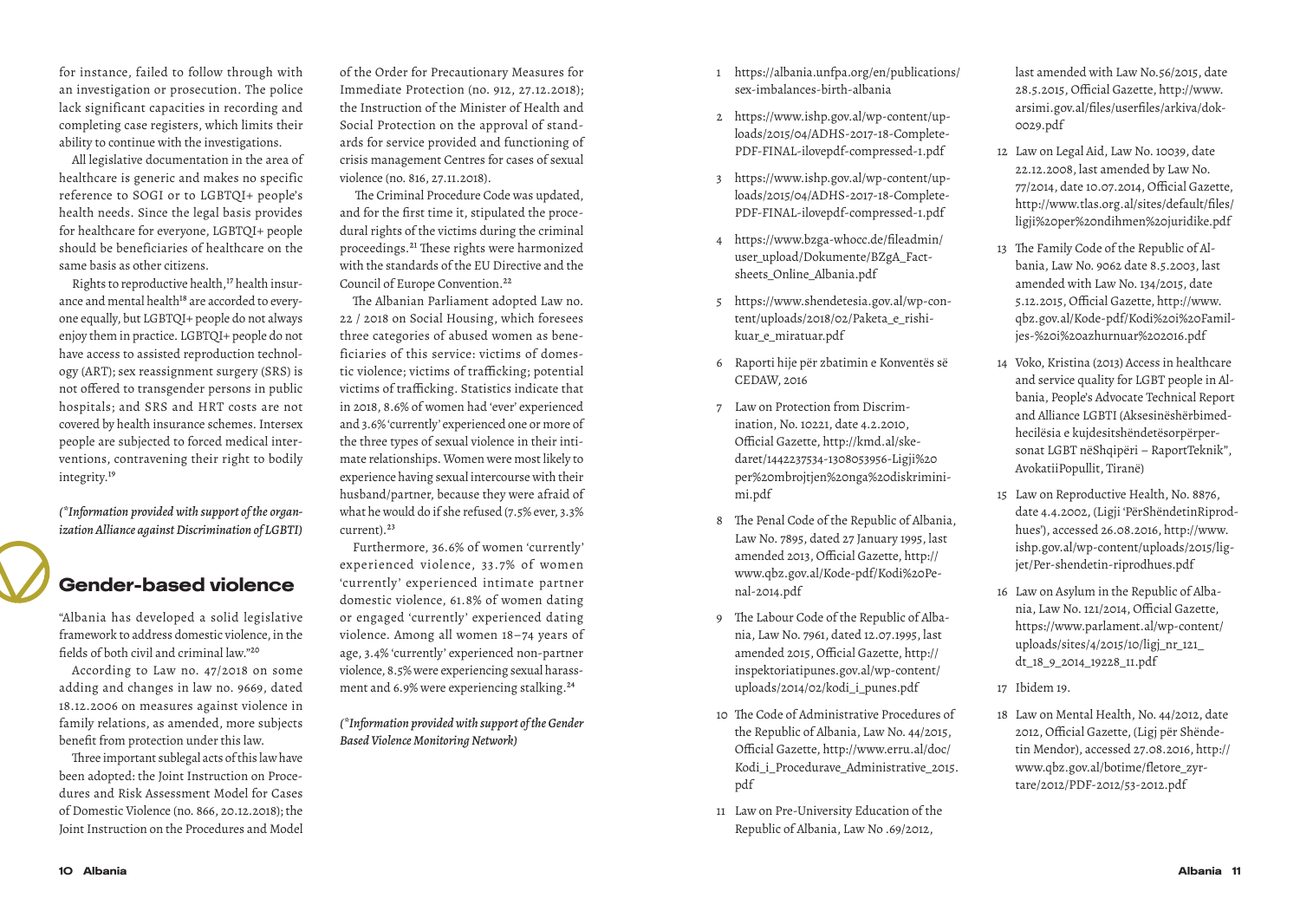- 19 Parliament of the Republic of Albania (2015) Resolution on the protection of the human rights and freedoms of LGBTI people https://www.hrw.org/ news/2015/05/08/dispatches-albania-signals-positive-step-lgbt-rights
- 20 GREVIO's (Baseline) Evaluation Report on legislative and other measures giving effect to the provisions of the Council of Europe Convention on Preventing and Combating Violence against Women and Domestic Violence (Istanbul Convention) ALBANIA, Published on 24 November 2017. https://rm.coe.int/grevio-first-baseline-report-on-albania/16807688a7
- 21 See: Law no. 35/2017, The Criminal Procedure Code of the Republic of Albania", AS AMENDED
- 22 Directive 2012/29/EU of the European Parliament and of the Council of 25 October 2012 establishing minimum standards on the rights, support and protection of victims of crime, and replacing Council Framework Decision 2001/220/JHA & Council of Europe Convention on Action Against Trafficking in Human Beings, ratified by Law 9642, dated 20.11.2006.
- 23 INSTAT, 2018 NATIONAL POPULATION SURVEY Violence Against Women and Girls in Albania, p.81, Tirana 2019. This survey was conducted by INSTAT with technical expertise provided by and report writing led by Dr. Robin Haarr, international consultant, supported by UNDP and UN Women and financial contribution through the Government of Australia in the framework of the regional gender statistics and SDGs project "Women Count" and the Government of Sweden in the framework of the UN Joint Programme on Ending Violence

Against Women in Albania. http://www. instat.gov.al/media/6123/publication-violence-against-women.pdf

24 INSTAT, 2018 NATIONAL POPULATION SURVEY Violence Against Women and Girls in Albania, p.13-14, Tirana 2019. This survey was conducted by INSTAT with technical expertise provided by and report writing led by Dr. Robin Haarr, international consultant, supported by UNDP and UN Women and financial contribution through the Government of Australia in the framework of the regional gender statistics and SDGs project "Women Count" and the Government of Sweden in the framework of the UN Joint Programme on Ending Violence Against Women in Albania. http://www.instat.gov.al/media/6123/ publication-violence-against-women.pdf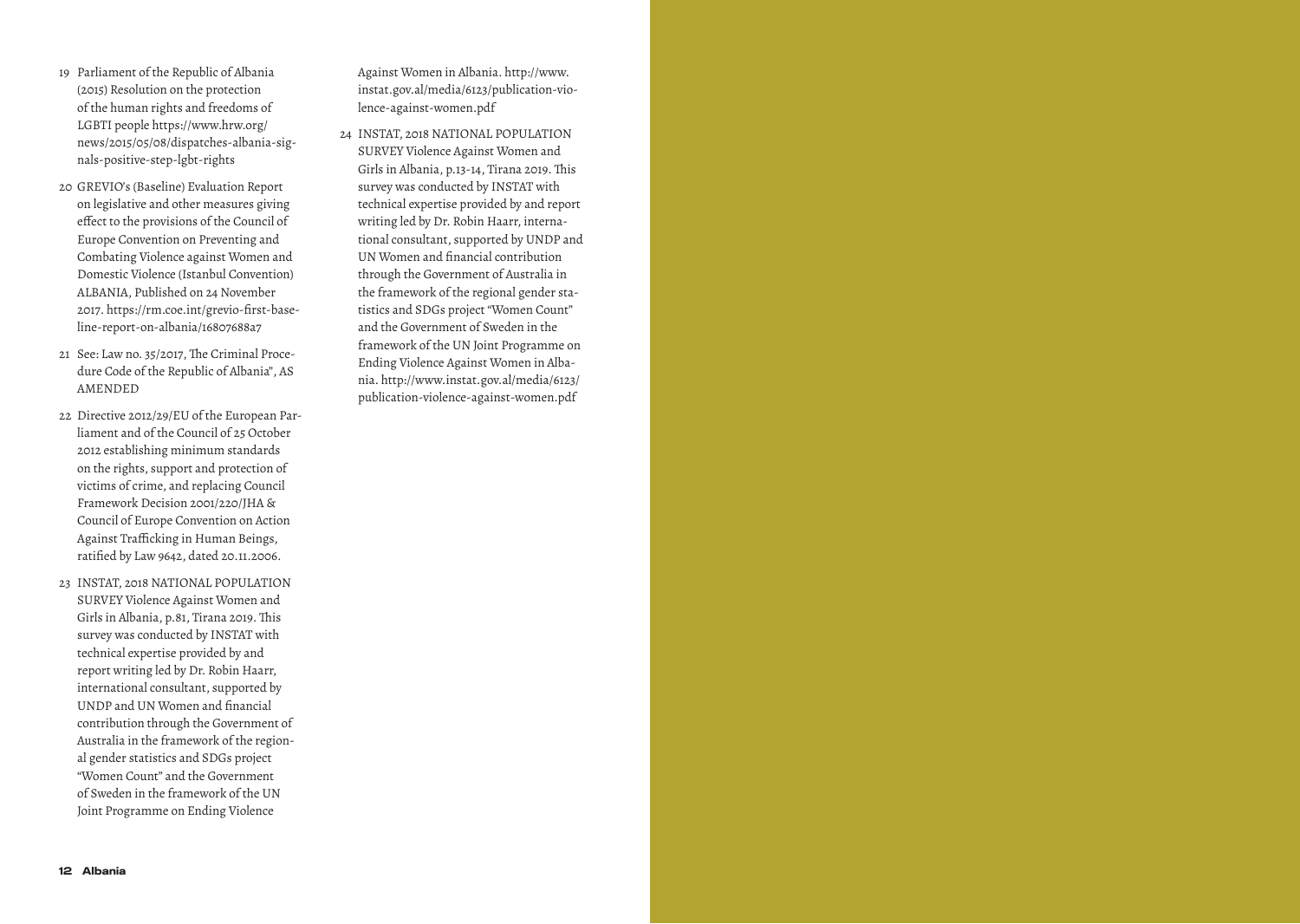# Armenia

#### Abortion and postabortion care

Abortions are legal in Armenia according to Article 10 of the Law on Reproductive Health and Reproductive rights (December 11, 2002). According to the law abortion is accessible up to the 12th week of pregnancy. Two abortion methods – surgical and medical, allow to better regulate the procedure. Surgical abortion is legal within the first 12 weeks and medical abortion is legal up to week 8–9 of pregnancy. Starting from 12 to 22 weeks of pregnancy, women can be provided with the procedure only in case of medical and/or social factors, i.e. rape, divorce, health issues etc. The demographics of the Republic of Armenia and 2015–16 Demographic and Health Survey (DHS) revealed that one out of four women aged 15–49 has had at least an abortion once. The probability of abortion rises with the age of the woman and number of living children. Forty-seven percent of those women have had more than two abortions<sup>1</sup>. Unquestionably, the legal status of abortion is a key factor ensuring the secure accessibility of abortions<sup>2</sup>. When it comes to financials, the average price for medical abortion is 30–40 USD, and 100–150 USD

for surgical abortion, while an average salary in Armenia is 200–300 USD.

Furthermore, Article 21 of Government Order on Approving the Terms and Conditions of Abortion No. 180-N dated February 23, 2017 inhibits women's right to abortion by requiring a three day waiting period from the moment the woman first approaches the doctor requesting an abortion before the doctor may proceed with the abortion.<sup>3</sup> There are also several preconditions defined for terminating a pregnancy, particularly, mandatory free of charge counselling by the doctor concerning possible negative effects of the termination of the pregnancy.

Deeply embedded stereotypes, discriminatory and harmful norms that exist in Armenian society are factors that undermine women's

The stigma of abortion frequently becomes a decisive aspect for denying accessibility of abortion services for women.

rights to abortion and opportunities for free choice. The stigma of abortion frequently becomes a decisive aspect for denying accessibility of abortion services for women. In the patriarchal Armenian society, men benefit from the privileges of executing power and authority by refusing to use contraception, leaving the full burden of the consequences of abortion on the shoulders' of women, but simultaneously blaming women for opting for an abortion. Women are routinely shamed, labelled, and discriminated against by various individuals in society including medical service providers. The experience of Women's Resource Center's work with various groups on reproductive health shows that in more rural areas of Armenia, it is common practice for doctors to pressure women not to proceed with an abortion or even to refuse to perform it due to moral or religion objections.

Regardless of international and national principles that regulate the realization of secure and accessible abortion rights of women, in Armenia, there are still various impediments to women's access to safe and legal abortion services, particularly for women living in rural areas who have difficulty accessing medical services due to a lack of medical institutions in those areas.

There is no official statistics for illegal abortion procedures in Armenia, but in some cases, women who want to interrupt an unwanted pregnancy obtain the medical abortion method using only 'cytotec' by themselves which causes unexpected consequences. This was supported by the findings revealed by the Women's Resource Center NGO while conducting a small survey in Lory, Shirak, Kotayq and Gegharqhuniq regions in 2017. During focus group discussions women reported that some women in Lory and Shirak regions self-induce abortions using varying unsafe methods which can have harmful consequences for their health.

#### Contraception

Contraception is accessible in Armenia. Contraceptive methods are grouped into two types: modern and traditional. Modern methods in Armenia include female sterilization, male sterilization, the pill, intrauterine device (IUD), injectables, implants, standard condom and emergency contraception. Only in some cases hormonal methods have to be prescribed by a doctor, other can be bought over the counter.4 Knowledge of contraceptives is widespread in Armenia, with 97% of women and 99% of men having heard of at least one method (ADHS 2016, 73). While researching the topic, the Women's Resource Center did not encounter any cases of conscience objection standing in the way of obtaining contraception․ Contraception methods are not refunded by the state; and, in reality, some methods of contraception are very expensive, for example contraceptive hormonal methods and IUDs.<sup>5</sup> Meanwhile, it is worth mentioning that there was a program implemented by UNFPA in Armenia which provided some contraceptive methods (standard condoms, hormonal methods and emergency contraception) for free in all regions. The methods of contraception were provided to the regional clinics , which were later distributed to the residents.<sup>6</sup> However, during Women's Resource Center's women's march, it became clear that women were avoiding the use of contraceptives, because health care providers often violated confidentiality and spread the information about which method they used and how many times.7

When it comes to emergency contraception in Armenia, it is accessible without prescription. Two types of emergency contraception pills are available in the country. However, there is a problem of accessibility in rural areas. There are no pharmacies in rural areas, so in order to obtain contraceptives, women have to travel to a nearby town or larger village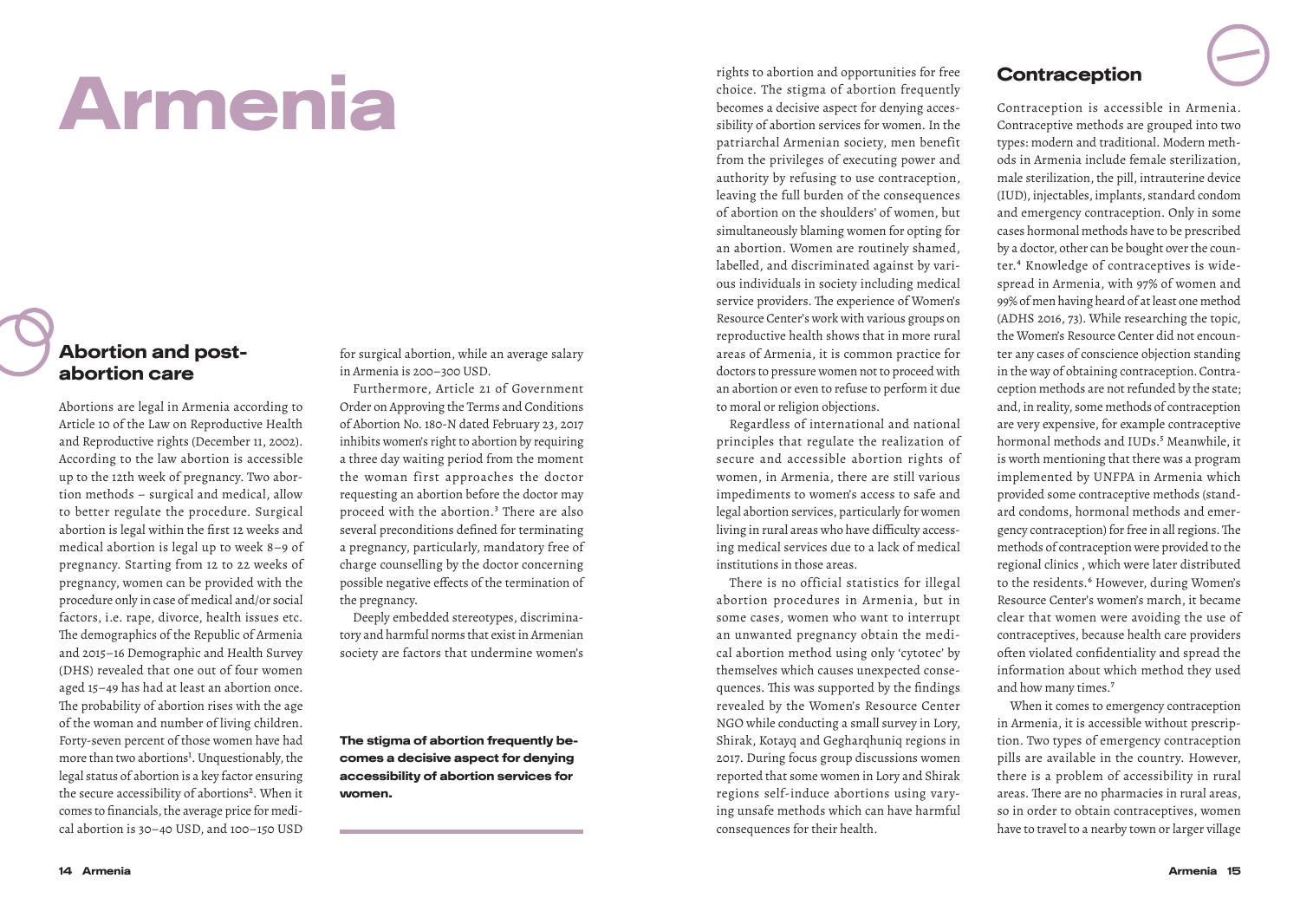which is not always convenient due to financial and social reasons. The price of emergency contraception is relatively high what may cause obstacles in obtaining it.8

Among married women, use of traditional methods (29 percent) is slightly more common than use of modern methods (28 percent). Withdrawal is the most widely known traditional method among currently married women (25 percent). It is followed by standard condom (15 percent) and the IUD (9 percent). In general, women in Armenia do not begin to use contraception until they have had at least one child. The use of contraception (no matter the form) among married women is similar among urban and rural women (57 percent and 58 percent, respectively). However, urban women are markedly more likely to be using a modern method than rural women (32 percent and 23 percent, respectively).<sup>9</sup>

#### Sexuality Education

In Armenian schools, the sexuality education program is called "Healthy lifestyle" and is taught as part of Physical Education for grades 8–11. The reproductive health component is allotted eight hours out of the total 14. "Healthy lifestyle" class is taught firmly within the framework of "abstinence only" education and employs a fear-based approach wherein students are shown frightening and exaggerated stories of complications of unwanted pregnancy and STIs. At the same time, information about STIs including HIV/AIDS is scientifically complex and not adapted to the developmental level of the students.

The main challenge to the implementation of comprehensive sexuality education in Armenia is the way the "Healthy Lifestyles" program is taught. According to the report "The Attitudes of teachers of 'Healthy lifestyle' about the topics of sex education",<sup>10</sup> many of "Healthy Lifestyles" is not a separate subject and is taught as part of Physical Education, a subject dominated by male teachers.

the Physical Education teachers report being uncomfortable teaching the sections related to reproductive health and prefer it be taught by someone more qualified and trained. "Healthy Lifestyles" is not a separate subject and is taught as part of Physical Education, a subject dominated by male teachers. Due to social norms in traditional Armenian society, men especially are uncomfortable discussing topics such as contraception, abortion, and STIs, so the teachers tend to focus more on the sections about tobacco, alcohol, and drugs and often revert to asking students to merely read the sections on reproductive health on their own, therefore failing to engage the students with the material in a satisfactory way to encourage learning.

Although certain topics (such as the reproductive organs, menstruation and sex) are taught in Armenian schools as part of the anatomy curriculum, those teachers also report being ashamed to teach these elements of the class and ask students to do the readings on their own.<sup>11</sup>

There is no specific data regarding the level of knowledge of sexuality among young people, however, there is factual data information about contraception, STIs, pregnancy and childbirth, reproductive health which is available in the Demographic and Health Survey.12 During Women's Resource Center's 'my body-my right' sexual education training, which has been conducted for almost 10 years now, it has become clear that young women and men have little information about sexuality, about sexual and reproductive organs, anatomy and physiology, personal hygiene, healthy sexual relationships, STIs and contraception, sexual orientation and gender identity, etc.

Knowledge of HIV/AIDS in Armenia continues to be very high. Almost 9 in 10 women and men (89 percent of women and 88 percent of men) reported that they have heard of HIV/ AIDS, a slight decrease from the figures reported in the 2010 ADHS (96 percent among both women and men) (NSS et al. 2012). Awareness of HIV/AIDS is somewhat lower among the youngest and least educated respondents and among those who have never had sex, those who have not worked abroad, and those in the lowest wealth quintile. Additionally, women and men living in the Gegharkunik region (50 percent and 69 percent, respectively) are considerably less likely than respondents in other regions to have heard of AIDS.<sup>13</sup>

### Pre- and antenatal care

In the Republic of Armenia, women have the right to safe prenatal care, which means that they have the right to receive assistance during pregnancy, childbirth, and postpartum health care with the use of methods that minimize risk to the health of the foetus and the new-born. Women have the right to information about the benefits of breastfeeding, as well as healthy and safe nutrition for infants and young children. In addition, the law also stipulates that a woman has the right to receive free or privileged medical and pregnancy care during pregnancy, within the framework of state targeted health programs.14

According to the order of the Minister of Health, the obstetric-gynaecological medical care and service provided in the outpatient conditions within the framework of the state-guaranteed free medical care and service is mainly provided on the basis of territorial service. At the same time, every resident has the right to choose their obstetrician-gynaecologist. In all cases in which a woman resides in the primary health care service of a given healthcare organization, but chooses to consult in another medical organization, she must present a document from her regional medical establishment that she is registered. In this regard, it should be emphasized that the above-mentioned relocation can be carried out only within the region. In other words, in case of withdrawing from the registration of a medical institution located in one of the regions of the Republic and being registered in another region, including another medical institution located in Yerevan, the person is deprived of the right to free maternity care, and the latter is provided with paid care. Such legal regulation is in fact quite problematic in terms of access to health care in the sense that in the whole territory of the Republic of Armenia medical services do not have the same level of quality development, which is why women often prefer to go to another region or come to Yerevan for more quality medical care.

Obstetric and gynaecological medical care and services in primary health care organizations within the framework of state-guaranteed free medical care include:

- Providing a free examination and counselling on human immunodeficiency virus (HIV) infection;
- Implementation of social-psychological support, training and physical preparation for pregnant women;
- Provision of medical care and services to pregnant women by specialist obstetrician-gynaecologist without limitation of specialists;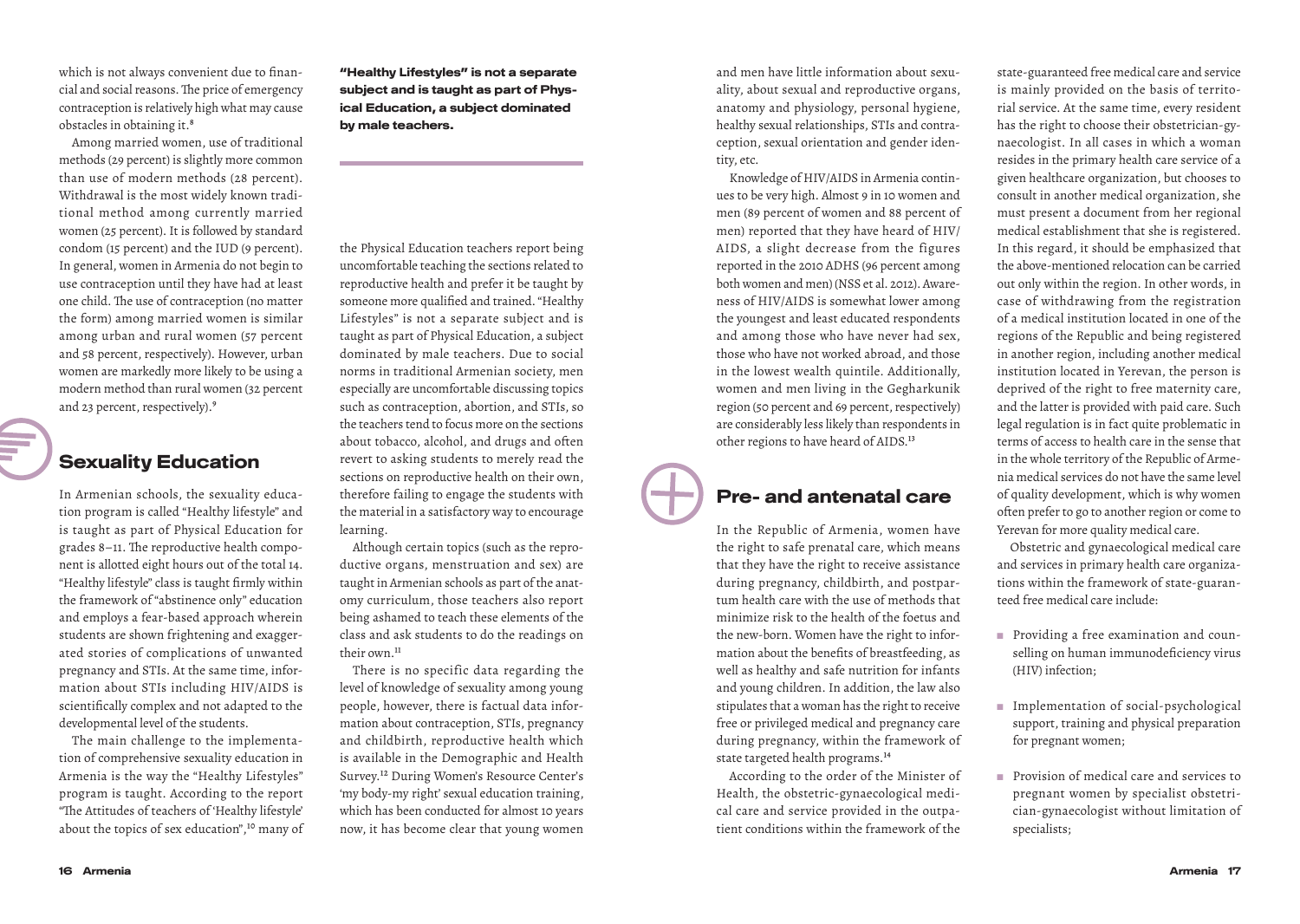- Conduct laboratory instrumental diagnostic tests during prenatal surveillance of pregnant women without limitation if there are such need;
- Postpartum control (42 days postpartum), and others.

Every working woman has the right to paid leave during pregnancy and childbirth. Every working parent has the right to a leave when their child is born or adopted. The details are set by law.

*Article 172.*

*Pregnancy and childbirth leave:*

- *1. Working women are granted pregnancy and childbirth leave:*
- *1) 140 days (70 days of pregnancy, 70 days of delivery);*
- *2) 155 days (70 days of pregnancy, 85 days of childbirth) in case of difficult childbirth;*

*3) 180 days (70 days of pregnancy, 110 days of childbirth) if you have more than one child at a time.*

#### LGBTQI+ Rights

Constitution of the Republic of Armenia provides for prohibition of discrimination on the grounds generally listed by the international treaties, including discrimination on the grounds of other personal or social circumstances.15 At the same time there is no anti-discrimination law in Armenia, which would define the concept of discrimination, its types and forms and would provide for effective mechanisms to prevent discrimination as well as effective legal remedies for victims of discrimination. According to ILGA-Europe's annual benchmarking tool<sup>16</sup> which ranks 49 countries in Europe on their LGBTQI+ equality

Armenian society is highly homophobic (as well as biphobic and transphobic) according to a research conducted in 2016.

laws and policies Armenia is one of three worst countries after Azerbaijan and Turkey.

Armenian society is highly homophobic (as well as biphobic and transphobic) according to a research conducted in 2016.<sup>17</sup> There are no statistics conducted by State law-enforcement agencies on the rate of violence and discrimination on the grounds of sexual orientation and/or gender identity or expression. Hate crimes are not being legally qualified as such, because of legislative gaps.<sup>18</sup>

There is no legislation which allows the registration of same-sex relationships in Armenia. Furthermore, the Constitution restricts the possibility of registering any kind of marriage, defining it as a union between man and woman.19 The only exceptions are the marriages which have been registered in another country according to the letter's legislation. Such civil acts are valid in Armenia after consular legalization.20

### Gender-based violence

No segregated data is available on GBV in Armenia, nor there is on sexual harassment. In 2017, according to official data, there were 793 cases of domestic violence. Only 458 reached the stage of investigation. The Coalition Against Violence Against Women received 5,600 reports of violence that year. The official data of 2018 reports 519 reported cases of domestic violence. In 2017, 161 criminal cases have been registered by the Investigative Committee on sexual violence cases.

Victims face problems when trying to obtain short-term housing, as the number of beds in safe houses, currently run by NGOs, is insufficient. There is no state support for the shelters.

Rape is criminalized in Armenia with the punishment being imprisonment, but domestic violence is not criminalized in any way. There is no perpetrator rehabilitation program in the country. Rape, defined as sexual intercourse of a man with a woman against her will, using violence against the latter or some other person, with threat thereof or taking advantage of the women's helpless situation, is punished with imprisonment for a period of time ranging from 3 to 6 years.

Armenia signed the Istanbul Convention in January 2018, but has not yet ratified the treaty. Upon signing the Istanbul Convention, Armenia reserved the right to now apply several provisions.

The Armenian educational system introduces sex stereotypes and prejudices to boys and girls from a very young age. Sexist discourse is present in almost all spheres of life, creating an atmosphere of oppression and marginalization of women and girls which severely limits their rights and opportunities within both the public and private domains. These discourses deprive them of the possibility to fully realize their rights to bodily autonomy, agency and freedom and negatively impact many aspects of sexual and reproductive health, including decisions on how many children to have, family planning, which type of contraceptive to use, and whether to have sex before or after marriage.

There is no data regarding stigmatization of single parenthood in Armenia. According to NGOs that work in field, the reason for being single mother is crucial for the society. If a husband left the family because of the need to migrate for work or just left the family, it is more acceptable than the cases in which women themselves initiated separation. For domestic violence survivors who are also single mothers the atmosphere can be more hostile.

There is no research on a social pressure to stay in an abusive marriage, but NGOs working in this field can state that in rural areas, women are forced to stay in abusive marriages as social norms are stricter in these remote areas.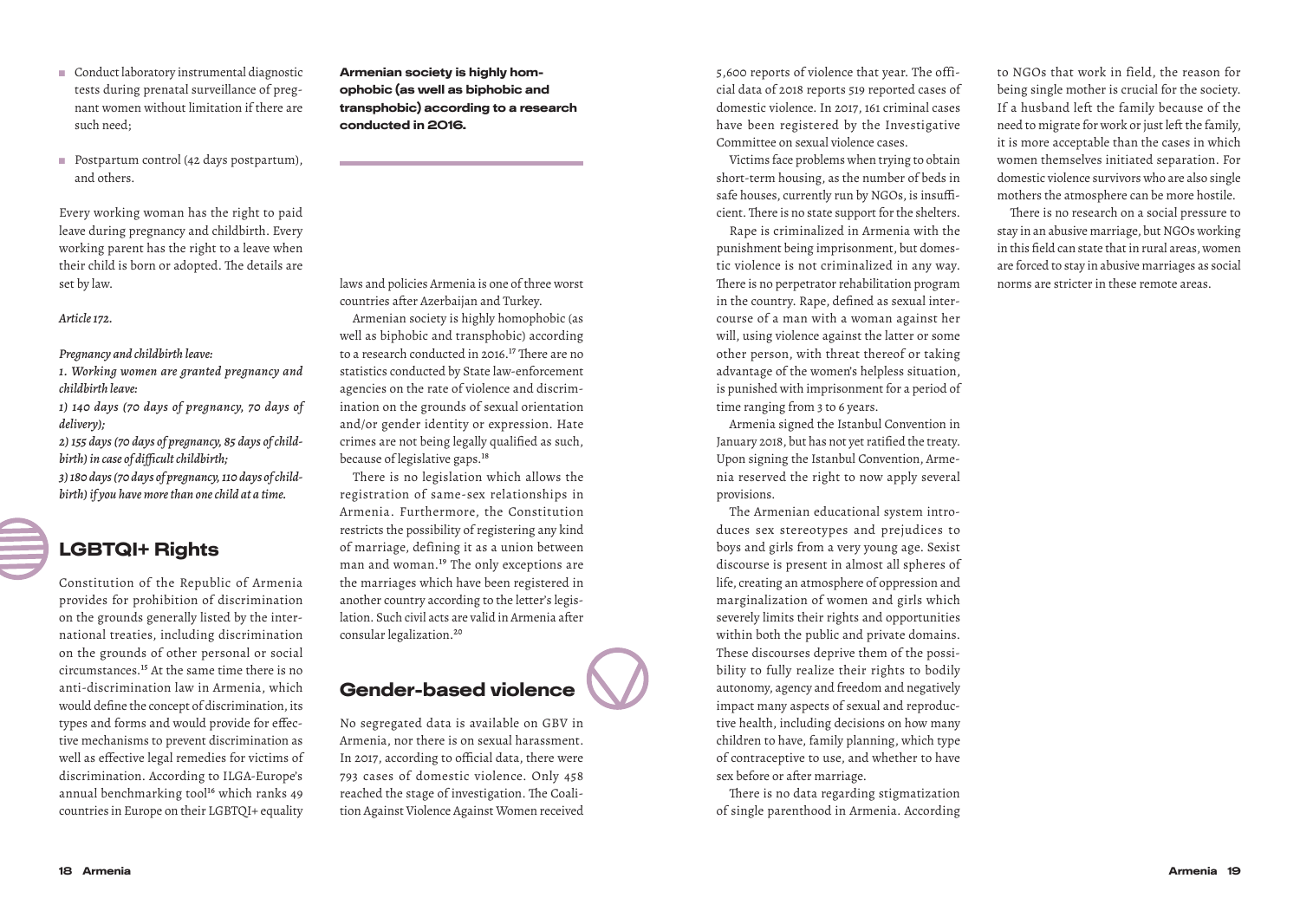- 1 Online source: http://www.armstat.am/ file/article/dhs\_kir\_2015-16-english.pdf
- 2 For a detailed map of the 2017 World Abortion Laws visit: http://worldabortionlaws. com/map/
- 3 See: The Government Decree on the Approval of Terms and Conditions of Abortion and annulment of Government Decree N 1116- N dated August 5, 2004 http://www.arlis.am/DocumentView. aspx?docID=111980
- 4 Demographic and Health Survey /2015-16/
- 5 Hormonal pill-start from 7000 AMD which is approximately 10 euros, IUD start from 25.000-100.000AMD which is approximately 50-200 euros
- 6 https://www.un.am/en/agency/ UNFPA?fbclid=IwAR1S4jSquSc-C0GHui3opTYgUZPX4tFWnx0xfwev-UOhl7n\_UZiXqMoniRGZI
- 7 Women's resource center NGO organizes the women's march every two years. Representatives of the organisation choos a region and walk through the villages and cities while talking about gender based violence and reproductive health and rights issues.
- 8 Emergency contraception-6000 AMD which is approximately 10 euros.
- 9 https://dhsprogram.com/pubs/pdf/FR325/ FR325.pdf?fbclid=IwAR2M1Y85azjrPDBo-Jz6aUTAePa9047KflaIIE6haupJq0big-YF-Nimi0dT8
- 10 On-line source: http://www.ysu.am/files/ Sex-ed\_Teacher2018\_WRC\_CGLS.pdf
- 11 On-line source: http://www.ysu.am/files/ Sex-ed\_Teacher2018\_WRC\_CGLS.pdf
- 12 https://dhsprogram.com/pubs/pdf/FR325/ FR325.pdf?fbclid=IwAR2M1Y85azjrPDBo-Jz6aUTAePa9047KflaIIE6haupJq0big-YF-Nimi0dT8
- 13 https://dhsprogram.com/pubs/pdf/FR325/ FR325.pdf?fbclid=IwAR2M1Y85azjrPDBo-Jz6aUTAePa9047KflaIIE6haupJq0big-YF-Nimi0dT8
- 14 https://www.arlis.am/DocumentView. aspx?DocID=128068
- 15 Constitution of the Republic of Armenia, Article 29, 2015, available at: https://www. president.am/en/constitution-2015/
- 16 ILGA Europe, Rainbow Europe 2019, available at: https://www.ilga-europe.org/ rainboweurope/2019
- 17 Pink Armenia, "From prejudice to equality", available at: http://www.pinkarmenia.org/wp-content/uploads/2016/06/ From-Prejudice-to-Equality-English.pdf
- 18 European Commission against Racism and Intolerance, Report on Armenia, 2016, available at: https://rm.coe.int/ fourth-report-on-armenia/16808b5539
- 19 Constitution of the Republic of Armenia, Article 35, 2015, available at: https://www. president.am/en/constitution-2015/
- 20 Family Code of the Republic of Armenia, Article 143. Available in Armenian at: https://www.arlis.am/DocumentView. aspx?docid=66138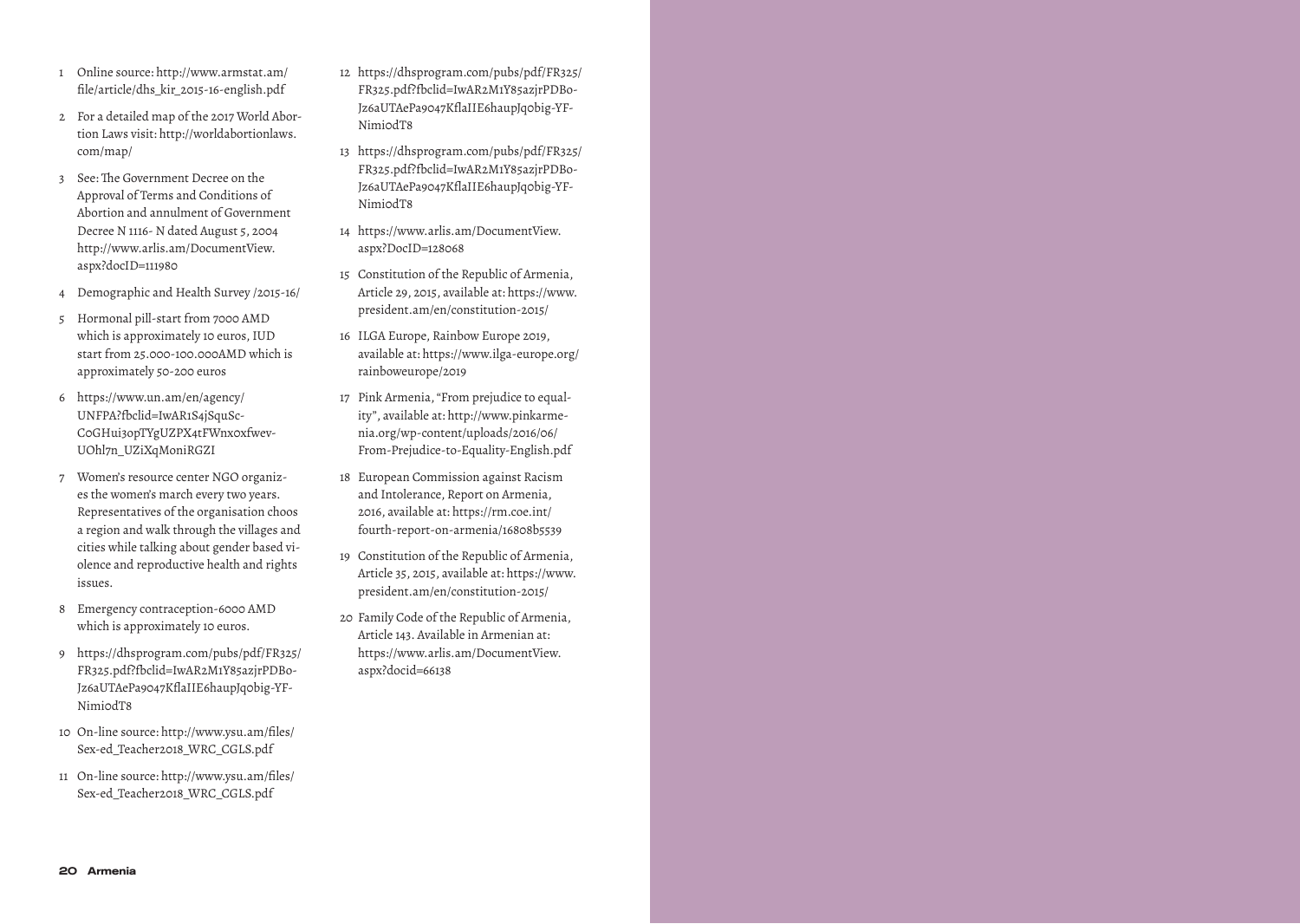# Belarus

#### Abortion and postabortion care

According to Belarusian legislation<sup>1</sup> a woman is given the right to independently decide on the issue of motherhood. Abortion can be carried out at a gestational age of not more than 12 weeks.

There are two groups of indications for abortion: medical indications for artificial termination of pregnancy by the mother and medical indications for artificial termination of pregnancy by the foetus. In the presence of medical indications and the consent of the woman, abortion is carried out regardless of the gestational age.2 If there are medical indications that are not included on the list, in which continued pregnancy and childbirth pose a threat to the woman's life or may harm her health, the issue of medical abortion is decided by the medical consultation commission.

From 2000 to 2017, the number of abortions decreased fourfold. According to the latest data for 2017, there are 11.3 abortions per 1000 women of reproductive age, and almost 25 abortions per hundred births are carried out. In total, 25,200 abortions were performed in 2017.3 According to data for 2015, in 40 % of cases, abortions in Belarus are performed by vacuum aspiration and the medical method. Eight hundred pregnancies per year are interrupted for medical reasons.4

Medical abortion was legalized in 2011 and is available at a gestational age of not more than 6 weeks. Medical institutions that have the right to terminate a pregnancy purchase a drug. The patient enters into an agreement, undergoes an examination and pays for the service, and is under the supervision of a doctor for several days after taking the drug.<sup>5</sup>

In 2013, eight out of ten social indications for abortion were cancelled. Thus, pregnancy due to rape and a court decision on the deprivation of parental rights are considered a social reason for an abortion from 12 to 22 weeks. Both for medical reasons and for social reasons, abortion is carried out in state healthcare organizations.

Restriction of the right to abortion is a rising trend. Since 2014, a doctor can refuse to carry out an abortion by informing to the head of the healthcare organization.<sup>6</sup> This has resulted in private medical centres (in Minsk, Borisov, Zhodino, Grodno) that do not provide abortions, and whole cities in which all specialists refuse to provide abortions (Logoisk).7

#### Restriction of the right to abortion is a rising trend.

Since December 2019, abortions have not been carried out in the Grodno regional maternity hospital. A round table dedicated to this was held at the Grodno Medical University.<sup>8</sup>

Since 2014, healthcare organizations are providing pre-abortion counselling for women seeking an abortion in "For Life" room. If the clinic does not have a psychologist, the institution may accept a consultant from another medical centre or public organization, and clinics actively hire pro-life activists.9

"Weeks of silence" are regularly taking place in the cities of Belarus: abortions are not carried out in the whole city, except for medical indications.10 In 2017, the chief obstetrician-gynaecologist of Minsk spoke out in favour of revoking the license of private medical centres for abortion operations.<sup>11</sup> Thus, women in Belarus have the right to abortion, however, the realization of this right is fraught with certain difficulties due to active actions of pro-life movement.

#### **Contraception**

Belarus is among the last places in Europe in terms of access to contraception.<sup>12</sup> The overall level of accessibility is 44.3%, according to Contraception Atlas. On 24 June 2019, Decree No.27 of the Ministry of Health on the establishment of a list of medicines sold without a doctor's prescription came into force, regulating the sale of combined oral contraceptives<sup>13</sup>. A prescription from a gynaecologist now is required. The prescription is valid for up to two months. This does not apply to emergency contraception, however, the sale of emergency contraceptives will now be carried out no more than one pack on hand.

These changes affected the assessment of the generalized indicator of policies related to supplies and counselling, which fell by 17.2% starting in 2017 and was at 41.7% by 2019.14 The deterioration of this indicator was also affected by the abolition of special reimbursement for vulnerable groups since 2017. At the moment, refunds are not available for any population group in Belarus.

The availability of on-line information indicator for 2019 increased by 21% compared to the previous year. The reason for this is the appearance of information previously not available on the costs of contraception, the level of accessibility of which is assessed as "good" now.<sup>15</sup>

However, in Belarus, oral contraceptives are not widely used. Surveys of women of reproductive age indicate that, according to various sources, 3–10% of women use hormonal contraception to prevent an unwanted pregnancy, and in some regions, this figure is about 20%.16 The main obstacle for taking oral contraceptives is the existence of stereotypes in society regarding their side effects on the body, and lack of awareness.

According to data provided by the Ministry of Health of Belarus the share of women that uses intrauterine devices at a reproductive age (aged 15–49) decreased by 3.4% between 2011 and 2017. During this five-year period,

Belarus is among the last places in Europe in terms of access to contraception.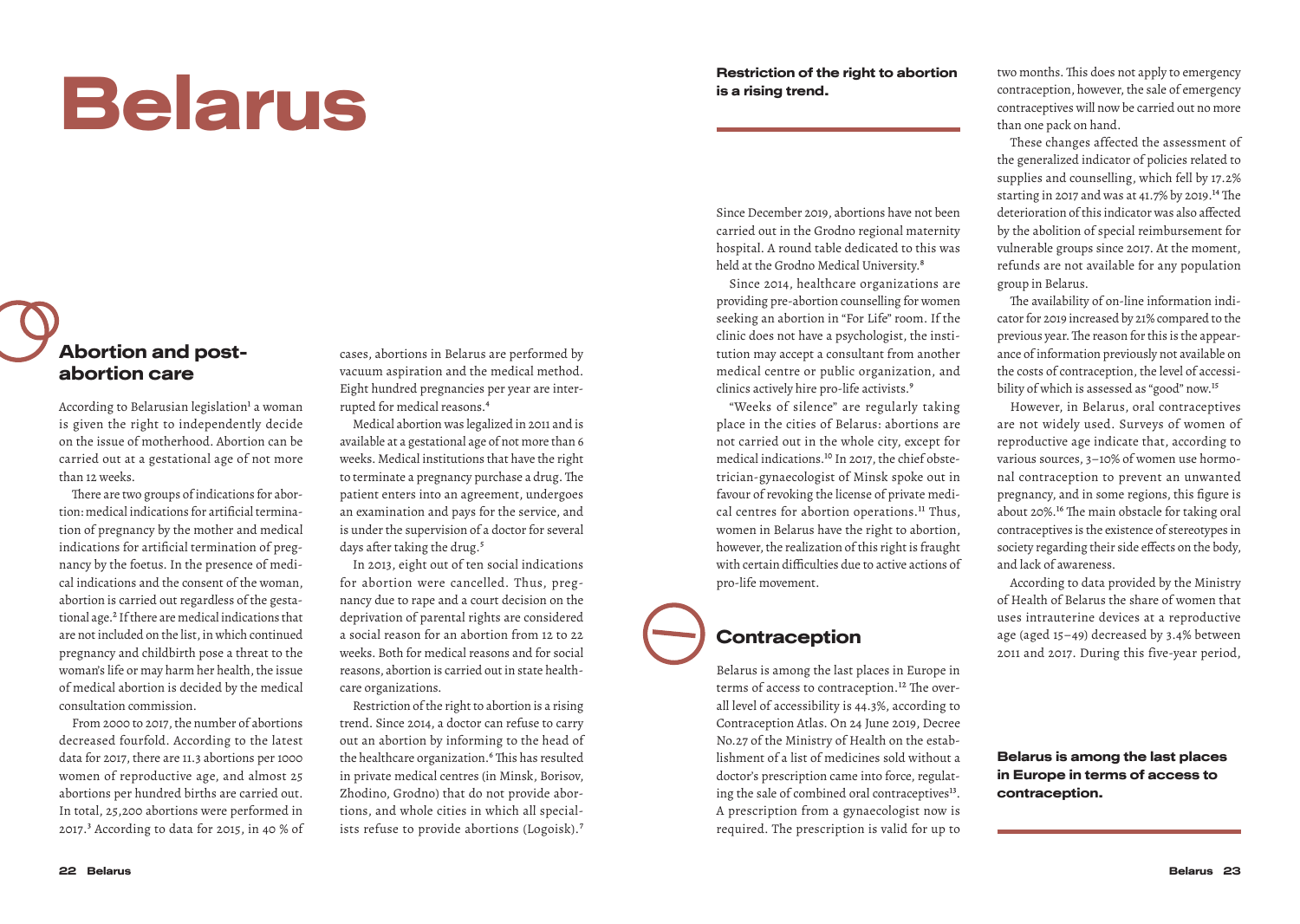the share of women using intrauterine devices fluctuated. The share of women using hormonal contraception also decreased over considered period from 18.8% to 16.7%, which is equal to a 2.1% decline. The share of women at a reproductive age using intrauterine devices insertion has dropped from  $1.1\%$  to 0.8%.<sup>17</sup>

According to recent research,<sup>18</sup> the most popular method of contraception among Belarusians aged 18–39 is a condom (53.8% of respondents), and 21.4% of people of same age cohort, who are not planning to have children yet, do not use any contraception. Moreover, 29.4% of Belarusians age 18–39 believe, that interrupted sexual intercourse is an excellent method of contraception. This shows the low literacy level among young people and the need for effective measures to combat it.



#### Sexuality Education

Belarus is not an advanced state in regards of comprehensive sexuality education. There is no interest shown by the state in providing comprehensive information on sexual education and including it in the curriculum.

From 2 November 2018 the optional course "Fundamentals of family life: the curriculum of elective classes for IX–XI classes of secondary schools" was introduced.<sup>19</sup> In this program, the emphasis is on "traditional" family values, and there are no mentions of STDs, gender-based violence and other essential components. Such terms as "reproductive health" and "gender stereotype" are in offered in the curriculum of the course, and it can be positively evaluated. The optional course is based on comparatively old teaching materials from 1980–2000.

However, the program of this elective course has optional topics, which, in fact, teachers can interpret in their own way. Despite representing traditional values, this course legitimizes the opportunity to talk about sexuality education. Respectively, some psychologists and teachers (who often lead this elective course) can ask independent organizations (for example, Y-PEER Belarus, a network of peer-educators, supported by UNFPA Belarus) to conduct training, and everyone benefits from this, because volunteers deliver reliable and evidence-based information from peer educators.

Currently, state or non-governmental organizations do not monitor the current knowledge of sexuality among young people. Also, no recent data monitoring has been conducted that could produce figures on teenage pregnancies, contraceptive use and other indicators, that are showing the level of factual knowledge regarding sexuality among young people.

There are few positive examples in regards of comprehensive sexual education. Among organizations and movements, Y-PEER Belarus is one of the few to provide quality, age-appropriate and evidence-based sexuality education. Events that are aimed at developing teachers' skills, stimulating public discussion and experience exchange with other countries can also be mentioned. In April 2019, in the city of Grodno, regional advanced training courses entitled "Education in the field of reproductive and sexual health, HIV prevention, interpersonal relations of students and their parents" for social sciences teachers and teachers performing the functions of class teacher were

There is no interest shown by the state in providing comprehensive information on sexual education and including it in the curriculum.

held, in the framework of a joint project by the Belarusian Association of UNESCO Clubs and the Minsk City Institute of Educational Development with the support of the UNESCO Institute for Information Technologies in Education and the UNFPA Belarus.20 In May 2019, the "Actual issues of creating a healthy lifestyle and HIV prevention among young people in the educational environment" conference was organized in Minsk by the Belarusian Association of UNESCO Clubs together with the Ministry of Education of the Republic of Belarus.21 During the event, the need to introduce comprehensive sexual education as one of the forms of work on HIV prevention, life skills development and the development of healthy interpersonal relationships was repeatedly emphasized.

These examples indicate signs of hope for Belarusian society to finally appear on turning point and open for a conversation. A progressive part of a society is ready to move forward and gradually change something and start to use comprehensive and beneficial methods in sexual and reproductive health education for adolescents, but the state apparatus, together with pro-life powers are reluctant to change. Belarus can move along the path of implementing reproductive and sexual health education in the official curriculum and join the block of other countries in the CEE region that also are striving to transform the narrative around this issue and positively impact policy decisions to enhance adolescents' sexual and reproductive health and rights.



# Pre- and antenatal care

In Belarus, total number of pregnant women admitted to hospitals under supervision (at a gestational age of up to 12 weeks) is 97.4%. The proportion of births in hospitals is 99.8% of the total number of births. The mortality rate

of pregnant women, women in childbirth and parturient women (per 100,000 live births) is 1.9%.22

Antenatal health services are fully available in accordance with the approved clinical protocols in the public health system. At the woman's request, antenatal care is available at private health facilities on a paid basis. A network of maternity schools operates in the capital and in regional centres. In other areas, medical institutions are not sufficiently provided with medical personnel for the additional burden of conducting maternity schools; and the purchasing power of the population and the level of education are insufficient for the development of private services. Medical services for childbirth are provided in state healthcare institutions only – in maternity hospitals of various levels.

Parental leave until a child reaches the age of three is granted to mothers (or fathers, or other people): from 35% to 45% of the national average monthly salary (payments are dependent on the income level of those take the leave). In part-time employment, the benefit is reduced to 50%. The right to take a leave is exercised mainly by mothers.

There is a systemic problem with the violation of the rights of the patient. Main challenges in this area are the following:<sup>23</sup>

- the right to autonomy of will is violated in case of more than 80% of women (the right to informed consent or refusal of medical interventions);
- less than 15% of women have partner assistance during childbirth (demand for the partner is more than 70%; there are barriers to partner access to the hospital where the woman in labour; usually, outside the capital and regional centres, there are no conditions for partnership in childbirth);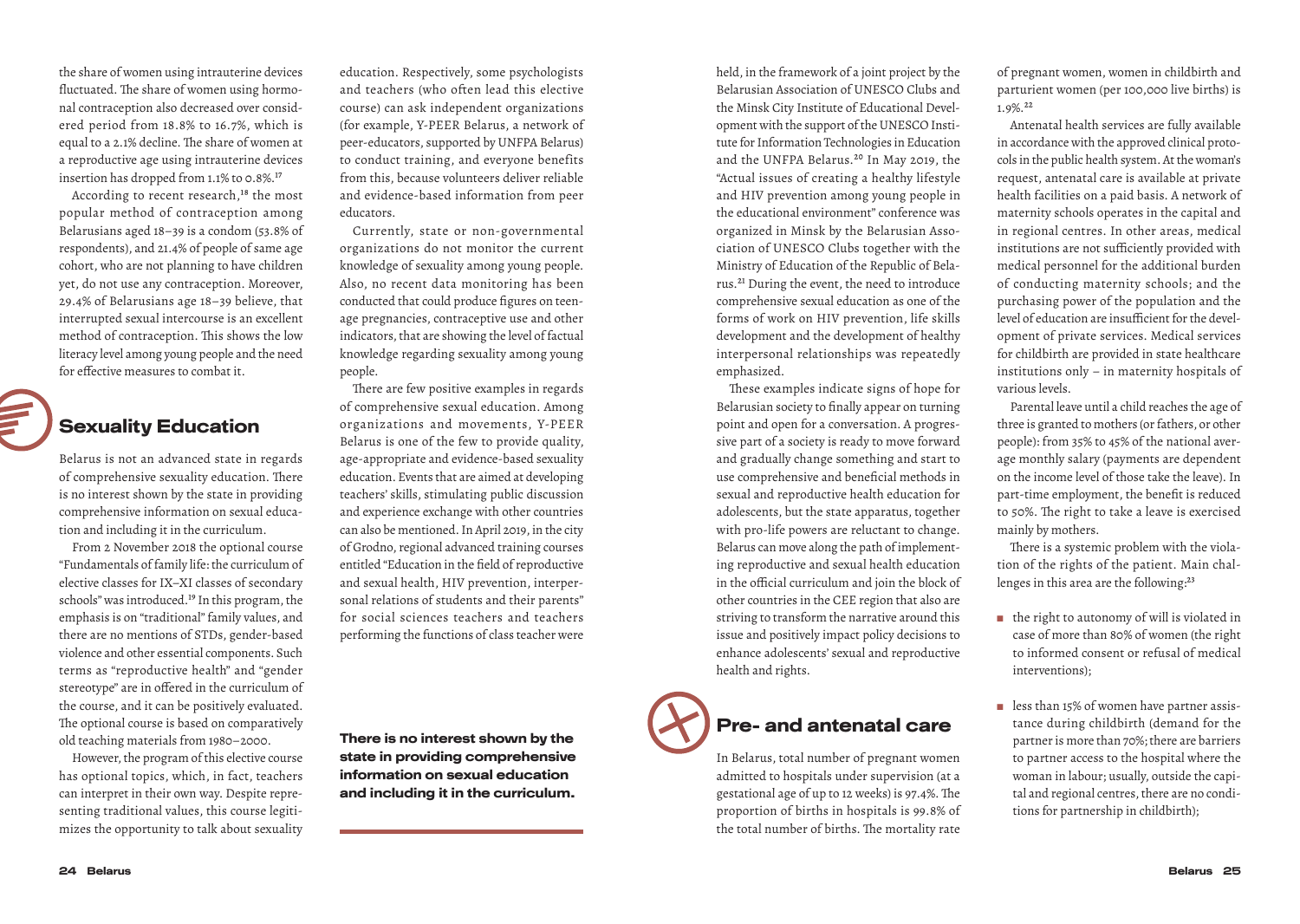#### ■ more than 90% of women experience certain episodes of obstetric violence during pregnancy and childbirth. This includes the use of the Kristeller manoeuvre in 29.3% of the cases, dissection of the perineum in 44.1% of the cases and other interventions, while 98% of women lie flat on their back during delivery without support for the freedom to choose a delivery position, and 30% of births are delivered by caesarean section.

As many as 6.3% of births occur at home and this trend is growing. Such births are not provided with legal obstetric care, since it is only guaranteed only in state healthcare institutions.24 The main reason for choosing to give birth at home included dissatisfaction with the quality of care during childbirth in maternity hospitals, barriers to partner births, insufficient alternatives, inadequate conditions for physiological births, and an inability to choose a midwife in the maternity hospital. There are no conditions for care under the guidance of a known midwife or group of midwives who lead a woman during pregnancy, childbirth and the postpartum period.

More than 90% of women experience certain episodes of obstetric violence during pregnancy and childbirth.

#### LGBTQI+ Rights

Belarus does not have an anti-discrimination law that protects LGBTQI+ people (both in the case of hate crimes and in the case of systemic discrimination based on SOGI).<sup>25</sup> In earlier draft anti-discrimination laws, there is no mention of LGBTQI + as a separate social group.

Belarus does not have specialized homophobic law (similar to the Russian law on "propaganda of homosexuality"), but in 2019, religious and pro-family organizations repeatedly insisted on its adoption. Today, signatures for the adoption of a law restricting the rights of LGBTQI + citizens are conducted on the basis of several religious and social associations.26 Homophobic propaganda is carried out in educational institutions in regional cities.

An LGBTQI + activist from Molodechno filed a lawsuit against the newspaper Vecherny Mogilev. Experts claim that articles published in the newspaper contained extremist statements towards LGBTQI + people,<sup>27</sup> however, the Ministry of Information, the Ministry of Internal Affairs and the prosecutor's office did not reveal the elements of the crime. The newspaper appealed and protested the expert's opinion. The court did not recognize the publications as extremist.

According to the Criminal Code of the Republic of Belarus, qualifications for hate crimes do are not in line with SOGI – because of this, LGBTQI + people in Belarus are not recognized as a social group in court, and crimes driven by homophobia (the murder of Mikhail Pishchevsky in 2015,<sup>28</sup> the beating of Nikolai Kuprich in 2019)<sup>29</sup> is interpreted by the court as "hooliganism". The motive of homophobia is not considered an aggravating circumstance.

Data about the level of homophobia is not collected by state institutions, and at the state level the problem remains in silence. The public opinion is ambiguous: more publications have appeared in the media about the problems of LGBTQI+ people, but opposition from the reactionary forces has increased (for example, the website "Stop LGBT"30 was created by social para-religious organizations to consolidate homophobic citizens). At the moment, religious organizations claim that they have collected more than 7,000 signatures for the prohibition of informing on the topic of LGBTQI + and the mention of LGBTQI + in the media).

Power structures have aggressive homophobic attitudes. For the last two years, homophobic statements have appeared on the website of the Ministry of Internal Affairs.<sup>31 32</sup> Police organize raids on clubs where LGBTQI + parties are held: personal data of visitors copied, "LGBTQI + lists" are created, people are threatened with outings in the workplace.<sup>33</sup> In 2019, cases of "fraudulent dates" were revealed in regional cities when police met with LGBTQI + people on social networks in order to intimidate, collect data and blackmail.<sup>34</sup>

The head of the anti-trafficking department has repeatedly made statements that the Ministry of Internal Affairs of Belarus considers the visibility of the LGBTQI + community to be the cause of the growth of crimes against the sexual integrity of children.<sup>35</sup>

Belarus has no opportunity to legally regulate same-sex partnerships. One of the points of homophobic rhetoric of official and religious persons is the "fundamental and invariable" wording of marriage as the "union of a man and woman" in the Code on Marriage and Family.36



Every second woman in Belarus (52.4 %) has been subjected to some kind of violence at least once during her life. The prevalence of various types of violence against women include: physical violence – 28.4 %; sexual violence – 16.9 %; psychological violence – 45.2 %; economic violence – 15.0 %.<sup>37</sup> All four types of violence are present in the life of every eighth woman (11.6%). Every third woman has been a victim of physical and / or sexual abuse at some point throughout her life.

The Ministry of Internal Affairs annually receives about 120,000 reports of domestic violence, and in 80% of the cases, women are the victim. As a result, only 50,000 violators have been held accountable.<sup>38</sup> This happens for several reasons. According to Belarusian law,<sup>39</sup> liability only occurs after the injured party writes a report, which often does not happen. Also, the case may be dismissed at the stage of the court proceedings or while being considered by the court. If a counterclaim is filed, such a case is terminated.

The term "domestic violence" was introduced into the law in 2008, and in 2014, new measures of prevention appeared. Measures of individual prevention of domestic violence prescribed in the law include preventive conversation, official warnings and a protective order. It is necessary to file a report with the police, where the victim is obliged to "prove" the violence took place and go through the whole procedure. Only if this procedure is successful, the victim can reach the fourth stage – the application of a protective order.<sup>40</sup>

Belarus does not have a specialized law on the prevention of domestic violence. The situation is aggravated by an extremely small number of other effective protection mechanisms. In 2017, the Ministry of the Internal Affairs developed the concept of a bill to combat domestic violence. At the end of September 2018, after the Head of State negatively reacted to the concept developed by the Ministry of Internal Affairs, all further activities to finalize the bill were discontinued.<sup>41</sup>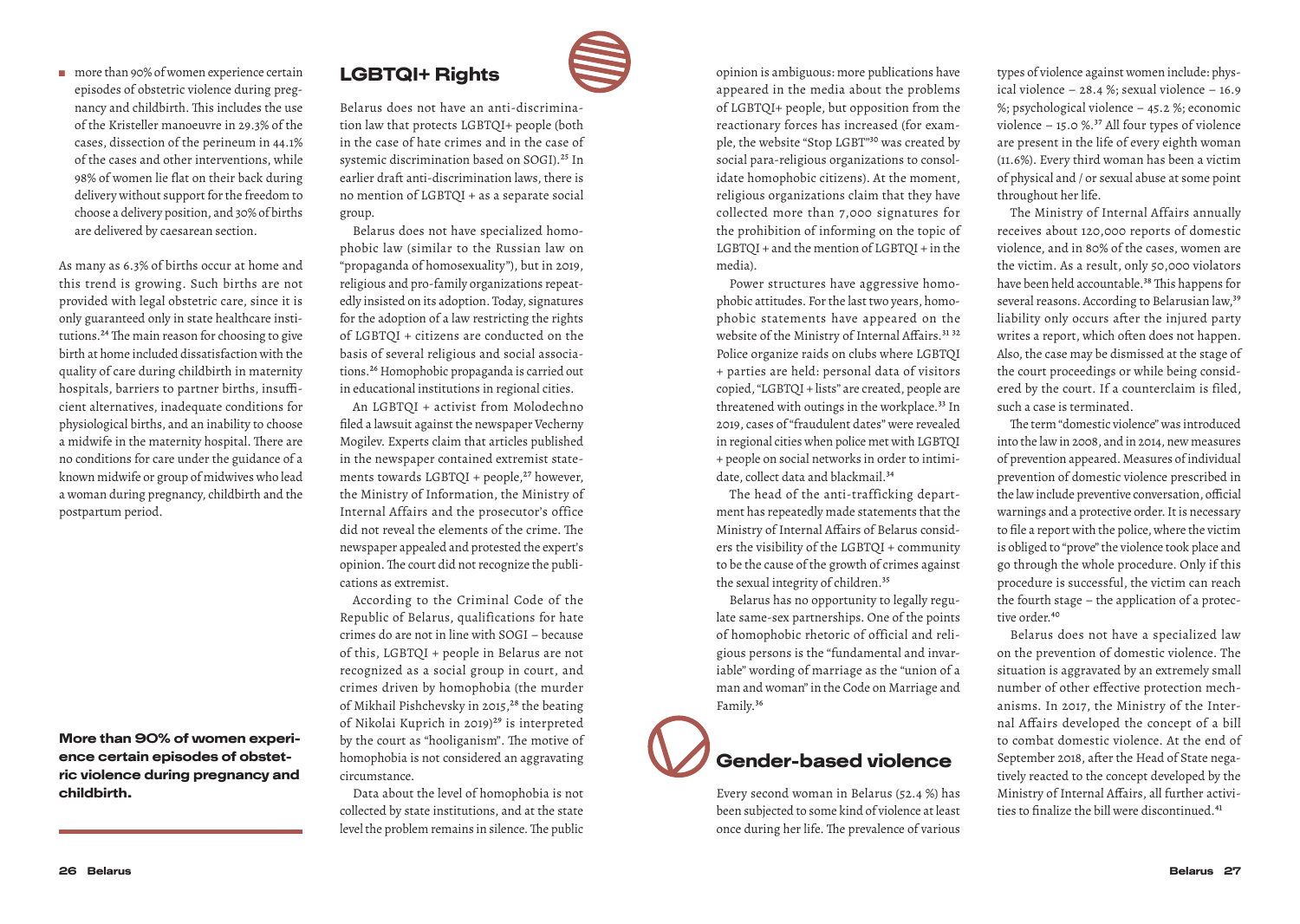After that, an initiative group of concerned citizens "March, Babe" was spontaneously formed as a platform to discuss future activ ities related to assisting and promoting the implementation of the law.<sup>42</sup> At the moment, almost 5,000 people have signed a petition for the adoption of the law on combating domes tic violence in Belarus,<sup>43</sup> and in December 2019, the first picket protest against domestic violence took place.<sup>44</sup>

In January 2020, it was announced that plans for 2020 do not provide for the develop ment of a bill to combat domestic violence and the initiation of a bill "currently considered inappropriate".45 This decision was approved by a presidential decree of 26 December 2019. This decree was written at the request of standing committees of the House of Representatives in response to the collective appeal of represent atives of "pro-life organizations".

Belarus has not signed and ratified the Istanbul Convention. However, the concept of the law proposed in 2017 provided for the need to improve national legislation by taking into consideration the provisions of the Convention. In 2018, a global analysis of national legislation and organizational capac ity to determine Belarus's readiness to sign the Istanbul Convention was prepared, which indi cated 12 points in national legislation that need to be harmonized.46

- 1 http://pravo.by/upload/docs/op/ W21429399\_1419368400.pdf
- 2 http://pravo.by/upload/docs/op/ W21429399\_1419368400.pdf
- 3 https://www.belstat.gov.by/ofitsial naya-statistika/publications/izdania/ public\_compilation/index\_9283/
- 4 https://minsknews.by/ mnenie-vrachey-ob-abortah-i-kontrat septivah/
- 5 https://www.bsmu.by/downloads/vrachu/ instrukcii/ak2.pdf
- 6 http://www.pravo.by/ document/?guid=3961&p0=V19302435
- 7 https://news.tut.by/society/560198.html
- 8 http://rgazeta.by/ru/health/v-meduniver sitete-obsudili-problemy-abortov-video. html
- 9 https://www.the-village.me/village/city/ yak-pracuye/263841-prolife
- 10 http://www.ctv.by/novosti-minska-i-min skoy-oblasti/v-minske-obyavlena-ned elya-tishiny-uchrezhdeniya-zdra voohraneniya-v
- 11 https://sputnik.by/socie ty/20171011/1031316309/abortov-v-belarusistalo-menshe-v-shest-raz-za-17-let.html
- 12 https://www.contraceptioninfo.eu/node/71
- 13 http://minzdrav.gov.by/ru/ novoe-na-sayte/postanovlenie-27/
- 14 https://www.contraceptioninfo.eu/node/71
- 15 https://www.contraceptioninfo.eu/node/71
- 16 http://www.demoscope.ru/week ly/2015/0657/gazeta027.php
- 17 https://www.belstat.gov.by/ofitsial naya-statistika/publications/izdania/ public\_compilation/index\_9283/
- 18 https://belarus.unfpa.org/sites/default/ files/pub-pdf/Digest%20GGS%20\_ru.pdf
- 19 http://www.pravo.by/document/?guid=125 51&p0=W21933763p&p1=1&p5=0&fbclid=I wAR36Xe2pgz7OORtv8yUJGAJ1eg8Laj3N zAh9AsgeFnzRdaB3uz4q3ZVxE9I
- 20 https://www.belau.info/stat\_i/621.html
- 21 https://iite.unesco.org/ru/news/ health-education-conference-minsk/
- 22 http://med.by/mzstat
- 23 According to the portraits of the respond ents, research results are relevant, for the capital city of Minsk and regional centers, for women with higher education, or with a significant deterioration in the condi tions for the realization of rights in other settlements, villages, women of lower so cial, educational status. http://radziny.by/ wp-content/uploads/2018/11/001Radziny\_ humanrightsinchildbirth\_Belarus2017.pdf (available in Russian)
- 24 https://www.bsmu.by/downloads/kafed ri/k\_anesteziologii/doc/2435.pdf
- 25 Sexual Orientation and Gender Identity https://www.coe.int/en/web/no-hatecampaign/sexual-orientation-and-gen der-indentity-sogi
- 26 https://katolik.life/rus/news/sotsium/ item/4156-v-belarusi-sobirayut-podpi si-o-zaprete-lgbt-propagandy-za-i-protiv. html
- 27 https://j4t.by/2019/07/03/ vechernemu-mogilevu-izvestnomu-svo ey-gomofobiey-grozit-sud-za-ekstrem izm/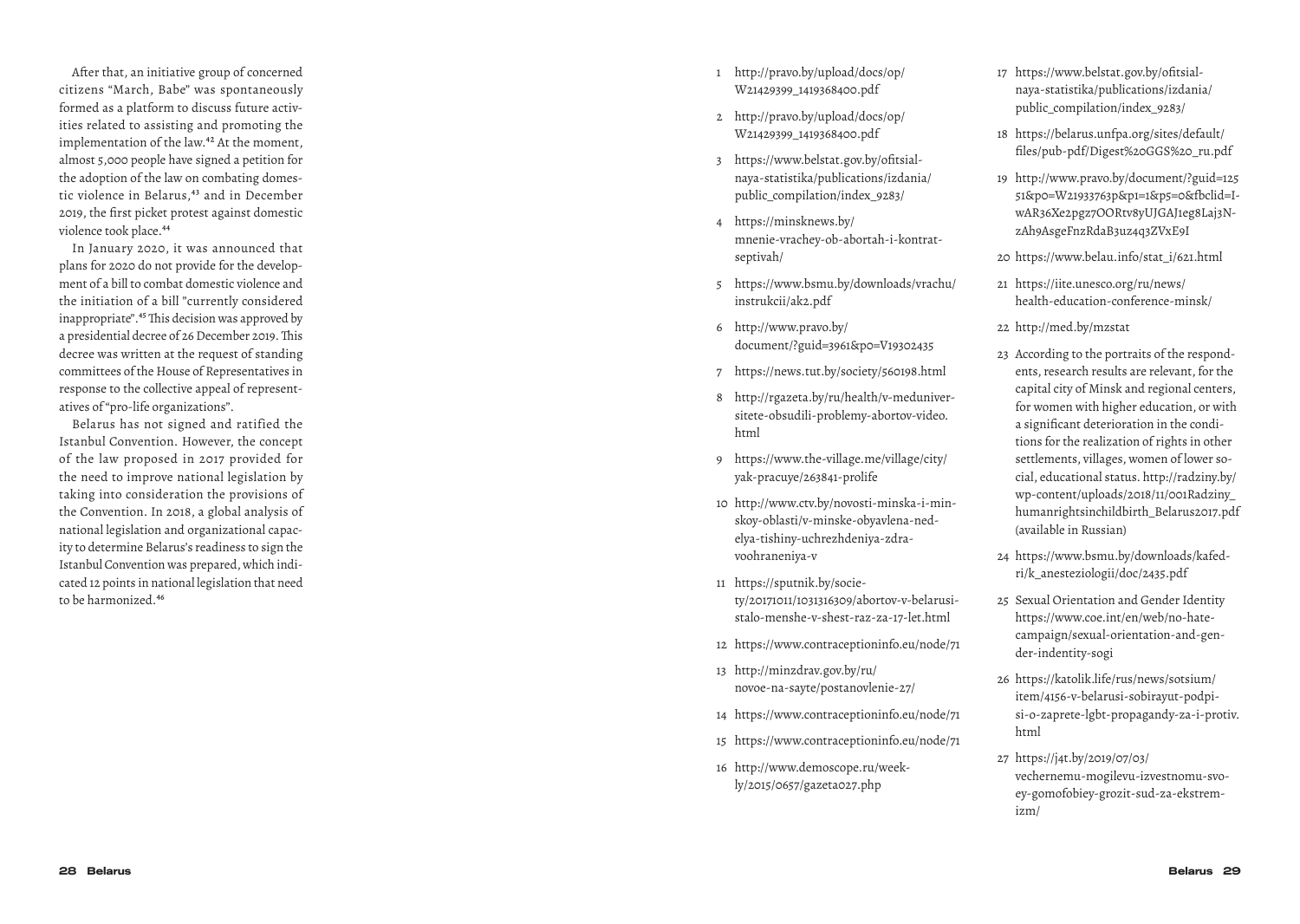- 28 https://www.bbc.com/russian/international/2015/10/151027\_belarus\_gay\_murder
- 29 https://news.tut.by/society/666520.html
- 30 http://stop.lgbt.by
- 31 https://www.the-village.me/village/culture/culture-news/267971-mvd-o-raduzhnom-flage
- 32 https://www.the-village.me/village/city/ news-city/275067-mvd-gay
- 33 http://spring96.org/ru/news/90395
- 34 http://identitylaw.org/novosti/ zagholovok\_stat\_i012345678910111213
- 35 https://www.mvd.gov.by/ru/news/5402
- 36 https://kodeksy-by.com/kodeks\_rb\_o\_ brake\_i\_semje.htm
- 37 https://belarus.unfpa.org/ru/publications/результаты-исследованиярапространённости-насилия-вотношении-женщин-в-республике
- 38 https://sputnik.by/press\_ center/20190125/1039758230/ Kazhdoe-trete-tyazhkoe-prestuplenie-v-Belarusi-sovershayut-blizkie-lyudi. html
- 39 http://www.pravo.by/ document/?guid=3871&p0=Hk9900275
- 40 http://www.eeprava.by/2019/10/ otchet-gengernoe-ravenstvo/
- 41 https://www.belta.by/president/view/ lukashenko-zhestko-raskritikoval-zakonoproekt-o-protivodejstvii-domashnemu-nasiliju-320484-2018/
- 42 https://womenplatform.net/region/ black-friday-for-belarusian-women/
- 43 https://petitions.by/petitions/1983
- 44 https://kyky.org/news/vot-ubiet-togda-i-prihodite-v-minske-proshel-marsh-protiv-domashnego-nasiliya
- 45 https://www.svaboda.org/a/30376342. html?fbclid=IwAR0mBJfxWne0eHiqX-2rZ9JOjaw3nBGm8Mi88T\_3Nhl9o2Gf8\_ TtkJsEavdc
- 46 https://neg.by/novosti/otkrytj/ lichnaya-zhizn-po-mezhdunarodnym-pravilam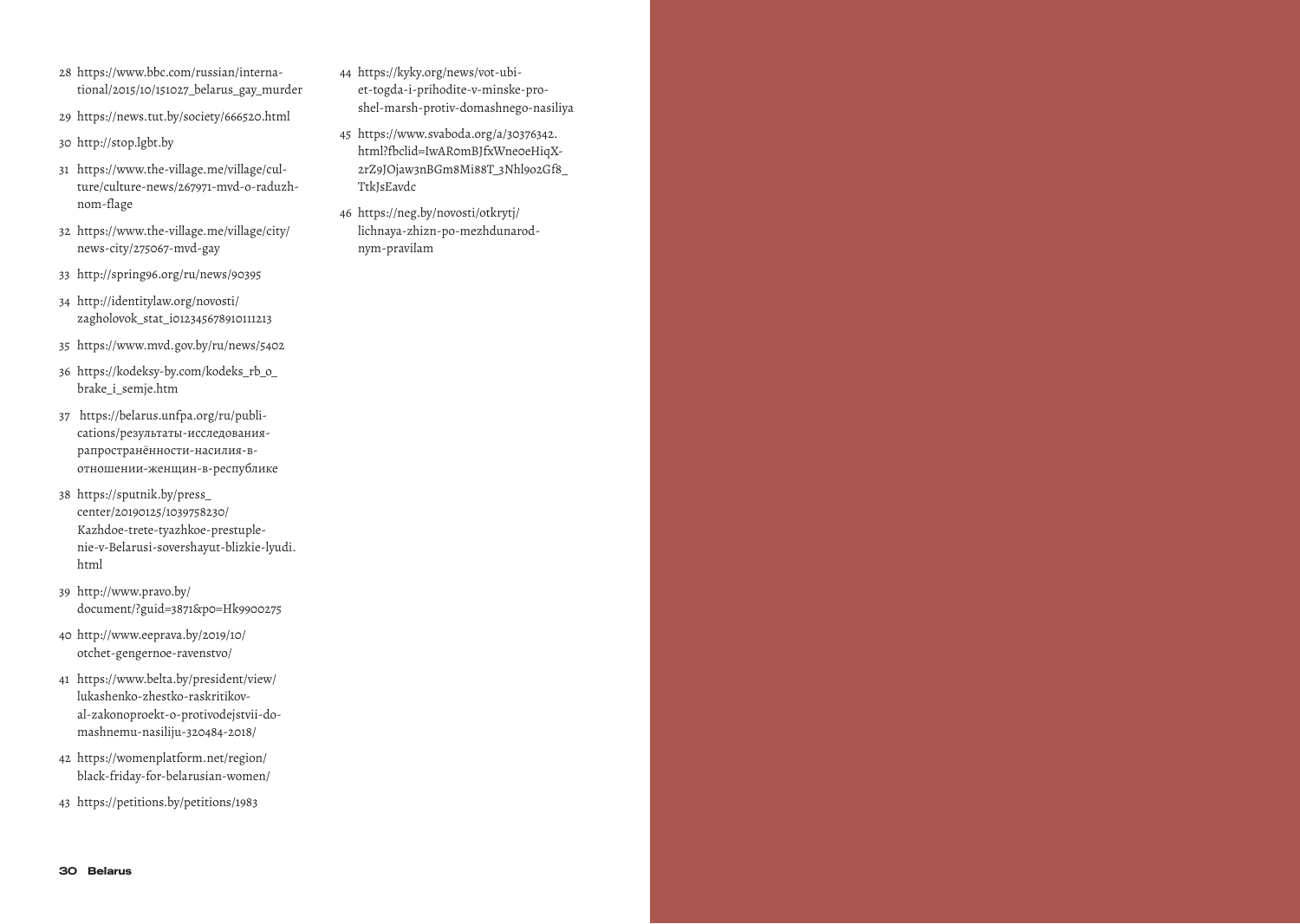# Bosnia and Herzegovina

### Abortion and postabortion care

In Bosnia and Herzegovina, abortion is legally regulated at the entities' level. In the Federation BiH, the law in force is the Law on conditions and procedure for abortion (1977), taken from the former state – Socialist Federative Republic of Yugoslavia, that almost in the same way as the Law in the Republika Srpska entity (2008) regulates the procedure and duties of health care institutions. It states that each woman has the right to, according to her own choice, decide to terminate of pregnancy up to the tenth week of pregnancy. The law that has been in use all this time since 1977 is one of the most liberal laws on this matter in Europe.

Medically induced abortion is provided within the basic package of health care services from the compulsory health insurance in the entities/cantons of Bosnia and Herzegovina, whereas abortion on request has to be paid by the patient herself.

Currently there are no serious attempts undertaken to amend the existing laws in the direction of tightening the criteria and endangering this right in Bosnia and Herzegovina. The public discourse around the topic of abortion is also much calmer than in neighbouring Croatia.

Abortion is still kind of a taboo in our society, though there is not enough coverage in the media or public narrative and the educational system. Surely one of the reasons for that is traditional understanding of the reproductive sphere. For sure, the retrograde, the so called "religious" beliefs of the persons who provide these services, MPs and government officials, do not contribute to the full and free realization of this right, nor should they influence their jobs. Cases of conscientious objection by doctors/health care workers have not yet been registered.

According to the laws in BiH, the termination of pregnancy for medical reasons is free of charge and is performed in the public health care institutions. Termination of pregnancy on request is done in public, as well as private health care institutions/clinics – the patient has to pay for this service.

Data on the number of abortion procedures carried out per year in public hospitals:

Entity Federation BiH – data for 2018 (according to the Public Health Institute):

■ in total 2,051 pregnancy terminations

■ by the type of abortion: 751 (36.6%) abortions on request, 677 (33%) spontaneous abortions, 623 (30.4%) abortions for medical reasons

Entity Republika Srpska – data for 2017 (according to the Public Health Institute):

 $\blacksquare$  1,846 pregnancy terminations

One of the problems here is that in BiH, there is no reliable statistics or the systematic and consolidated way of gathering data on terminations of pregnancy. According to entities' laws on health care records, all public and private health care institutions that register in the sphere of health care of women and parenthood/motherhood and perform abortions have the obligation to keep records – to collect statistical data on the number of abortions. The health care institutions report that they have not received data from private clinics, even though the clinics' reporting to the institutes is a legal obligation.

There are no statistics on illegal abortion procedures in BiH.

### **Contraception**

Contraception is relatively accessible in Bosnia and Herzegovina; 15 contraceptives are registered on the BiH market. In most cases, it does not have to be prescribed by a doctor, except emergency contraception which does have to be prescribed.

The so called "conscience objection" is not an obstacle in obtaining contraception, not that we know of. There is no substantial and relevant research on this in BiH.

Contraception in BiH is partly refunded by the state – only in entity Republika Srpska and one canton in the Federation BiH (through the essential medicines lists). In the rest of the country, people have to buy/pay for it themselves, and it is not affordable.

Emergency contraception is accessible (people have to buy/pay for it themselves), but it is not quite affordable (it costs around 23 euros a package).

The most commonly used contraception methods, according to official data, are interrupted intercourse and oral contraceptives.

## Sexuality Education

There is no comprehensive sexuality education in public school system.

LGBTQI+ identities are not adequately and appropriately discussed or included in textbooks. Furthermore, textbooks usually contain stereotypical, stigmatizing representations of genders and LGBTQI+ identities in the broader scope of traditional representation of female and male gender roles.

Research was conducted by the UNFPA in BiH in 2017 entitled "Youth views on comprehensive sexuality education as a part of formal education".1 It showed that the most current source of information on these topics is the Internet, and almost all the respondents of the online questionnaire said that sexuality education should be taught in schools. The least

There is no comprehensive sexuality education in public school system.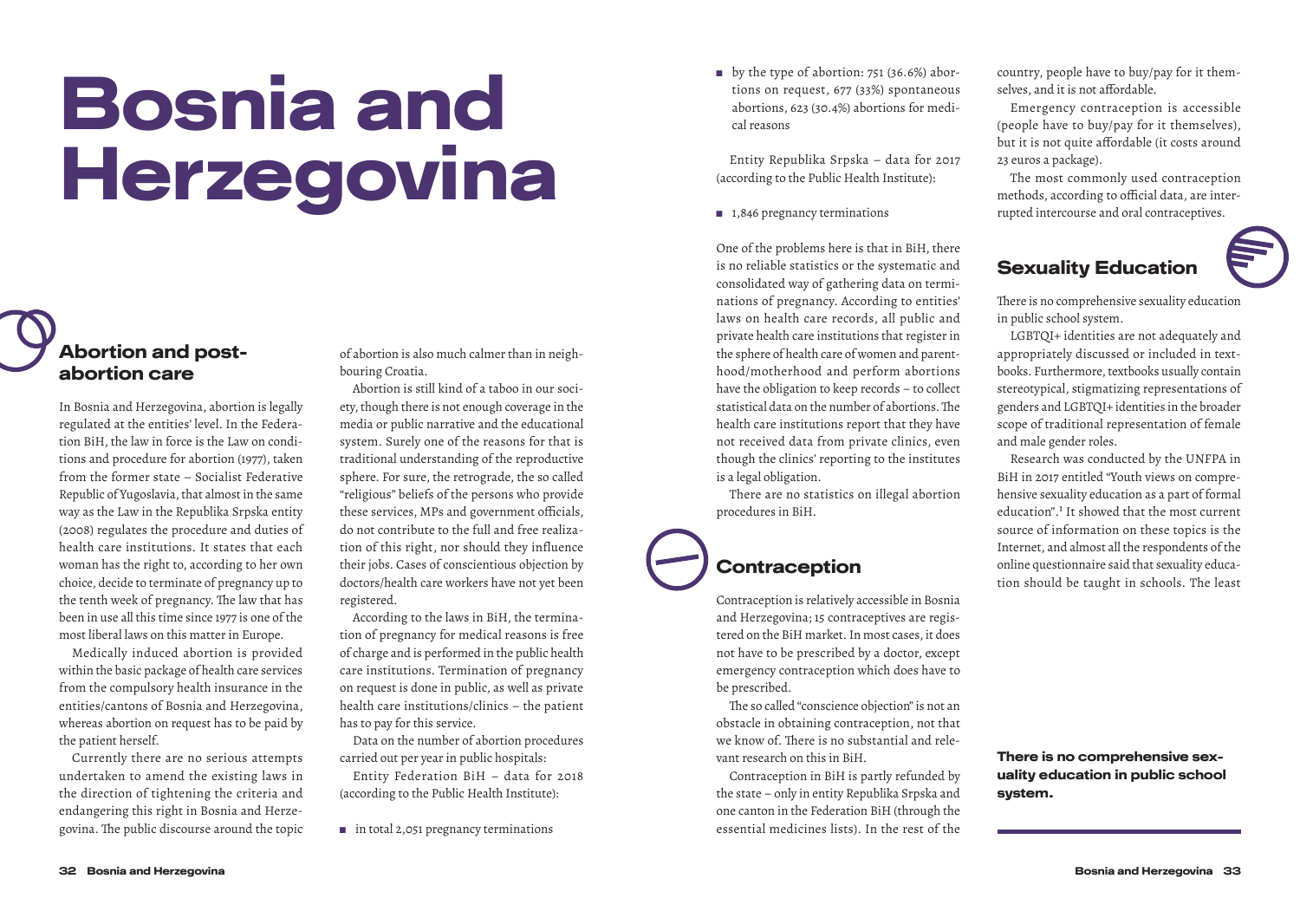amount of knowledge was shown on questions about sexually transmitted diseases/infections and methods to prevent pregnancy (women scored higher in overall knowledge). Knowledge about STIs/STDs is not common. People do not get tested regularly for prevention and causes, but only in the case of an occurrence of certain troubles/problems. There is general data collected and published by the entities' institutes for public health (i.e. in 2016, the Federation BiH registered 34 persons with sexually transmitted diseases, 16 with HIV).

However, in the Canton Sarajevo (Federation BiH entity), primary school curricula include only one facultative subject for pupils from grade five to nine (aged 10–14 years old) – "Healthy Lifestyles" created by Association XY and supported by the cantonal Ministry of education, science and youth. Among other chapters/modules, it covers the topic of protection of reproductive health and gender issues – developing positive attitudes and values.

#### Pre- and antenatal care

In general, prenatal care in Bosnia and Herzegovina is covered by the state and is accessible to people with compulsory health insurance. Despite that, data from the state CEDAW report for the period 2013–2016 indicates that 13% of women in BiH do not receive prenatal care, nor a fifth of Roma women (21%). Main obstacles in receiving prenatal care include unequal maternity benefits' amounts in the cantons of the Federation BiH and differing regulations of maternity benefits throughout BiH administrative units. It is also worth to mention that birth courses and workshops exist within some canton/municipality health centres and hospitals. Unfortunately many healthcare facilities in the rural areas are not fully and adequatly equipped.

The concept of 'birthing rights' is implemented through various laws and procedures that regulate health care, health insurance, human rights of patients, labour relations and rights, but is not recognized as such, specific concept in any of the regulations.

# LGBTQI+ Rights

By adopting the amendments to Anti-Discrimination Law in 2016, sexual orientation and gender identity have finally been accurately formulated and "sex characteristics" has been added to the list of protected characteristics, thus the Law finally explicitly regulates the protection of lesbian, gay, bisexual, trans and intersex (LGBTI) persons from discrimination.

Every third LGBTQI+ person in Bosnia and Herzegovina has experienced discrimination. However, it is worth remembering that only a small number of LGBTQI+ people disclose their sexual orientation or gender identity to a wider circle of people. This means the number of LGBTQI+ persons who have experienced some form of discrimination should be viewed in light of the reality that LGBTQI+ people generally conceal their identity out of fear from violence and discrimination.

Sarajevo Open Centre records up to ten cases of discrimination per year, on average. There is a trend of growing discrimination on the grounds of gender identity, especially in the areas of education, health care, employment, the media and in public administration. This is confirmed by the research that shows that about two-thirds of transgender persons in BiH claim they have experienced some form of discrimination. Gender expression is usually visible, making transgender and gender non-conforming persons more vulnerable than the rest of LGBI community.

There are still no court decisions on cases of discrimination on the grounds of According to OSCE BiH report, around 48% of women have suffered some kind of violence starting at the age of 15 (four in ten women) from their partners or some other person.

sexual orientation, gender identity and/or sex characteristics.

Not a single administrative unit in BiH (family laws of Republika Srpska, Federation BiH and Brčko District) recognizes samesex unions. Therefore, LGBTQI+ people are unable to claim their constitutionally guaranteed rights to freedom and security, private and family life, and home, to start a family, to enjoy the protection of property, or freedom of movement and residence, which are necessary to ensure respect and protection for same-sex unions.

In October 2018, BiH finally recognized the importance of dealing with this issue when the Government of Federation of Bosnia and Herzegovina accepted the opinion of its Ministry of Internal Affairs concerning the need for the legal regulation of same-sex partnerships due to the increased number of requests for recognizing same-sex unions from abroad in the legal system of BiH. The government will form a working group which will be drafting the Law on same-sex partnerships. Sarajevo Open Centre contacted the Ministry of Justice of Federation of Bosnia and Herzegovina in order to be included in the working group regarding the law, but the formation of the working group is still in process.

Hate speech and hate crimes against the queer community occur frequently. In 2018, Sarajevo Open Centre documented 33 cases of hate crimes and incidents motivated by prejudice, based on SOGIESC, and 83 cases of hate speech and incitement to hatred and violence (from June 2018 to June 2019). Homophobic and transphobic domestic (9 cases in 2018) and peer violence (7 cases) have also been growing.

#### Gender-based violence

Victims of domestic and sexual abuse are protected by domestic and international legal instruments, by Bosnia and Herzegovina's entities criminal codes regulate sanctions for perpetrators of domestic violence/ abuse. There are also laws on protection from domestic violence and family laws in force, that protect the victims. Bosnia and Herzegovina also signed and ratified the Council of Europe's Istanbul Convention.

According to criminal codes, sanctions for this crime include fines and imprisonment. There are also measures to prohibit approaching and communicating with a specific person, as well as the possibility of the court to impose a measure of compulsory psycho-social treatment and removal from a shared household, if it considers this necessary.

In BiH there are currently nine safe houses with 173 available space units. Six safe houses are located in the entity Federation BiH with 131 available space units, and three in the entity Republika Srpska with 42 available space units. They act as non-governmental organizations. According to the Federation BiH Law on protection from domestic violence, safe houses should be financed from the entity (70%) and cantonal budgets (30%). However, the provisions of the Law are rarely respected, so some safe houses get only a fifth of the amount they need to work.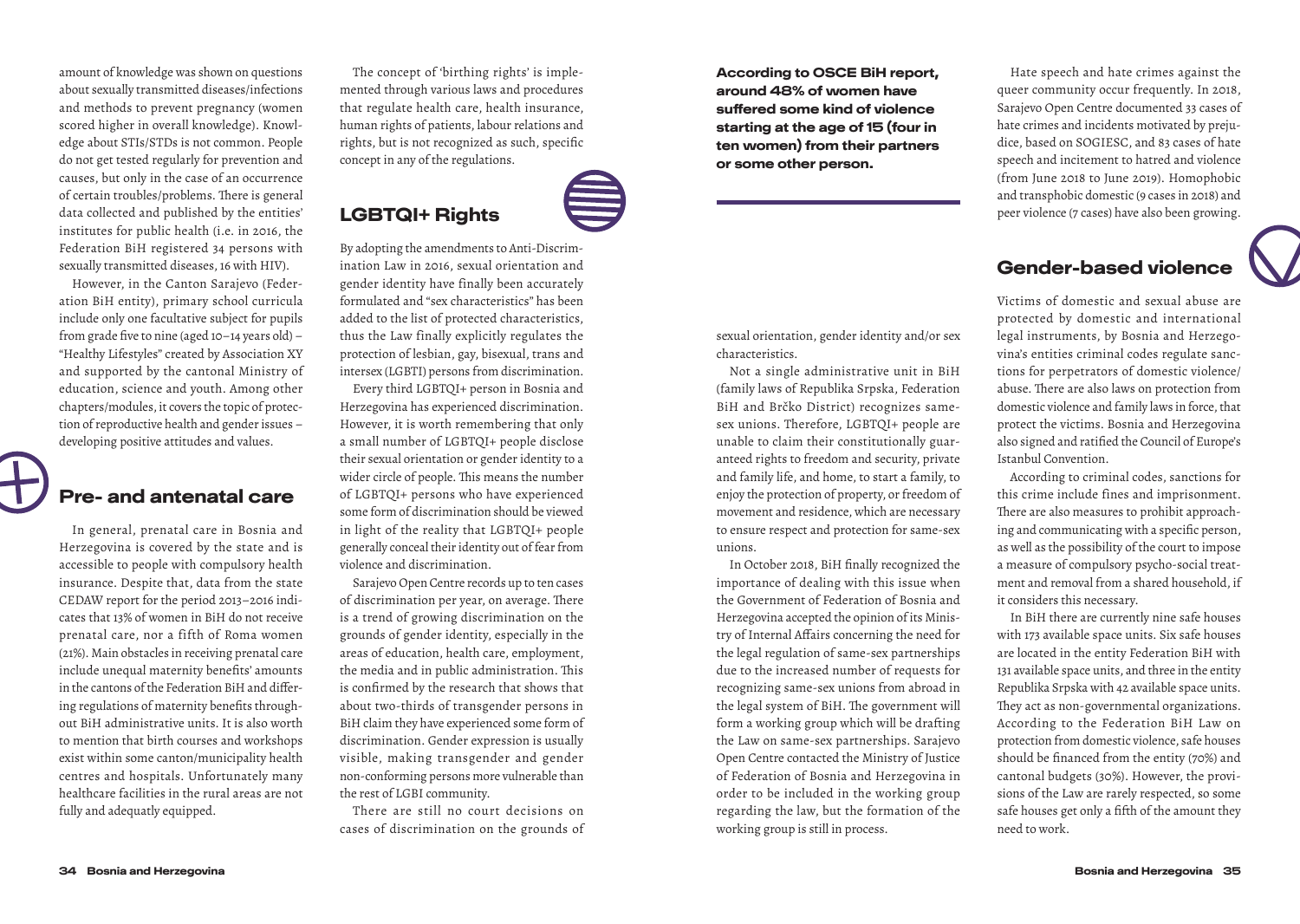Safe houses record most cases of psychological, physical, sexual and economic violence happening at the same time. Violence against teenage girls within the family or community is growing. According to OSCE BiH report,<sup>2</sup> around 48% of women have suffered some kind of violence starting at the age of 15 (four in ten women) from their partners or some other person. Two thirds of women consider violence against women to be common in society, and more than a quarter of the respondents consider violence to happen very often. Misogynist speech and violence in the media and public space is also quite common.

Even though some still believe in female subordination and that violence is a private matter, a small number of women thinks that the woman is guilty. Despite this, 84% of women do not report violence to the police. Recent qualitative research has shown that there is lack of trust in institutions.

More detailed data on these topics is available in Sarajevo Open Centre's Orange Report – On the state of women's rights in Bosnia and Herzegovina for the time period 2016–2019.

- 1 UNFPA BiH (2017). Research report "Youth views on comprehensive sexuality education as a part of formal education"
- 2 OSCE Bosnia and Herzegovina (2019). "Well-being and security of women – Research on violence against women in Bosnia and Herzegovina"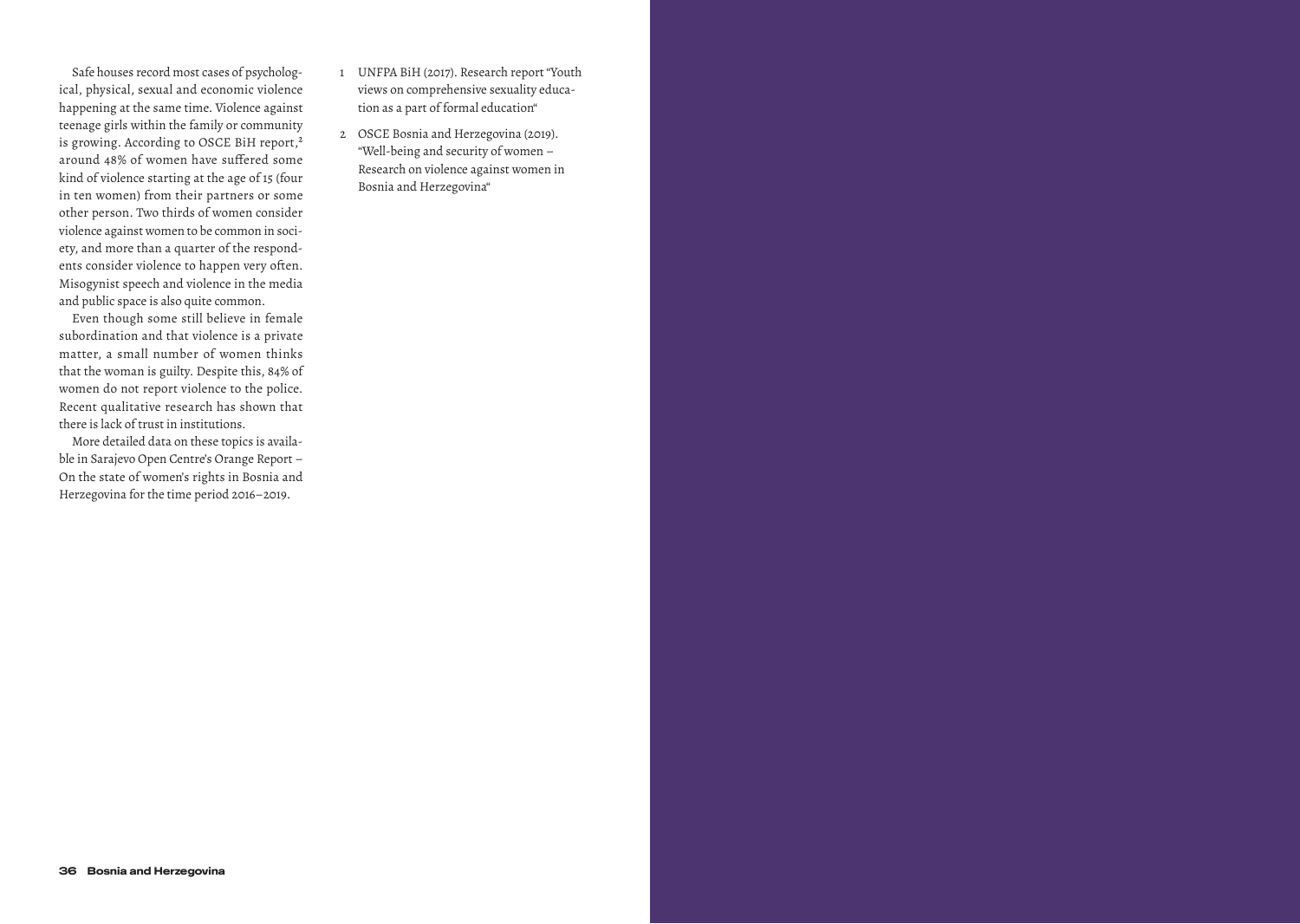# Bulgaria

#### Abortion and postabortion care

Abortion on request has been legal in Bulgaria within the first 12 weeks of pregnancy since 1 February 1990. Between 12 and 20 weeks, abortion is only permitted for women who suffer from certain diseases that may endanger her life or that of the foetus, and after 20 weeks, abortion is only permitted if the woman's life is in danger or the foetus is severely genetically harmed. Abortion was legalized by a decree of the Ministry of Public Health on 27 April 1956, in all cases of pregnancies within the first twelve weeks on any grounds and only on therapeutic grounds thereafter. They were severely restricted by a government decree of February 1968 issued to counter declining birth rates. Most abortions required approval by a special medical board, and they were banned entirely for childless women, with only medical exceptions. Only women over 45 or with three or more children could obtain an abortion on request, except if the pregnancy was past 10 weeks or the woman had obtained an abortion within the previous six months. The restrictions were extended in April 1973 to cover women with no children or only one

child; abortions could only be obtained in case of rape or incest, for unmarried childless women under 18, for women over 45 with one living child, or in cases of disease endangering the woman's life or the viability of the foetus. The restrictions were slightly relaxed in 1974, but most remained until the fore mentioned decree of 1 February 1990.<sup>1</sup>

Decree No. 2 of 1 February 1990 on the conditions and procedures for the artificial termination of pregnancy, as amended in 2000 (Gazette No. 12 of 9 February 1990, as amended and supplemented in Gazette No. 89 of 31 October 2000) governs the terms and conditions for

Among 15-year-olds in the country, 40 percent of boys and 20 percent of girls said they had already had sex — but only 56 percent of those girls, and 66 percent of boys reported using a condom during their latest sexual contact.

the artificial termination of pregnancy, hereinafter in the Decree called "Abortion".2

Abortion is free of charge for women who are under 16 or over 35 years old, or registered as a disadvantaged position. Abortion is also free of charge if performed due to medical reasons or in the case of rape. In all other cases, women have to pay around 80–180 $\epsilon$ .<sup>3</sup>

Within the first three months of 2019 alone, 5,800 abortions were performed in Bulgaria, making the country among the leading countries in Europe in terms of the number of abortions. This is a statistic of the National Center for Public Health and Analyses (NCPHA). Of these, over 3,600 pregnancies were ended as a result of the patients' own free will.

Statistics from the National Center for Public Health and Analysis account only for surgical abortions, spontaneous abortions, and those carried out due to medical reasons, but there are no official statistics in the country about how many abortions are performed illegally. According to online sources, the number of illegal abortions in private clinics, as well as medical abortions (commonly called "the abortion pill") may be higher than in official statistics.

#### **Contraception**

Contraceptives are not included in the health insurance package. In Bulgaria, there are no legal limitations in accessing contraception, including lack of need for parental consent when obtaining contraception as a minor. A 2017 UNICEF report on Bulgarian women and children not only found that sexual initiation often occurs early, but also that teens are reluctant when it comes to using condoms. Among 15-year-olds in the country, 40 percent of boys and 20 percent of girls said they had already had sex — but only 56 percent of those girls, and 66 percent of boys reported using a condom Only 10% of schools teach sexual education, according to a speech by the Bulgarian Ombudsman, Maya Manolova.

during their latest sexual contact. Alarmingly, a 2018 study by Loveguide.bg — a Bulgarian sex ed site — found that only 42 percent of students could give a correct answer about the function of a condom.<sup>4</sup> All types of contraception are available in pharmacies with a prescription (officially), but in reality they can be purchased without one in the majority of points of sale. In Bulgaria, emergency contraception is generally available over-the-counter at pharmacies, though a pharmacist may first ask for a prescription. Furthermore, for some EC brands, you can directly view and obtain the pills at pharmacies (i.e. they can be found on pharmacy shelves) without requesting the pills from pharmacists.<sup>5</sup>

#### Sexuality Education

Sexuality education is not mandatory in Bulgaria; therefore, no a minimum standard for the curriculum are intact. Students and parents are able to request an optional discipline of sexuality education in which the school system relies heavily on non-governmental organizations in relaying the information in the following topical areas: reproductive systems, HIV and AIDS, contraception, and violence. In Bulgaria, sex education is not part of the compulsory curriculum in schools.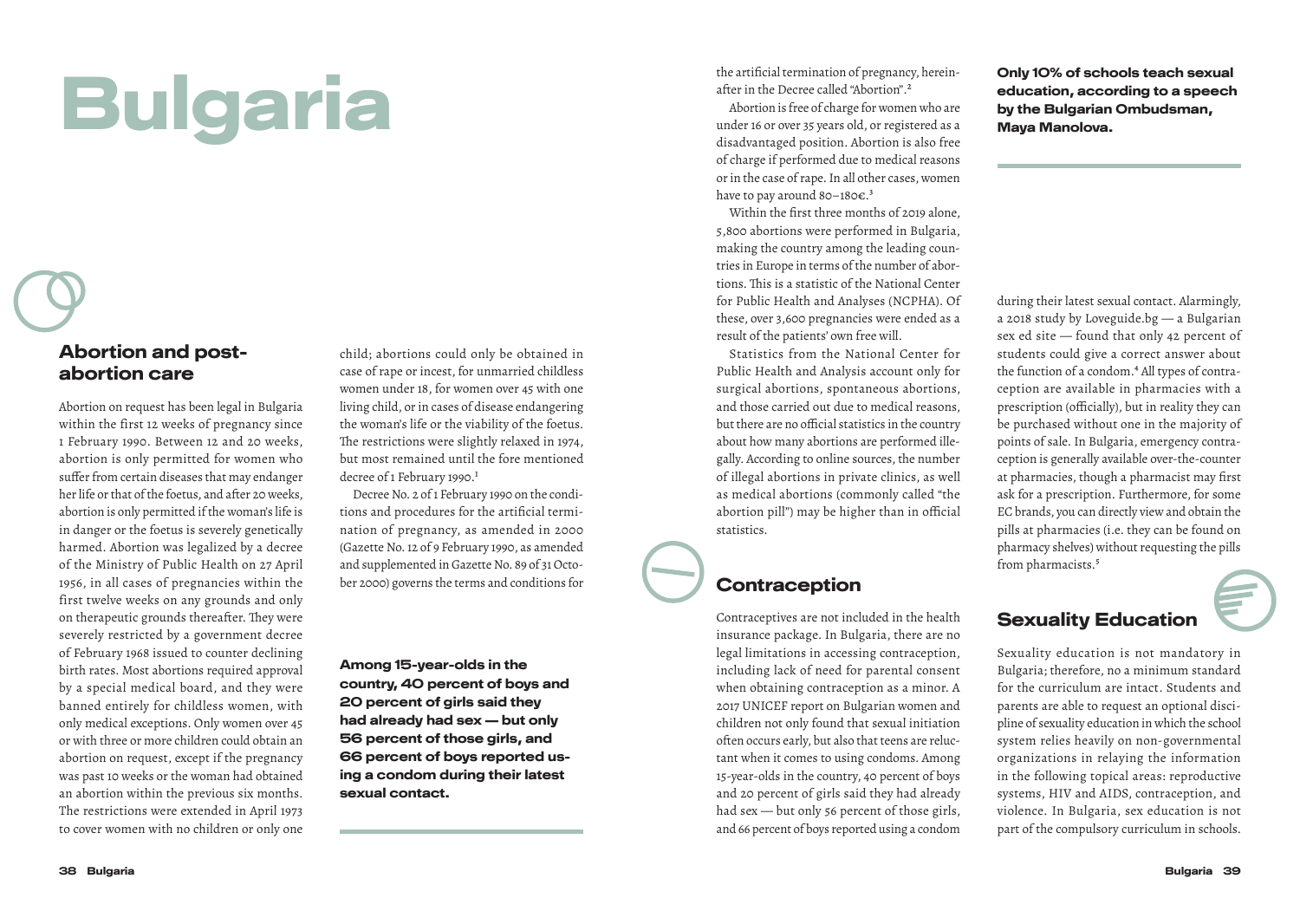This means that it is up to every school in the country to decide whether they even want to address sexual education at all. In fact, only 10% of schools teach sexual education, according to a speech by the Bulgarian Ombudsman, Maya Manolova. With the highest teenage pregnancy rate in the European Union along with Romania, Bulgarian girls are disproportionately affected by the country's dangerous absence of sexual education. There is no official data available regarding the level of factual knowledge regarding sexuality among young people. Two activists have taken matters into their own hands by crowdfunding Bulgaria's first ever illustrated sexual health book for girls, Vagina Matters: A Sex Ed Book For Girls, which covers menstruation, sex, and the female anatomy. The guide will be distributed for free both online and offline throughout the country, providing a lifeline for young girls in Bulgaria. The book is the brainchild of human rights activists Svetla Baeva and Raya Raeva. Raeva is the campaigns director at the Bulgarian Helsinki Committee, a prominent human rights organisation in Bulgaria.6

#### Pre- and antenatal care

When discussing violence against women committed by healthcare professionals, there is no specific definition of violence and there is no data on violence and the abuse of women in hospitals in Bulgaria. Monitored types of violence are: negligence; verbal abuse (including cruel treatment, shouting and deliberate humiliation); physical violence (including refusal to relieve pain in the presence of medical indicators); and sexual abuse. These categories resemble the forms of violence observed in personal relationships, i.e. emotional, physical and sexual abuse.

An example of a good practice in the field of women's healthcare in Bulgaria is the Maternal

Health Programme that secures free access for each woman to systematic healthcare activities from the beginning of the pregnancy until 42 days after giving birth. This programme encompasses early registration and systematic medical monitoring of the whole pregnancy by primary and specialised healthcare units and professionals. Pre-natal diagnostics, genetic disease prevention, regular pregnancy monitoring exams and consultations are carried out according to the schedule for the term of pregnancy, depending on pregnancy risk estimation and the presence of specific complications. Home visits by the GP or the specialist are also provided whenever needed. All programme activities are delivered to the women free of charge and are covered within the health insurance package. The concrete activities are regulated in the Ordinances of the Ministry of Health (the Ordinance on Prevention Exams, Dispanserisation), and the Ordinance on Determining the Main Package of Healthcare Activities Guaranteed by the NHIF). Usually healthcare is delivered by a GP or a specialist obstetrician, as requested by the pregnant person. Increased risk pregnancies are monitored by an obstetrician. There are still some problems with access to specialised outpatient obstetric services in remote rural areas. Deliveries in Bulgaria are carried out in specialised obstetric in-patient units with the assistance of an obstetrician, with a freedom to choose a preferred institution. Inpatient healthcare for delivery is covered by the insurance package.7 Birthing schools exist, so do different courses for future parents, but most of them are paid. Anaesthesia is easy to receive if needed.

There are no legal requirements for expectant parent to inform their employer of their pregnancy before filing their documents for maternity leave. However, it is advisable to inform the employer in advance. Employment protection is guaranteed by the state to The Constitution of Bulgaria defines marriage as a union between a man and a woman, effectively prohibiting the legalization of same-sex marriage.

pregnant women and women with children aged up to three years.

Maternity leave in Bulgaria lasts for 410 days, 45 of which are to be taken before birth. With the mother's consent, when the child reaches six months, the leave can be transferred to the father for the rest of the period. During these 410 days, social security beneficiaries who have worked at least 12 months prior to taking the maternity leave are paid an allowance of 90 percent of their gross salary by the National Health Insurance Fund. At the end of the maternity leave, mothers are entitled to parental leave to raise their child until the child reaches the age of two. This leave can be transferred to the father or to one of the grandparents who work under an employment contract and have social insurance. The amount of allowance payable during this leave is equal to the minimum monthly wage. Fathers are entitled to 15 days paid paternity leave following the birth of the baby.

### LGBTQI+ Rights

Bulgaria does not recognize any type of samesex unions. The subjects of same-sex marriage, same-sex registered partnerships, adopting children by same-sex couples have been discussed frequently over the past few years.

The Constitution of Bulgaria defines marriage as a union between a man and a woman, effectively prohibiting the legalization of same-sex marriage. Only civil marriages are recognised by law in Bulgaria.

Since 1 January 2004, the Protection Against Discrimination Act of 2003 has prohibited discrimination and hate speech on the basis of sexual orientation in all areas (employment, the provision of goods and services, education, military service, health services, etc.). Under the law, sexual orientation is defined as "heterosexual, homosexual or bisexual orientation".

In 2015, the National Assembly amended the definition of "sex" in the law to include cases of legal gender recognition. Transgender people who have not undergone a legal recognition can now use "gender" from the list of protected grounds. Gender expression and gender identity are not explicitly mentioned in the revised Act.

Hate crimes against LGBQTI+ people are not uncommon in Bulgaria, and are often ignored and go uninvestigated by the authorities. As of 2019, Bulgaria's Penal Code still does not protect LGBQTI+ people from hate crimes

The 2015 Eurobarometer found that 17% of Bulgarians supported same-sex marriage. This was the lowest support among all of the EU's member states, and only a 2% change from the 2006 Eurobarometer, where 15% of Bulgarians expressed support for same-sex marriage. The 2019 Eurobarometer found that 16% of Bulgarians thought same-sex marriage should be allowed throughout Europe, 74% were against.<sup>8</sup>

#### Gender-based violence

In Bulgaria there is no definition of gender based violence in domestic jurisdiction. Bulgaria has criminalized domestic violence (February, 2019), sexual violence and bodily injuries.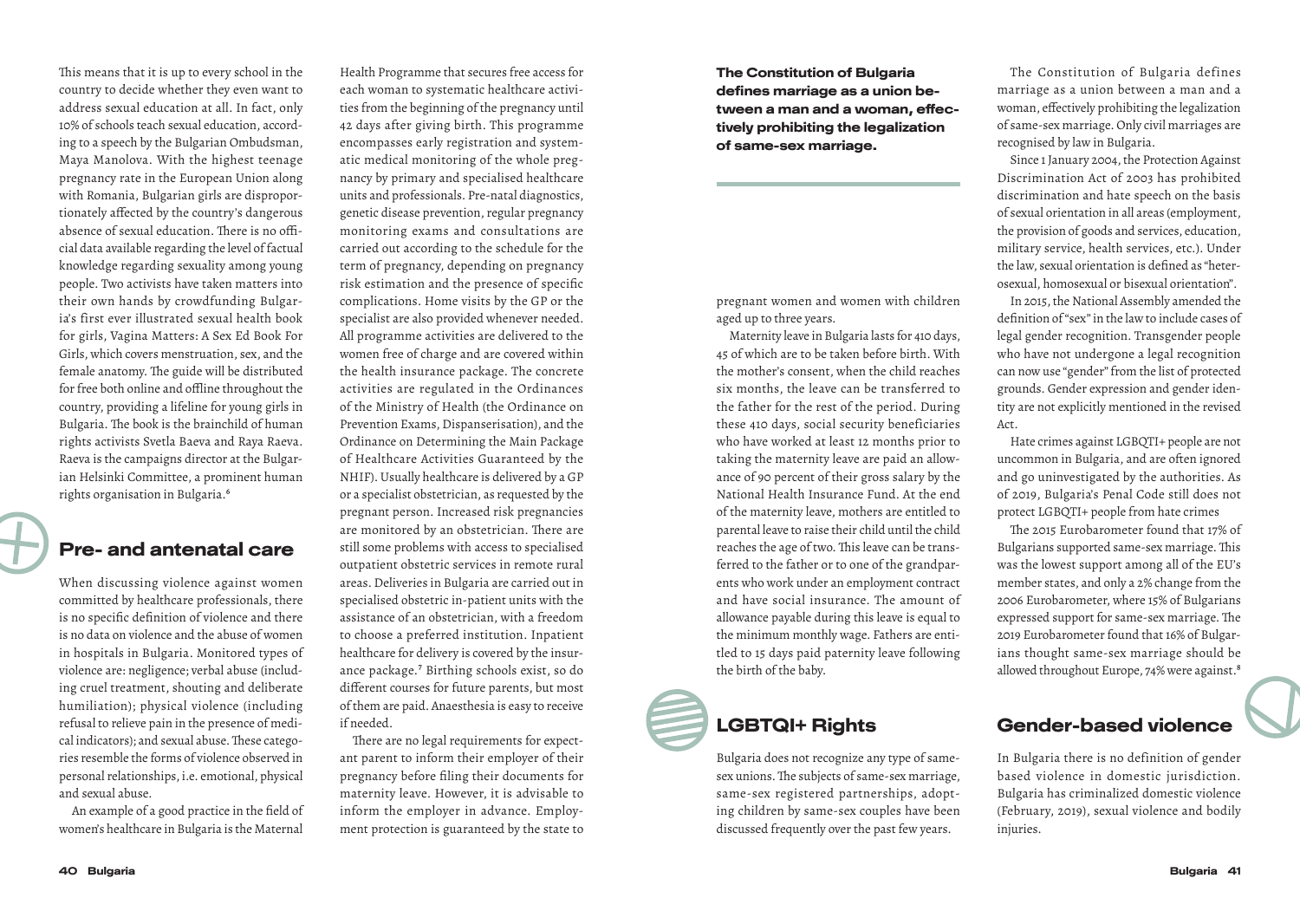Relevant law on domestic violence is the 2005 Law of Protection from Domestic Violence (the 2005 LPDV). The 2005 LPDV has defined the rights of victims, protective measures and enforcement procedures in situations of domestic violence. The purpose of the enforce ment procedure is to provide the victims of domestic violence, including children who are in need of protection, with appropriate meas ures and legal alternatives, as well as to account for the liability of the violating offenders. Domestic violence, according to national law, refers to any act of physical, sexual, psycho logical, emotional or economic violence. It also covers any experience of such violence, forced restriction of privacy, personal free dom and personal rights committed against either family members or the partner in a relationship or in a de facto cohabitation. The definitions of "violence" against a child have been stipulated in the Regulation for imple menting the Law on Child Protection as 'any form of domestic violence committed in the presence of a child is considered to be mental and emotional abuse', where "violence" in this context can be any types of physical behav iour, psychological or sexual violence, neglect, commercial or other exploitation, which has resulted in an actually or potentially harmful influence to children's health, life, development or dignity as a consequence.

The Bulgarian Constitutional Court voted on 27 July 2018 and declared the Istanbul Convention unconstitutional. The Convention is the first instrument in Europe to create a comprehensive framework for the protection of women and girls from all forms of violence. Eight of the judges in the Constitutional Court voted against the ratification of the Istanbul Convention, and four voted in favour. The majority of the judges took the view that the 2011 convention blurs the differences between the two sexes, which according to them would only make it more difficult to fight against domestic violence.

In Bulgaria, the topic of single parenthood is not discussed, although the number of single parents is growing exponentially. About 14.7% of the total percentage of Bulgarian house holds (more than 400,000) are run by single parents, as shown in the latest Eurostat anal ysis of single-parent families in the EU (the criterion for being a single parent, according to Eurostat, is formed by women abandoned by their spouse after divorce, mothers rais ing their child without having a marriage or widowed women). The highest number of single parents in Bulgaria live in the capital Sofia – 18.5%, i.e. or more than 80,000. Every woman in Bulgaria who has to work leaves her child all day in kindergarten or for weeks with a grandmother, as most families in Bulgaria rely on the help of relatives. Single parents struggle with several major problems: lack of time for the child, lack of work, child care assistance – for example during summer vacation – three months in the summer and countless days during the rest of the year. Being a single mother in Bulgaria is socially acceptable, but it is very difficult.

There is no data about women who are forced to stay in abusive marriages.

- 1 https://en.wikipedia.org/wiki/ Abortion\_in\_Bulgaria
- 2 https://reproductiverights. org/world-abortion-laws/ bulgarias-abortion-provisions
- 
- <sup>3</sup> https://abort-report.eu/bulgaria/ 4 https://mashable.com/article/sex-educa tion-bulgaria-book/?europe=true
- 5 https://gynopedia.org/ Sofia#Contraception\_.28Birth\_Control.29
- 6 https://mashable.com/article/sex-educa tion-bulgaria-book/?europe=true
- 7 https://eurohealth.ie/wp-content/up loads/2012/08/eu-reports/bulgaria.pdf
- 8 https://en.wikipedia.org/wiki/Recogni tion of same-sex unions in Bulgaria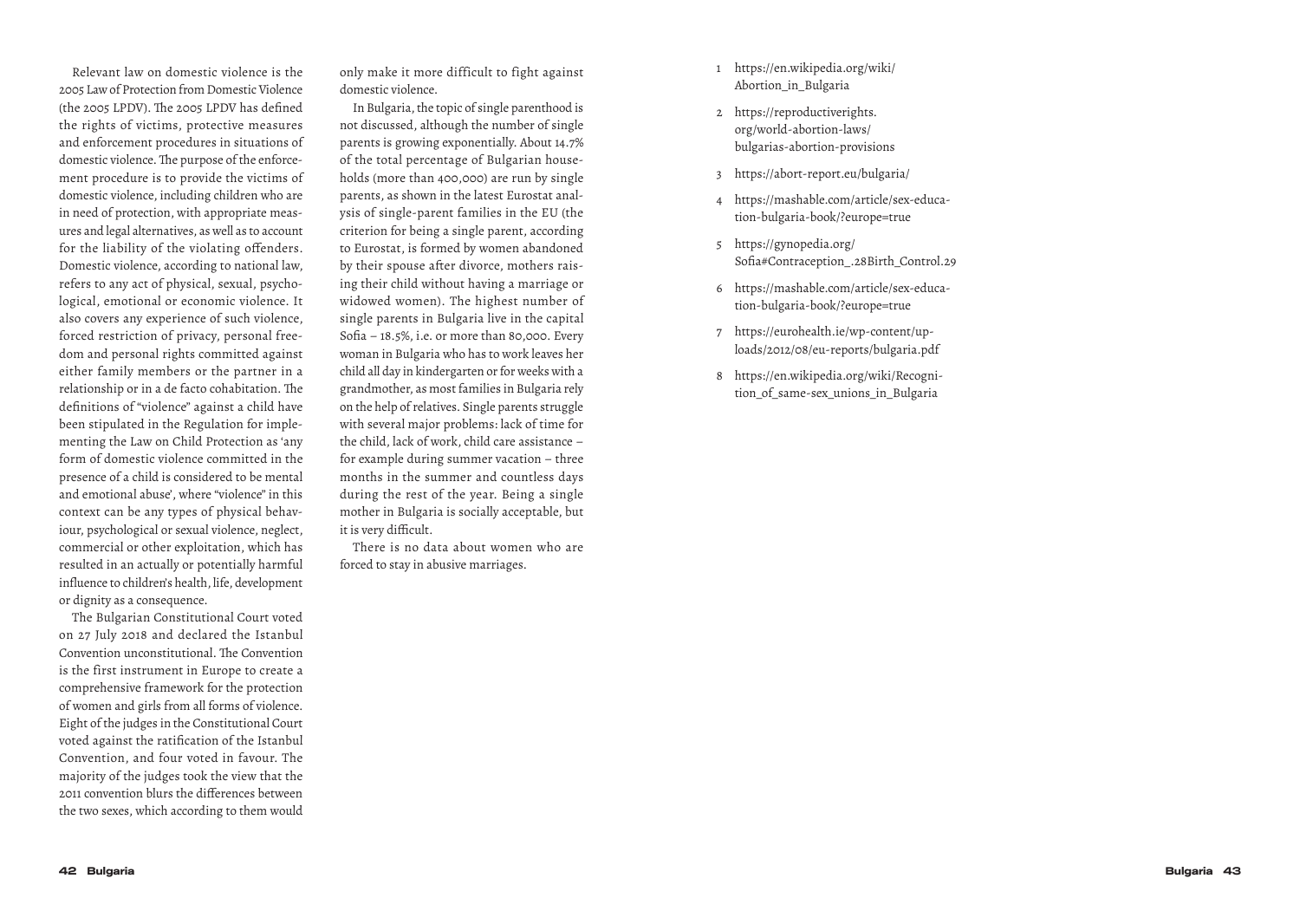# Croatia

#### Abortion and postabortion care

Abortion in Croatia is regulated by the Act on Health Care Measures for Exercising the Right to a Free Decision on Giving Birth. Article 15(2) specifies that a pregnancy can be legally terminated at the woman's request up to the 10th week of pregnancy. After that a commission may approve access to abortion if the pregnancy is a result of a crime, there is a risk to the health or life of the pregnant woman, or if there is a serious foetal impairment.<sup>1</sup>

According to the report of the Croatian Institute of Public Health, in 2018 there were 2,558 of registered cases of legally induced abortions, which means 7 legally induced abortions per 100 births.2 There are no statistics regarding illegal procedures in Croatia.

In recent years, the discussions on abortion law intensified in anticipation of a Croatian Constitutional Court decision on the constitutionality of the act. In March 2017, he Court decided that the law is in line with the Constitution, but also requested the Croatian Parliament to adopt new legislation within two years.<sup>3</sup> The Government and the Croatian Parliament ignored the decision and deadline

A study conducted by Ombudsperson in 2018 shows that around 60% of gynaecologists refuse to provide abortion care.

set by the Court. A draft law on abortion entitled the Act on prevention and termination of pregnancy was prepared by an expert group. After consulting with stakeholders, the Act was presented to the public the beginning of 2018.

Despite the legality of abortion, women in Croatia continue to face difficulties and barriers in accessing legal abortion care. These include widespread refusals of abortion care, financial barriers, the lack of accessible evidence-based information about abortion, social stigma related to abortion and biased service provision by some medical professionals towards women requesting abortion care. As a result, some women travel outside Croatia to other countries to obtain a legal abortion.4 The situation has particularly detrimental effects on women from economically deprived rural areas, women with low incomes, and other marginalized groups of women for whom the cost of travel to a facility providing abortion services may be prohibitive.<sup>5</sup> A study<sup>6</sup> conducted by Ombudsperson in 2018 shows that around 60% of gynaecologists refuse to provide abortion care. Five out of 28 public hospitals in Croatia refuse to provide legal abortion services for reasons of institutional policy. Abortion services are also unaffordable for many women since abortion on request is not covered by the Health Insurance Fund. In the last 4 years, the average price in public hospitals has increased by 20%.

Just as in some other countries of the region, Croatian discourse around abortion has become controversial and political in nature. The public is divided into pro- and anti-abortion stances – a result of growing impact of conservative and Church-related initiatives on possible stakeholders.

#### **Contraception**

The estimated use of modern contraceptive methods by women of fertile age is understood to be low, but official data is available, which hinders the design of appropriate and effective policy responses. The problem with data on the use of contraceptives lies in the fact that the competent institutions do not carefully keep records of utilization and do not analyse the utilization of contraceptives. According to the reports<sup>7</sup> by the women's primary health care practices in 2018, 90,140 visits for the family planning and/or prescribing birth control were recorded (9,8% of women at their fertile age). According to Croatian Health Statistic Yearbook 2018,<sup>8</sup> the most common contraceptives prescribed were oral contraceptives. Condom use is the most frequently reported form of contraception among young people, but they seldom switch to other forms of contraceptives when having been coitally active for some time. In the last few years, the percentage of young people who reported using a condom is decreasing. The hormonal contraception remains rather unpopular among young Croatian women. The reasons could be lack of information about hormonal contraception, but also negative or restrictive attitudes of gynaecologists toward the use of hormonal contraception, particularly among young women.

The relatively limited use of modern contraceptives in Croatia results from a range of barriers faced by women including widespread lack of knowledge and misperceptions about modern contraceptive methods; the lack of subsidization, which regularly makes them unaffordable, in particular for adolescent girls, young women and women from socially disadvantaged groups; and the limited availability of different types of hormonal contraceptives. Birth control pills are available with a prescription from a gynaecologist. The Government does not provide any special reimbursement for young people and vulnerable groups.

Emergency contraception is available in Croatia and LNG EC and UPA EC are distributed by local pharmacies, but emergency contraception is not covered by the state

The relatively limited use of modern contraceptives in Croatia results from a range of barriers faced by women including widespread lack of knowledge and misperceptions about modern contraceptive methods.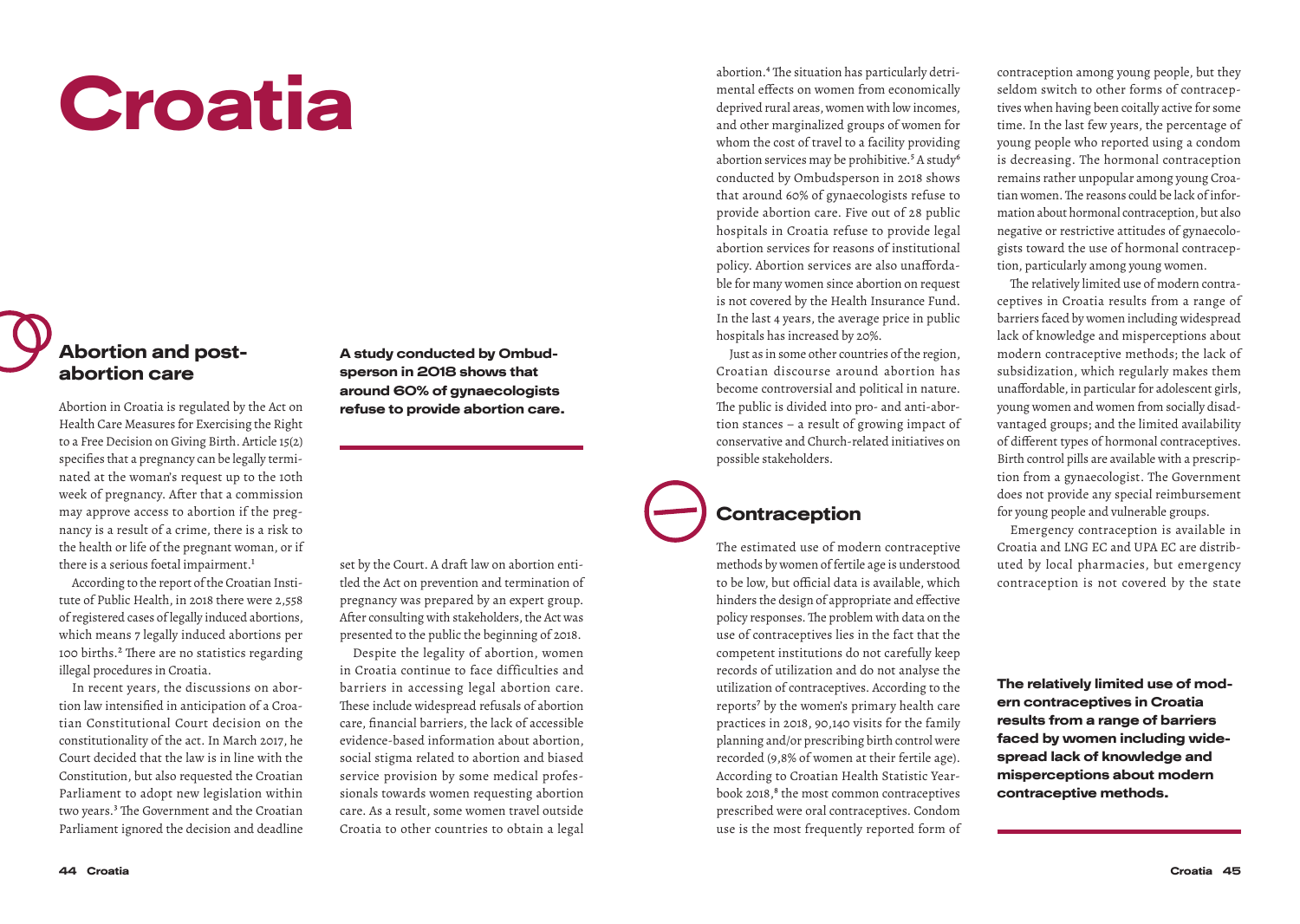health insurance. In Croatia, as of the end of 2015, one of EC pills can be purchased without a prescription in pharmacies.<sup>9</sup>

According to 2019 Contraception Atlas,<sup>10</sup> Croatia needs to do more to improve government policy on access to contraceptive methods, family planning counselling and the provision of online information on contraception. An official government website with information about contraceptives does not exist, and the quality of online information provided by the government is insufficient.

Instructions for pharmacists regarding conscience-based refusal state that "every pharmacist, who considers that his/her moral or religious beliefs is preventing him/ her to conduct particular pharmacy service, has to bring forth and explain the issue to the responsible persons or relevant bodies in the pharmacy and to refer patients to other service providers" and emphasized that "the patients are the first concern".<sup>11</sup> The incidence of pharmacists' invoking conscientious objection in the context of issuing contraceptives on prescription is worrying, as it compromises the availability of contraception, and therefore threatens women's right to reproductive health, especially on the islands, where contraceptives are frequently inaccessible.<sup>12</sup>

#### Sexuality Education

Croatia has an official curriculum for "health education", but its content and method of implementation are highly questionable.

The subject is not obligatory, but is cross-curricular, which means that many schools do not monitor if it is properly implemented, neither does the Ministry of Education or Education and Teacher Training Agency. Teachers – usually without proper preparation, additional education and support – are usually the ones to decide on what is taught during the classes, although some topics are covered by health workers who visit schools.

Secondly, topics covered in the curriculum introduced at the beginning of 2019 have an inadequate and outdated approach to sexuality. Unlike the old curriculum (2012), the new one does not cover topics like gender stereotypes, gender equality, sexual and gender minorities and promotion of positive attitudes towards sexuality amongst young people.<sup>13</sup>

Additionally, there is no assessment system for monitoring the youth's knowledge of sexuality. Only non-governmental scientific research papers by experts from the Croatian Institute for Public Health, and small scale research conducted by NGOs attempt to collect such data.14 Results of their research show that young people lack knowledge on sexuality and have insufficient access to information.

Most of the good practices in Croatian sexuality education come from non-formal education conducted by NGOs. The Centre for Education, Consulting and Research – CESI, located in Zagreb, has a web page for young people which summarizes important information regarding sexuality and gender equality, and publishes research, publications and manuals for youth workers. The Croatian Association for HIV and viral hepatitis has made an application named "Sexual health" which is adjusted to participant's age and provides information about sexual health. The Lesbian organization Rijeka – "LORI" from Rijeka conducts non-formal education for secondary school students in the field of sexuality focusing on LGBTQI+ topics. The Association for Human Rights and Active Citizenship PaRiter has made a web page for young people about contraception and sexuality, and holds workshops and non-formal education on CSE.

Several organisations and activists advocate for sexuality education in schools, proving that it is necessary to teach youth about sexually responsible behaviours, STIs/STDs and unwanted pregnancy prevention. However, conservative movements are blocking such initiatives by treating sexuality education as problematic and attempting to prove that it promotes promiscuity. Some radical groups oppose teaching young people any topics related to sexual education altogether. As a result, the relevant ministries and the government are continually postponing the implementation of comprehensive sexuality education in schools by making compromises with conservative and radical right-wing initiatives in the society.

#### Pre- and antenatal care

The maternity and parental support system are regulated by the Maternity and Parental Aid Act,15 and by means of Article 3 of that Act its implementation was placed under the jurisdiction of the Croatian Health Insurance Institute, while the supervision of the implementation is the responsibility of the Ministry for Demography, Family, Youth and Social Policy.

All costs relating to prenatal, intrapartum and postnatal care are covered entirely by state insurance. However, according to the RODA (Parents in Action),<sup>16</sup> there are problems

RODA emphasizes a huge problem regarding women being coerced into giving cash payments to gynaecologists providing antenatal care already covered by healthcare insurance system.

with the quality and access to these services, for which reason many women use private healthcare during pregnancy. RODA emphasizes a huge problem regarding women being coerced into giving cash payments to gynaecologists providing antenatal care already covered by healthcare insurance system. In smaller towns, patients do not refuse to make illegal payments, because there is only one gynaecologist in the area. Midwives do not provide antenatal or postpartum care and do not have their own practices.17

The only private maternity hospital has a 74% caesarean section rate.

Access to gynaecological medical services in rural and isolated regions in Croatia is a problem. Gynaecological services are less accessible for women living on the islands and in the mountains. Croatia has no mobile gynaecological teams, nor a substantial number of health professionals.

In some areas of Croatia, there are not enough gynaecologists, so women are referred to seek help in another city, which makes healthcare less accessible. Therefore, some gynaecologists have too many patients, which is why the quality of health care provided is poor.

Antenatal classes exist in large cities, but not in rural areas or on the islands. Most are organised by nurses or midwives in health centres, and are not equally distributed geographically or over the year. As RODA reported, the quality of information provided in these courses is questionable and varies considerably, and there is no specific training provided for persons holding them. In general, a small portion of pregnant women prepare themselves through antenatal classes for birth – estimates vary, but the number is between 15–25%.

Although the problem of inhuman treatment in providing medical services in the field of sexual and reproductive health has been present for years in Croatia, in 2018 it was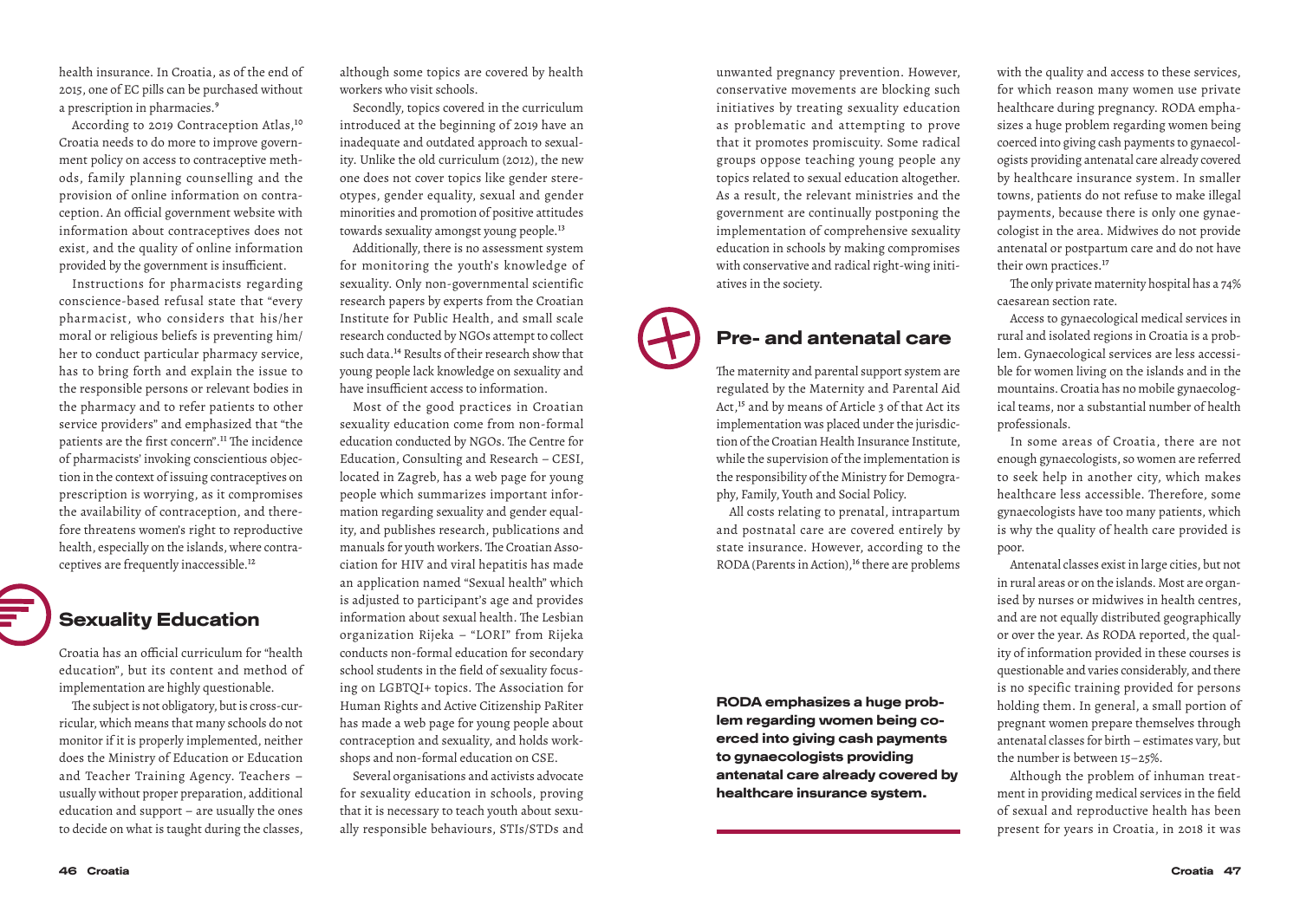publicly addressed after a female MP started to talk about it in parliament. As many as 32% of women undergo gynaecological procedures without anaesthesia, including D and C, stitching after vaginal birth, tissue biopsies, etc.

Croatia provides a new partner with a paid parental leave. Women get six weeks leave before their due date and have six weeks mandatory leave afterwards. Most women take one year of leave after giving birth, which is paid for by the state. Fathers have paid leave as well, but not many fathers take advantage of their leave (7.55% in 2018).

According to RODA, birthing rights exist as an idea, but in practice, patients' rights are used as opposed to maternity-human rights. However, neither of these are widespread implemented. Healthcare providers lack knowledge of human rights, and therefore, birthing rights as well. Their training does not include any rights-based information, which is why they violate the human rights of birthing women.



## LGBTQI+ Rights

The LGBTQI+ community is legally protected against discrimination and violence by the Constitution, Gender Equality Law, Anti-discrimination Law, Criminal Code and other specific laws on media, volunteering, etc. However, the implementation of anti-discrimination provisions and the efficiency of court procedures has its challenges. Also, some laws directly or indirectly discriminate against the LGBTQI+ community, like the Family Act, the Act on the Protection of Patients' Rights, the Pension Insurance Act and National Demographic Policy. Also, the Constitution has banned same-sex marriage since the 2013 referendum for the legal definition of marriage as a union between man and woman.

As for same-sex unions in Croatia, they have been recognized as life partnerships since the introduction of the Life Partnership Act in 2014. However, the rights of same-sex life partners and heterosexual married couples are not equal, especially when it comes to adoption, which is still not legal for same-sex couples. So far, several special regulations and laws have been passed that are not in accordance with the Life Partnership Act or other regulations that prescribe equal treatment of same-sex couples. Such examples include the Real Estate Tax Act, Law on the Rights of the Croatian Homeland War Veterans, Law on Local Taxes, the regulations regarding medical treatment for insemination (intrauterine insemination) and adoption, and lastly, the Foster Care Act. Same-sex partners in Croatia that have tried to become foster care providers or that have tried to become prospective adoptees (as regulated by the current Family Law) have been turned down by the Ministry of Family. To make matters even more absurd, under the current legal framework, a single person can become both a foster care provider and adopt a child, but same-sex partners in life partnerships are discriminated and excluded on the base of their sexual orientation as one's life partnership/civil union status is available to public servants. Unfortunately, the Croatian Government clearly ignores children's rights and continues the discrimination of officially registered same-sex couples, making them second-class citizens.

Also, Croatia has a serious problem with fully accepting the members of the LGBTQI+ community and the rates of homophobia, biphobia, transphobia, etc., are pretty high. According to Eurobarometer on Discrimination in 2019, 51% of the respondents from Croatia disagree with the statement that gay, lesbian and bisexual people should have the same rights as heterosexual people, 58% disagree with the statement that there is nothing wrong in a sexual relationship between two persons of the same sex, and 55% do not think same-sex marriages should be allowed throughout Europe.18

In accordance with this data, discriminative and violent practices are present in the society towards LGBTQI+ community, which is especially visible and recognisable in the period around Gay Pride. This is when most homophobic, transphobic and biphobic attitudes and behaviours emerge, either on the Internet or in real life. Such comments and "critiques" range from "I'm not against it, but they should do it inside their four walls", over "It's not natural and I'm against it" to open call for violence against LGBTQI+ community. Physical violence is also not so uncommon, but it is much less frequent than those subtle discriminatory practices, like denying LGBTQI+ individuals employment, a right to express themselves openly and to publicly show affection towards one another, like heterosexual partners do. Also, they are most often victims of hate speech, alongside women, activists and foreigners.

## Gender-based violence

Although Croatia ratified and put into force the Council of Europe Convention on Preventing and Combating Violence against Women and Domestic Violence in 2018, the problem of GBV remains. Obligations under the Convention concern strengthening the legal framework for protection of victims and implementation of laws. Therefore, Croatia already anticipated provisions of the Convention to bring it into line with its regulations by adopting the Act on Protection Against Domestic Violence, the Amendments to the Gender Equality Act, the Amendments to the Criminal Procedure Act and the Amendments to the Criminal Code, which take into account international recommendations and EU directives ensuring stronger protection of victims of violence.

The legal framework<sup>19</sup> could be improved, but the biggest problem is the inconsistent application of the law in practice, the individual approach of professionals who work with the abused.

Croatia's Criminal Code defines domestic violence as a criminal offence and prescribes a penalty of up to three years' imprisonment for the perpetrators.20 Victims are not always guaranteed physical distance from the perpetrators when giving statements to the police; the problematic practices of the double arrests and penalizing both victim and the perpetrator, soft penalties for perpetrators, and domestic violence that falls under category of misdemeanours persist.<sup>21</sup>

Over last six years, more than 100 women have been killed in Croatia by their husbands, ex-husbands, partners, ex-partners or another man in their families.<sup>22</sup> One in three Croatian women would experience economic violence in intimate relationship. Research shows that 58% of young people between the ages of 16 and 26 have experienced violence in intimate relationships, more than two-thirds of that for a long time. Statistics indicate that for every reported rape case, there are 15 to 20 unreported rapes. In more than 90% of rape cases reported and convicted, the convicted person is sentenced to a minimum one-year prison sentence. There is only one centre for victims of sexual violence in Croatia.

Only 19 shelters for women victims of violence and their children exist, operated by CSOs, religious communities and other legal persons. According to the Council of Europe estimations, the capacities of existing shelters are not nearly adequate to the regulations of the Istanbul Convention.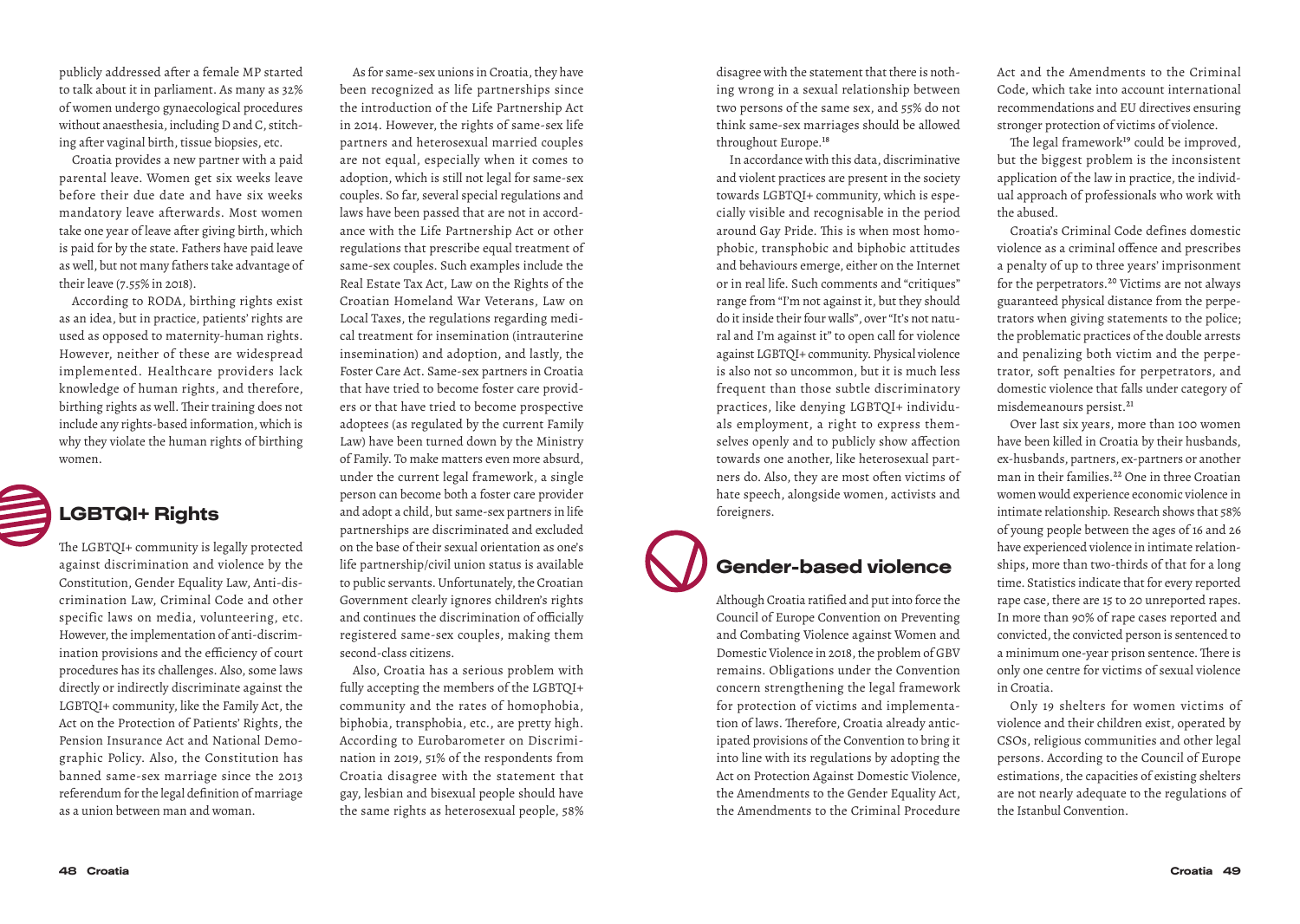- 1 Act on Health Care Measures for Exercising the Right to a Free Decision on Giving Birth, Act No. 1252-1978 of 21 April 1978
- 2 Pobačaji u zdravstvenim ustanovama u Hrvatskoj 2018. Godine, Croatian Institute of Public Health, 2019 Available at: https://www.hzjz.hr/wp-content/uploads/2019/07/Bilten\_POBACAJI\_2018.pdf
- 3 Rješenje Ustavnog suda Republike Hrvatske broj U-I-60/1991 i dr. od 21. veljače 2017. i Izdvojeno mišljenje, NN 25/2017
- 4 Sve više Hrvatica ide u Sloveniju na poba,čaj: 'Do 12. tjedna ne pitamo zašto su to odlučile napraviti'. RTL, 17.04.2019, Available at: https://www.rtl. hr/vijesti-hr/novosti/hrvatska/3434743/ sve-vise-hrvatica-ide-u-sloveniju-na-pobacaj-do-12-tjedna-ih-niti-ne-pitamozasto-su-to-odlucile-napraviti/
- 5 Interactive map access to abortion services in Croatia Available at: http://dev.codeforcroatia.org/ reproduktivna-prava/?fbclid=IwAR2dgT4Kvn62FK50NqEBmvTBNti-3IsqSDqowOGdVf03DibTeluL9wWGQALU
- 6 Izvješće o radu Pravobraniteljice za ravnopravnost spolova za 2018. Godinu Available at: https://www.prs.hr/attachments/ article/2645/Izvje%C5%A1%C4%87e%20 o%20radu%20Pravobraniteljice%20za%20 ravnopravnost%20spolova%20za%20 2018.%20godinu\_~.pdf
- 7 Hrvatski zdravstveno-statistički ljetopis 2018, Croatian Institute of Public Health, 2019 Available at: https://www.hzjz.hr/ hrvatski-zdravstveno-statisticki-ljetopis/ hrvatski-zdravstveno-statisticki-ljetopis-za-2018/
- 8 Croatian Health Statistics Yearbook 2018, Croatian Institute of Public Health,

2019 Available at: https://www.hzjz.hr/ hrvatski-zdravstveno-statisticki-ljetopis/ hrvatski-zdravstveno-statisticki-ljetopis-za-2018/

- 9 Croatia, The European Consortium for Emergency Contraception Available at: https://www.ec-ec.org/ emergency-contraception-in-europe/ country-by-country-information-2/ croatia/
- 10 2019 Contraception Atlas, European Parliamentary Forum for Sexual & Reproductive Rights . 2019. Available at: https://www.contraceptioninfo.eu/ node/72
- 11 Instruction for conducting pharmacy services that may have an impact on moral and religious beliefs, Croatian Chamber of Pharmacists, 2015
- 12 Ljekarnica koja se pozvala na priziv savjesti izvukla se i bez opomene, Available at: https://faktograf.hr/2018/11/27/ljekarnica-koja-se-pozvala-ne-priziv-savjesti-izvukla-se-bez-opomene/
- 13 The Centre for education, consulting and research – CESI published an analysis of two modules of the previous curriculum "Health education" which covered some CSE related topics. With this analysis, they have suggested necessary modifications in order to process CSE topics properly. Instead, the Ministry of Education completely left them out of the new curriculum since topics like homosexuality and gender-based violence are perceived as too controversial. The analysis is available on the following link: https://www.cesi.hr/ attach/\_a/analiza\_prirucnika\_zo~2.pdf.
- 14 Such findings were presented in a research done by the Association for Human Rights and Active Citizenship PaRiter.

More about the results: http://www.znajznanje.org/wp-content/uploads/2017/01/ Seksualnost-i-mladi-u-Primorsko-goranskoj-%C5%BEupaniji-EN-2.pdf. See also: Attitudes towards Comprehensive School-based Sex Education in Croatian Schools: Results from a National Study of Youth (Modrić, Šoh, Štulhofer, 2011.); https://www.hzjz.hr/wp-content/uploads/2016/03/HBSC2014.pdf (Croatian Institute for Public Health, 2016); https:// huhiv.hr/spolno-zdravlje-sto-mladi-u-hrvatskoj-znaju-a-sto-ne-znaju/ (Croatian Association for HIV and viral hepatitis)

- 15 Official Gazette 85/08, 110/08, 34/11, 54/13, 152/14 and 59/
- 16 Prenatal Care in Croatia, RODA, find more on http://rodilista.roda.hr/english/prenatal-care-in-croatia.html
- 17 Choosing a Prenatal Care Provider, RODA http://rodilista.roda.hr/english/choosing-a-prenatal-care-provider.html
- 18 More about these findings on: https://www.ilga-europe.org/resources/ news/latest-news/eurobarometer-report-lgbti-acceptance-not-full-picture
- 19 The legislative framework regarding GBV in Croatia: Act on Protection Against Domestic Violence, Gender Equality Act, Criminal Procedure Act, Criminal Code, Misdemeanour Law, Family Law, Anti-discrimination Act, National Strategy for Protection against Domestic Violence for the period 2017–2022, National Anti-Discrimination Plan for the period 2017-2022, Protocol on the Procedure in Cases of Domestic Violence, Protocol on Procedures to be Followed in Cases of Sexual Violence, Law on Financial Compensation for Victims of Crimes.
- 20 Ministry for Demography, Family, Youth and Social Policy of the Republic of Croatia, Šta trebate znati o Konvenciji Vijeća Europe o sprečavanju i borbi protiv nasilja nad ženama i nasilja u obitelji. Criminal Code of Republic of Croatia (Official Gazette 125/11, 144/12, 56/15, 61/15, 101/17), Article 179a
- 21 Human Rights in Croatia: Overview of 2018, available at://www.kucaljudskihprava.hr/wp-content/uploads/2019/03/Ljudska-prava-u-Hrvatskoj-2018.pdf
- 22 According to the Ministry of the Interior, as interpreted by the Gender Equality Ombudsman, in 2019 out of 27 murders, 11 women were murdered (of those 11, 7 were killed by their partner or ex-partner). In 2018, six women were killed by their partners, in 2017, 18 women, and in 2016, 20 women. In most cases, the motivation for committing a femicide was the decision of a woman to leave her partner.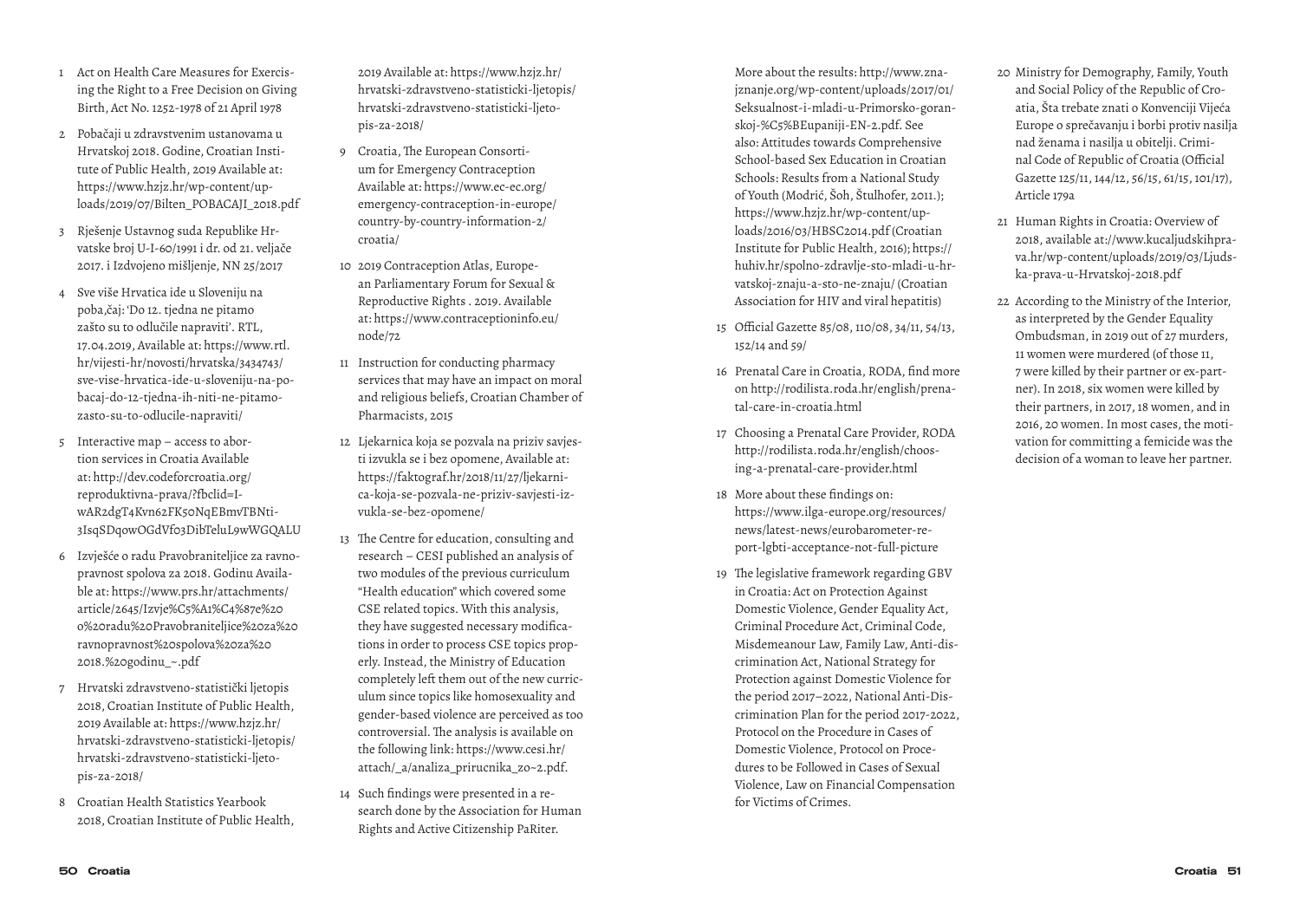# Georgia

#### Abortion and postabortion care

Although there are significant steps to improve access to abortion and post-abortion care in Georgia, the issue remains challenging. The rate of abortions declined over last 25 years, and compared with the previous year, the rate declined by 9%.<sup>1</sup> It is also notable that share of medical abortion has been increasing over past years, and shows highest rate in 2018 (38.9%), while it was 36.8% in 2017. In 2014, five-day waiting period requirement was imposed before obtaining an abortion on request. Under an order of Minister of Health, time can be reduced to 3 days, if woman applies for abortion in 12th week of pregnancy. According to WHO recommendation on safe abortion such "mandatory waiting periods" do not fulfill a medical purpose, undermine women's decision-making autonomy, delay access to timely, legal abortion care<sup>2</sup>. They also increase financial and practical costs of abortion services. This can have a disparate impact on some groups of women, including those from rural areas, living in poverty, or at risk of domestic violence<sup>3</sup>.

SRHR services, including safe abortion, should be affordable and accessible to all women and girls, especially those living in rural areas. There is no relevant strategy on Primary Health Care to respond to SRHR issues, village doctor institution is weak, people face geographic and financial barriers to access SRHR services. Abortion services are not available in rural areas, women have to travel long distances, which requires additional transportation costs and time.<sup>4</sup> Only 17% from 655 medical facilities provide abortion services and only 5% of primary health care facilities provide abortion and family planning services.<sup>5</sup> The financial, psychological problems and unfavorable social situation often serves as reasons for women to make

Only 17% from 655 medical facilities provide abortion services and only 5% of primary health care facilities provide abortion and family planning services.

decisions regarding termination of pregnancy or performing life-threatening actions, which results in violation of a number of reproductive rights. Widespread Conscientious objection of service providers contravenes international human rights obligations of the state to ensure that conscientious objection is regulated so that it does not hinder women's access to lawful services.<sup>6</sup>

There are discriminatory age restrictions imposed by some clinics concerning persons under 16, 16–18-year-old. The report also showed that when patients think their rights are violated during the provision of abortion services or post-abortion care, they generally tend not to apply any legal remedies.<sup>7</sup>

Post-abortion services is provided incompletely, e.g. patient either does not receive any kind of post-abortion care or receives superficial information (consulting) on further family planning options. Despite psychological support is mentioned in National protocol, such support is the weakest spot of post-abortion services provided to women. There is a gap in availability of informational materials on abortion.8

### **Contraception**

Although more women in Georgia are now using effective, evidence-based methods of contraception than before, women still face a range of serious challenges in accessing quality and affordable contraceptive services, their unmet need for contraception is a significant concern. Maternal and Newborn Health Strategy for 2017–2030 and action plan for 2017–2019 includes activities regarding integration of provision of contraceptives in State Universal Healthcare Insurance, but no action has been taken in this regard.

Women with low level of knowledge on contraceptives and with lack of access to contraception, use abortion as primary method of family planning. In Georgia, there is no access to free contraceptives since 2015, as contraceptives are not included in the National Health Program essential medicine's list which creates obstacles for preventing unwanted pregnancies as well as Sexually Transmitted Infections (STI).9

Financial burden of preventing unplanned pregnancy is placed entirely on women, illustrating continuing failures to recognize access to modern contraception as a human rights issue and a health care imperative. Many groups of women cannot afford to cover the cost of modern contraception themselves: youth, IDPs, persons with disabilities, inhabitants of rural areas... Based on the Public Defender's report<sup>10</sup>, young girls are the most restricted to have access to reproductive health services and respective information. Stigma regarding sexuality of women and young girls, neglecting law (according to the law girls from 14 to 18 can get service without parents' consent<sup>11</sup>), and financial dependence of teenage girls on their parents are significant barriers. 12 The problems are more visible in regions where girls try to avoid get any reproductive health service or buy contraceptive in villages due to the strong social-cultural stereotypes.

Women with disabilities (WWD's) face barriers to get adequate SRH services and information. WWD's with specific needs from early stage of life, are having less possibilities to get adequate information on family planning compared with women getting disability problems at later stage of life, as they are considered "persons without sex". Health facilities are not adapted for persons with disabilities (ie: healthcare facilities do not have interpreters for women with hearing disabilities, women are obliged to invite family member for translation, which excludes confidentiality of the service and information.)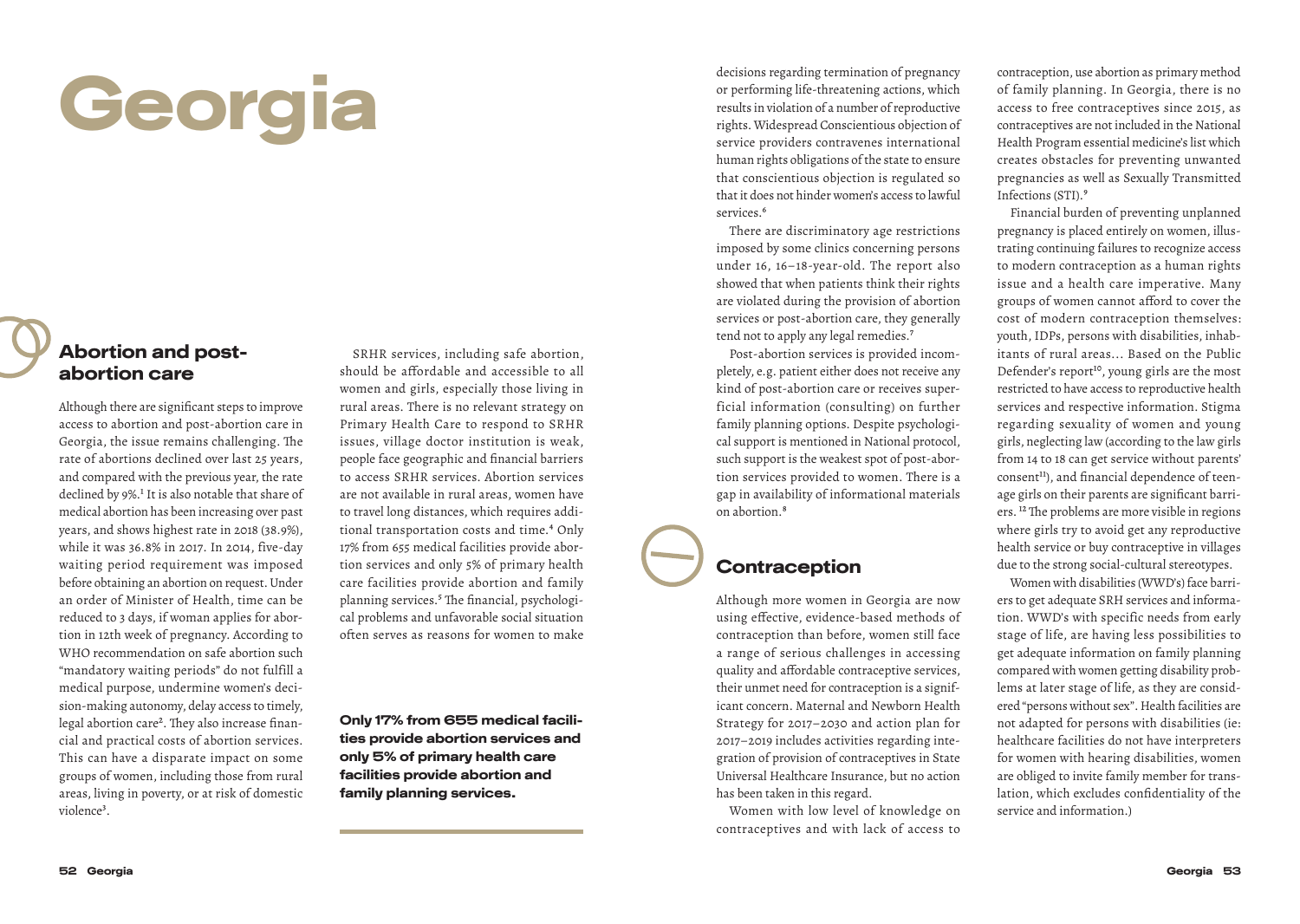Ethnic minorities, mainly Azeri and Armenian women with language barriers have restricted rights to make decision including on using contraceptives. Women visit RH service facilities with family members (husband, mother in law) which makes additional barrier to receive confidential information and services.

Misconceptions and myths about contraceptives are widespread. The state lacks nationwide public awareness activities on contraceptives and prevention. The general public lacks of knowledge on emergency contraception. There is a scarcity of healthcare centers and ambulatories in rural area where women can get consultancy on modern contraceptives.

#### Sexuality Education

Georgia has taken an obligation to implement international human rights standards in the aspect of sexuality education. Concluding observations of combined fourth and fifth periodic reports of Georgia to CEDAW emphasize "absence of age-appropriate sexual and reproductive health and rights education." Committee on the Rights of Child highlights the need of age-appropriate sexuality education in Georgia. UN Special Rapporteur under the CESCR General Comment stands to "ensure that teachers are effectively trained to provide sexuality education and that youth are involved in the development of such education programs." EU-Georgia Association Agreement emphasizes developing cooperation between parties in the field of public health, promoting healthy lifestyle. However, there is no specific law on sexuality education in Georgia.

In 2017, parliament of Georgia adopted a resolution, based on the Public Defender's Office parliamentary report,<sup>13</sup> recommending revisions to some aspects of the existing Concluding observations of combined fourth and fifth periodic reports of Georgia to CEDAW emphasize "absence of age-appropriate sexual and reproductive health and rights education."

limited information provided in schools, this could not be seen as an introduction of the comprehensive life skills/sexuality education in schools.

With absence of barriers in legislation for integrating sexuality education, legislative environment can be characterized as positive to implement CSE at formal education system. Respectively policy initiatives resulted in formulation of policy documents –Georgian National Youth Policy for 2015–202014 and Government's Human Rights Action plan for 2018–2020 years<sup>15</sup>. The first one was followed by approval of the Action Plan for development of State's Youth Policy 2015–2020, but there was no financial allocation for implementation of action plan. In case of the Human Rights Action Plan, objective: Integration of age specific information on sexual and reproductive health and rights, gender equality aspects in school subjects based on the UNESCO and WHO standards is not implemented yet. Policies does not guarantee provision of CSE in formal and informal education systems in Georgia. There is no political will from government side to integrate it in formal education system. Attempts were to integrate the sexuality education as a part of healthy lifestyle in biology and civic education subjects, but only partially, covering early marriage and pregnancy, STD's, sex-related physiological issues. Gender-related aspects have been integrated into the subject "me and society" from 2018–2019 academic year.

The main "deliverers" of sexuality education are non-governmental organizations that try to utilize several pathways to influence the provision of CSE in Georgia. Thus, non-formal sexuality education is almost only option nowadays to distribute proper, age-specific and comprehensive sexuality education in Georgia.

Despite widespread misconception, attitudes of parents and teachers on sexuality education are generally positive. According to survey of HERA XXI (2017), 95% of parents believe that children should get adequate information on SRHR. Another survey (2018) shows, that 97% of teachers think it is essential to teach sexuality education topics in school based settings, and puberty is right time to get respective knowledge. These surveys underlined their concern regarding lack of age-appropriate information on the SRHR.

#### Pre- and antenatal care

Georgia made important progress in terms of improving maternal health, reducing high levels of maternal mortality<sup>16</sup>, still rate of maternal death is high – according to NCDC&PH data in 2018, maternal mortality rate is 27.4/100000 newborn. Certain groups of women still face serious forms of discrimination in access to maternal health care, and there are reports of continuing failures to observe adequate standards of pre- and antenatal care and ensure respect for women's rights, dignity and autonomy during childbirth.

Maternal and Newborn Health Strategy for 2017–2030 and its Action Plan for 2017–2019 serve as a general framework for maternal and newborn health, reproductive health and family planning, guide for interventions for next three years. However, Action plan does not indicate budgeting of relevant activities.17 Based on the recommendations of Public Defender of Georgia18 number of visits in antenatal care package doubled – increased from 4 to 8 and list of essential drugs included in state antenatal care program, has been increased. Another positive result was achieved after regionalization of health facilities providing perinatal services, which resulted in improvement of access to maternal health care services.

In 2017, Parliament of Georgia adopted Demographic Security Policy for 2017–2030, in which, one of the objectives is to ensure universal access to Reproductive Health care services, information, and education.

Although there are some positive steps towards of improvement of pre- and antenatal care, still there are some policy defaults: antenatal package of care is very basic and covers only primary needs, package does not include some lab tests that are essential for effective monitoring. Each this test is associated with additional financial burden for women. Also, package does not include PSS service coverage neither for antenatal nor postnatal stages. The need in psycho-social support is justified by analysis of increased of maternal mortality cases.19 High rate of C-section remains an issue as it has been increased over last years and reached 44,7% (2017) of all deliveries. As for 2018 the rate of C-section is slightly decreased to 41.6%.

"Decree on Perinatal service regionalization levels and criteria for patient's referral", 2015 comprehensive document defining criteria of level of provision of perinatal services by health facilities, and defines them at 3 levels (Basic I, specialized II, and sub-specialized III). Such diversification was intended to be helpful for patient's referral needs. But referral system remains less effective between health facilities providing ante- and postnatal care services. Indeed, it is still challenge for women to get referral in case of complications after delivery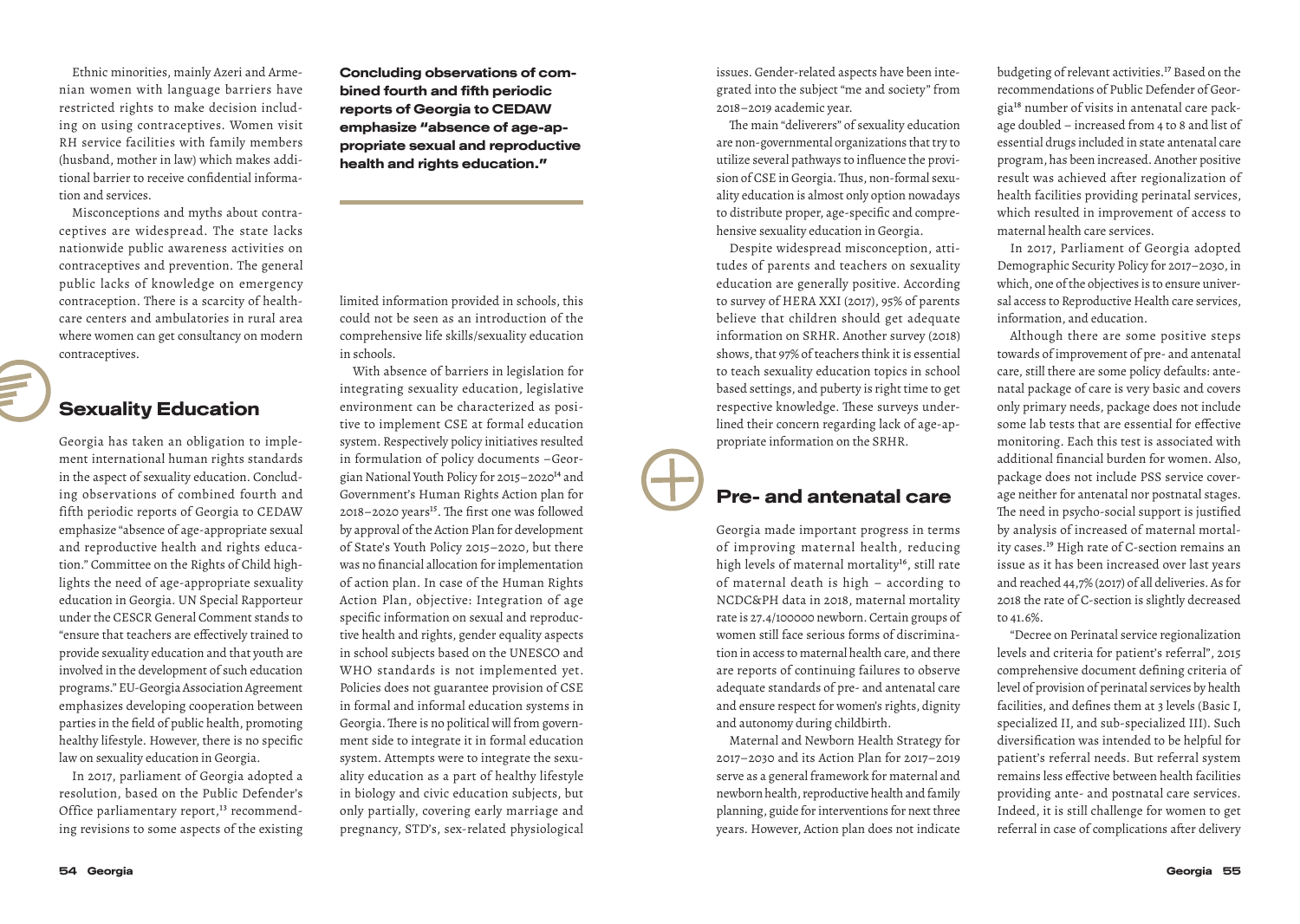and thereby receive adequate services. Additionally, there is no overall vision of post-natal care service provision, which mainly refers to postnatal visits and care to avoid physical and mental health complication, including maternal mortality.

#### LGBTQI+ Rights

In Georgia lesbian, bisexual, transgender (LBT) women are victims of double discrimination – based on their sex and sexual orientation/gender identity. Causes of discrimination and violence against LBT women lie in gender stereotypes of society, gaps, shortcomings in legislation and indifferent state policy towards LBT women in particular. LBT community is marginalized in society, few issues that National Human Rights Action Plan<sup>20</sup> refers to SRHR, cannot effectively tackle their systemic problems, none of its parts cover issues of sexual orientation, gender identity, and gender expression neither encloses related chapter.

Intimate partner violence and adequate reflection of state to this issue is challenging. While Istanbul Convention outlines protecting rights of victims shall be secured without discrimination on any ground, SOGIE,<sup>21</sup> related Georgian mechanism, law of Georgia on "Elimination of Domestic Violence, Protection and Support of Victims of Domestic Violence," doesn't guarantee such clause, impedes LB women and trans persons access to protection mechanisms. Transgender women are not allowed to use national mechanism of VAW, because Law of Georgia<sup>22</sup> defines "victim" as "a woman or other family member."

The preventive measures against intimate partner violence and domestic violence, including public campaigns performed by state, do not cover LGBTQI+ persons and same-sex couples. Aside from the lack of legal regulation of same-sex partner relationships, the survivors' choice of such strategy is influenced by the fact that the state has clearly defined policies and legal mechanisms to tackle domestic violence.<sup>23</sup>

Healthcare is not inclusive of LBT needs. A study by WISG (2015) showed that healthcare workers have vague knowledge about sexual orientation/gender identity, and the needs of LBT persons in health care.<sup>24</sup> Such approach affects access of LBT people to high quality healthcare services. Gender Equality Council of Parliament recommends Ministry to incorporate need/specificities of lesbian, bisexual, transwoman as a target/vulnerable group into State Strategy in Healthcare with provision of information/ training to health care providers about need and sensitivity in working with LGBTQI+ persons. Ministry should develop clinical guidelines regarding gender reassignment/transmission procedure in line with international standards.<sup>25</sup>

Georgian legislation neither prohibits nor regulates gender reassignment surgery. This gives discretion to medical institutions to decide who is eligible for the gender reassignment surgery. Such gap may result in arbitrariness, lack of consistency and create obstacles for people willing to undergo procedure.<sup>26</sup>

#### Gender-based violence

During the past ten years, noteworthy legal and institutional reforms were made to improve policy framework on Gender Equality, Domestic Violence, and Violence against Women, SOGIE based violence and discrimination. Georgia is a contracting party to the most major human rights instruments.27

In 2010 Parliament of Georgia adopted Gender Equality Law. The law strengthens the protection of rights and equalities determined under the Constitution of Georgia, and also incorporates legal mechanisms and conditions for their realization in relevant aspects of public life.28

In 2014, Parliament of Georgia adopted Law on Elimination of All Forms of Discrimination which includes prohibition of discrimination based on sex, as well as on sexual orientation/ gender identity. 29Government of Georgia began the nationalization of Sustainable Development Goals (SDGs) in 2016, identified the priority goals, targets, and indicators through adaptation of 2030 Agenda for Sustainable Development.

Georgia signed Convention on Preventing and Combating Violence against Women and Domestic Violence (Istanbul Convention) in 2014. On 4 May 2017, Parliament of Georgia reaffirmed its commitment of combating violence against women and domestic violence via endorsing ratification of the Istanbul Convention and adopting milestone legal framework aimed at harmonization of domestic legislation with the Istanbul Convention – a package of amendments to 25 laws accompanying the Convention.

Gender-based violence (GBV) is a vivid reflection of the gender inequality and discriminatory gender stereotypes with significant consequences that impede women's and girls' ability to exercise their fundamental human rights to health, education, marriage and family life, access to employment and economic opportunities. Women and girls in Georgia, especially those from specific ethnicities, are subject to harmful practices including: forced, early and child marriage, female genital mutilation (FGM), gender-biased sex selection, also known as son preference, is practiced, especially in particular regions.

GBV affects each sphere of life, including women's health. Indeed, gender-based violence is a public health issue and human rights violation that affects women and girls physical, mental, reproductive &emotional health. Victims of violence can suffer SRH

consequences, including forced and unwanted pregnancies, unsafe abortions, traumatic fistula, sexually transmitted infections including HIV, and even death. 1 in 7 women in Georgia (14%) have experienced intimate partner violence, and 1 in 4 women have experienced at least one form of Gender-based Violence.30 Women who had experienced intimate partner violence were more likely to report miscarriages, abortions and stillbirths, e.g. 23% of women who had experienced partner violence reported having miscarriage, compared to 16% of women who had not experienced abuse. 8% of women who experienced partner violence reported having a stillbirth, compared to 3% of non-abused women. Moreover, among women who had experienced abuse, 60% reported having an abortion, compared to 44% of women who had not experienced abuse. It is notable that women who had experienced partner violence were more likely to have ever used contraception but much less likely to be currently using contraception than women who had not experienced such violence.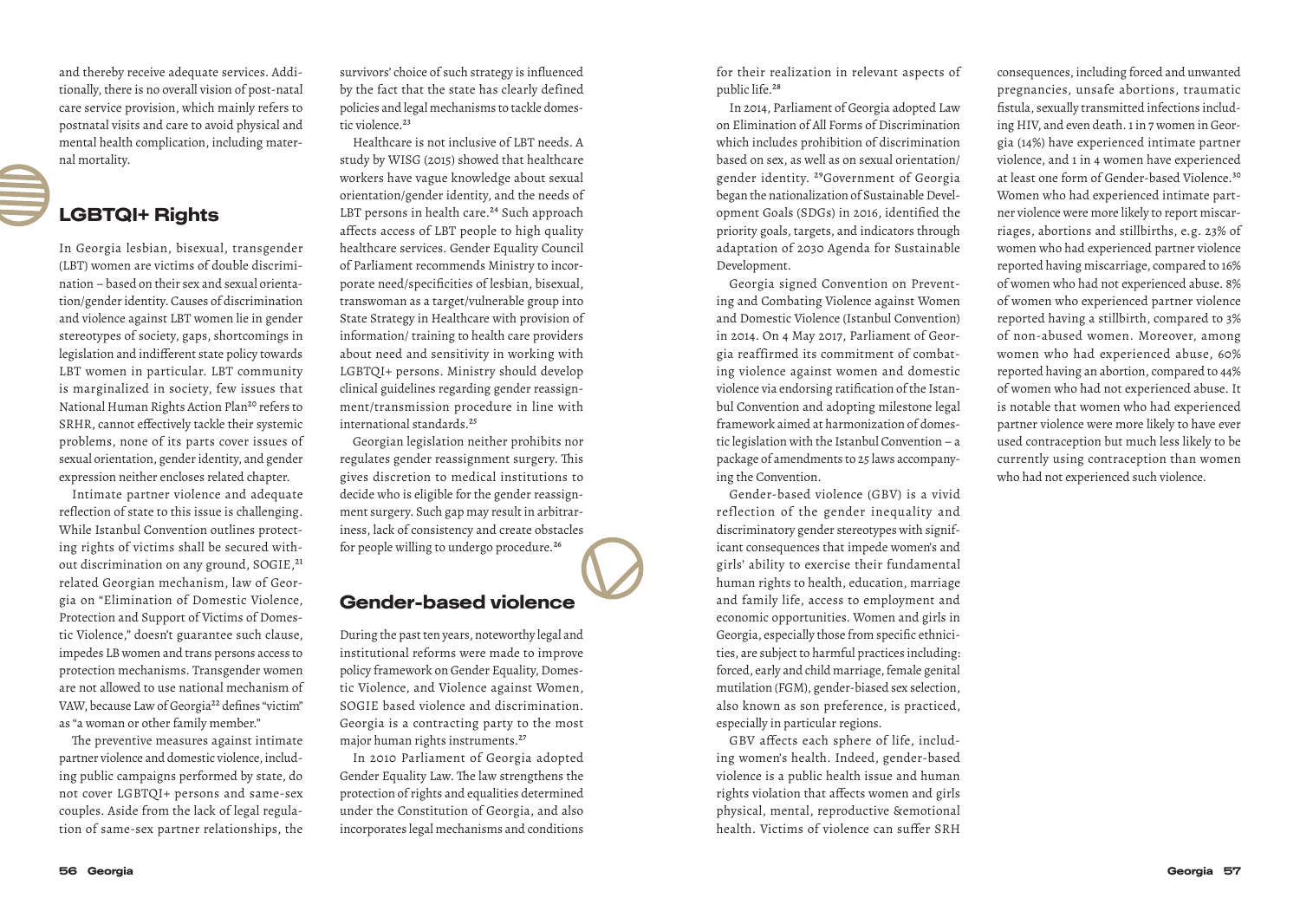- 
- 
- healthand rights in Europe, Council of Europe, December 2017
- 4 "Artificial Termination of Pregnancy in Georgia" (Comparative Review), HERA XXI, (2014)
- 5 Abortion Services Availability and Read iness Assessment (Analytical Report), HERA XXI, RFSU, Institute of Social Studies and Analysis (2016)
- 6 Human Rights in the Context of Sexual and Reproductive Health and Well-being in Georgia: Country Assessment, Public Defender's Office (2017)
- 7 Abortion Services Availability and Read iness Assessment (Analytical Report), HERA XXI, RFSU, Institute of Social Studies and Analysis (2016)
- 8 Barriers to Accessing Safe Abortion Ser vices for Women of Reproductive Age (An alytical Report), HERAXXI, RFSU (2019) Available athttp://hera-youth.ge/wp-con tent/uploads/2019/05/Barriers-to-access ing-safe-abortion.pdf
- 9 Myths and Misconceptions regarding usage of modern methods of contracep tives in the regions of Georgia, HERA XXI, IPPF, 2013
- 10 "Human Rights in the frames of the repro ductive health and wellbeing: assessment of country situation", Public Defender of Georgia, 2018
- 11 The law on patients' rights, section 40.
- 12 Sexual and reproductive health and rights: national assessment, main findings,

Public Defender of Georgia, UN Joint Programme for Gender Equality, 2019

- 13 Public Defender of Georgia. 2017. Human Rights in the Context of Sexual and Repro ductive Health and Wellbeing in Georgia. Country Assessment
- 14 The Georgian National Youth Policy Docu ment, Approved by #553 Decree, 2014
- 15 Governmental Action Plan on Human Rights, 2018-2020
- 16 NGO National Parallel Report of the Im plementation of the Beijing Declaration and Platform for Action Beijing +25,Geor gia, 2019
- 17 Georgia Maternal & New-born Health Action plan for 2017-2019
- 18 Sexual and reproductive health and rights: national assessment, main findings, Public Defender of Georgia, UN Joint Programme for Gender Equality, 2019
- 19 Perinatal Health Report. NCDC, 2016
- 20 Governmental Action Plan on Human Rights, 2018-2020
- 21 Convention on Preventing and Combating Violence against Women and Domestic Violence, Article 4(3)
- 22 https://matsne.gov.ge/en/document/ download/26422/2/en/pdf
- 23 NGO National Parallel Report of the Implementation of the Beijing Declara tion and Platform for Action Beijing +25, GEORGIA, 2019
- Statistical Handbook Center, and the control of the control of the control of the control of the control of the control of the control of the control of the control of the control of the control of the control of the cont 24 Survey has shown that the majority of randomly chosen healthcare workers (save one respondent) cannot make difference between sexual orientation and gender identity. Aghdgomelashvili E., Study of the Needs of LGB People in Health Care.

In - depth interviews. Technical report. WISG, Tbilisi (2014)

- 25 Gender Equality in Georgia: Barriers and Recommendations, Gender Equality Council of the Parliament of Georgia, Volume 2
- 26 NGO National Parallel Report of the Implementation of the Beijing Declara tion and Platform for Action Beijing +25, GEORGIA, 2019
- 27 NGO National Parallel Report of the Implementation of the Beijing Declara tion and Platform for Action Beijing +25, GEORGIA, 2019
- 28 https://matsne.gov.ge/en/document/ view/91624?publication=8
- 29 https://matsne.gov.ge/en/document/ view/2339687?publication=1
- 30 National Study on Violence against Wom en in Georgia 2017, EU for Georgia, UN women, GeoStat, 2018.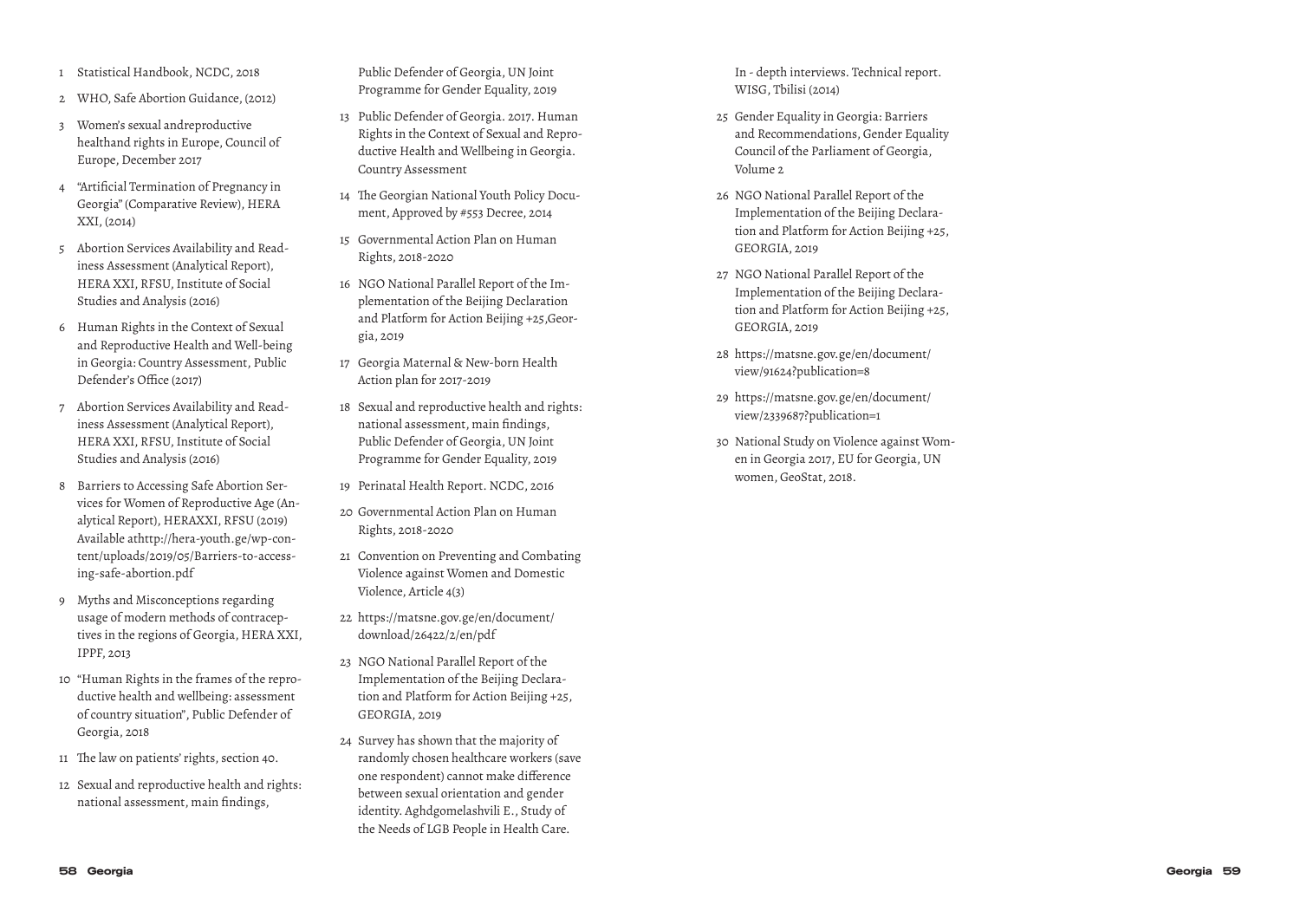# More than 16% of girls between<br>ages 15 and 19 were pregnant,<br>2% admitted that they resorted

ages 15 and 19 were pregnant, 2% admitted that they resorted to domestic abortions.

drafted a law that allows minors from the age of 16 to receive medical services without knowledge and consent of their parents, including abortions. This draft law is currently being

The most common types of contraceptives are intrauterine, hormonal, barrier and chemical.

#### Sexuality Education

Expanding programs on educating youth about sexual and reproductive health within the education system is one of the goals of the Concept of Family and Gender Policy in the Republic of Kazakhstan Up to 2030 adopted in December 2016. However, sexuality education is currently not part of the mandatory school curriculum in Kazakhstan and there is no law or national policy that could introduce this subject into the school curriculum. Thus, teachers are not provided with systematic training on teaching sexuality education. Instead, there are subjects that include some topics of sexuality education, such as issues related to violence and sexually transmitted diseases (STD). HIV and STD related issues are taught only in grades 7–9 in biology.

Although there has been positive development in the field of sexuality education for the last years, there are indicators that show that sexuality education is much needed as an examinable subject in the school curriculum, and that the quality of this subject has to be ensured. One of such indicators is the refusal of selling contraceptives to minors in pharmacies and drug stores. Although this is not a legislative norm and even the idea of selling special condoms for minors in pharmacies has been discussed, in practice, sellers refuse to sell contraceptives to minors because they are not meant to have sex according to social norms. This not only can result in unwanted pregnancies, but also exposes minors to a higher risk of STDs.

However, the Ministry of Health has recently drafted a law that allows minors from the age of 16 to receive medical services

#### Abortion and postabortion care

The state regulates access to abortion through the adoption of a series of laws in which abortion is permitted from the age of 18. For girls under 18 years of age, the presence and consent of parents is required. Counselling algorithms have been developed for family planning, contraception, infertility for medical organizations that provide primary health care.

Public opinion is divided into two camps: on one hand, society is categorical regarding abortion and believes that it should be prohibited at the legislative level. On the other hand, public opinion is more lenient towards this trend, and believes that a woman should decide for herself whether or not to have an abortion.

In Kazakhstan, there is a high number of unwanted pregnancies among young girls: more than 16% of girls between ages 15 and 19 were pregnant, 2% admitted that they resorted to domestic abortions.<sup>1</sup>

Another factor that leads to unwanted pregnancies of minors, is the refusal of selling contraceptives to minors in pharmacies and drug stores. Although this is not a legislative norm and even the idea of selling special condoms for minors in pharmacies has been discussed,<sup>2</sup> in practice sellers refuse to sell contraceptives to minors, because they are not meant to have sex according to social norms. This not only can result in unwanted pregnancies, but also exposes minors to a higher risk of STDs.

To date, girls younger than 18 cannot access legal abortion services without the permission of their parents or another adult representative. Fearing the reaction of relatives and society and not knowing where to seek help, many pregnant girls resort to illegal and unsafe abortions or hide their pregnancy and abandon the new-born babies. Minors have the right to reproductive health and services (Code of the Republic of Kazakhstan on Public Health and Healthcare System dated 18 September 2009, No. 193-IV, Art. 93, Clause 2) but at the same time they are not allowed to access medical services without the consent of their parents or legal representatives and thus cannot choose abortion independently. These contradicting provisions lead to healthcare workers being in a position to interpret the laws in the ways they wish – and this often undermines the autonomy and agency of women seeking abortions. However, the Ministry of Health has recently

# **Contraception**

examined.3

Contraception is available to people over 16 years of age, some types of contraceptives are assessable freely, while others are available in clinics only. Contraceptives that require the help of a doctor should be provided only in clinics, i.e. such means as an intrauterine device, a subcutaneous implant, hormonal injections, etc. A doctor's prescription is not required, but a doctor's consultation is recommended when choosing the most suitable contraceptives.

To get free contraception, a woman needs to register at a clinic. It is necessary to pass the appropriate tests, then through a therapist, the patient receives a referral to a gynaecologist at the clinic. Depending on the tests results, she can be offered pills, condoms, IUD's, as deemed appropriate.

Emergency contraception is quite affordable and can be purchased at each pharmacy. There are various types of emergency contraception, such as hormonal drugs in the form of tablets, suppositories, and others. They can be purchased in pharmacies, after consulting with a gynaecologist.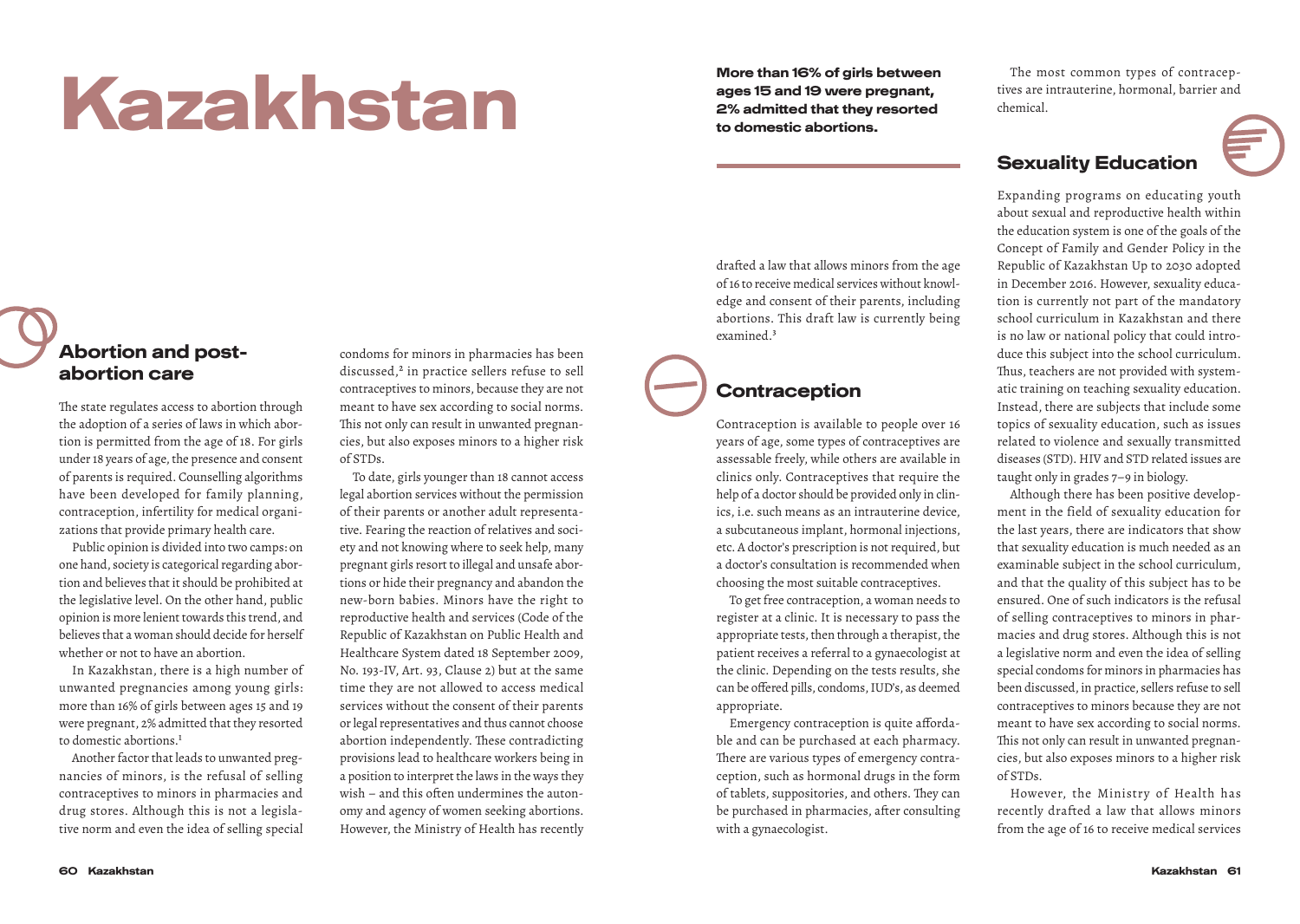without knowledge and consent of their parents, including abortions. This draft law is currently being examined.

UNFPA was planning to conduct a pilot training programme at two educational institutions – the Y. Altynsarin National Academy of Education and Nazarbayev Intellectual School (NIS) where there will be no separate course on moral and sexual education, but they plan to add it to biology and natural science. The development of the innovation is planned for the academic year 2019–2020. After the experiment, the course will be added to all school curricula.

Many parents are against sexual education in schools, as they fear the risk of ostracism.

### Pre- and antenatal care

Prenatal care is covered by the state in the form of paid leave, which in accordance with Article 99 of the Labour Code amounts to 126 days (70 calendar days before delivery and 56 calendar days after delivery). In case of complicated birth or the birth of two or more children, 70 days of leave are given. The number of vacation days does not depend on the duration of employment, so it does not matter how long you work for the employer.

All necessary prenatal examinations are available.

There are no maternity schools, however, there are maternity programs in clinics.

The duration of maternity leave in accordance with Article 99 of the Code is 126 days (70 calendar days before childbirth and 56 calendar days after childbirth). In case of complicated birth or the birth of two or more children, 70 days of leave are given. The number of vacation days does not depend on the duration of employment, so it does not matter how long you work for the employer.

Compulsion to "sodomy" and "lesbianism" is punishable by criminal liability.

In addition to maternity leave, a leave can be granted at will, without saving wages for the care of children under 3 years of age. According to Article 99 of the Code, the father or mother of the child can receive such a leave, and if the child is left without parental care, then the next of kin, i.e. someone who will actually be engaged in raising a child can benefit from this leave.

In accordance with Article 54 of the Code of the Republic of Kazakhstan, the employer cannot dismiss a worker in connection with maternity leave. Moreover, in accordance with Article 87, the time spent on maternity leave and childcare is counted as seniority, and maternity leave even allows you to count on the next paid leave.

#### LGBTQI+ Rights

LGBTQI+ community is not legally protected by the state in any way, although there are also no "anti-gay propaganda" laws in place. Representatives of sexual minorities can receive the full amount of social services, usually without prejudice to their rights and interests. The law protects their rights and interests as well as the rights of other citizens of the country. However, it does not protect them from hate speech and rejection on the part of members of society. Same-sex marriage is officially prohibited, but cohabitation is not regulated by law. Compulsion to "sodomy" and "lesbianism" is punishable by criminal liability. Society is strongly opposed to same-sex relationships and the reaction is always negative from family to society.

#### Gender-based violence

Domestic violence remains an acute problem in Kazakhstan. Although efforts have been made to combat domestic violence, there is still room for improvement. Some administrative and criminal penalties for physical domestic violence do exist, but the system lacks resocialization laws and programs. In theory, the legislature includes penalties for sexual, emotional and financial violence but – as it is often difficult that such violence has occurred – they are rarely used in practice.

The legal basis for prevention of domestic violence in Kazakhstan is guided by: The Universal Declaration of Human Rights and the Convention on the Elimination of All Forms of Discrimination against Women, adopted by the UN General Assembly, The Constitution of the RK, the Criminal Code of the RK, Code of the RK on Administrative Offenses, Law of the RK on the Prevention of Domestic Violence, Code of the RK on Marriage (Matrimony) and the Family, Law of the RK on the Internal Affairs Bodies of the Republic of Kazakhstan and other regulatory legal acts.

In Kazakhstan, gender equality is envisaged in national legislation and guaranteed in the Constitution. However, in practice women are lagging significantly behind men in their ability to realize and exercise their rights because of patriarchal and gender norms. Additional barriers include high levels of gender violence and general inequality of opportunities between men and women in all spheres of life. For example, when a man is abusive in any way toward a woman, her parents do not accept her return to the family because it is considered shameful to leave one's husband.

Low awareness of the law and human rights among the population also result in victims not knowing what their options are for redress and justice.

Despite the efforts made by the state to counteract domestic violence, the problem of violence against women remains acute, as it is a common offense in Kazakhstan. According to the sample survey on violence against women in Kazakhstan of 2017, around 16.5% of women in Kazakhstan aged 18–75 have experienced physical and/or sexual violence from their intimate partner at some point in their lifetime. Around 20.6% of women in Kazakhstan have experienced emotional violence and 6.3% have experienced economic violence from their intimate partner at some point in their lifetime. In practice, acts of violence against family members, regardless of the sex or age of the victim, are often ignored. Those experiencing domestic violence often do not tell anyone about this, and if they try, these cases rarely reach the court or are terminated in court because the parties decide to reconcile. When the parties reconcile, no measures can be applied to the offenders in order to prevent violent behaviour in the future. Often, the same parties reappear in court after the reoccurrence of another incident of domestic violence.

- 1 https://www.zakon.kz/4949072-urokipolovogo-vospitaniya-v-shkolah.html
- 2 https://tengrinews.kz/kazakhstan\_news/ vopros-prodaji-prezervativov-podrostkov-trebuet-izucheniya-292071/
- 3 https://www.zakon.kz/4947494-o-razreshenii-abortov-v-16-let-bez.html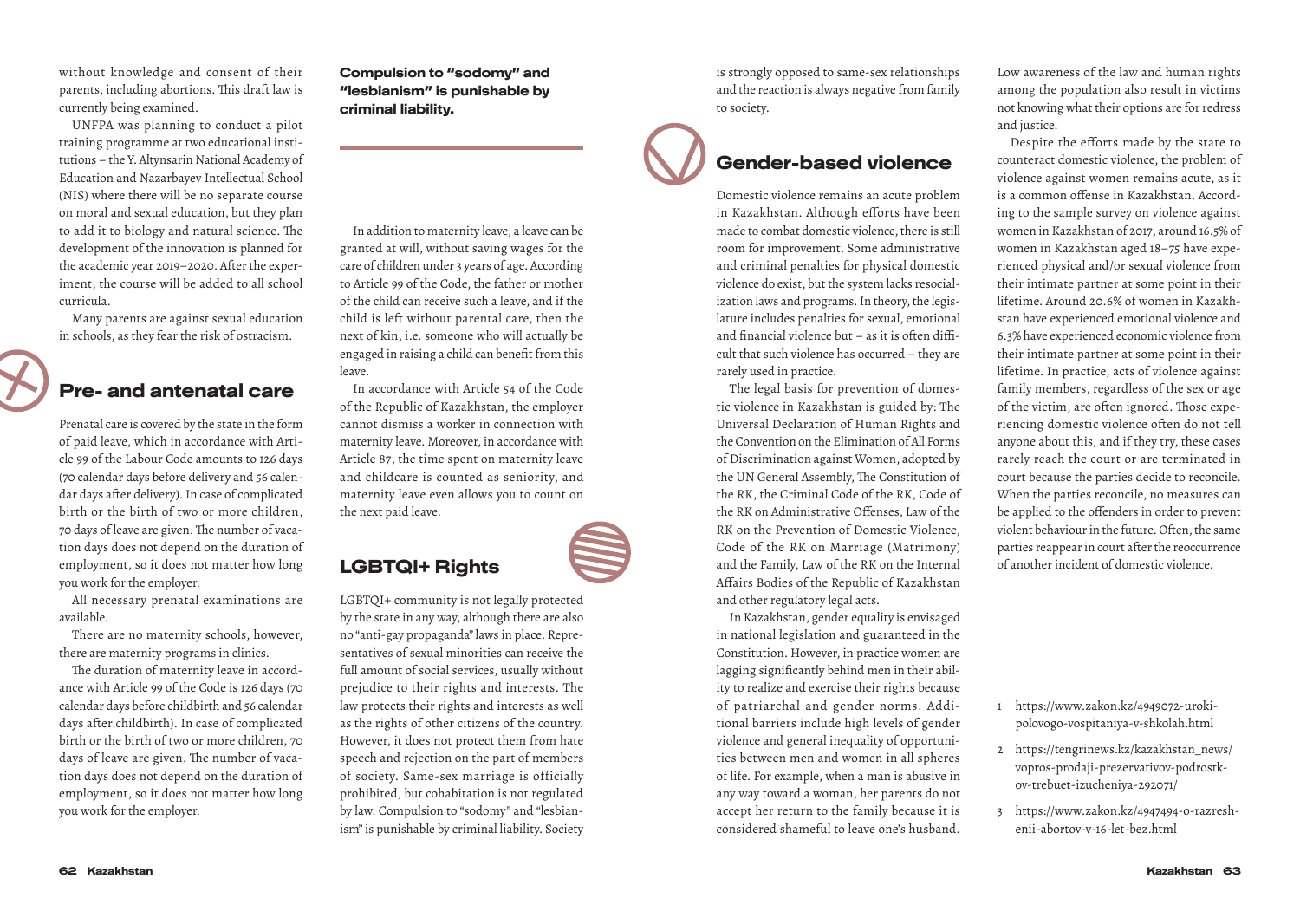# Latvia

#### Abortion and postabortion care

Abortion in Latvia is legal and can be performed within the first 12 weeks of pregnancy for personal reasons (49 days in case of medical abortion) and up to the 24th week for medical reasons. The woman has to visit a GP (general practitioner) or gynaecologist, who confirms her pregnancy and, if her decision is to terminate the pregnancy, it can be done after 72 hours. Before the procedure, several examinations have to be carried out, usually including blood tests, syphilis test and rhesus factor test. Two most common ways of terminating a pregnancy in Latvia are medical abortion and dilatation and evacuation (D&E).

Generally, abortion is an accessible service, although doctors have the right to refuse performing an abortion if it is against their personal (religious) beliefs and there are recorded cases of doctors using it. In rural areas, it can be harder to access the procedure, so women go to larger cities or nearby towns to have it. Medical abortion is harder to access, because not all clinics in the state offer this service, as medical abortion medication can

only be used at the clinic with day stationary in presence of the doctor.

In 2018, there were 3,636 abortions performed in Latvia (8.8 per 1000 women aged  $15-49$ ).<sup>1</sup> The annual numbers have been decreasing over the last 10 years. However, local women's and reproductive rights activists doubt official medical abortion statistics, as it is almost certain that the full number of procedures goes unreported (ie. In private clinics).

The narrative around abortion is dual – the public opinion is mostly negative towards it, but in the professional environment, it is understood that it is a woman's right, and for personal, socioeconomic and other reasons abortion should be accessible.

Doctors have the right to refuse performing an abortion if it is against their personal (religious) beliefs.

### **Contraception**

Contraceptives are rather accessible – only hormonal contraception has to be prescribed. Some forms of contraception (intrauterine system (IUS), implant, sterilization and vasectomy) is to be arranged with medical assistance from a doctor. Barrier methods in different variations are available freely at pharmacies and stores. Emergency contraception is easily available in any pharmacy without prescription or other obstacles, yet it may be unaffordable for some.

Contraception is not refunded by state for any group of society. For vulnerable women, safe contraception methods are not affordable, although in some municipalities, social services receive small funding to cover contraception for a certain amount of women. Free condoms are available only in HIV prevention points, which are usually focused on working with substance-dependant persons.

Due to lack of reliable statistics, it is hard to confirm, but the most commonly used contraceptive methods are most likely condoms, hormonal methods and coitus interruptus.



# Sexuality Education

Topics related to sexuality education are included in school curricula, but mostly as non-mandatory, thus it depends on the school and teachers whether to implement it. The topics that should be covered from grade 5 to 9 include puberty, relationships, contraception, and STDs. There is no curriculum for high school (grades 10–12). Most of the schools cover the basics, mostly puberty (menstruation for girls, etc.), and schools often choose to invite private speakers or organizations outside of school (doctors, nurses, feminine product companies, NGOs (Red Cross, Papardes Zieds), religious representatives (True Love Waits,

In 2015, the "morality law" was introduced, which prohibits the dissemination of materials that could "negatively impact the morality of students" in schools.

Crisis Pregnancy Center), and others. There is no reliable data about the level of factual knowledge regarding sexuality among young people.

Reforms in the educational systems are currently taking place, but a concern remains about the lack of appropriate coverage of health education (including SRHR topics) in the upcoming changes.

In 2015, the "morality law" was introduced, which prohibits the dissemination of materials that could "negatively impact the morality of students" in schools. It was introduced after one school disseminated brochures about safe sex that mentioned homosexuality. As a result, there have been only few more noticeable cases when this law was used (mostly because of mentioning homosexuality or rude words), but consequently, most of the teachers choose not to talk about possibly risky topics, including SRHR issues.

Due to the European Social Funding, in the years 2017–2019, Latvia had the chance to implement health promotion activities in almost every of its 119 municipalities. One of the topics of these activities was SRH. This provided wider access for different social groups to gain more information about SRH, especially young people in schools. There is no data yet about results and continuity of this project.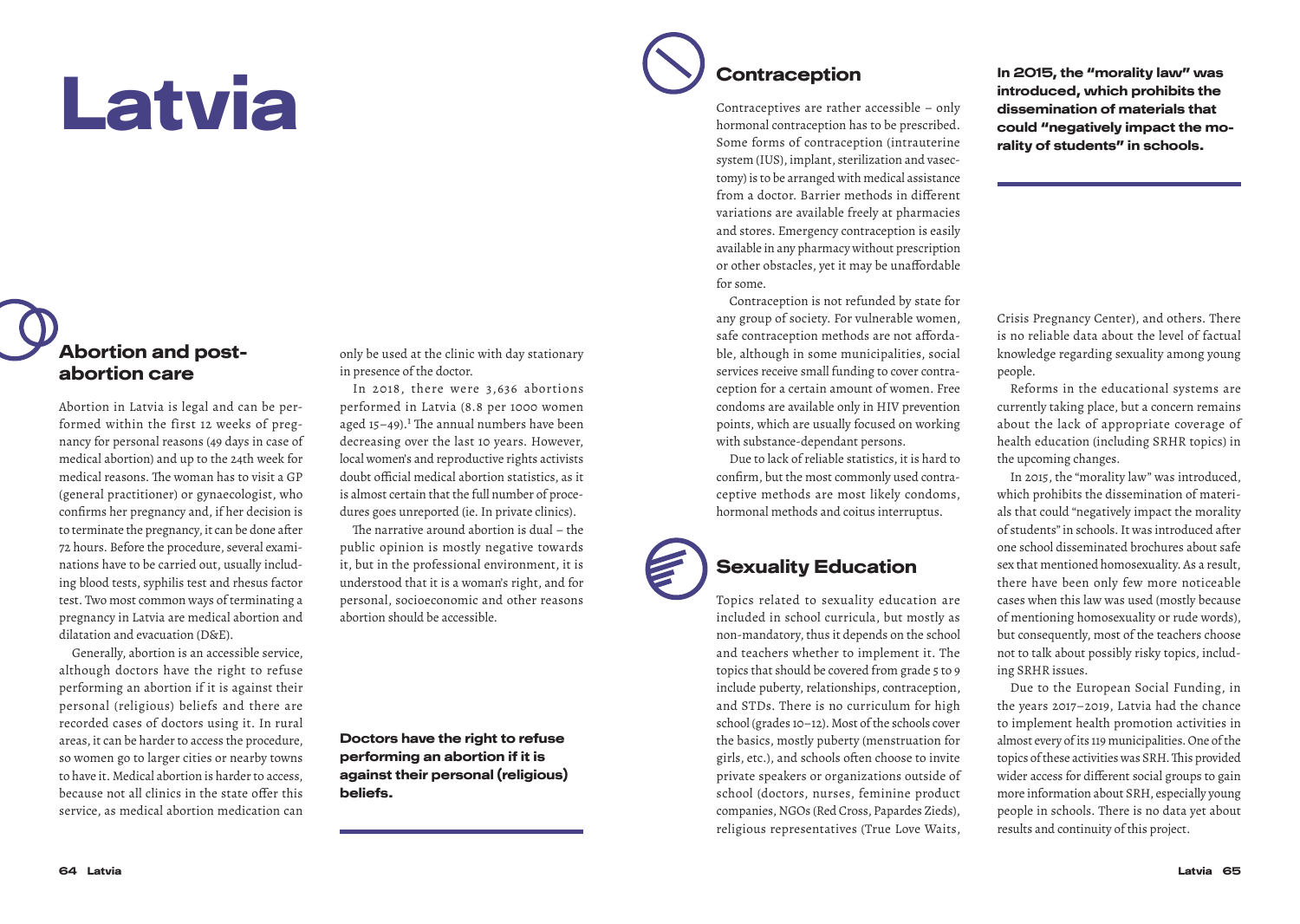# Pre- and antenatal care

Prenatal care in Latvia is covered by the state. It includes a gynaecological examination, a bacterioscopy of vaginal flora, blood tests, examination of foetal heart rate with CTG and I, II, III trimester screening, which includes ultrasonography.

All necessary prenatal examinations are easily accessible. If a woman desires prenatal care covered by the state, she needs to find a gynaecologist who has contractual relations with the state. She also has the right to choose a gynaecologist that will take care of her preg nancy and prenatal care. The Gynaecologist will send her for the all the necessary examinations.

Regarding differences between urban and rural areas, the main difference is that the necessary specialist could be unavailable outside the city, due to a deficit in specialists. Therefore, a woman who lives in a village or outside the city sometimes needs to travel to the closest city in order to receive the necessary medical care.

Birthing schools in Latvia are called prena tal, birthing and/or breastfeeding courses and mothers-to-be can choose which courses they want to attend. The situation for soonto-be-fathers is rather specific, as if they want to enter the delivery room during childbirth, they are obligated to attend birthing courses beforehand.

New parents can have paid parental leave for a year and a half. It can be split up or used fully until child has reached 8 years of age.



## LGBTQI+ Rights

LGBTQI+ community is not legally protected by the state. Some policies strive to eliminate discrimination and hate crime based on sexual orientation, but these actions are unfortu nately not comprehensive. A notable part of

the society, including politicians and deci sion-makers, is still highly homophobic. In the OECD data about LGBTQI+ inclusiveness, Latvia was placed among countries with lowest acceptance of homosexuality. The acceptance rate is higher among young people.

Several initiatives for legalizing same-sex relationships, and the law of partnerships have been brought in to Parliament to be discussed, but none of them has been supported or approved yet. It is also worth to mention that speaking about same-sex relationships during NGO workshops in schools is against the law.

1 https://www.spkc.gov.lv/upload/Veselibas%20aprupes%20statistika/ Statistikas%20dati/2019/21.06.2019/abor ti\_statistika\_2018\_21062019.doc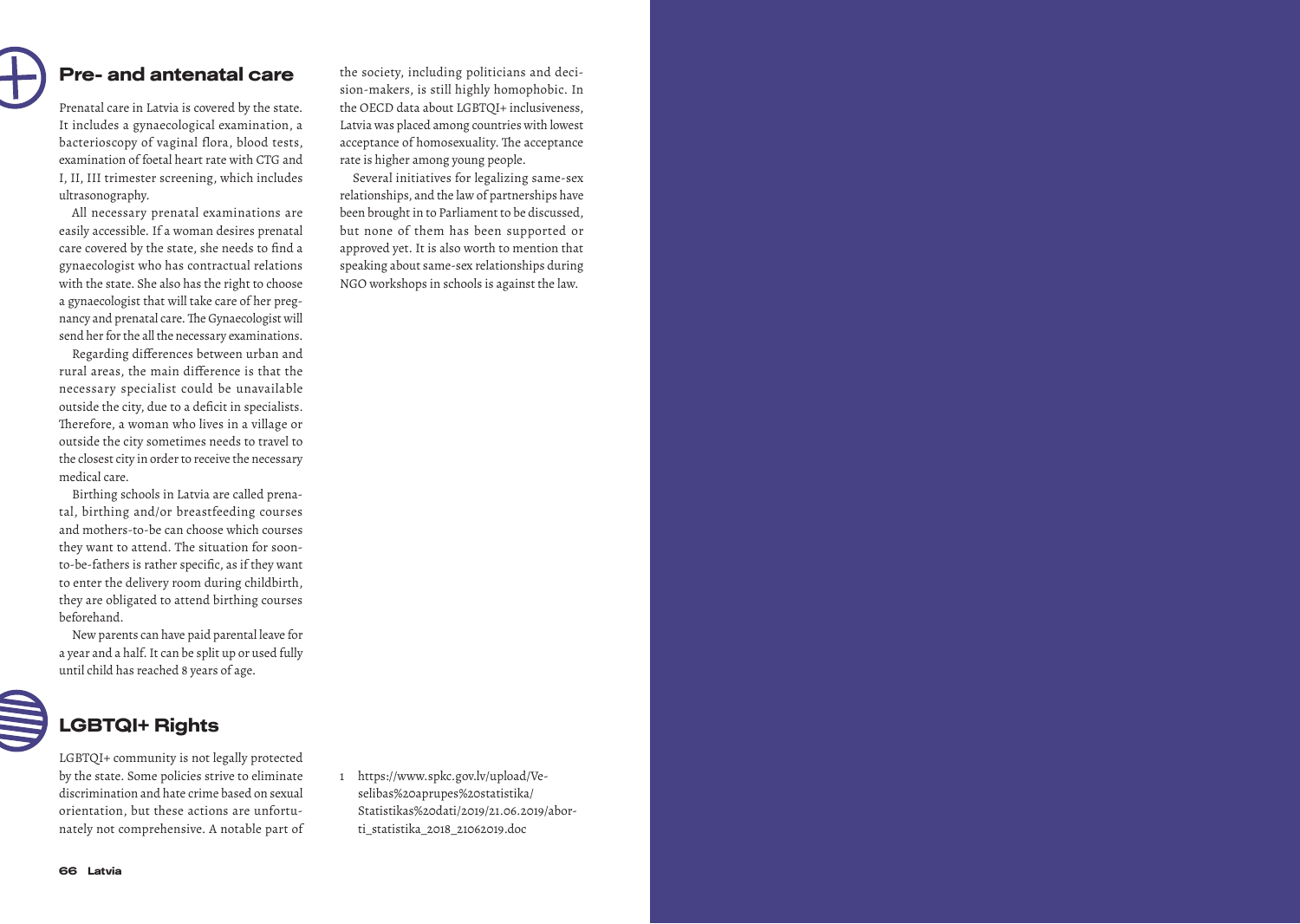# North Macedonia

#### Abortion and postabortion care

In May 2019, the Parliament of North Macedonia adopted a liberal abortion law which removes all administrative barriers for women accessing abortion services, including mandatory counselling, a three day waiting period and high fines for service providers performing abortions.<sup>1</sup> This advocacy win is a result of the partnership of many NGOs and activists that over the past six years have acted jointly to change the previous restrictive abortion law. Moreover, the democratic government elected in 2017 made a political commitment during parliamentary election to partner with women's NGOs in order to change the restrictive law and ensure that abortion is a matter of choice for women. The new abortion law was drafted in collaboration with representatives from the Gender Equality Platform that were part of the abortion working group nominated by the Ministry of Health (MoH). The new law also recognizes medical abortion as part of comprehensive abortion care, regulating that medical abortion can be performed up to nine gestational weeks in the gynaecological clinics that are part of primary

health care. However, medical abortion drugs are still not registered in North Macedonia, which would provide an option for women to terminate their pregnancy. The lack of human resources and medical competences in most Ob/Gyn clinics represent the main factors for the limited access to abortion services, which prevents women from accessing abortions throughout the country, especially for women living outside the capital city of Skopje. Only 25% of the Ob/Gyn hospitals in the country provide abortions in the first trimester, which is extremely low, while abortions in the second trimester are referred to the University Clinic for Gynaecology and Obstetrics in the capital Skopje.2 There are no clinical guidelines for safe abortions available for service providers. The abortion procedures that are in practice, especially for the second trimester (3% NaCl solution) are not in accordance with methods recommended by WHO. However, following the nomination of the national working group by the MoH in November 2019 to draft the safe abortion protocol, it is expected to ensure that the procedures and care of women assessing abortion are in line with WHO Safe abortion guidelines. Moreover, the system for abortion statistics has not been revised for many years

In May 2019, the Parliament of North Macedonia adopted a liberal abortion law which removes all administrative barriers for women accessing abortion services, including mandatory counselling, a three day waiting period and high fines for service providers performing abortions.

and it should be improved in order to better monitor the data of abortions performed at the national level. The number of abortions has remained stable over the last several years, and there is no significant trend of increasing or decreasing of abortions. In 2017, there were 19.5 abortion per 100 livebirths, which is relatively at the same level as the statistics for the European region. Finally, 3.3% of abortions in North Macedonia are registered among young girls up to 20 years of age.3

#### **Contraception**

The need for contraception among women aged 20–24 has not been met in 36.5% of cases, and only 52.7% of women who are married or in a relationship have expressed the need to use any contraception.<sup>4</sup> Moreover, the modern contraceptive prevalence rate is very low (12.7%), while North Macedonia is one of the countries with the lowest prevalence rate in South-Eastern Europe and Europe in general. The existing legislative and regulatory framework is supportive and permits the provision of contraceptives services by general practitioners, including the prescription/distribution

of most contraceptive methods (with the exception of intrauterine device insertion and male and female surgical sterilization) for people paying or not paying contributions to the health insurance system.<sup>5</sup> However, GPs have less knowledge and skills, and are not heavily involved in contraceptive counselling and prescriptions of pills in practice that limit women access to contraception services at gynaecological clinics. Oral contraceptives are rarely used (5.8%) and are not covered by the Health Insurance Fund. The withdrawal method is frequently used as a contraceptive method, followed by condoms and sterilisation (for women that have given birth four times or more). Many women think that contraception has unwanted side-effects and some of them have had negative experience using oral contraceptives. Some women do not plan to use contraceptives, at all or plan to use the Intrauterine device (IUD) after giving birth as a family planning method. Roma women emphasise that the men make the decisions about contraceptives. IUD's are quite expensive, as opposed to condoms and oral contraceptives which are fairly cheap and available in pharmacies. According to legislation emergency contraception can be purchased with prescription, although in practise, pharmacies do not always require prescriptions for selling emergency contraceptives. EC is relatively expensive. In 2019, under the Preventive Program for Mother and Child Health, the Ministry of Health allocated for the first time a budget of USD 5,000 for the purchase of free contraception for the most vulnerable groups of women.6 However, a logistic management system in the Ministry of Health is lacking for contraception distribution. None of the contraceptives are included as part of the national health insurance coverage and no efforts by the government in that direction have been made so far.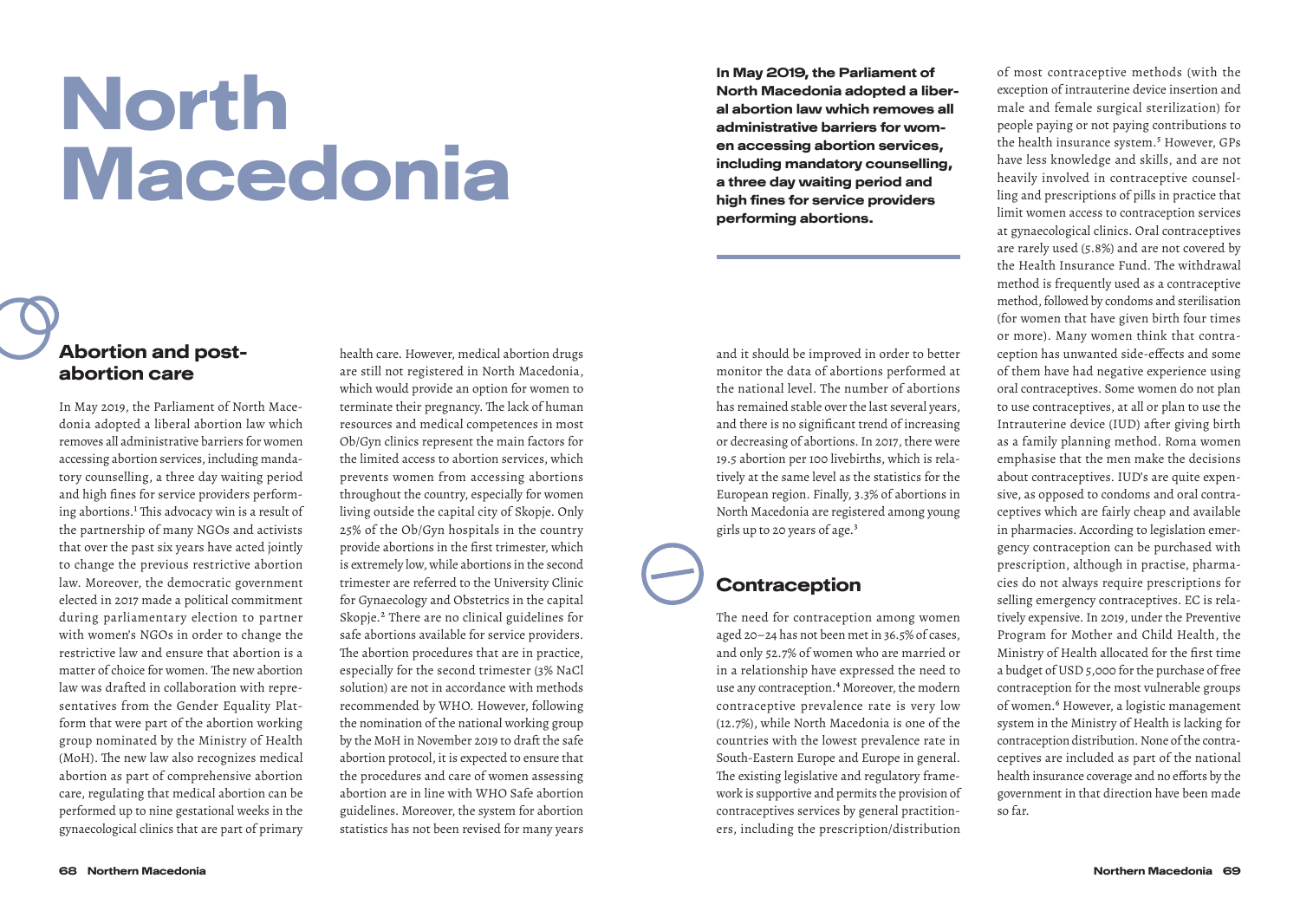# Sexuality education

#### With regards to the school system, there is no separate school subject entitled Sexuality Education in North Macedonia. Some elements thereof, though, are included in various other school subjects. For example, STIs are included in Biology and in Life Skills subjects. However, information related to gender, sexuality orientation, relationships or the emotional aspects of sexuality, sexuality orientation or discrimination, is insufficiently addressed during classes. Although Life Skills Education is a mandatory subject, it is only implemented during "advisory classroom" sessions (it is not part of the regular teaching curricula).<sup>7</sup> Also, teachers decide for themselves which topics to include during the year and those related to sexuality education are frequently omitted due to lack of skills and capacities to teach sexuality education topics. Only 7% of the teachers in the capital have talked about sexuality orientation, 8% have addressed oral contraception, 15% condom use and 35% HIV prevention.<sup>8</sup> The Education Strategy 2018–2025 notes that the teaching of Life Skills Education is carried out in an insufficient or inappropriate manner in many schools. Therefore, it recommends further strengthening of the status of the subject and improving its contents, in order to ensure its regular application. As many as 82% to 96% of the parents are in favour of introducing various topics related to comprehensive sexuality education in the school curricula.<sup>9</sup> Topics such as prevention of sexual violence, reproductive health and contraception, HIV/STIs, puberty, rights protection are seen by the parents and guardians as the most important issues that children should learn about in school. There has been good progress made with regards to improving the sexuality education content in the formal educational system throughout 2019. In collaboration with

and Social Policy, the Ministry of Finance and the Ministry of Health, an action plan 2019–2021 for piloting CSE was developed following a government decision in January 2019 to establish a national working group for improving sexuality education content in schools. HERA was a member of the working group and under its mandate a school curricula and a manual for teachers were developed. The school curricula is in alignment with UNESCO technical guidelines for young people aged 13 to 15, includes seven components (1. Gender, 2. Relationship, 3. Body and body image 4. SRH and HIV 5. Sexuality 6. Violence 7. Civil aspects) and consists of 47 educational workshops. In November 2019, the Government of North Macedonia approved the information<sup>10</sup> presented by the Ministry of Education for introducing pilot programme for CSE in grade 9 of the elementary school system in four schools, two schools in urban areas, one school in rural area and one school where majority of the students are coming from the minority ethnic communities.<sup>11</sup> According to the Action Plan the pilot project will start in 2021, once all preparation activities will be finalized, including the development of teaching materials and evaluation tolls as well as organizing training of teachers.

### Pre- and antenatal care

According to the legal regulations in North Macedonia, pregnant women have the right to free-of-charge pregnancy monitoring by their gynaecologists, as well as free-of-charge delivery in state hospitals. However, at the national level, there is widespread practice of unlawful charging of reproductive health services by primary healthcare gynaecologists, and there is an uneven distribution of gynaecologists across the country. That is, there are several smaller municipalities with no single gynaecologist

the Ministry of Education, Ministry of Labour

which limits access to basic healthcare services for women living in those areas.

The illegal charging of fees for health services provided by a primary gynaecologist is a phenomenon which has been officially tracked, registered and reported since 2012. The surveys show that a staggering 83% of the pregnant women in the municipality of Shuto Orizari stated that they did not receive the ultrasound service free of charge as they should, but had to pay the primary gynaecologist for it.12 Other testimonies of women also suggest that they frequently had to pay for services that should have been free of charge – this was suggested by 28.8% of the Romani women and 28.4% of the non-Roma population in several cities in the country.<sup>13</sup>

Between 2012 and 2019, HERA registered nearly 2,000 cases when Romani women from Shuto Orizari reported illegal charges levied by 15 primary gynecologists. The Ombudsman and the Health Insurance Fund of Macedonia addressed the official complaints submitted by the women. In 2016, the Ombudsman provided an opinion to the Health Insurance Fund regarding the need to perform unannounced controls, as well as other measures to prevent the illegal levying of charges for health services provided to Romani women. The Ombudsman

The surveys show that a staggering 83% of the pregnant women in the municipality of Shuto Orizari stated that they did not receive the ultrasound service free of charge as they should, but had to pay the primary gynaecologist for it.

also asked the MoH to urgently address the issue with the lack of a primary gynaecology practice in Shuto Orizari and the employment of a gynaecologist.14

The state provides nine months paid maternity leave for one of the parents – as a rule for the mother, and for the father in exceptional circumstances only. The joint maternity leave of both parents is not allowed.

#### LGBTQI+ rights

A new Law on Prevention and Protection against Discrimination was brought into force in May 2019, which provides protection against discrimination on the grounds of sexual orientation and gender identity – grounds which were not clearly established in the previous law.15 On the other hand, the Criminal Code protects LGBTQI+ people from hate-based violence, but despite the legal guarantees, there are acts of violence, hate speech, and harassment that have not received legal redress, although several years have passed since they were conducted.

In 2018, 84 cases of violation of the rights of LGBTQI+ people are documented. Cases have been documented in several cities in the country, but they dominate in the capital city (57), 17 cases in Strumica and several cases in Tetovo, Gostivar, Struga, Ohrid, Kumanovo, Veles and Stip. In all documented cases, the victims are gay men (73) and transgender people (37), with the exception of one case in which the victim was a civil society activist who works with the LGBTQI+ community.16 Most of the cases (49) are hate-based violence against LGBTQI+ people. In two cases, domestic violence has been documented against a transgender woman. There are the cases of robbery (23) against gay people, in which there is also violence, but are separated as category, because in these cases, besides violence,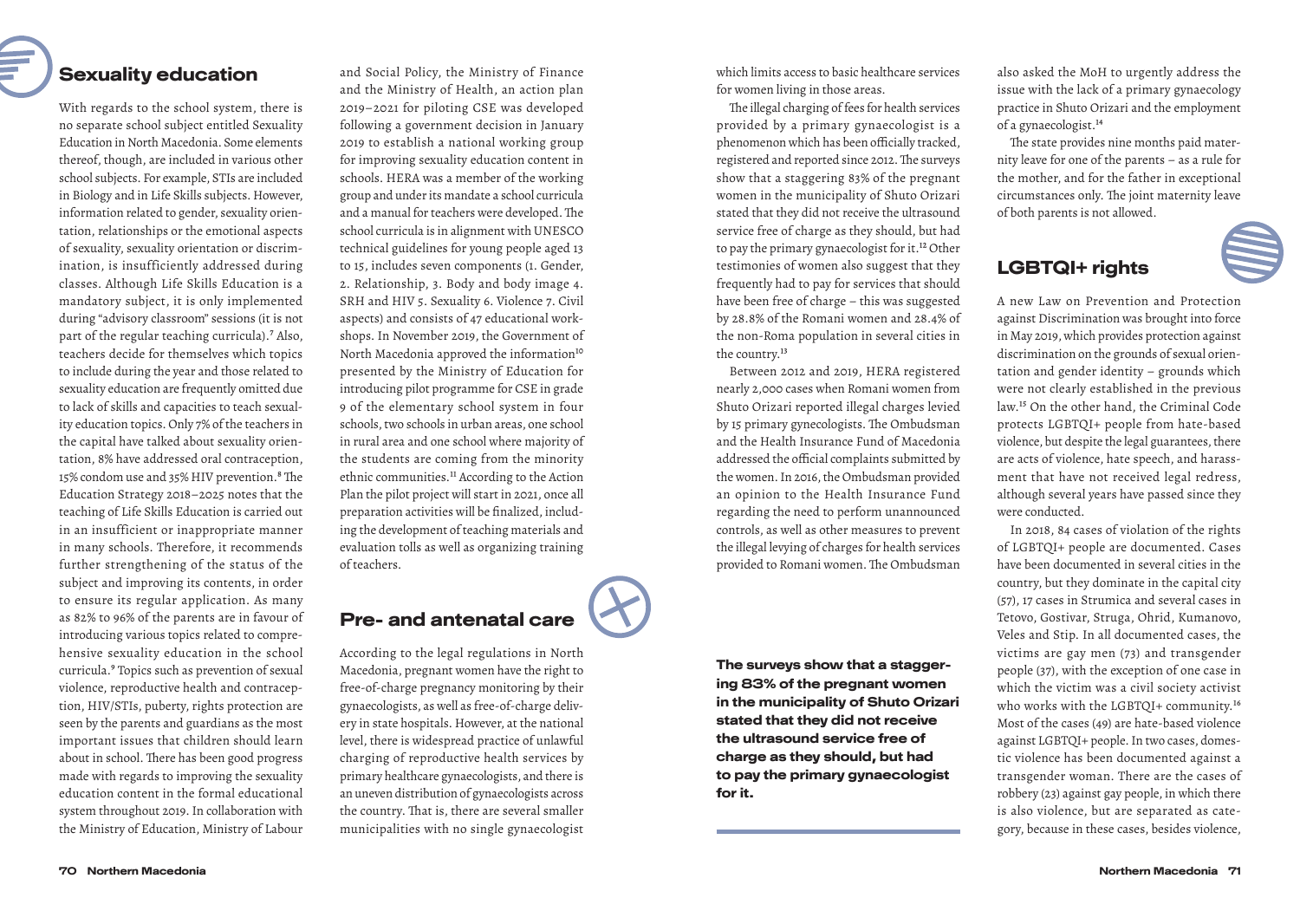there is also theft. Next, in number are cases of extortion and blackmail (11), discrimination (10) and theft (8). Only four of the cases of violence and robbery against gay men were reported to the police, while the three perpetrators were unknown and were not found. Only in one of the reported cases the police acted and punished the perpetrator. There are four documented cases of violence against gay men whose perpetrators are police officers. In three cases, there was verbal and psychological violence caused by the police, and in one case, there was physical violence.

Homophobia and transphobia is present on social media, which was especially evident before the first Pride Parade in Skopje (2019). The Facebook campaign "Don't judge" which promoted the rights of LGBTQI+ people was followed by many comments which contained hate speech, insults and prejudices against LGBTQI+ people. Many of the comments were threatening in nature and called for violence. The most explicit comments were reported to the Ministry of Interior's electronic crime sector.

Currently, there is no equality body in the country, because the mandate of the previous Commission for Protection against Discrimination has expired and a new body has not been established yet and therefore, LGBTQI+ people cannot use this protection mechanism if their rights are violated, especially if they are discriminated by private individuals.

#### Gender-based violence

According to the statistics of the Ministry of Interior, in 2017 there were a total of 903 reported cases of domestic violence, 84% of which involved women survivors. As many as 60% of the reported cases are gender-based related, perpetrated by women's spouses or ex-partners. In the period from 2016–2018,

there were a total of 34 homicides of women, with 28 of these cases being classified as femicides.17 Furthermore, 14% of women have experienced physical or sexual violence at the hands of a partner or non-partner since the age of 15, while 30% of women have been sexually harassed since the age of 15.<sup>18</sup> Surveys show that in North Macedonia, three times as many women believe domestic violence is a private matter to be handled within the family as compared with women across the EU. Women living in households that are struggling financially indicate a higher prevalence of violence, in particular physical and sexual violence at the hands of an intimate partner. The Government of North Macedonia ratified the Istanbul Convention (IC) in December 2017. Following the ratification of the IC in December 2017, North Macedonia developed, adopted, and allocated financial resources for a National Action Plan (NAP) for the implementation of the IC 2018–2023.19 The NAP presents the most significant strategic document in the area of ending VAW, which stipulates extensively the key interventions towards achieving: i) the full alignment of the national civil and criminal legislation with the provisions set in the IC; ii) standardized protection and support services to survivors; and iii) effective prevention of all forms of VAW. Additional efforts have been made recently to improve the legislative and policy framework regarding VAW, and a new comprehensive law for the prevention of and protection against VAW is currently being drafted. For the first time, the law covers all forms of VAW and includes definitions of 'violence against women' and 'gender-based violence', as well as explicit reference to the 'principle of due diligence.' Furthermore, in 2018 the MLSP developed: (1) Standards and procedures for shelter for victims of DV; (2) Standards and procedures for psycho-social counselling of victims of DV; and (3) Standards and procedures for counselling for perpetrators of DV. In addition, in 2018 the Ministry of Health established the first three sexual violence referral centres within health institutions in three municipalities in the country. In the country there is a lack of available and accessible specialist service providers currently the existing services for women victims of violence are as follows: (1) three national SOS helplines; (2) one crisis centre provides accommodation from 24 to 48 hours; (3) six non-governmental organizations offer specialist services of free legal aid to women victims of violence; (4) five shelters provides accommodation for up to six months; (5) one centre provides psychosocial support and counselling. According to the standards of the IC in the territory of North Macedonia, there should be at least 20 shelters and a minimum of 20 counselling centres. There is one centre in the country that provides long-term accommodation for victims of sexual violence and psycho-social support (located in Skopje), but this centre also accommodates victims of human trafficking. According to the standards of the IC, there should be a minimum three shelters for victims of sexual violence and minimum five rape crisis centres in the territory of North Macedonia.

- 1 Parliament of Republic of North Macedonia, May 2019, Law on termination of pregnancy, https://www.pravdiko. mk/wp-content/uploads/2019/05/ Zakon-za-prekinuvane-na-bremenosta-22-05-2019.pdf
- 2 HERA Health Education and Research Association, August 2019, Monitoring report of the implementation of the new termination pregnancy law.
- 3 Institute for Mother and Child Health, 2018, Information about the health of mothers and child in the Republic of Macedonia for 2017.
- 4 Ministry of Education, Ministry of Labor and Social Policy, Ministry of Health, UNICEF, Monitoring situation of women and children, Multiple Cluster Survey 2011 https://www.unicef.org/northmacedonia/ media/3016/file/MK\_2011\_MICS\_Report\_ ENG.pdf
- 5 UNFPA, HERA, 2016, Assessment of policy, services and capacities related to SRH efforts in Macedonia 2011 – 2016
- 6 Ministry of Health, 2019, Program for active health protection of mothers and child (page 136) http://zdravstvo.gov.mk/ wp-content/uploads/2019/02/9.2019-programi-2019-javno-zdravje.pdf
- 7 BZgA Federal Center for Health Education and IPPF, 2018, Sexuality Education in Europe and Central Asia https://www.ippfen. org/sites/ippfen/files/2018-05/Comprehensive%20Country%20Report%20on%20 CSE%20in%20Europe%20and%20Central%20Asia\_0.pdf
- 8 HERA and Center for Vocational Training, 2014, Report from the study on the possibilities for access to reproductive health prevention information in schools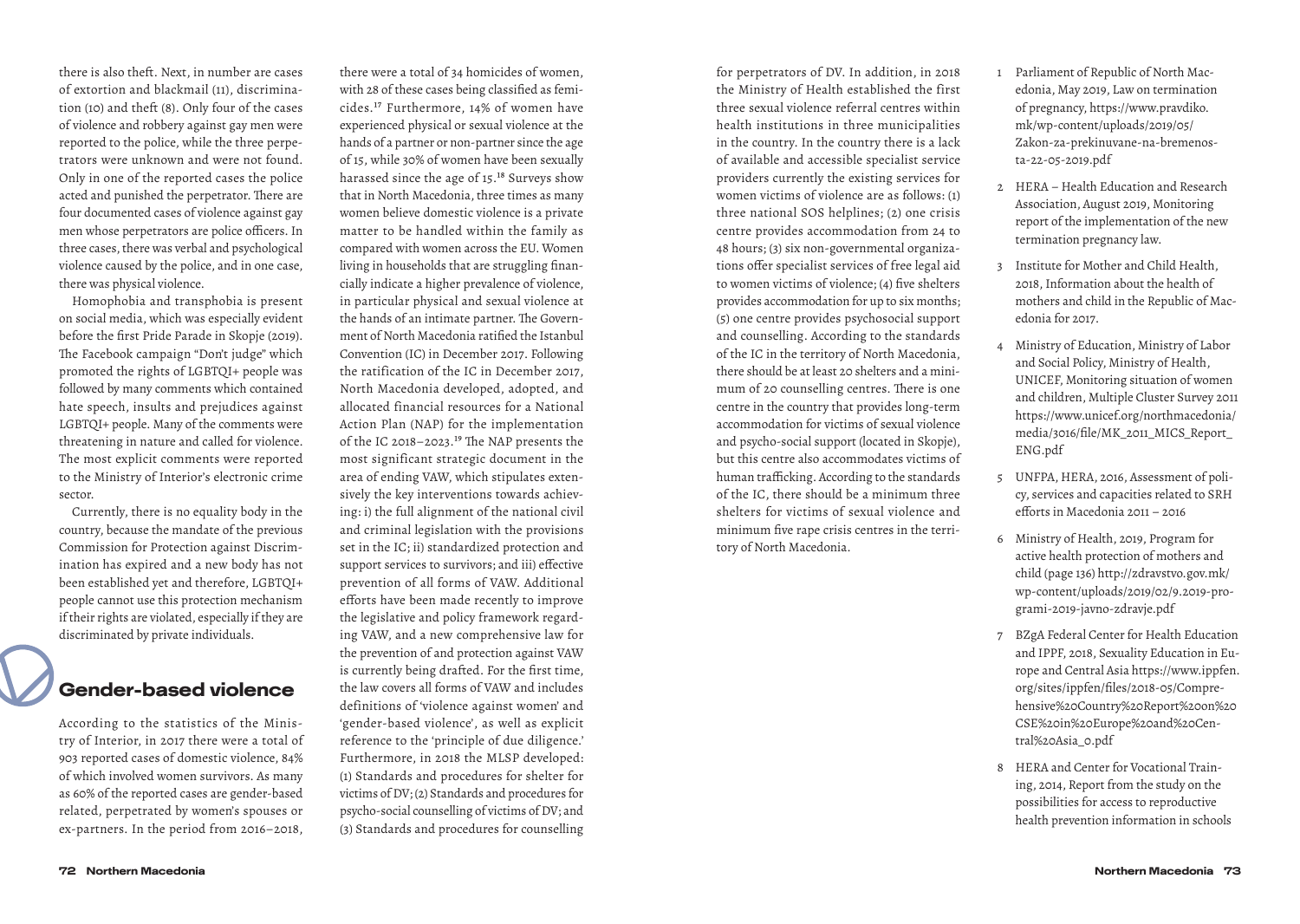http://hera.org.mk/wp-content/up loads/2014/12/istrazuvanje-2014-mkd.pdf

- 9 HERA, 2019, Public opinion research among parents for introducing new topics in the school curricula for comprehensive sexuality education https://hera.org.mk/ wp-content/uploads/2019/11/Istrazuvanje\_ seksualna-edukacija\_ANG\_compressed. pdf
- 10 https://vlada.mk/node/19408
- 11 Government of North Macedonia, Press relies from the 162 meeting, 05.11.2019, https://vlada.mk/node/19408
- 12 HERA Health Education and Research Association. Fourth Community Scorecard for Healthcare During Pregnancy, Child birth and the Postnatal Period among Romani Women in Shuto Orizari, Skopje, 2016, http://hera.org.mk/wp-content/up loads/2016/07/cetvrta-karta-web.pdf
- 13 Association for Emancipation, Solidarity, and Equality of Women in Macedonia (ESE). We are all human: Health care for all people regardless of their ethnicity: Health status, health care and right to health among Roma people in R. Macedo nia. Foundation Open Society Macedonia, 2014, http://www.esem.org.mk/en/pdf/ Publikacii/2014/We%20are%20all%20hu man.pdf
- 14 Republic of Macedonia, Ombudsman. Annual Report about the Level of Provid ed Respect, Promotion and Protection of Human Rights and Freedoms, 2016, http://ombudsman.mk/upload/ Godisni%20izvestai/GI-2016/GI-2016.pdf
- 15 Parliament of North Macedonia, May 2019, Law on prevention and protection against discrimination, http://www.mtsp.gov.mk/ content/pdf/zakoni/2019/27,5-Zakon%20

za%20zastita%20od%20diskriminacija. pdf

- 16 Coalition Margini, Situational analysis of the policies affecting LGBTI. Rights violation of the LGBTI people, 2019, http://coalition.org.mk/wp-content/ uploads/2019/09/Koalicija-Margini\_work file\_summary\_MKD\_LGBT-4.pdf
- 17 HERA, 2019, What are the investments and minimal standards for protection of gender-based and domestic vio lence https://hera.org.mk/wp-content/ uploads/2019/06/Policy-Brief\_Inves ticii-i-minimalni-standardi\_RBN.pdf
- 18 OSCE, 2019, Well-being and safety of women in North Mac edonia https://www.osce.org/ secretariat/419264?download=true
- 19 Ministry of Labor and Social Policy, 2018, Action plan for implementation of the convention for protection of violence against women and domestic violence, http://www.mtsp.gov.mk/dokumenti. nspx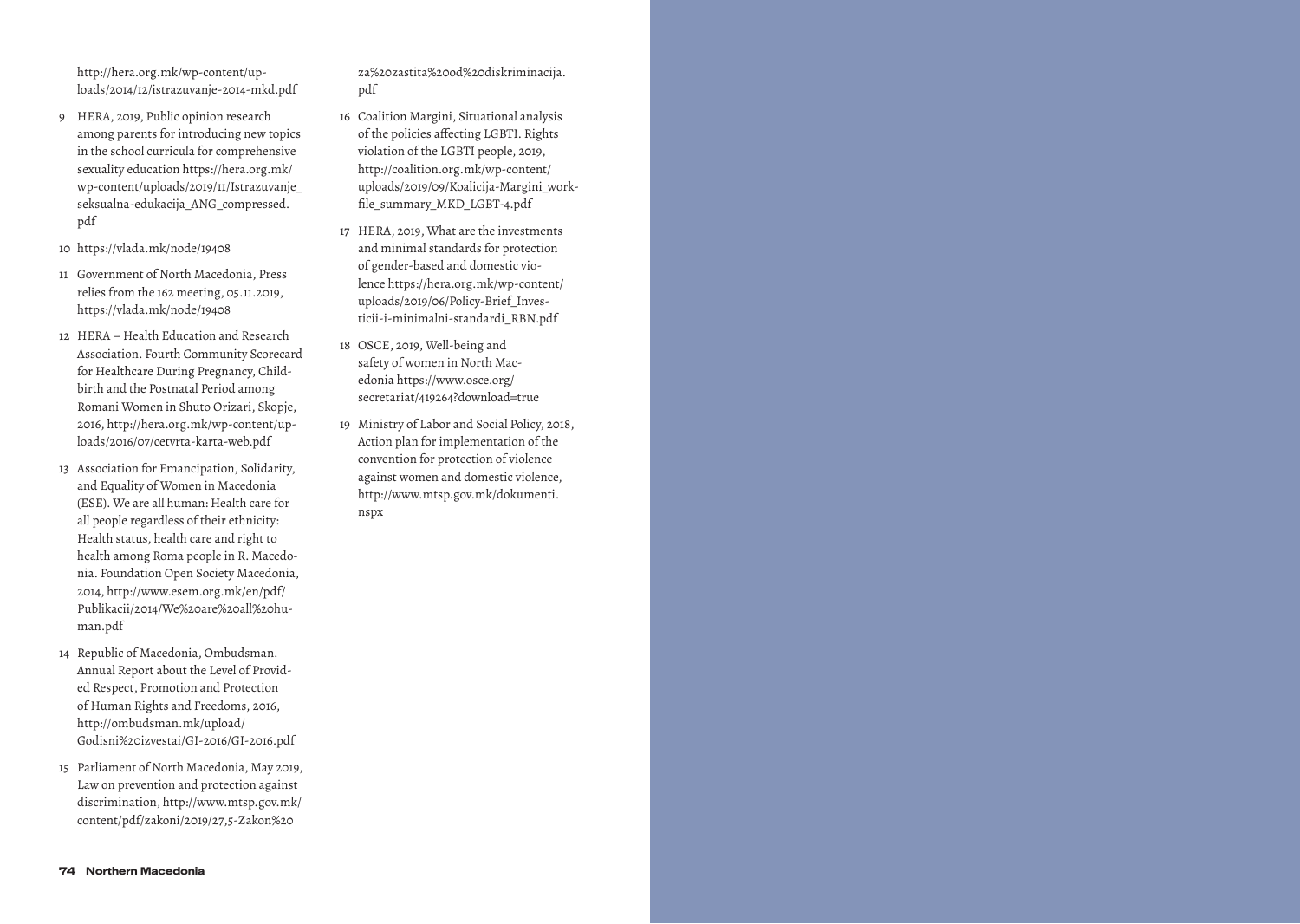# Moldova

### Abortion and postabortion care

Every woman in Moldova over 16 years of age has the legal right to abortion on request within the first 12 weeks of pregnancy. Adolescents younger than 16 must have the consent of a parent or guardian in order to receive an abortion.<sup>1</sup> In the second trimester, from 12 to 22 weeks of pregnancy, the Ministry of Health permits abortions in the case of several medical and social indications, including if the woman's health or life is in danger, incurable foetal developmental abnormalities, a pregnancy resulting from crime, etc. Abortions are only carried out in authorized medical facilities by OBGYNs with the necessary training. Overall, standard safe abortion procedures, manual vacuum aspiration or medical abortion, are accessible throughout the country in all major cities, though women living in rural areas face financial barriers in accessing services. In some areas, despite all the efforts the Reproductive Health Training Center has made, dilation and curettage is still used as an abortion method (approximately 15%), though it is no longer recommended by the WHO and the Moldovan Ministry of Health as being safe.<sup>2</sup>

Before leaving a medical institution following a surgical abortion or the prescription of drugs for a medical abortion, all women are given recommendations about contraception methods, and all the possibilities of family planning are discussed. Of all the women that receive post-abortion counselling, 68% leave the medical institution with some type of contraception (condoms, hormonal pills, intrauterine device, etc.).3 Likewise, religious fundamentalism and anti-choice rhetoric is on the rise in Moldova, with anti-abortion rallies being carried out across the country over the past several years. In 2017, 12,025 abortions were provided in Moldova, down from previous years, with a rate

Religious fundamentalism and anti-choice rhetoric is on the rise in Moldova, with anti-abortion rallies being carried out across the country over the past several years.

of 15 abortions per 1,000 women of reproductive age.2 It is very worrisome that on average 2,500 of the 3,300 adolescent girls that become pregnant in the country annually give birth, meaning only 800 end up having an abortion.4 This is unquestionably a result of the many existing misconceptions about abortion and subsequent pressure experienced by adolescent girls from friends and family members to carry the pregnancy to term. In 2018, no maternal deaths resulting from abortion were reported in Moldova.

### **Contraception**

Access to contraception is assured by the government via Law No. 138 on Reproductive Health. Combined oral contraception (COC) and condoms can be obtained free of charge from family doctors and at youth-friendly health centres by the following groups: adolescents and youth under 24 years old, people living with HIV, victims of sexual violence, people who had an abortion in the past year, people with psychosocial disabilities, people with low incomes, and people who abuse alcohol and/or other drugs. COC, intrauterine devices (IUDs), and emergency contraception can be obtained from almost any pharmacy without a prescription. Emergency contraception costs on average around EUR 8.5 in Moldova. Other types of hormonal contraception such as the vaginal ring, combined patch, and female condoms are less accessible, though they can be found in some pharmacies. Hormonal implants are expected to be approved for distribution within the six months. According to the UNICEF Multiple Indicator Cluster Survey (MICS), which was most recently carried out in Moldova in 2012, 41% of women of reproductive-age (15–49) in a relationship or union did not use any type of contraception, 18% reported using traditional

methods (coitus interruptus and calendar based methods), 20% reported using an IUD, 12% said they used a male condom, and 5% used COC.<sup>5</sup> In addition, based on the most recent Contraception Atlas ranking, Moldova ranks at 62.6% based on policies and access to contraceptives and family planning counselling.<sup>6</sup> In addition, in the most recent Health Behaviour in School-Aged Children (HBSC) study conducted in 2015, 74% of 15-year-old males and 56% of females claimed they used a condom and the last sexual intercourse.7 Likewise, 6% of males and 10% of females reported using oral contraception, respectively, which is the lowest among participating countries.<sup>8</sup>

#### Sexuality Education

Although school-based sexuality education in Moldova is mandatory by law since 2012, the same law guarantees access to contraception and family planning services (Law No. 138 on Reproductive Health), it remains primarily optional in practice. Of all the courses offered at the primary and secondary school levels in Moldova, health education has the greatest number of lessons devoted to sexual and reproductive health (SRH), and hence it possesses the most potential to deliver quality SRH information to youth; however, only 7% of adolescents were registered in the course in 2017.<sup>9</sup> The health education curriculum includes topics on puberty, sexually transmitted diseases, contraception, consent, sexual negotiation and decision-making, etc. It was revised by UNFPA and the Ministry of Education last year with input from various local, national, and international civil society organizations, though it still excludes many recommendations in the WHO/BZgA and UNESCO standards. Overall, considering events that transpired in 2005, when a mandatory life skills-based education (LSBE) course containing critical SRH subject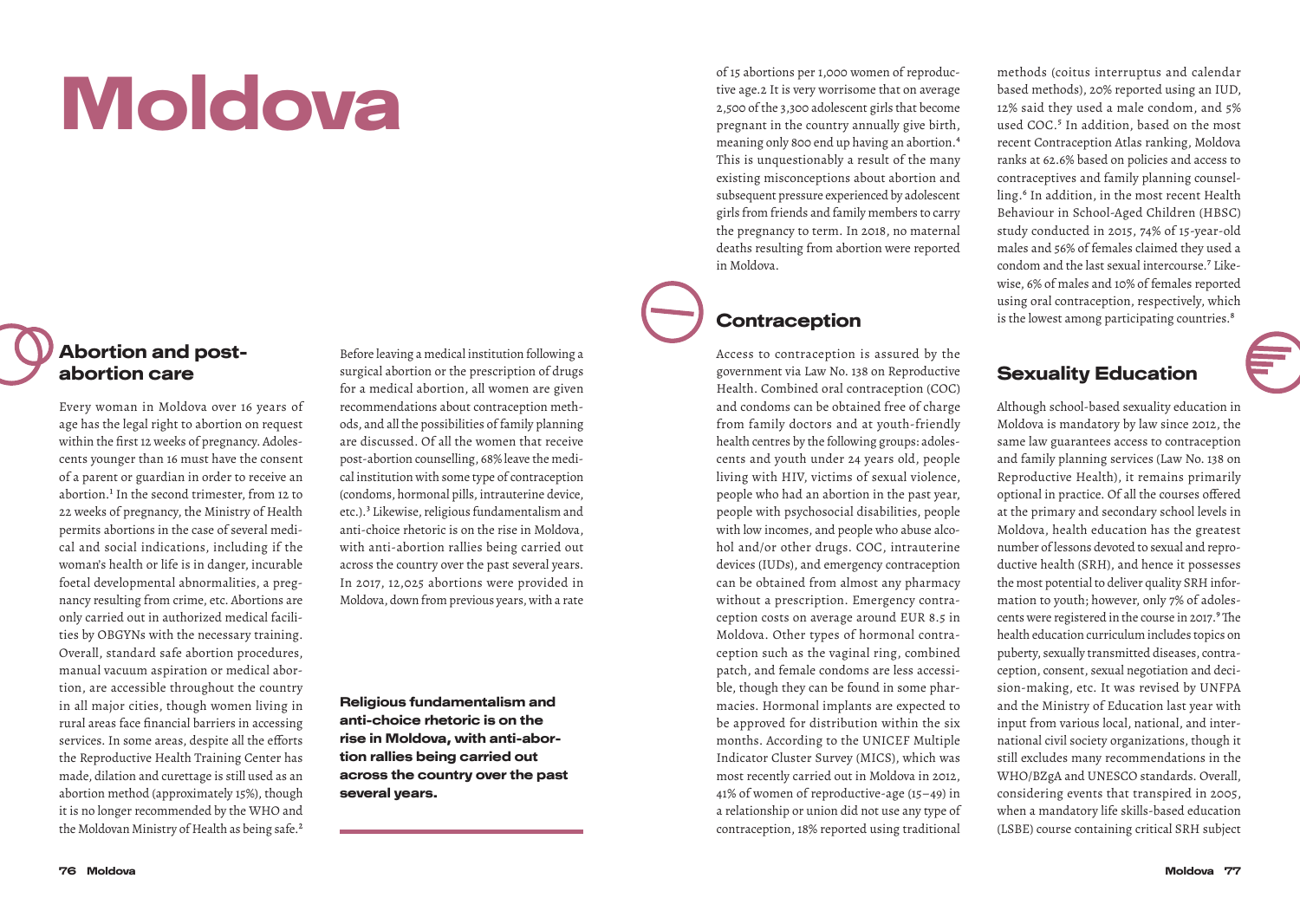matter was almost immediately met with resistance, especially from clergy members, and in turn removed from the curriculum in a matter of months, there has unquestionably been improvement, though all too slow.10

Currently there is no available up-to-date representative data evaluating young people's knowledge about sexuality in Moldova, aside from that collected in the UNICEF MICS study in 2012 on knowledge of contraceptive methods and HIV prevention and misconceptions. It is worth noting that the incidence of STIs (specifically syphilis and gonorrhoea) among young people aged 15–19 was registered at 160 per 100,000 in 2014, the highest in all of Europe, and HIV incidence among young people aged 15–24 nearly doubled between 2000 and 2015.11 According to the HBSC study, 33% of 15-yearold males and 4% of females stated they were sexually active, while response rates increased to 61% and 22% respectively for 17-year-olds.12 Overreporting of sexual activity among males and underreporting among females could be explained by the persistence of gender stereotypes, one of which being that young males should be highly heterosexually active, whereas females should preserve their virginity.

#### Pre- and antenatal care

Prenatal care is covered by the state and all necessary prenatal examinations are accessible to mothers-to-be across the country. There are not any substantial differences in accessing prenatal care between urban and rural settings, besides the longer commute from the village to the city. In 2016, new Standards for Monitoring Pregnant Women in Outpatient Settings were developed and approved by the Ministry of Health (MoH). These standards include a wide variety of compulsory clinical and paraclinical examinations during the prenatal period for all pregnant women. According to these

The incidence of STIs (specifically syphilis and gonorrhoea) among young people aged 15–19 was registered at 160 per 100,000 in 2014, the highest in all of Europe.

standards, pregnant persons benefit from six perinatal care visits during pregnancy. Based on MICS data from 2012, 95% of women had at least four antenatal visits, with a similar distribution in urban and rural areas.<sup>13</sup> Ninety-nine percent of the women who gave birth during the two years before the survey reported that during the prenatal visits a blood sample was collected, 98% said their blood pressure was checked, 99% had a urine sample collected, and 99% were tested for HIV.<sup>14</sup> The standards on safe maternity conditions recommend that women and new-borns receive a medical check within two days after discharge from the medical institution. In Moldova, about 98% of new-borns receive a health check after birth in a health care facility or at home.<sup>15</sup> The Moldovan MoH assures both paid maternal and paternal leave. Fathers in Moldova have the right to paid paternal leave up to 14 calendar days in the first 56 days following the birth of the child. Mothers can take leave starting at the 30th week of pregnancy for up to 3 years with varied payment schemes depending on the number of children being raised.



# LGBTQI+ Rights

In 2012, Law No. 121 on Ensuring Equality was passed by the Moldovan parliament. In Article 7 concerning discrimination in the job market, discrimination on the basis of sexual orientation in the hiring process is explicitly banned. When the law was being developed and reviewed by members of parliament, GENDERDOC-M, the first non-governmental organization (NGO) in Moldova to protect and promote the rights of LGBTQI+ community members, fought to include "gender identity" in the law as well, though in a compromise with government officials it was left out.16 Though the law has been referenced in several judicial processes won by GENDERDOC-M, it does not always function as it should and many violations have gone unpunished. There is no other specific reference to the rights of LGBTQI+ community members in the legal framework in Moldova. According to Rainbow Europe data, in terms of laws and policies affecting the lives of LGBTQI+ individuals, Moldova ranks 41 out of 49 European countries.<sup>17</sup> Based on a study completed by the United Nations in 2015, LGBTQI+ individuals are the most rejected social group in Moldovan society. Over 40% of survey respondents described LGBTQI+ community members as being "immoral, insane" and 35% considered them to be "sick people."18 Even more, only 18% of

Only 18% of the population was willing to accept LGBTQI+ people as citizens and only 1% as family members.

the population was willing to accept LGBTQI+ people as citizens and only 1% as family members.19 LGBTQI+ groups have organized an annual Pride march in the capital since 2013 which generally has attracted violent counter-protesters. Orthodox Christian religious leaders and political leaders regularly engage in "hate speech", casting LGBTQI+ identities as alien to Moldovan and Christian values. Following his election in 2016, the president of Moldova, Igor Dodon, remarked, "I didn't promise to be the president for gays... You know my opinion. I am categorically against marches of sexual minorities and their registration in the Republic of Moldova. I'm for our traditions, traditional families, Orthodox faith."20 Based on data provided to the Organization for Security and Co-operation in Europe (OSCE) by local NGOs, 16 attacks of violence against LGBTQI+ community members were reported in 2016.<sup>21</sup>

#### Gender-based violence

In recent years, the Moldovan government has made several important steps forward in setting up a legal framework for ensuring gender equality and establishing an efficient system for tackling violence against women. It adopted Law No. 196 on Ensuring Equal Opportunities between Women and Men, signed and ratified the Convention on the Elimination of All Forms of Discrimination Against Women (CEDAW), adopted Law No. 45 on Preventing and Combating Family Violence, and signed the Council of Europe Convention on preventing and combating violence against women and domestic violence, also known as the Istanbul Convention. In addition to such legal framework, relevant policy documents that address gender inequality and domestic violence have been developed, including the National Strategy for Ensuring Equality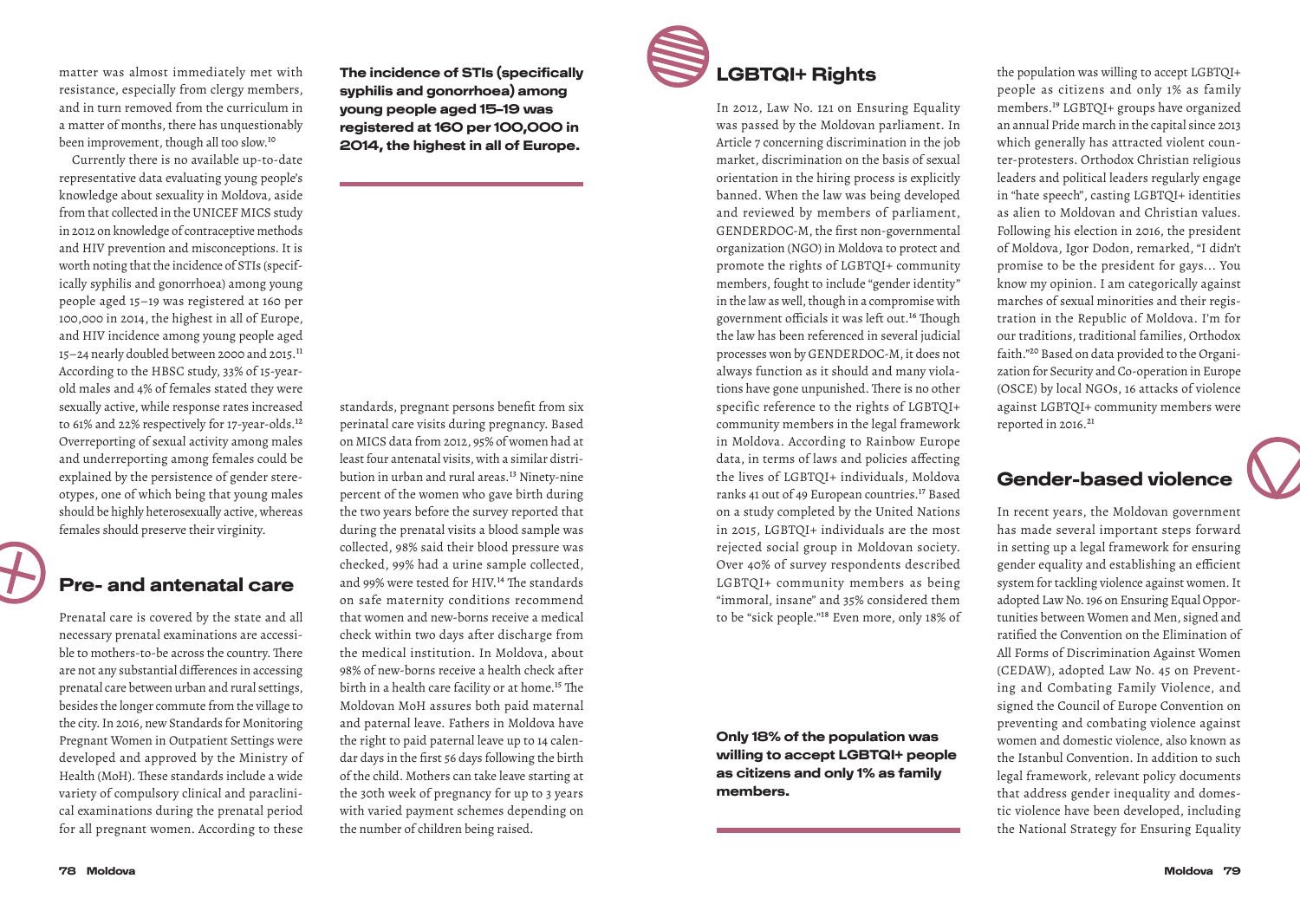between Men and Women 2017–2021 and the Strategy to Prevent and Combat Violence against Women and Domestic Violence 2018–2023. Despite these efforts, genderbased violence remains a significant problem in the Republic of Moldova. At the national level, this phenomenon was analysed through the study "Violence against Women in the Family," carried out by the National Bureau of Statistics in 2011. The study found the total prevalence rate of intimate partner violence over a lifetime (psychological, physical, or sexual) to be 63.4%, that is, 6 out of 10 women experienced at least one form of violence since the age of 15.22 In a survey conducted by the Women's Law Center in 2015, 41% of men and 19% of women stated that there are moments when women should be beaten.<sup>23</sup> In another more recent survey conducted by OSCE in 2018, one third of women said they personally know someone subjected to domestic violence among their family and friends and two in five women (40 per cent) said that they experienced physical or sexual violence since the age of 15 by a partner or non-partner.<sup>24</sup> Fifty-five percent of women surveyed think that domestic violence is a private issue that needs to be dealt with in the family and 50% of the women surveyed believe that a good wife should always obey the husband, even if she does not agree with him.<sup>25</sup> Concerning crimes of violence against women included in the Istanbul Convention, the National Bureau of Statistics of Moldova only has data on rape offenses at this stage. In past years, there has been an increase in the number of rape cases among sexual offenses – from 215 cases in 2000, to 352 cases in 2014.26 The number of rape cases per 100,000 population follows the same growth trend, increasing from six cases in 2000 to 10 in 2014. $27$ 

6 out of 10 women experienced at least one form of violence since the age of 15.

- 1 Lege Nr. 138 din 2012 privind sănătatea reproducerii [Law No. 138 of 2012 on Reproductive Health]. Chisinau: Parlamentul Republicii Moldova;2012.
- 2 Reproductive Health Training Center. 2018; https://www.avort.md/statistici/.
- 3 Reproductive Health Training Center. Case Study of the Quality of Abortion

Services and Clinical Guidance/Protocol in the Republic of Moldova. 2019.

- 4 Vieru P, Vladicescu N. Sarcina în adolescență în Republica Moldova. Chișinău: United Nations Population Fund;2019.
- 5 National Center of Public Health of the Ministry of Health of the Republic of Moldova, United Nations Children's Fund. 2012 Republic of Moldova Multiple Indicator Cluster Survey. Chisinau 2014.
- 6 European Parliamentary Forum on Population & Development. Contraception Atlas 2019. 2019; https://www.contraceptioninfo.eu/node/72.
- 7 Growing up unequal: gender and socioeconomic differences in young people's health and well-being. Copenhagen: WHO Regional Office for Europe; 2016.
- 8 Ibidem.
- 9 Ensuring the right to health education in Moldova. 2018; https://eeca.unfpa.org/ en/news/ensuring-right-health-education-moldova?fbclid=IwAR35Fl5rOOG-GEWSxfm1I-AaCAQkbPrz26Zm6e-IAvdowuKlk3Gff2VdGr5g.
- 10 Transformative Monitoring for Enhanced Equity (TransMonEE) Database. UNICEF Europe and Central Asia Regional Office 2015. http://transmonee.org.
- 11 Ibidem.
- 12 Growing up unequal: gender and socioeconomic differences in young people's health and well-being. Copenhagen: WHO Regional Office for Europe; 2016.
- 13 National Center of Public Health of the Ministry of Health of the Republic of Moldova, United Nations Children's Fund. 2012 Republic of Moldova Multiple Indicator Cluster Survey. Chisinau 2014.

14 Ibidem.

- 15 Ibidem.
- 16 Raportul ECRI asupra Republicii Moldova. European Comission against Racism and Intolerance; 2018.
- 17 Rainbow Europe Country Ranking. 2018; https://rainbow-europe.org/ country-ranking.
- 18 Study on Equality Perceptions and Attitudes in the Republic of Moldova. Chisinau: United Nations; 2015.
- 19 Ibidem.
- 20 Challenging hate: Monitoring anti-LG-BT "hate speech" and responses to it in Belarus, Kyrgyzstan, Moldova, Russia and Ukraine. London: ARTICLE 19;2018.
- 21 Raportul ECRI asupra Republicii Moldova. European Comission against Racism and Intolerance; 2018.
- 22 Violence against Women in the Family in the Republic of Moldova. Chisinau: National Bureau of Statistics of the Republic of Moldova; 2011.
- 23 Cheianu-Andrei D, Perevoznic I, Zaporojan-Pîrgari A, et al. Men and gender equality in the Republic of Moldova. Chisinau: Women's Law Center; 2015.
- 24 OECD Development Centre. Youth Well-Being Policy Review of Moldova. Paris: EU-OECD Youth Inclusion Project;2018.
- 25 Ibidem.
- 26 Statistical databank "Statbank". National Bureau of Statistics of the Republic of Moldova; 2015. http://www.statistica.md/ pageview.php?l=en&idc=407&nod=1&.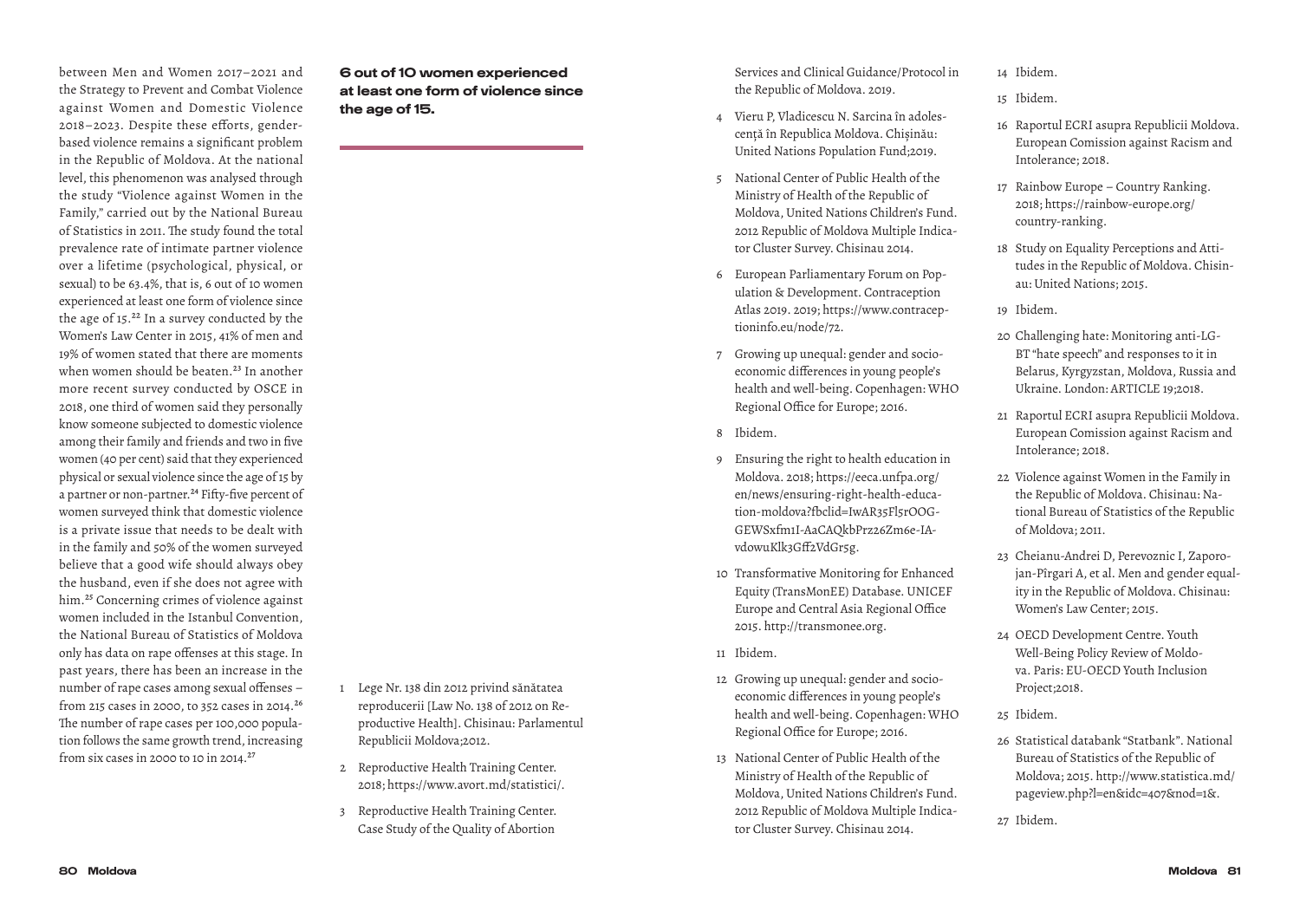# Poland

Poland has one of the most restrictive abortion laws in Europe.

disagreement, a guardianship court decides. Doctors, nurses and midwives are allowed to deny the provision of healthcare services for reasons of conscience. Legal abortions are performed with Misoprostol (Mifepriston is not registered in Poland), followed by curettage (if necessary, commonly in the second trimes-

A self-induced abortion is not punishable by the law. A person who terminates someone's pregnancy in violation of the law is liable to imprisonment for up to three years. The same punishment is imposed on anyone who helps a pregnant person to terminate their pregnancy against the law, or who persuades them

With 9.1 million women in a reproductive age the number of non-statutory abortions is estimated at 80–120 thousand per year. Around 25%–33% of women have had an abortion.4 Abortion choices depend on many conditions such as financial resources, family and work situation, pregnancy duration, time flexibility, knowledge, support and awareness. They involve ordering abortion pills, migration to a foreign clinic, private practice in the abortion underground, and (rarely) home methods. Attempts to tighten restrictive anti-abortion provisions are regular and come from the antichoice movements, the Church, and the ultraconservative government, which proliferate anti-abortions myths and narratives personifying foetuses. The main actor of backlash – the Ordo Iuris Institute uses legal arguments stemming from ideological, manipulative

ter abortions).

to do so.

interpretations of the Constitution, and international human rights documents. A series of counter-protests i.a. the famous Black Protest in 2016, has led to a historic and stable rise of pro-choice views. Depending on the poll, 55–69% of Poles are for legal and accessible abortion<sup>5</sup>.

#### Contraception

The Family Planning Act obliges both governmental and local administration to provide citizens with an easy access to "methods and means serving conscious procreation". This responsibility has never been properly fulfilled. According to the latest Contraception Atlas, Poland occupies the last place among 46 European countries<sup>6</sup>. Accessibility of modern contraception was ranked at 31.5% based on respective policies, access to contraceptive supplies, family planning counselling and online information. All types of contraception are on prescription except for barrier methods – (internal) condoms, diaphragms, spermicides, cervical caps.

Only two types of combined oral contraceptive pills are reimbursed, while one of them is reported to cause more side effects, and the other is registered for therapeutic purposes, not contraception. Other means of contraception like IUDs or patches are not even partly refunded, which deepens social inequalities in accessing safe and effective contraception. The insertion of IUDs is free of charge for those insured, yet awareness about such an opportunity is not widespread and the procedure is priced too low. As a result, doctors direct patients to their private practices charging them EUR 120–400 and it is very difficult to execute one's right to this service in the public system. Voluntary sterilization is illegal for both women and men, yet vasectomy is available in the private sector (EUR 500–750).

### Abortion and postabortion care

Poland has one of the most restrictive abortion laws in Europe. The 1993 Family Planning Act<sup>1</sup> bans abortion with the three exceptions:

- A foetus is diagnosed with severe and irreversible malformation or an incurable, life-threatening disease. Statutory time limit: Foetal viability. Statutory obligation: medical certificate. Service provision: public hospital with an OB-GYN department.
- Continuation of a pregnancy endangers either the life or health of a pregnant person. No statutory time limit. Statutory obligation: medical certificate. Service provision: public hospital with an OB-GYN department.
- Pregnancy resulting from an unlawful act e.g. rape, incest. Statutory time limit: 12 weeks. Statutory obligation: prosecutor's certificate. Service provision: public hospital with an OB-GYN department or private practice.

Ministerial data<sup>2</sup> indicate about 1000 procedures per year, whereas 98% of them are performed due to foetal impairment. Only 10% of hospitals perform legal abortions<sup>3</sup>. The vast majority refuse to carry out abortions by invoking conscientious objection or by rejecting patients without legitimate justification. The range of methods to extend diagnostic and bureaucratic procedures is broad: ordering unnecessary tests, repeating diagnostic process, requiring additional certificates, summoning medical councils, obligatory psychological consultations, and written refusals from local hospitals. There are no uniform procedures for hospitals that could protect patients from abuse and undue burden. Therefore, the number of women, who migrate to foreign abortion clinics despite having lawful indications for a legal abortion, is on the rise. As depicted by the experiences of the Federation for Women and Family Planning, interventions on behalf of patients, counselling, advocating for procedures and strategic litigation are important strategies to improve abortion accessibility.

The act stipulates that abortion can be carried out exclusively with a patient's consent. Minors need parental consent, and in case of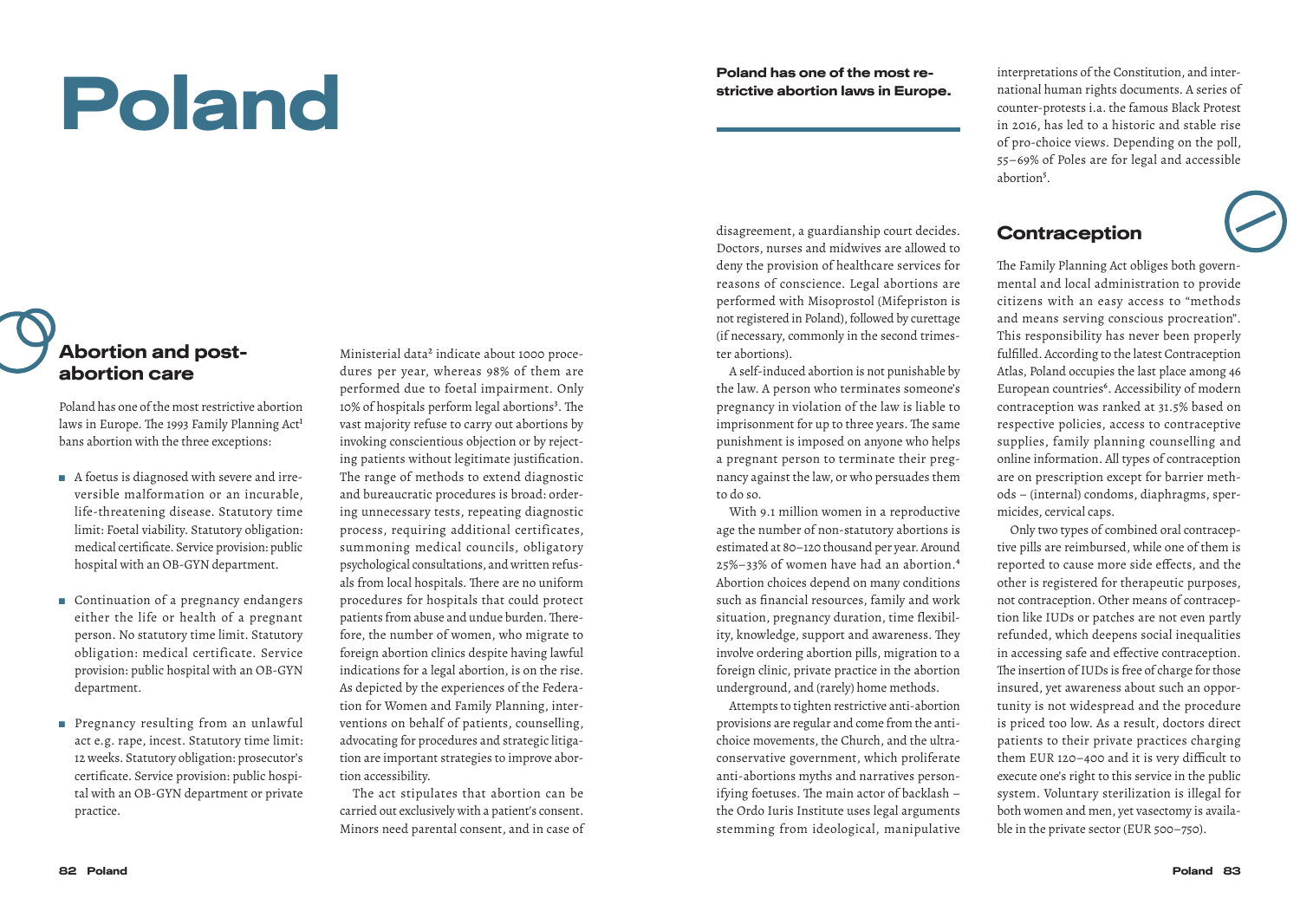There are no refunds or supporting mechanisms for vulnerable groups such as adolescents, the unemployed, people with a low-income or disabilities. Intrauterine devices (IUDs), vaginal rings, and emergency contraception are available in many or even most pharmacies. Other types of hormonal contraception such as the combined patch, and female condoms are less accessible, though they can be found in some pharmacies. Many forms of contraception, especially LARCs, are not affordable. Type and cost of birth control available in Poland:

- $\blacksquare$  Emergency contraception EUR 30
- $\blacksquare$  Pills EUR 5–12 /month
- $\blacksquare$  Patches EUR 10–20 /month
- $\blacksquare$  Rings EUR 10–12
- $\blacksquare$  Non-hormonal IUD EUR 25
- $\blacksquare$  Hormonal IUD EUR 120–250
- $\blacksquare$  Birth control shot EUR 10 /3 months
- $\blacksquare$  Implant EUR 250–325

According to the law, conscientious objection enables medical professionals not to carry out procedures that are against their worldview. Legal interpretations indicate that writing out

According to the latest Contraception Atlas, Poland occupies the last place among 46 European countries

prescription is an informational service and should not be denied by means of conscience clause. Yet, it is not uncommon that doctors use it as justification. Moreover, there are pharmacies that intentionally either do not sell contraception or do not have it in stock.

Ideology, lack of political will to fight abuse, commercialization of healthcare, no sexuality education at schools, no family planning counselling, obligatory prescription, lacking reimbursement schemes, parental consent in the case of minors – all of these factors have a detrimental effect on accessibility of contraception. The current use of contraception method is studied in opinion polls only, thus there are outdated and sometimes inconsistent (there is no official monitoring). The most popular methods are condoms (66%), followed by pills (29%), withdrawal (21%), natural methods (13%).7

# Sexuality Education

The Family Planning Act obliges authorities to guarantee education about "sex life, principles of conscious and responsible parenthood, the value of family, life in the prenatal phase and methods and means of conscious procreation". The course is called "Preparation for Family Life". The classes are conducted 14 hours per year in primary schools (grades 4–8) and in secondary schools. Theoretically, they are obligatory, but a parent may withdraw their consent for a child to attend the course. The core curriculum focuses on promoting sexual abstinence, family values, heteronormativity, and traditional gender roles. Both the curricula and text books are consistent with the Roman Catholic ethics and norms. The course can be taught by a person who is qualified to teach and has a university degree in family science or has completed postgraduate studies/ training relating to the content of the classes.<sup>8</sup> Both In Poland, 50–70% of seropositive people are not aware of being HIV+.

the content, suitability, teachers' qualifications are poorly evaluated by pupils, who find the subject ideological, politicized and discriminatory (reinforcing gender stereotypes, homophobia, misogyny, transphobia). Contraception and diverse sexual orientations are hardly ever mentioned. Consequently, as little as 60% of youth attend the subject<sup>9</sup>.

In the absence of state-organized comprehensive sexuality education, it is for the NGOs, grassroots groups and parents that adolescents are provided with proper education. The oldest and most renowned actor is the Ponton Group, which has been providing peer-to-peer education, informational materials about contraception, consent, safe sex etc., counselling (helpline, online forum), and free workshops at schools. According to their experience, the level of knowledge on sexuality education is low, while pregnancy paranoia is on the rise. A few examples from the 2015 study on 18-year old people: 30% know how IUDs work and when probability of getting pregnant is highest, and 50% believe that withdrawal prevents pregnancy.10 The lack of sexuality education makes youth more vulnerable to sexual violence, STI/STD and teenage pregnancy. In 2018, over 9,000 adolescents became mothers, whereas 39 were below 14 and eligible for legal abortion<sup>11</sup>. Given low rates of testing for STIs/ STDs, there are no reliable data, but experts point to a rise in HIV/syphilis infections.12 In Poland, 50–70% of seropositive people are not aware of being HIV+.<sup>13</sup>

2019 was marked by intensified attacks by fundamentalists who spread misconception about sexuality education (common ultraconservative frames of alleged sexualization), the respective WHO standards and intended to link sexual educators to paedophiles. In October 2019 the Polish parliament discussed the citizens' bill "Stop Paedophilia" which foresees criminal penalties for "promoting sexual intercourse or any other sexual activity by a minor, while acting in connection with holding a position". The aim was both to prevent young people from exercising their right to reliable education, and to intimidate those involved in sex education and the provision of health care to people under the age of 18.14 Following massive protests, the bill was directed to a special parliamentary committee [as of January 2020].

Backlash against sexuality education, similarly as with abortion, contradicts societal perspectives. An opinion poll that was takes soon afterwards revealed that 80% of Poles support sex education at schools and 47% believe that classes should start at primary schools.<sup>15</sup>

#### Pre- and antenatal care

The Family Planning Act obliges central and local authorities to guarantee perinatal care as well as medical, social and financial support to pregnant people.

Healthcare is free during pregnancy and six weeks of puerperium. Prenatal programme involves 42 compulsory clinical and paraclinical examinations, including three ultrasound scans and tests for STIs. However, according to the Supreme Audit Office, only a small minority of women undergo all examinations  $(2\%$  in gynaecological clinics reviewed)<sup>16</sup>. In the case of specific medical situations – most commonly foetal abnormalities – patients are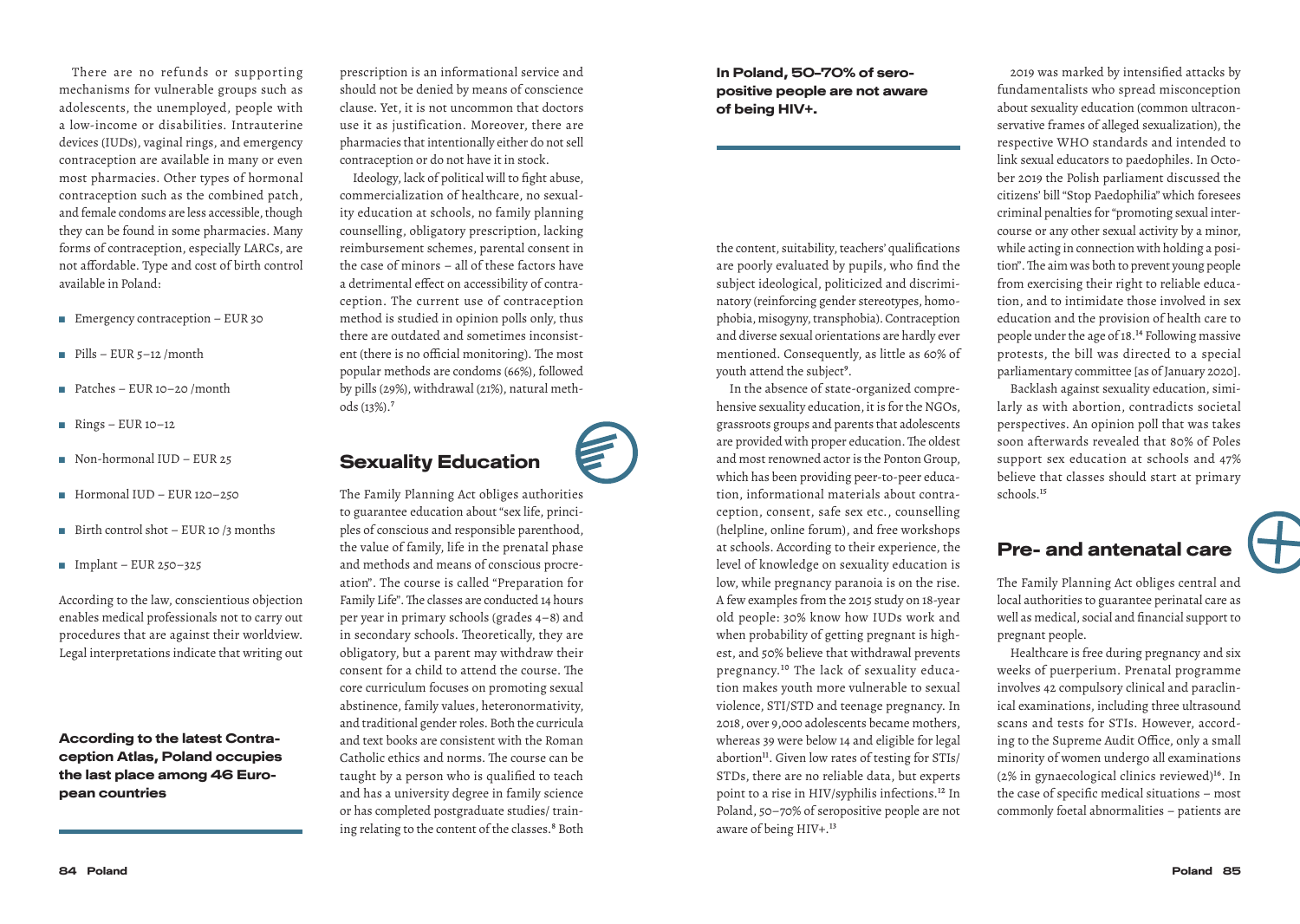entitled to specialist diagnostics like amniocentesis. Accessibility varies between regions.

Perinatal and Postnatal Care Standards were first introduced in 2016, updated in 2018. As evaluated by the Childbirth with Dignity Foundation, the standards are one of the most progressive regulations of its kind in the European Union. The document is based on WHO recommendations and includes the latest research findings, guaranteeing a number of patients' rights before, during and after childbirth. One of the most important goals was to decrease the medicalization of childbirth, which has yet to be attained. Women have a right to (among others) prenatal education, care provided during midwife patronage visits, and non-pharmacological methods of childbirth pain management. There are both public and private birthing schools, which include theoretical and practical lessons about delivery, breastfeeding, child development, legal advice, postpartum depression, childcare and health lifestyle.

According to surveys, patients' rights in ON-GYN departments are not fully respected. As many as 54.3% of women experienced abuse related to the medical personnel's behaviour or not fulfilling all the procedures<sup>17</sup>. Patents report discrimination on maternity wards based on their age, appearance or health condition. Harmful procedures are still present – such as routine PVC insertion, birth induction, speeding up the birth by using oxytocin, episiotomy, limiting the mobility, interrupting skin to skin contact and feeding with powder milk. In 2017, epidural was used in only 10% of natural deliveries.

There are great disparities between cities and villages. In half of the municipalities, there is no gynaecological clinic, however, in rural areas, a clinic has to serve over twice as many patients as in urban ones. As a result, gynaecological care is privatized, depriving people with a low-income of high-quality pre- and antenatal healthcare. Investigations by the Supreme Audit Office indicated that in rural areas, there are higher infant mortality rates. Social disparities and varying levels of education and awareness also impact accessibility of perinatal care. Another barrier is conscientious objection, which is used – unlawfully – by some doctors to deny access to prenatal testing.

The state provides 20 weeks of maternity leave (14 weeks are compulsory) for those with employment contracts. During this leave, women receive 100% of their salary. Subsequently, they can apply for a parental leave of 32 weeks (or more in the case of multiple births), which can be shared between parents. If a woman decides to continue with the parental leave, she receives 80% of her salary throughout 52 weeks. During pregnancy, maternity and parental leaves, the employee is protected from dismissal. All insured fathers may take two weeks of 100% paid paternity leave.

#### LGBTQI+ Rights

In the annual review of the human rights situation of LGBTQI+ people by ILGA-Europe Poland occupies 39th place out of 49 European countries with the score of 18%.<sup>18</sup> The Antidiscrimination Act makes protection conditional. Despite disproportionate exposure to bias and discrimination, there is no legal protection based on sexual orientation, gender identity and sex characteristic (SOGISC) in the field of employment, education, health and access to goods and services. Poland lacks legal measures to recognise and protect same-sex couples or adoption as well as hate speech laws that would explicitly cover all bias-motivated crimes based on SOGISC grounds. Neither policies, nor laws have been introduced to tackle homoor transphobic hatred. According to the latest report "Situation of LGBTA Persons in Poland 2015–2016" 69% encountered at least one type In 2019, there have been over 80 instances where regions, counties or municipalities have passed resolutions declaring themselves free from so-called "LGBT ideology", or have adopted "Regional Charters of Family Rights", discriminating against single-parent and LGBTI families.

of violence motivated by prejudice (verbal – 63%, sexual – 14%, physical – 13%), and 28% suffer from depression<sup>19</sup>. Law enforcement should consider the low reportability crimes motivated by homophobia and/or transphobia (under 4%). Hate speech in Poland is most often homophobic (64%) and racist (46%).20 Sixty-nine percent of LGBTQI+ youth have suicidal thoughts and 50% have symptoms of depression.

In 2019, there have been over 80 instances where regions, counties or municipalities have passed resolutions declaring themselves free from so-called "LGBT ideology", or have adopted "Regional Charters of Family Rights", discriminating against single-parent and LGBTI families. These resolutions call for local governments to refrain from taking any action to "encourage tolerance of LGBTI people". In the resolution condemning such zones, the European Parliament pointed to the growing hate speech by public and elected officials and public media, as well as attacks and bans on pride parades and awareness-raising actions such as Rainbow Friday<sup>21</sup>. The goal of politically-motivated and orchestrated smear

campaign was to slander non-heteronormative people either as a threat to the Polish culture/nation or as paedophiles to divert public attention from the paedophilia scandal in the Church. Only 40% of society is immune to homophobic propaganda.<sup>22</sup> Sixty percent of Poles support non-heteronormative civil partnerships, 42% – marriage equality and 22% – adoption by same-sex couples.<sup>23</sup> In 2019, there was a 300% increase in the number of pride parades in Polish cities and towns (up to 24), and some of them were hindered by violent attacks.

After the failure of the Gender Accordance Act in 2015, no other work was carried out to improve and change the legal (and medical) situation of transgender persons. Gender recognition requires a lawsuit against one's own parents for wrong gender assignment. Since most persons who undergo gender recognition are legally adults, the procedure violates transgender human rights standards. Due to lacking uniform national protocol on medical transition, many doctors use their own diagnostic tools, such as a notorious "real life test". Transgender people need a psychiatric diagnosis, which is extremely stigmatizing. Reassignment requirement involve medical, surgical interventions and divorce. Access to trans-specific healthcare is strongly restricted because of a very narrow group of specialists. Medical treatments related to transition are not covered by the public health insurance.

#### Gender-based violence

In 2005, Poland passed the Act on Counteracting Domestic Violence that provides a comprehensive framework for the protection of victims of domestic violence, yet it does not address prevention and prosecution sufficiently. Both the government and municipalities are obliged to create programmes for combating domestic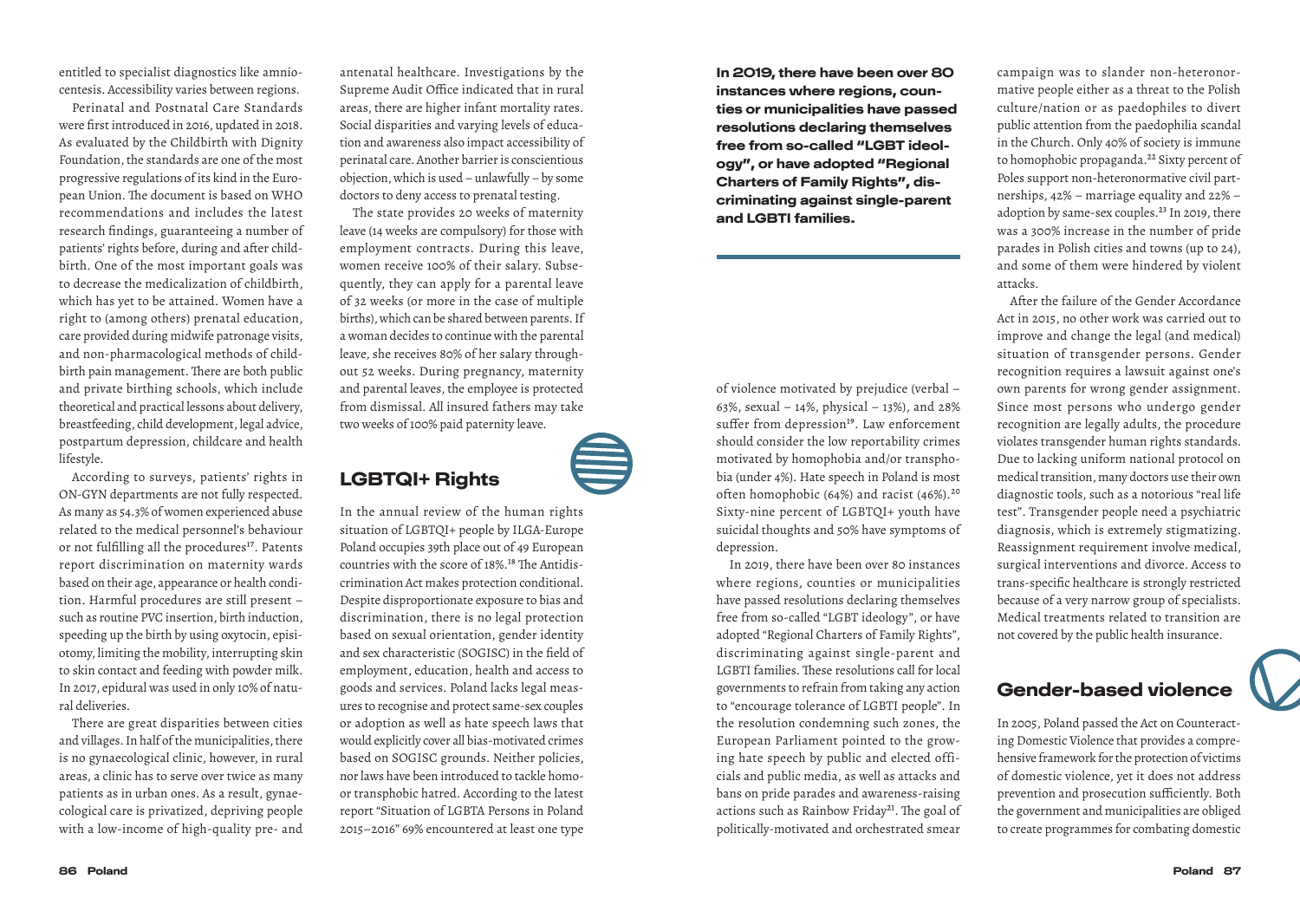violence (94% of municipalities fulfil this obligation)24. Domestic violence is not a separate criminal offence, so it may fall under different criminal code articles, such as grievous bodily harm, threats, insult, or mistreating another person mentally and physically.

Main problems: gender-blindness of policies/implementation, restraining/eviction orders used too seldom/late (on average – 5 months),<sup>25</sup> insufficient specialist help, no institution to coordinate national anti-violence programmes, stereotypes among judges and police officers, no specific criminalization of: economic and domestic violence, marital rape; too narrow definition of domestic violence and rape; the use of reconciliatory mediation, insufficient prosecution/punishment of perpetrators.26

Gender-based violence, in particular sexual violence remains underreported, both to law enforcement and in opinion polls. In 2018, Police noted 165,000 cases of domestic violence cases, women being 74% of victims, minors – 14%, men – 12%. Twenty-five percent of Poles experienced domestic violence, out of which 56% experienced psychological violence,  $25\%$  – physical,  $18\%$  – economic.<sup>27</sup> Each year, 400–500 women lose their life due to domestic violence.28 87% of women experienced sexual harassment, and 22% - rape.<sup>29</sup> Procedures for the police and medical facilities dealing with victims of sexual violence are rarely known and observed.

Victims are entitled to comprehensive assistance covering medical, psychological, legal, and social help. There are 35 specialist support centres with 591 places for victims of domestic violence, which in 2017 helped 8,500 people,<sup>30</sup> and a state-supported 24/7 helpline. Under the Blue Cards Procedure, the interdisciplinary team is supposed to provide a victim with an individual assistance plan and to offer educational and corrective measures to a perpetrator

(only 2–3% participate). In 2018, 73,000 Blue Cards Procedures were initiated<sup>31</sup>.

The concept of "gender-based violence" has been severely hindered by the war on gender waged to block signing the Istanbul Convention. Ultimately, it was signed in 2012 and ratified in 2015. The conservative government (in power since 2015) has been downgrading the scope of gender-based and sexual violence. The Ministry of Justice deprived experienced NGOs of funds for combating gender-based violence. In 2017, the government considered withdrawing from the Istanbul Convention. Instead, its provisions are supposed to remain a dead letter. The government has been implementing family mainstreaming policies to fossilize/ promote traditional gender roles/families. A total of 14.4% of respondents assume that violence may be justified, 20% – consider only (severe) physical violence as violence. About three quarters of those affected by domestic violence never asked for help from outside the family.32

- 1 The Family Planning, Human Embryo Protection and Conditions of Permissibility of Abortion Act of 7 January 1993, http://bit. ly/FPA\_Poland.
- 2 The Council of Ministers, The Report regarding the implementation of the Family Planning Act in 2017, http://orka.sejm.gov. pl/Druki8ka.nsf/0/6F82FBB36BAA945C-C125839200434FC7/%24File/3185.pdf (January 2019).
- 3 data obtained by the Federation for Women and Family Planning under The Public Information Act.
- 4 Centre for Public Opinion Research, Abortion experiences of Poles, https://www. cbos.pl/SPISKOM.POL/2013/K\_060\_13. PDF, (Warsaw, 2013).
- 5 Federation for Women and Family Planning, "Abortion is part of our lives". International Safe Abortion Day 2018 in Poland, https://en.federa.org.pl/28sept2018, (September 29, 2018).
- 6 European Parliamentary Forum for Sexual and Reproductive Rights, Contraception Atlas 2019, https://www.contraceptioninfo.eu/, (Brussels, 2019).
- 7 Zbigniew Izdebski, Krzysztof Wąż, "Reproductive plans and use of contraception in Poles of reproductive age", Public Health and Management 15, no. 2 (August 2017), http://www.ejournals.eu/Zdrowie-Publiczne-i-Zarzadzanie/2017/Tom-15 zeszyt-2/art/9885/, (January 15, 2020).
- 8 Ponton Group, "Sex education in Poland", http://ponton.org.pl/en/ sex-education-in-poland/.
- 9 The Council of Ministers, Ibid.
- 10 The Educational Research Institute, Opinions and expectations of young adults and

parents of school-age children concerning sexuality education and sexuality, http://bit.ly/37LokgO, (Warsaw 2015).

- 11 Central Statistical Office, Demographic Yearbook 2018, http://bit.ly/2u6GZVJ.
- 12 Ponton Group, "Sex education in Poland", http://ponton.org.pl/en/ sex-education-in-poland/.
- 13 Ewa Gosiewska, "Over a half of Poles are not aware of their HIV infection", https:// www.termedia.pl/mz/Ponad-polowa-Polakow-zakazonych-wirusem-HIV-o-tymnie-wie,27862.html, (October 13, 2017).
- 14 Ponton Group, Position of the Ponton Group on the "Stop Paedophilia" project, http://ponton.org.pl/en/statements/position-of-the-ponton-group-on-the-stoppaedophilia-project/.
- 15 Gazeta.pl, "80% of Poles for sexuality education at schools. 47% want such classes in primary schools", http://wiadomosci.gazeta.pl/ wiadomosci/7,114883,25336268,80 procent-za-edukacja-seksualna-wszkolach-sondaz-dgp-i-rmf.html, (October 23, 2019).
- 16 Supreme Audit Office, Accessibility of prenatal testing, https://www.nik. gov.pl/aktualnosci/nik-o-dostepnosci-badan-prenatalnych.html, (May 17, 2016).
- 17 Federation for Women and Family Planning, Institutional violence in Poland. On systemic violations of reproductive rights, federa.org.pl/przemoc-instytucjonalna, (December 2019).
- 18 ILGA-Europe, Annual review of the human rights situation of lesbian, gay, bisexual, trans and intersex people 2019, https://rainbow-europe.org/#8653/0/0.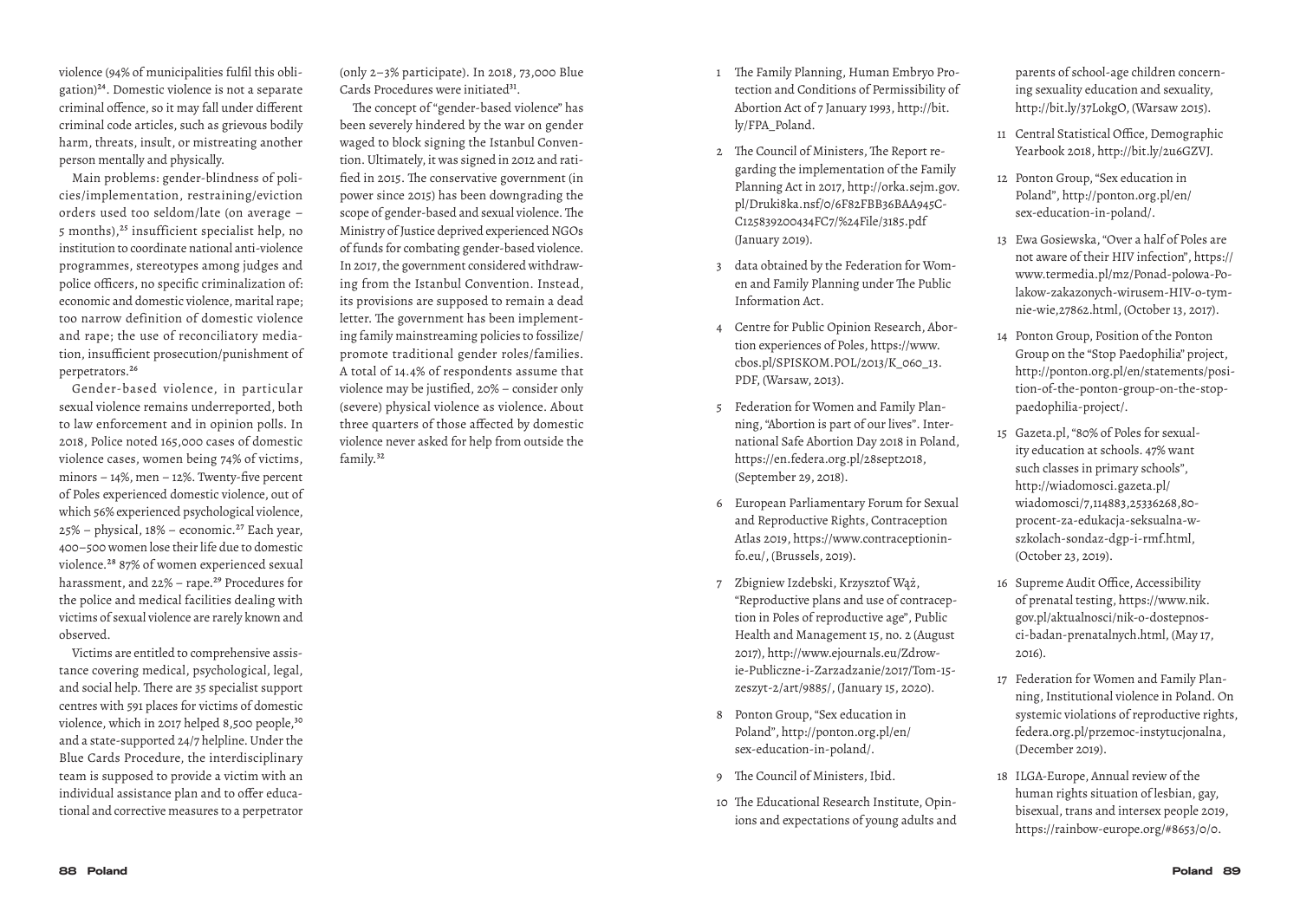- 19 Magdalena Świder, Mikołaj Winiewski, eds., Situation of LGBTA Persons in Poland 2015-2016, http://bit.ly/2UfJdN8, (Warsaw: Campaign against Homophobia 2017).
- 20 Anna Wójcik, "Sexual orientation and skin colour are most commonly hated", https://oko.press/orientacja-seksualna-i-kolor-skory-za-to-najczesciej-jestesmy-hejtowani-badanie-cbos/, (November 18, 2019).
- 21 European Parliament, Resolution of 18 December 2019 on public discrimination and hate speech against LGBTI people, including LGBTI free zones, http://www. europarl.europa.eu/doceo/document/ TA-9-2019-0101\_EN.html, (December 18, 2019).
- 22 Anton Ambroziak, "61% of Poles are prone to homophobia succumb homophobia", https://oko. press/61-proc-polakow-ulega-homofobii-geje-chca-krzywdzic-dzieci-obrazaja-wiare-niszcza-rodzine-obnosza-sie, (September 19, 2019).
- 23 Anton Ambroziak, "Poles ready for civil partnerships and marriage equity", https://oko.press/polki-i-polacy-gotowi-na-zwiazki-partnerskie-i-rownosc-malzenska-sondaze-i-eurobarometr/, (September 15, 2019).
- 24 Anton Ambroziak, "Not only Zakopane. Over 140 municipalities have not adopted programmes to combat domestic violence", https://oko.press/ nie-tylko-zakopane-ponad-140-gmin-wpolsce-nie-przyjelo-programow-ochronyofiar-przemocy-w-rodzinie/, (January 11, 2020).
- 25 Commissioner for Human Rights, "Domestic violence. The Commissioner

proposed to the prime legal changes minister in order to better protect victims and educate perpetrators", https://www. rpo.gov.pl/pl/content/rpo-do-premierapropozycje-zmian-przemoc-w-rodzinie, (January 30, 2019).

- 26 The Federation for Women and Family Planning, Statement for the 62 session of the Commission of the Status of Women, https://documents-dds-ny.un.org/doc/ UNDOC/GEN/N17/428/51/DOC/N1742851. DOC, (December 8, 2017).
- 27 Monika Miedzik, Justyna Godlewska-Szurkowa, Comparative studies and the diagnosis of the incidence of domestic violence among adults and children divided into the various forms of violence with a description of the characteristics of victims and perpetrators. Summary. http://bit.ly/37JEOWB, 2014.
- 28 Urszula Nowakowska, Andrzej Dominiczak, Stereotype beyond law, monitoring. cpk.org.pl/wp-content/uploads/2016/02/ Stereotyp-ponad-prawem-raport.pdf, (Warsaw: Women's Rights Centre, 2016).
- 29 Agnieszka Grzybek, Magdalena Grabowska, eds., Break the Taboo. Report on Sexual Violence. www.fundacjaster.org. pl/upload/Raport-STERu-do-netu.pdf, (Warsaw: STER Foundation, 2016).
- 30 WAVE, Report 2014. http://www.wave-network.org/content/wave-report-2014.
- 31 Police, Report on the Blue Card Procedure 2017, http://statystyka.policja.pl/st/wybrane-statystyki/przemoc-w-rodzinie/ 137709,Sprawozdania-z-realizacji-procedury-quotNiebieskie-Kartyquot.html.
- 32 Monika Miedzik, Justyna Godlewska-Szurkowa, Ibid.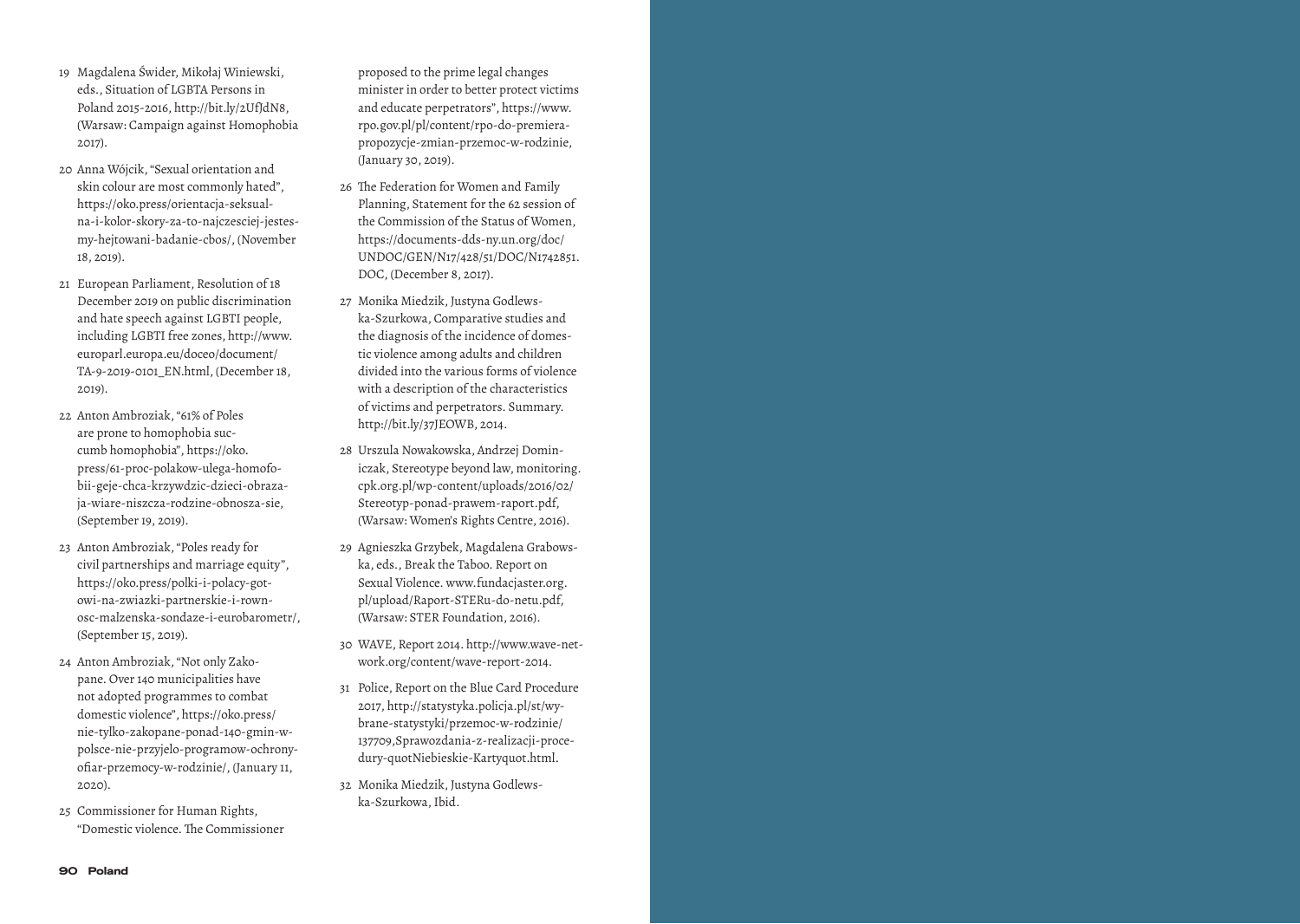# Romania

#### Abortion and postabortion care

Romania has made notable progress in implementing specific initiatives to improve access to reproductive health and sexuality information and services. However, there are significant barriers in implementing strategies and initiatives assumed by Romania as part of regional European and global agreements, as well as in the implementation of specific policies and measures in reproductive health, as part of the 2014–2020 National Health Strategy. These drawbacks and barriers are reflected in the state of the population's health specific indicators that keep showing inadequate levels, as compared to the European regional context.

Abortion on demand is legal in Romania up to 14 weeks (interpreted as 12 weeks gestation). Past this limit, the law permits therapeutic abortion that can be available for medical reasons without being penalized. Abortion on request is available in medical facilities for a fee, as it is not covered by health insurance.

Law 95/2006 on the healthcare reform<sup>1</sup> (Article 654) sets as a general rule the obligation of the physician, nurse/midwife, employees of a facility providing medical services to secure

medical care for patients who have the right to healthcare at the facility, in keeping with legal regulations. Religious or conscience motivations by medical staff are not included in the law, nor is a list of situations in which physicians may stop treating patients. In conclusion, interrupting doctor-patient relations upon physicians' initiative on religious or conscience grounds is outside legislation in force.

According to research conducted by the Euroregional Center for Public Initiatives (ECPI),<sup>2</sup> the number of medical facilities that performed abortions on request irrespective of religious holidays was considerably lower in 2013 as to previous years – three medical facilities carried out 15 procedures in December 2010 and 5 in April 2011.

Anti-choice narrative around abortion is shaped by the formerly called Coalition for the Family, the presence of which used to be seriously felt publicly, particularly before and during the referendum concerning the traditional family in 2018. Currently, the Coalition is self-proclaimed The Together Platform and operates online and also organizes annual Marches for Life in Romania and Republic of Moldova.

According to the 2016 Reproductive Health Survey,<sup>3</sup> the total abortion rate was 0.26 in 1,000 women, equal to 2004, but lower than in 1993 (1.13). The abortion rate is higher in rural areas and small towns, and among married and less educated women, the same as in previous reproductive health surveys. The procedure is available in public hospitals and private clinics for various prices. For instance, medical abortion is available at the Marie Stopes International Romania Clinic<sup>4</sup> for 136 Euro and at the Manual and Electric Vacuum Aspiration for 209 Euro, but this is not affordable for most women who seek the procedure at public hospitals. Statistics for illegal procedures performed are not collected or reported.

### **Contraception**

The 2014-2020 National Health Strategy<sup>5</sup> purports to reduce the number of unwanted pregnancies, a recourse to abortion on demand and maternal mortality due to abortion by increasing the capacity of the family planning program that should include free contraceptives for vulnerable populations, training family physicians in family planning, and enhancing access to information and raising the awareness the population regarding reproductive health options. Still, a detailed action plan has not yet been implemented and free contraceptives are not distributed to vulnerable populations.

In keeping with the national plan, contraceptives are supposed to be dispensed free of charge in family planning clinics and family physicians included in the national program, through obstetrician-gynaecologist wards in hospitals, as well as through gynaecology departments that offer abortion procedures on demand. The categories of clients who benefit from free contraceptives are the unemployed, school and university students, people in

According to the 2016 Reproductive Health Survey, 48% of women of reproductive age were using contraception.

families with social benefits, women in rural areas, women who have had an abortion in a public health facility, as well as other people with no income, who submit a statement in this regard.

In principle, contraception is available at family planning clinics, but in reality, very few family planning physicians actually have them and dispense them to clients, who are mostly referred to pharmacies. In Bucharest, the capital city, for instance, there is only one family planning clinic that still has pills, the only type of contraceptive available. Contraceptive supplies are imported and sold in pharmacies, and not distributed to family planning clinics by the Ministry of Health.

Family physicians, although trained in family planning by the Society for Education in Contraception and Sexuality (SECS),<sup>6</sup> are not allowed to dispense contraceptives, but only prescribe them to clients, who later purchase them in pharmacies. One hundred community medical workers were also trained in family planning, but they are not currently performing any related tasks. According to Ordinance 18/2017,7 there should be collaboration between community medical workers and the family physicians trained in family planning, particularly since the family planning clinic network has lost its role in supplying services, providing contraceptives and training personnel.

In keeping with the most recent Contraception Atlas ranking, Romania ranks at 54.4%,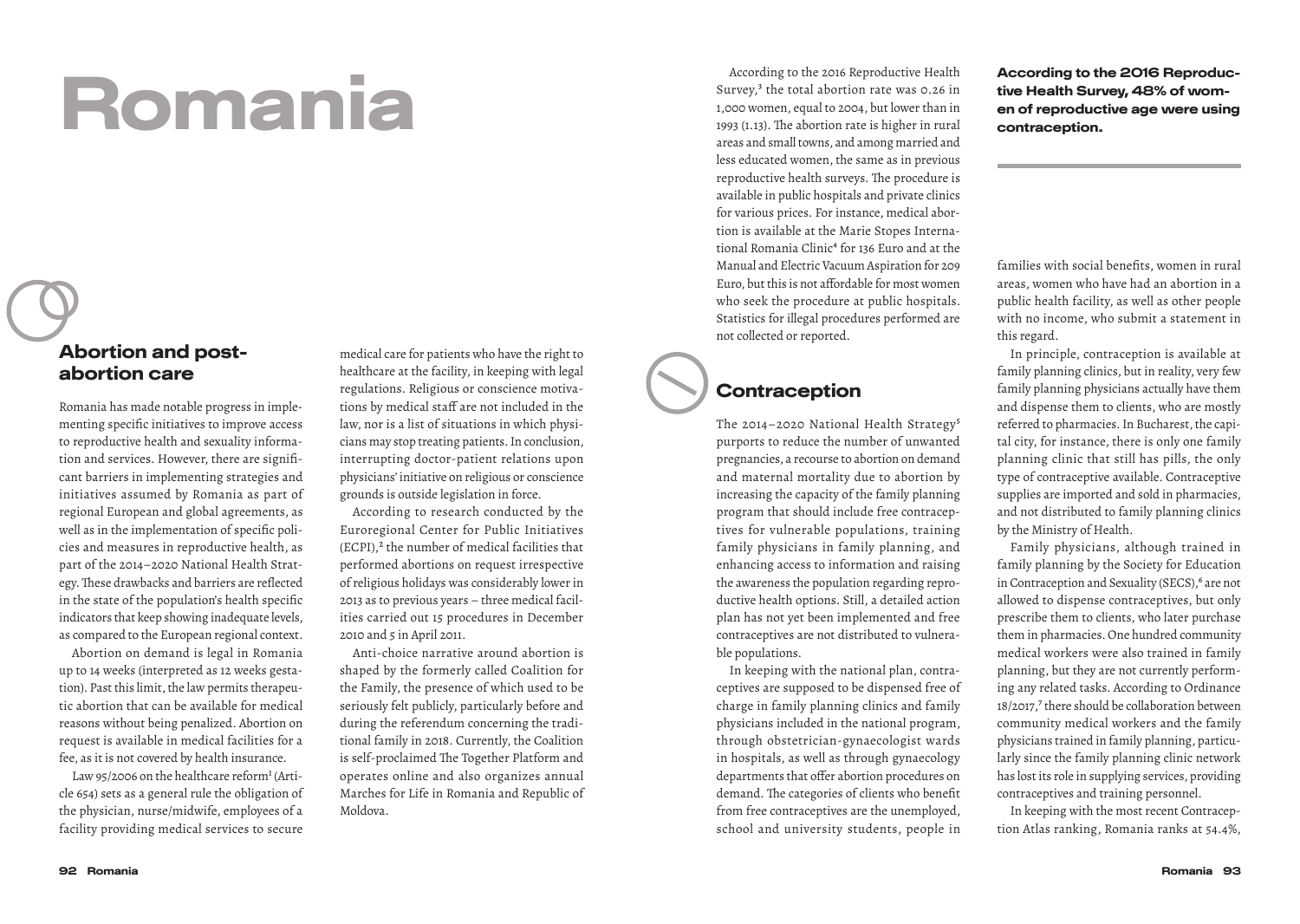based on policies, access to contraceptives and family planning counselling.<sup>8</sup>

According to the 2016 Reproductive Health Survey,9 48% of women of reproductive age were using contraception, 38.7% modern methods, and 9.6% traditional ones. In 2016, the most frequently utilized contraceptive methods were: condoms 15.1%, pills 11.2%, tubal ligation 5.4%. The so-called "conscientious objection" is not an obstacle in obtaining contraception. Emergency contraception is also accessible and affordable at pharmacies, and there is concern that it could be abused by young women, whose sexual and contraceptive experience increased in 2016 to 67.1% from 49.0% in 2004. More than half of the young women who had at least one sexual experience stated they had used a contraceptive method during their first sexual intercourse.

#### Sexuality Education

No form of sexuality education is conducted in schools formally, except as part of an optional subject called 'health education' and only if school principals/home room teachers allow specialized NGO volunteers to hold classes. It is labelled "curriculum upon school decision".

The Ministry of Health, in its National Health Strategy for 2014-2020,<sup>10</sup> set the strategic objective no 1.2., which aims to reduce the number of teenage pregnancies and abortions.

The National Strategy for Reproductive Health and Sexuality 2012-2015<sup>11</sup> has remained a draft, as it has neither been officially adopted, nor financed. Objective A1/OG4/OS3 of this draft strategy includes reducing the rate of teenage pregnancies to 10% and defining a minimal knowledge package on reproductive health that should be offered in school, introducing sexuality education teacher training in universities, and involving state family planning doctors in sexuality education in schools.

In its National Youth Policy Strategy 2015– 2020,12 the Romanian Ministry of Youth and Sports sees the high adolescent fertility and abortion rates in adolescents under 19 in Romania as "an alarm signal" and "a special challenge".

According to the Child Protection Law, "Life education, including sexuality education for children" is mandatory in Romanian public schools, and has a clear purpose: "prevent their contraction of sexually transmitted diseases and pregnancies among minors".13

According to the 2016 Reproductive Health Survey,14 young women's sexual and contraceptive experience increased to 67.1% from 49.0% in 2004. More than half of the young women who had at least one sexual experience stated they had used a contraceptive method during their first sexual intercourse.

Volunteers from specialized NGOs hold occasional classes in the schools that agree to their presence and have no objections from parents, who must sign a consent form. Despite the fact that hundreds of teachers have been trained in how to teach sexuality education classes, less than 6% of schools students in Romania have had the opportunity.

A very good practice has been established by the Youth for Youth Foundation,<sup>15</sup> which has been striving to supply sex education classes in schools for many years, despite the fact that they have been barred by the opposition since 2015.

Another best practice is the SEX vs THE STORK online sexuality education platform,

No form of sexuality education is conducted in schools formally

created by Adriana Radu in 2013. To date, SEXUL vs BARZA16 / SEX vs THE STORK has been watched over 10 million times on YouTube.

School materials are not available, except for those provided by the Youth for Youth foundation and the SEX vs THE STORK YouTube platform.

In 2014–2015, the Coalition for Gender Equality initiated an advocacy campaign<sup>17</sup> to bring the necessity to teach sexuality education in schools into the public debate in order to reduce the incidence of unwanted pregnancies and sexual violence in adolescent girls and facilitate informed access to contraceptive methods. In addition, the SEX vs THE STORK Association organized a national policy round table with international participation, hosted by the Chamber of Deputies health and family commission in 2018.

#### Pre- and antenatal care

The Ministry of Health recommends ten prenatal consultations for pregnant women in keeping with the safe motherhood criteria. According to the 2016 Reproductive Health Survey,18 92.9% of the 5,051 women surveyed used specialized prenatal services in both rural and urban settings. Those who did not use the services at all stood at 7.1% (6.1% in rural and 8% in urban areas).

Prenatal check-ups were mostly provided by obstetrician-gynaecologists (86.5%), followed by family physicians (58.2%), nurses (10.3%) and midwives (4.7%). Most births in the 2015–2016 interval occurred in maternity hospitals or in public/private obstetrics-gynaecology wards (98.4%). In public hospitals, births were also attended by midwives or nurses, while in private clinics, they were attended by an obstetrician. Out of the total number of births, natural deliveries accounted for 61.8%, while C-sections for 37.1%. 42% of women received post-natal care at home, with no notable differences between urban or rural areas.

The medical personnel's attitude during home calls was considered 'good' and 'very good', scoring up to 90.7%, and deemed unsatisfactory by 8% of mothers, mostly from rural areas, aged 15–19, with no occupation and low education, as well as a low socio-economic level.

Prenatal leave spans 14 paid weeks and is granted to women, while paternal leave is unpaid and granted immediately after delivery.

Law 120/09.07.1997 $19$  regarding paid maternal leave specifies that women insured by the social benefits system, as well as women in the military benefit from maternal leave up to 2 years, for which they receive child rearing allowance that amounts to 85% of the gross salary.

### LGBTQI+ Rights

The status of the LGBTQI+ community in Romania is heavily affected by negative general social attitudes regarding sexual orientation and gender identity. The National Council for Combating Discrimination, the national equality body, constantly identifies LGBT as one of the top five most discriminated against groups in their annual survey on perceptions and attitudes regarding discrimination. Current anti-discrimination legislation mentions sexual orientation, however gender identity and gender expression are not explicitly protected.

A selection of existing data reveals the general level of societal homophobia and transphobia:

■ 54% of Romanians do not believe gay, lesbian and bisexual people should have the same rights as heterosexual people. Those who agree that LGB individuals should have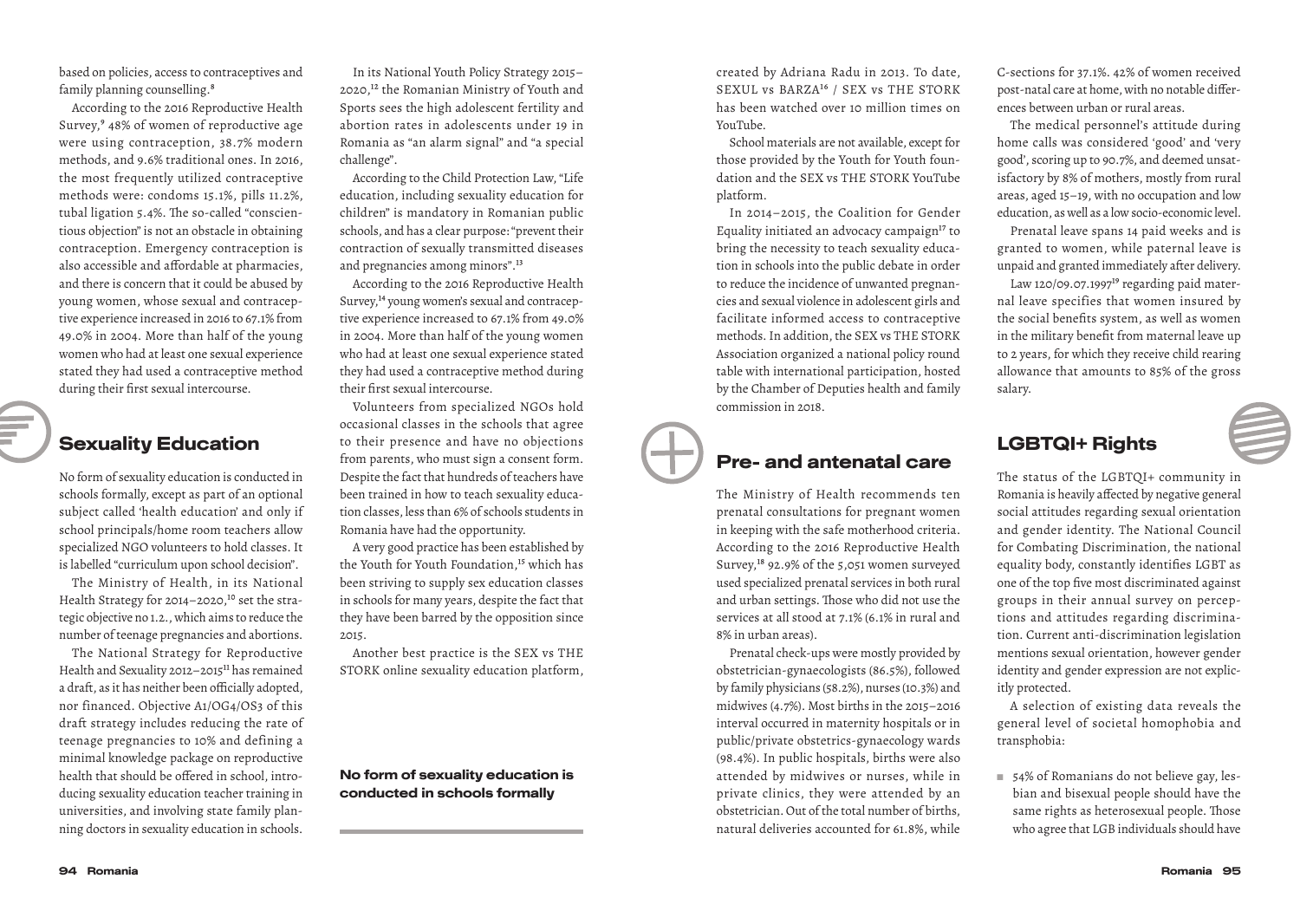equal rights represent 36% of the population, the lowest recorded number in the entire European Union.

■ 69% of Romanians think there is something wrong is a sexual relationship between two persons of the same sex, the second lowest EU member state indicator<sup>20</sup>

This lack of knowledge and understanding of SOGI on the part of the general population is speculated for political purposes, and homophobia and transphobia are instrumentalized under the construct of "gender ideology". Between 2015 and 2018, a religious-led coalition drafted a citizens' initiative for a constitutional referendum amending the definition of family in the Romanian Constitution as being based on marriage between a man and a woman. This constitutional referendum failed to be passed due to a strong boycott campaign, but it served as a strong contributor in demonizing the entire LGBT community with the support of the dominant Orthodox Church and Evangelical churches.

There is a large gap between existing anti-discrimination legislation and hate crime legislation and their implementation. The legal remedies that can be obtained are rather weak and inconsistent in terms of discouraging the agents of discrimination and violence, while hate crimes are not properly identified and investigated. The fragility of the institutional mechanism for combating and preventing discrimination and hate crimes in Romania is associated with a striking absence of public policies in the sexual and reproductive health and rights area: the lack of National HIV Strategies and National Strategy on Sexual and Reproductive Health for more than 10 years.

The absence of such public health policies has a disproportionate impact in the lives of LGBTQI+ people; they are not recognised as specific beneficiaries of these services. The

90–90–90 U.N. target to help eliminating AIDS epidemic is practically impossible to be met in Romania by the 2020 deadline. In the absence of HIV/ITS prevention interventions, there is a significant increase of new HIV cases among MSM. Official protocols and health literacy do not exist among health professionals dealing with transgender people, while current legislation is vague and contradictory regarding gender-affirming surgery and name change in civil status documents.

According to Rainbow Europe data, in terms of laws and policies affecting the lives of LGBTQI+ individuals, Romania ranks 37th out of 49 European countries, standing at 21.32%.<sup>21</sup>

#### Gender-based violence

Romania ratified the Istanbul Convention in 2016 and will be monitored by GREVIO in 2020.

Currently, Romania does meet the standards of the Istanbul Convention in terms of providing the national women's helpline, but does not meet the standards with regards to providing women's shelters, since the majority of beds are currently missing. At the same time, state financial support for services to ensure longterm sustainability is lacking.

Some services are available for survivors of sexual violence, but specific information on the number of existing services is unavailable. For example, there are several women's centres in Romania which provide support for women survivors of GBV. They provide counselling, legal advice and advocacy services, including: legal options, housing, employment, other support services, representation at court, police, and social services. Most of these centres are run by NGOs. A state agency, National Agency for Equal Opportunities between Women and Men, is responsible for coordination in the area of Gender-Based

Violence, but does not have funding available for services run by NGOs.

Protection against GBV is still very low and the issue is not given sufficient priority by the authorities. There is one state-run national women's helpline in Romania which is available 24/7, free of charge, but the quality of this service is questionable. Victim-blaming is very common among state-run services like police, social care, courts. It is known that 12 womenonly shelters are run by women's NGOs with a gender-specific, feminist approach. The staterun shelters do not seek to address violence from a women's rights perspective. Womenonly shelters are available only in major cities, and the average length of stay is from 3–6 months.

There are no functioning state-run integrated support centres for survivors of rape in practice. Survivors are often retraumatised during hearing proceedings when they decide to report the abuse.

The impunity of perpetrators is still a major issue, especially in the area of sexual violence. Very few perpetrators are actually convicted and when a sentence is reached, they often benefit from shortened prison sentences for "good behaviour".

- 1 Legea nr. 95/2006 privind reforma in domeniul sanatatii (Law no. 95/2006 on Healthcare Reform): https://ec.europa.eu/ migrant-integration/librarydoc/romanialaw-no-95/2006-on-healthcare-reform
- 2 Euroregional Center for Public Initiatives (ECPI): http://www.ecpi.ro/?lang=en
- 3 Studiul Sanatatii Reproducerii Romania 2016 (Reproductive Health Survey Romania): https:// insmc.ro/uploads/documents/ STUDIU\_IOMC\_final\_23.09.2019\_BT.pdf
- 4 Website Marie Stopes International Romania: https://mariestopes.ro/ servicii-si-preturi/intrerupere-de-sarcina/
- 5 Strategia Nationala de Sanatate (National Health Strategy) 2014-2020: http://www. ms.ro/strategia-nationala-de-sanatate-2014-2020/
- 6 Societatea de Educatie Contraceptiva si Sexuala (SECS) (Society for Education in Contraception and Sexuality): https://secs. ro/
- 7 Ordonanta de urgenta nr. 18/2017 privind asistenta medicala comunitara: https:// lege5.ro/Gratuit/ge2tcojqga2q/ordonanta-de-urgenta-nr-18-2017-privind-asistenta-medicala-comunitara
- 8 European Parliamentary Forum on Population & Development. Contraception Atlas 2019. Ranking Index of Countries Tracking National Policies, Information Provision, Supplies and Counselling on Contraceptive Methods Availability: https://www.contraceptioninfo.eu/sites/ contraceptioninfo.eu/files/map\_cci-english\_english\_v9-web.pdf
- 9 Studiul Sanatatii Reproducerii Romania 2016 (Reproductive Health Survey Romania):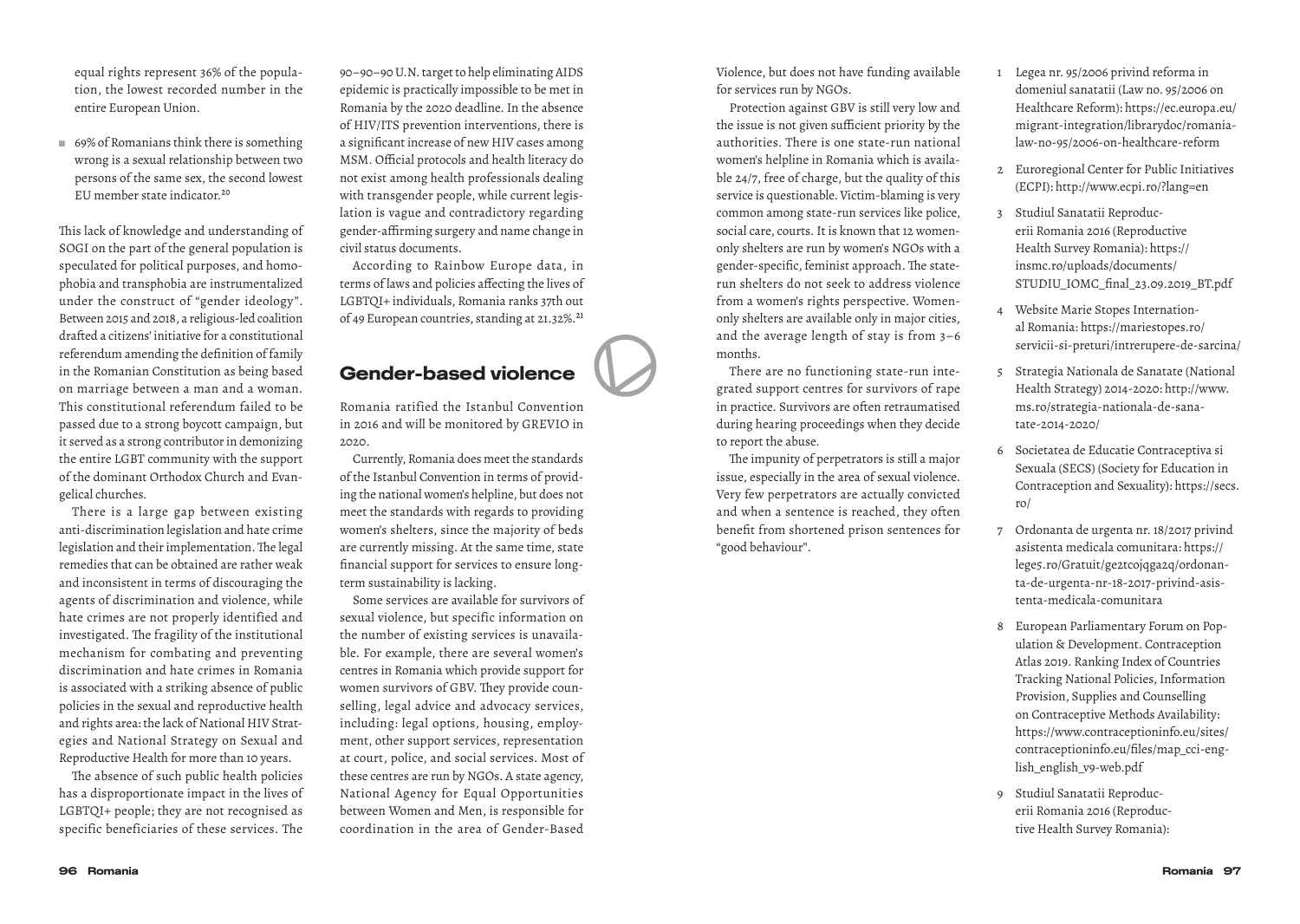https://insmc.ro/uploads/documents/ STUDIU\_IOMC\_final\_23.09.2019\_BT.pdf

- 10 Strategia Nationala de Sanatate (National Health Strategy) 2014-2020: http://www. ms.ro/strategia-nationala-de-sanatate-2014-2020/
- 11 Strategia Nationala pentru Sanatatea Reproducerii si Sexualitatii 2012–2015 (National Strategy for Reproductive Health and Sexuality): https://adrvest.ro/ attach\_files/Strategia%20SRS%202011- 2015%20v1.pdf
- 12 Strategia Nationala in domeniul politicii de tineret 2015-2020 (National Youth Policy Strategy): http://mts.ro/wp-content/uploads/2016/02/Strategia-tineret-final.pdf
- 13 Lege pentru modificarea si completarea Legii nr. 272/2004 privind protectia si promovarea drepturilor copilului (Law to modify and complete Law no. 272/2004 on the protection and promotion of children's rights): https://www.ces.ro/newlib/PDF/ proiecte/2019/OUG-DREPTURI-CO-PIL-CU-SEMNATURI.pdf
- 14 Studiul Sanatatii Reproducerii Romania 2016 (Reproductive Health Survey Romania): https:// insmc.ro/uploads/documents/ STUDIU\_IOMC\_final\_23.09.2019\_BT.pdf
- 15 Youth for Youth Foundation: http://raa.ro/ oldfg/www.fondulglobal.ro/en/sub-recipients/hiv/youth-for-youth-tnt.html
- 16 SEXUL vs BARZA (SEX vs THE STORK): http://www.sexulvsbarza.ro/; https:// www.youtube.com/user/SEXULvsBARZA
- 17 Coalitia pentru Egalitate de Gen (Coalition for Gender Equality): https://ongen. ro/?s=advocacy+pentru+educatie+sexuala
- 18 Studiul Sanatatii Reproducerii Romania 2016 (Reproductive Health Survey Romania): https://insmc.ro/uploads/documents/ STUDIU IOMC final 23.09.2019 BT.pdf
- 19 LEGE nr.120 din 9 iulie 1997 privind concediul platit pentru ingrijirea copiilor in varsta de pana la 2 ani (Law no. 120 of 9 July 1997 on paid leave for child rearing up to 2 years): http://www.cdep.ro/pls/legis/ legis\_pck.htp\_act?ida=11424&frame=0
- 20 European Commission, Special Eurobarometer 437 - Discrimination in the EU in 2015, p 437 T244, http://ec.europa. eu/COMMFrontOffice/PublicOpinion/index.cfm/ResultDoc/download/ DocumentKy/68004.
- 21 Rainbow Europe Country Ranking. 2018: https://rainbow-europe.org/ country-ranking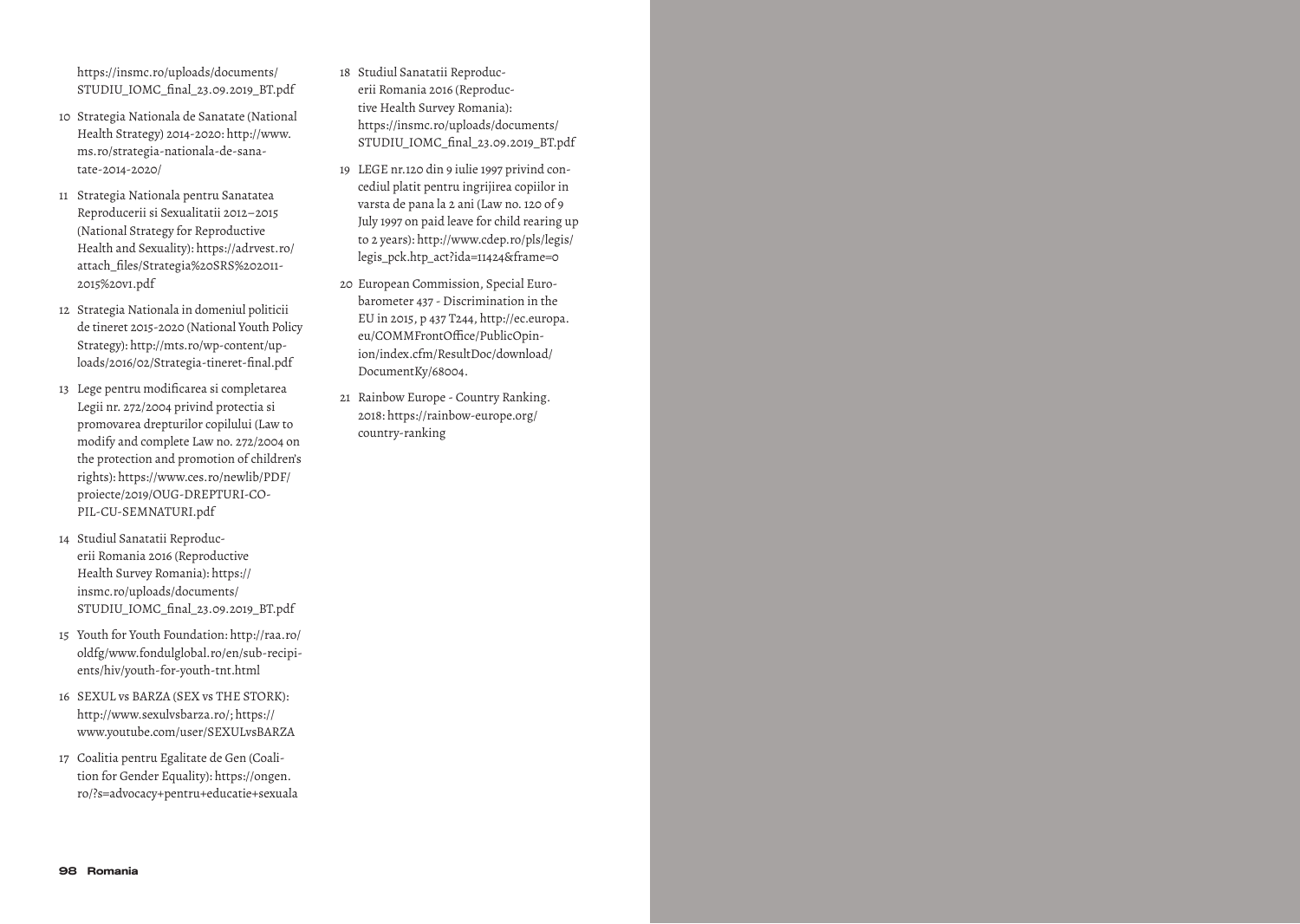# Russia

#### Abortion and postabortion care

Since the Soviet Era, women in the Russian Federation have had the legal right to abortion on request within the first 12 weeks of pregnancy. Adolescents under the age of 15 must have the consent of a parent or guardian in order to terminate an unwanted pregnancy. In the second trimester, from 12 to 22 weeks of pregnancy, the Ministry of Health (MoH) permits abortions in the case of specific medical conditions (a list of indications has been approved by the Russian Government) and only one social indication – rape (the result of crime). Abortions are carried out in authorized medical facilities by the trained doctors OB/ GYNs. The standard safe abortion procedures, manual vacuum aspiration or medical abortion, are accessible throughout the country for the Russian citizens free of charge (covered by the State Health Care Standard Package – Mandatory Health Care Insurance), foreigners can receive the services for reasonable price in both governmental clinics and commercial structures.<sup>1</sup> Before the abortion, a woman is given the time to make a final decision on the termination of her pregnancy (48 hours in the

The recent petition for banning free abortions collected a million signatures – anti-choice supporters want to withdraw abortions from the Mandatory Health Insurance Package.

case of 4–7 and 11–12 weeks and 7 days in the case of 8–10 weeks). According to a recommendation from the Russian MoH (2016) women have the right to informed consent (so with access to information about possible health risks related to the procedure) and to receive counselling before an abortion, during which an ultrasound picture is shown to the pregnant person and they listen to the heartbeat of the embryo in order to convince them not go ahead with the abortion. Women are also given recommendations about contraception methods (condoms, hormonal pills, intrauterine device, etc.). There is a strong movement of religious fundamentalism – anti-choice conservative groups are well financed and well organized, and they are numerous in Russia. Anti-abortion rallies are carried out regularly, signatures for anti-choice petitions are collected annually. The recent petition for banning free abortions collected a million signatures – anti-choice supporters want to withdraw abortions from the Mandatory Health Insurance Package. However the Russian MoH does not respond favourably to this initiative. During the last 5 years, the number of abortions has decreased by nearly 40% (1 million in 2013).2 In 2018, 56,718 abortions were provided in Russia, down from previous years –the average number of abortions is 18 per 1,000 fertile women, or 37.5 for every 100 deliveries. Most often (54%), abortions are conducted in health care facilities. As many as 18% of abortions are performed spontaneously, but they are nonetheless included in these statistics. Moreover, 17% of abortions are medical abortions occurring in early stages of pregnancy. Unspecified (community-acquired) abortions accounted for 4%. The statistics of criminal abortions included only those cases that ended in state medical institutions or otherwise became known to the MoH. On the national scale, their number is small – 355 cases, which amounts to 0.06%.3

Abortion for social reasons is taken into account in the state statistics separately. Since 2012, there is only one social indication for terminating a pregnancy within the period of 12 to 22 weeks – pregnancy being a result of rape. In 2017, 22 pregnancies were terminated for social reasons. Around 7.3% of abortions were performed for women for whom it was their first pregnancy. Over 30 abortions per 1,000 fertile women in are registered 15 territories, 10 abortions per 1,000 in 13 territories, and 25–28 in the major cities of the country.4

#### Contraception

Access to a wide range of contraception is not guaranteed by the State, nor is it refunded or privileged for any of the socially marginalized groups (adolescents and youth, people living with HIV, victims of sexual violence, people who have had an abortion in the past year, people with psychosocial disabilities, people with low incomes).<sup>5</sup> Combined oral contraception (COC), IUDs or hormone-containing IUS, male condoms or emergency contraception (EC), and more rare methods like vaginal ring, combined patch can be bought by the patient at pharmacies. The most popular COCs cost EUR 10–50 per cycle, Ulipristal or Levonorgestrel Emergency Contraception costs on average around EUR 8–10, which is affordable for most of the population. Despite a wide range of available contraceptive methods, the proportion of unwanted pregnancies in Russia currently reaches 41%<sup>6</sup>, exceeding the respective values in developed countries by nearly twofold.7 Therefore, the prevention of unwanted pregnancies remains a challenging issue for Russian society. Most individual Russian cohort studies indicated that the frequency of using modern contraceptive methods is low, and the unmet need for it up to 40%. Counselling and assistance in choosing contraception in Russia are available, and are performed by obstetricians and gynaecologists in women's clinics and maternity hospitals; however, this work is not a priority for them, and the payment is not funded by obligatory medical insurance.

According to the Russian MoH, in early 2015, there 11.5% of women of childbearing age used IUDs (in 2005 – 13.7%) and hormonal contraceptives – 12.7% (2005 – 9.4%).<sup>8</sup> According to a study by Federal State Statistics Service, Russian Ministry of Health and WHO/UNFPA Reproductive Health of the Russian population, conducted in 2011, 38% of women had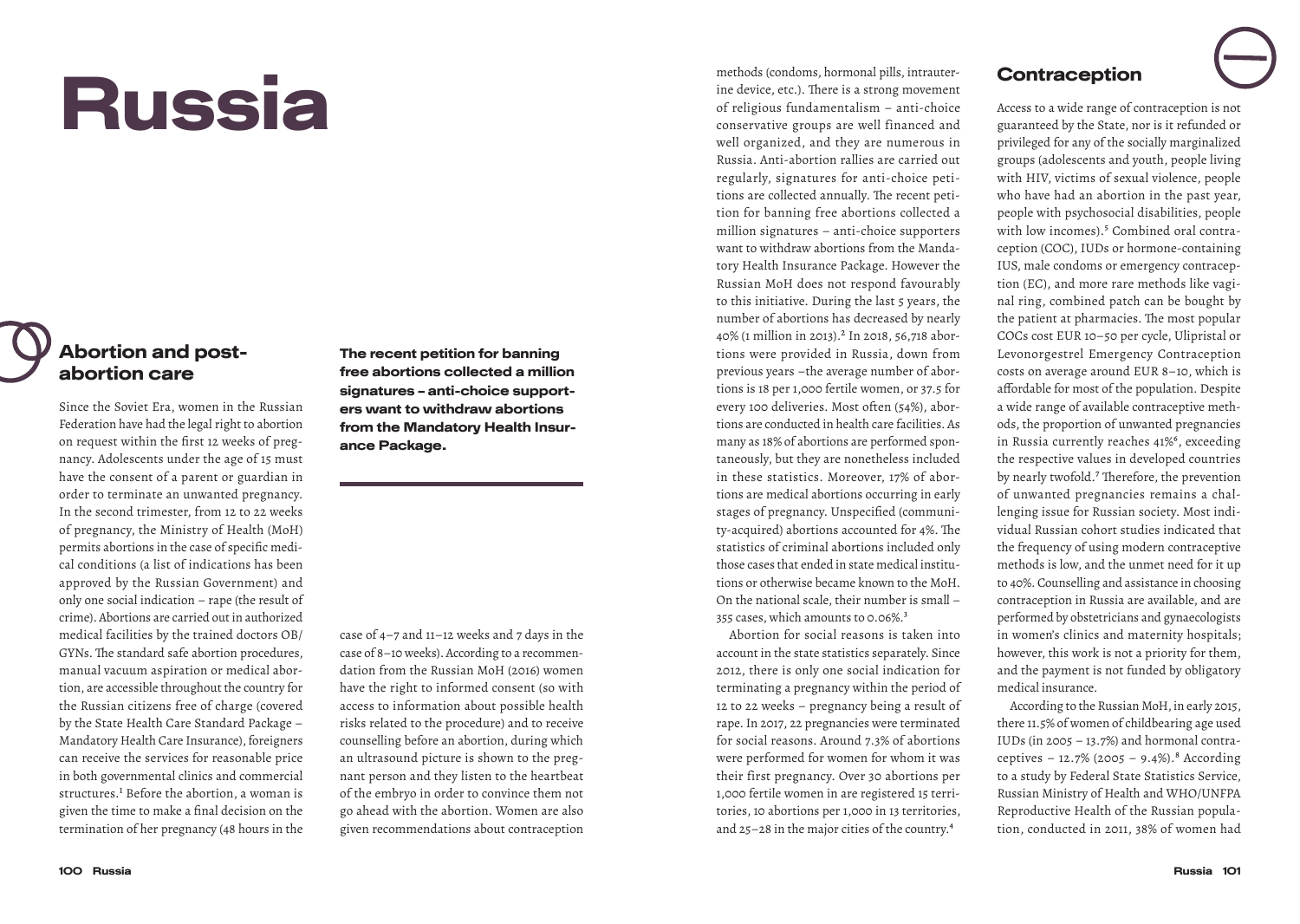used contraceptives at some point, and 52% – used them at the time of the survey.<sup>9</sup> According to the respondents aged up to 17, a quarter of young Russian women have had a sexual experience (this parameter was defined by the presence of at least one sexual contact). This figure increased to 42% by age 18, and up to 61% to 19 years. In most cases, the respondents' first sexual contact occurred before marriage. As many as 59% of young women aged 15–24 who had had a sexual experience, said that they or their partners used these or other methods of contraception during their first sexual intercourse.10

There is no recent published data on contraceptive method-mix at hand.

#### Sexuality Education

In Russia, there is no mandatory form of school-based sexuality education in the school curriculum. In some institutions/schools, initiatives are undertaken to talk about pregnancy and STI/HIV prevention, but they primarily remain optional after mandatory classes. Health education is not a part of the school curriculum. National and international pro-choice civil society organizations are not allowed to work with the school children, except religious NGOs that promote abstinence only. According to the survey in 2012, 59% of young women aged 15–24, who had had a sexual experience, said that they or their partners used methods of contraception during their first sexual intercourse. The vast majority used a condom (53% of all young women with sexual experience); a very small proportion of the respondents use other modern contraceptive methods (2%) or coitus interruptus (4%). However, 41% did not use any form of contraception during their first sexual contact.11 Currently, there is no up-to-date representative data evaluating young people's

knowledge about sexuality and/or contraceptive use.

Over the past 15 years, the age structure of newly diagnosed patients has radically changed. In 2000, 87% of patients were diagnosed with an HIV infection before the age of 30. Adolescents and young people aged 15–20 years in 2000 accounted for 24.7% of newly diagnosed cases of HIV infection; and, as a result of an annual decrease in 2016, this group amounted to only 1.2%.12 Prof. Pokrovsky (The Head of the Russian HIV/AIDS Federal Centre) states that: "The fact that the Ministry of Health does not prevent HIV infection is explained by the thick spirit of incense that hangs over officials. Condoms cannot be advertised because it "encourages debauchery and reduces fertility"; clean syringes should not be given, as this "stimulates the use of drugs"; opioid substitution therapy is the "legalization of drugs". We do not have prostitutes, since such a profession is not registered by the Ministry of Labour, and legalizing prostitution is immoral. Sexual education in schools is possible, but it must be chaste".13

# Pre- and antenatal care

Safe Motherhood and the health of new-born children is a state priority, thus prenatal care and all necessary prenatal examinations are accessible for future mothers and are covered by the state everywhere in the country. There are no differences in accessing prenatal care in urban and rural settings. The Federal Law #323 – FZ on the Basis's of Health Care of the citizens of the Russian Federation contains three Articles (51, 52, 53) devoted to the care of future mothers and their new-born children.14 Since the early 1990s, the Standards for Monitoring Pregnant Women in Health Care Settings were introduced by the Russian MOH. These standards include a wide variety of and all the examinations and tests are provided to the Russian citizens for free. There should be no less than six prenatal care visits during pregnancy: apart from general blood tests, HIV testing is required, ultrasound checks are conducted no less than three times during pregnancy, and blood pressure is measured on a regular base. The standards on safe maternity conditions recommend that women and new-borns receive a medical check within 2–5 days after discharge from the medical institution in a health care facility or at home.15 The Russian Government assures both paid maternal and paternal leave. Mothers can take leave starting at the 30th week of pregnancy for up to three years with varied payment schemes depending on the number of children being raised. The Maternal (Parental) Capital for every next child after the first one was introduced several years ago. At the moment, it is about EUR 8,000, the family receives it as in-kind financial source (Certificate) when the second (third or fourth) child is three years old.16

In June, 2013 the Russian Parliament adopted a law designed "against homosexual expression" which was a chain link in the overall conservative turn, including rights for rally and the so-called "Foreign Agent" NGOs

punishment.

compulsory clinical examinations (therapeutic check, ophthalmologist, surgeon, etc.) during the prenatal period for all pregnant women,

### LGBTQI+ Rights

The Russian Orthodox Church is the main opponent of liberalization (and "westernization") of Russian legislation and any form of civil society initiatives aimed for bettering access to freedom of sexual and reproductive rights. In June, 2013 the Russian Parliament adopted a law designed "against homosexual expression" which was a chain link in the overall conservative turn, including rights for rally and the so-called "Foreign Agent" NGOs punishment. The fore mentioned legal act forbids "promotion of the nonconventional sexual relations among minors" (in the former version of the law it was called just "gay propaganda"). Formulations of the law are so indistinct that under it, people could be held responsible for any activity that protect of the rights of homosexuals – from an article in the newspaper to announcements before campaigns of public informing on rally and demonstrations. Its purpose consists not only of the criminalization of information about homosexuality, but also in limiting access to reproductive health services and facilities, and also in aggressive promotion of ideas of "a traditional family" at the expense of government subsidies and other privileges.

#### Gender-based violence

Russia is the only country within the Council of Europe where there is no law against domestic violence. During the last decade there were 40 attempts to introduce versions of such a law in the Russian Parliament; none of the drafts passed through the hearings or readings. Furthermore, in 2017, cases of beating were excluded from the Criminal Code, and are now cases of domestic violence are treated as an administrative offence.17 In October 2019, the public was informed about the order of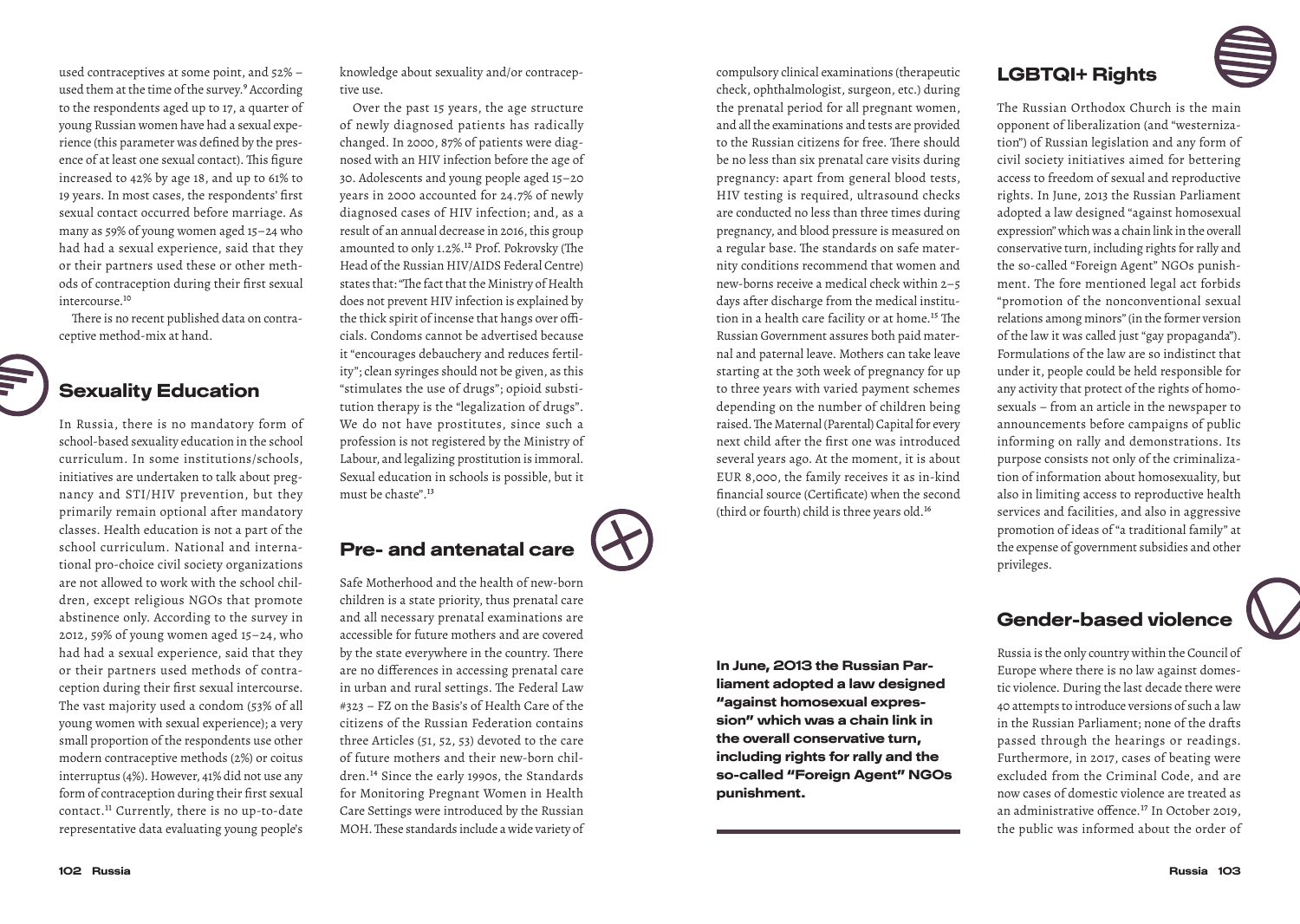the H.E. Mrs. Valentina Matvienko, Head of Federation Council to form a Working Group in order to prepare a draft law by the end of December 2019. At the same time, according to Ministry of Internal Affairs, from January to September 2019 there were over 15,000 crimes against women in the sphere of family and household relationships. According to femicid. net, from the beginning of 2019, 1,198 women died at the hands of their husbands and partners. Nearly 80% of women who stay behind bars due to intentional killing have committed a crime in self-defence. However, the Russian Ministry of Justice gave an official reply to the questions from the European Court on Human Rights about the issue of domestic violence in Russia, which stated that the figures are exaggerated.18

On July 3, 2016, Federal Law 323-FL on the introduction of amendments to the Criminal Code of the Russian Federation and the Code of Criminal Procedure of the Russian Federation concerning the improvement of the bases and an order of release from criminal liability was adopted. Beatings that are committed by close relatives are not addressed by this law. Now, beating family members or other close relatives are tried as administrative offenses. Thus, the person which is repeatedly attracted for drawing a beating will be attracted by the criminal legislation.

If a victim informed law enforcement agencies about the occurrence of violence for the first time, then the offender will be threatened with only administrative responsibility, but it also provides that he caused to the victim physical pain which did not lead to such negative consequences as: disorder of health, temporary disability. The punishment includes a fine ranging from 5 to 30 thousand rubbles; administrative detention from 10 to 15 days; 60 to 120 hours of community work. The police take action only if the victim suffers injuries, bruises, hematomas, changes, etc.

Russia is the only country within the Council of Europe where there is no law against domestic violence.

Currently, there is an active discussion about the draft law concerning the prevention of domestic violence in the Russian Federation.

Official source do not provide reliable statistics on domestic violence. We have only the results of sociological research conducted by the Levada Center for opinion polls in September, 2019. According to the polls, practically every fifth respondent (19%) is aware of cases of physical violence (beating, blows) in families, and every twentieth answered that "such cases happen in my own family" (5%). Women more often than men spoke about similar cases and to a thicket regarded these or those actions as violence. More than a half of the respondents (59%) are convinced that women must contact the police if they are beaten by their husbands. At the same time, a considerable part of the respondents also supported an informal solution – contacting the police through relatives, friends or between spouses.

- 1 Нормативно-правовые документы, регламентирующие вопросы прерывание беременности в РФ (in Russian) http://www.ru486.ru/pravo. htm#7
- 2 Статистика снижения числа абортов в 2013-2016 годах (in Russian) https:// newsrussia.media/society/6886-chisloabortov-za-poslednie-pyat-let-snizilosna-250-tysyach-sluchaev.html (2013-2016)
- 3 Abortions on Social Indications (in Russian) https://materinstvo.ru/art/19733
- 4 Statistics on abortion 2018. (in Russian) https://tass.ru/ obschestvo/6345066 (2018)
- 5 Osnovnyye pokazateli zdorov'ya materi i rebenka, deyatel'nost' sluzhby okhrany detstva i rodovspomozheniya v Rossiyskoy Federatsii (Key indicators of maternal and child health, child welfare service activities and obstetrics in the Russian Federation) (in Russian). Moscow, 2013. 162 p.
- 6 Federal'naya sluzhba gosudarstvennoy statistiki. Rossiyskiy statisticheskiy yezhegodnik (The Federal State Statistics Service. Russian Statistical Yearbook). 2014. (in Russian). - Available at: http:// www.gks.ru/
- 7 Reproduktivnoye zdorov'ye naseleniya Rossii. 2011. Rezyume otcheta (Reproductive health of the Russian population. 2011. Summary Report) (in Russian). M., 2012. - 60 p. Available at: http://www.gks.ru/
- 8 Dikke GB, Erofeeva LV. Modern features of National Contraceptive Awareness, use and efficiency (in Russian). Voprosy ginekologii, akusherstva i perinatologii (Questions of gynecology, obstetrics and perinatology). 2014; 13 (5): 63-71
- 9 Prilepskaya VN. From abortion to preserve the reproductive health: a new contraceptive (in Russian). Farmateka. 2013; 12 (265): 46-49
- 10 Denisov BP, Sakevich VI. The use of contraception in Russia (based on a sample survey) (in Russian). Dokazatel'naya meditsina i klinicheskaya epidemiologiya (Evidence-based medicine and clinical epidemiology). 2009; 1: 34-39
- 11 Ibidem
- 12 Statistics on STIs, HIV and Hepatites https://spid-vich-zppp.ru/statistika/ ofitsialnaya-statistika-vich-spid-rf-2016. html
- 13 Pokrovsky` Interview https://spid-vichzppp.ru/statistika/ofitsialnaya-statistika-vich-spid-rf-2016.html
- 14 Федеральный закон Российской Федерации от 21 ноября 2011 г. N 323-ФЗ "Об основах охраны здоровья граждан в Российской Федерации" http://www. ru486.ru/
- 15 Ibidem
- 16 Ibidem
- 17 Reconciliation of parties included in domestic violence bill https://www.svoboda. org./a/
- 18 Federation Council Releases Domestic Violence Bill https://trrain.ru/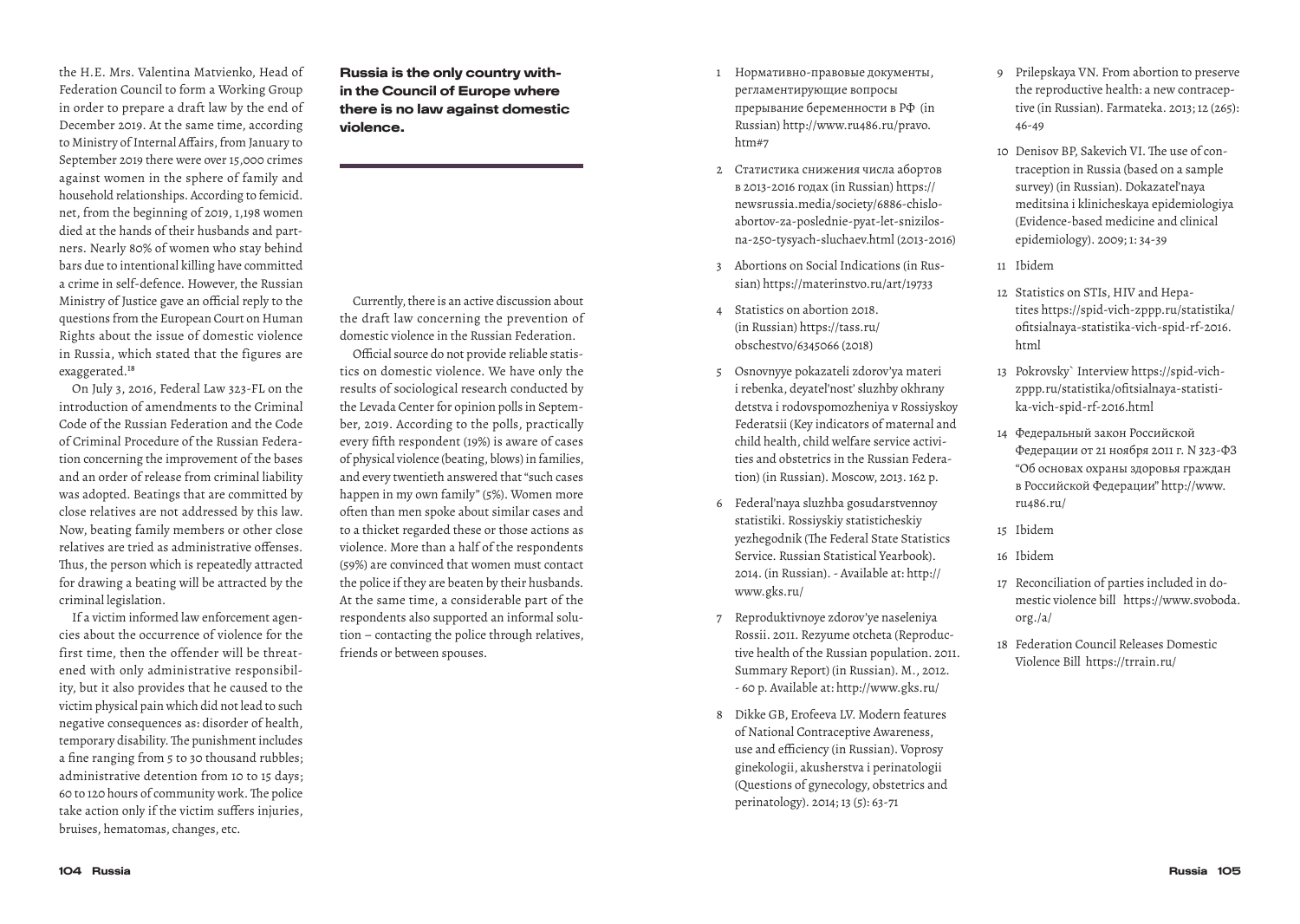

#### Albania

Albanian Family Planning Association

#### Armenia

Society Without Violence Women's Resource Center Women's Rights Center

#### Azerbaijan

Center "Women and Modern World"

#### Belarus

Women's Independent Democratic Movement of Belarus

#### Bulgaria

Bulgarian Family Planning and Sexual Health Association Bulgarian Gender Research Foundation Gender Education, Research and Technologies Demetra Association Gender Alternatives Foundation

#### Bosnia and Herzegovina

Sarajevo Open Center

#### Croatia

B.a.b.e. CESI Women's Room PaRiter

#### Georgia

HERA XXI Real People, Real Vision Women's Center

#### Hungary

PATENT BOCS Foundation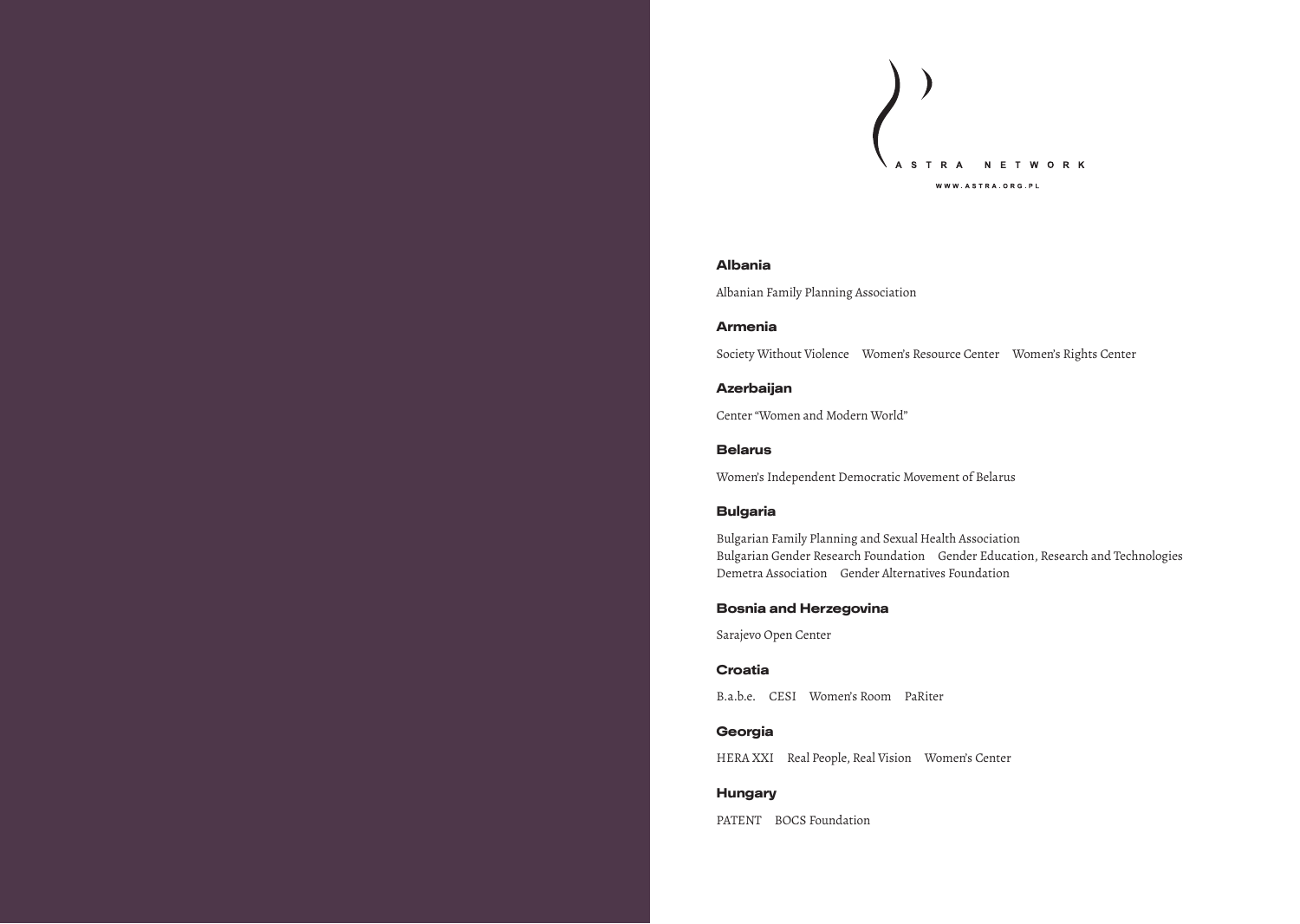#### Kazakhstan

The Legal Center for Women's Initiatives "Sana Sezim"

#### Lithuania

Family Planning and Sexual Health Association

#### Latvia

Latvia's Association for Family Planning And Sexual Health

#### North Macedonia

Association for emancipation, solidarity and equality of women H.E.R.A. Shelter Center

#### Moldova

Family Planning Association Reproductive Health Training Center

#### Poland

Federation for Women and Family Planning Ponton Group of Sex Educators

#### Romania

A.L.E.G. AnA: Society for Feminist Analysis Euroregional Center for Public Initiatives The East European Institute of Reproductive Health

#### Russia

Novogorod Gender Center Russian Association for Population and Development

#### Slovakia

Pro Choice

#### Tajikistan

Gender and Development

#### Ukraine

Women Health and Family Planning Charitable SALUS Foundation

#### Uzbekistan

Future Generation